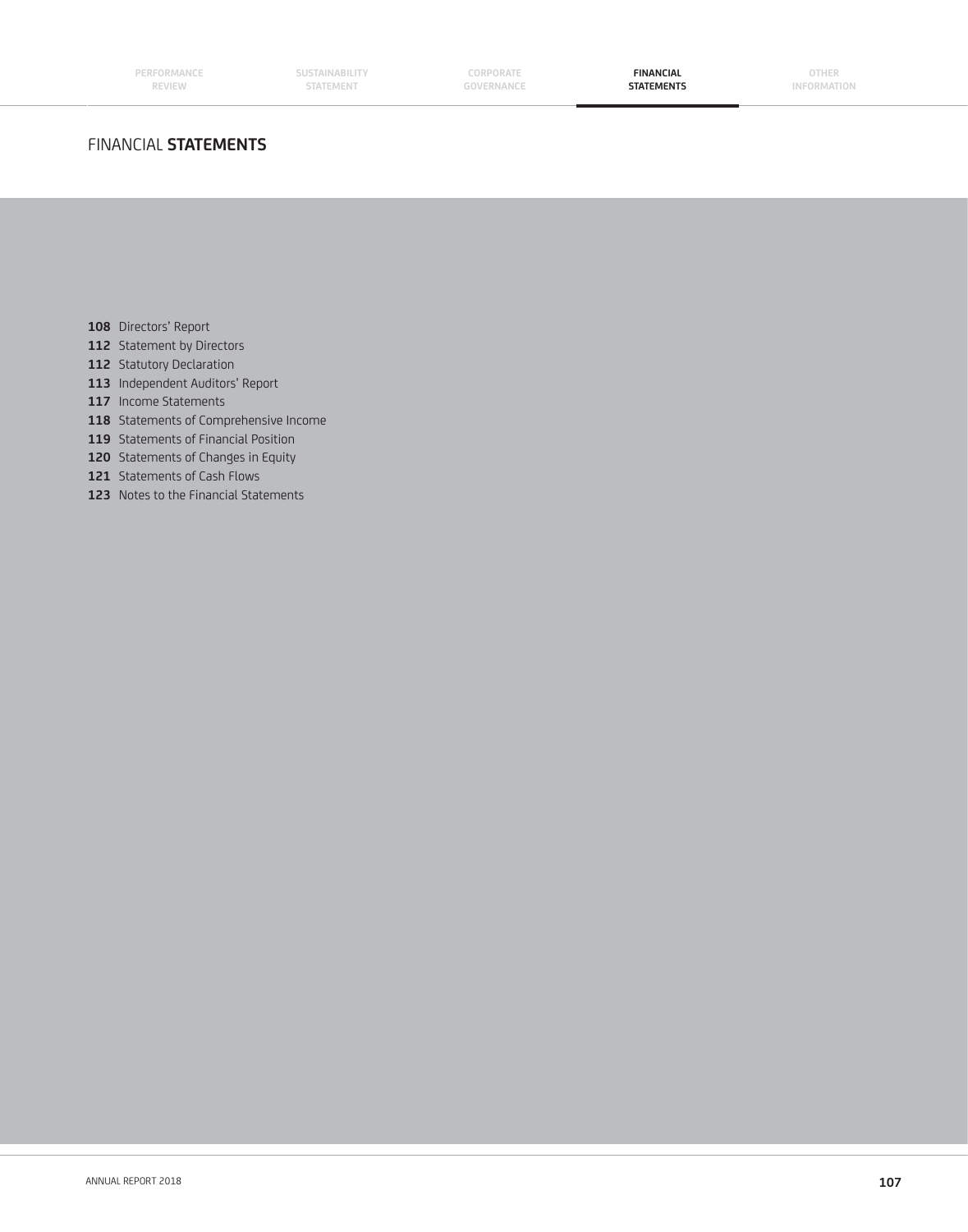# DIRECTORS' **REPORT**

The Directors have pleasure in submitting their report together with the audited financial statements of the Group and of the Company for the financial year ended 31 March 2018.

# **PRINCIPAL ACTIVITIES**

The Company is an investment holding company, principally engaged in the provision of management services to its subsidiaries.

The principal activities of the subsidiaries are as disclosed in Note 17 to the financial statements.

# **RESULTS**

|                                   | Group<br><b>RM'000</b> | Company<br><b>RM'000</b> |
|-----------------------------------|------------------------|--------------------------|
| Net profit for the financial year | 140,865                | 6,872                    |

There were no material transfers to or from reserves or provisions during the financial year other than as disclosed in the financial statements.

In the opinion of the Directors, the results of the operations of the Company during the financial year were not substantially affected by any item, transaction or event of a material and unusual nature.

# **DIVIDEND**

Since the end of the previous financial year, no dividend has been paid or declared by the Company.

### **SIGNIFICANT EVENTS**

a) Transfer of general and family retakaful businesses

 On 1 December 2017, the transfer of the general and family retakaful businesses between 2 subsidiaries, Malaysian Reinsurance Berhad and Sinar Seroja Berhad (formerly known as MNRB Retakaful Berhad) was completed.

b) Splitting of family and general takaful business licenses

 In accordance with the requirements of the Islamic Financial Service Act 2013 ("IFSA 2013") a takaful operator that carries on both classes of family and general takaful businesses required take steps to split the businesses into separate legal entities before 1 July 2018.

 A new company was incorporated on 5 June 2017 as a wholly-owned subsidiary of Takaful Ikhlas Berhad ("TIB") to take over its general takaful business once the necessary approval has been obtained from BNM.

Further details of the above significant events are disclosed in Note 40 to the financial statements.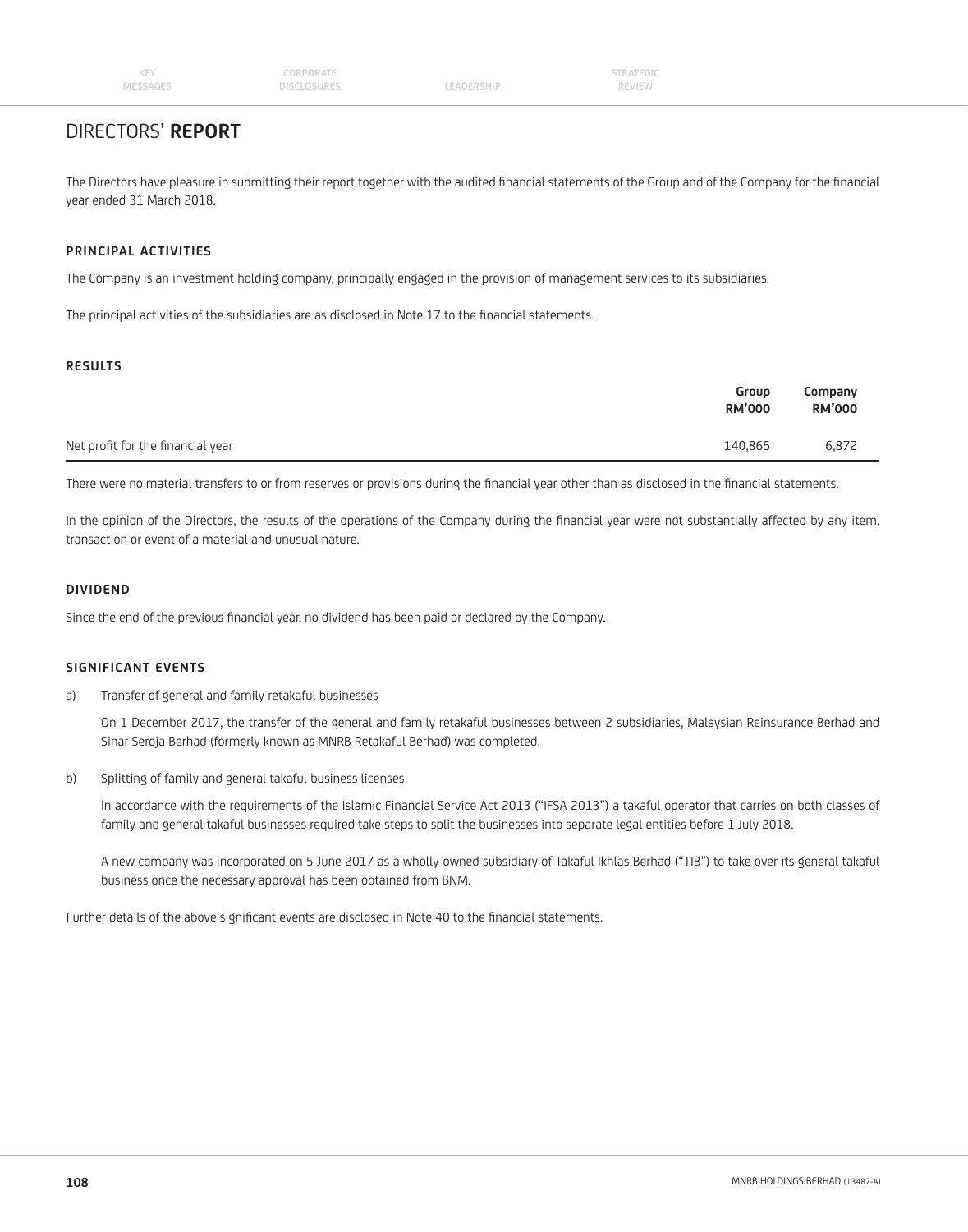**SUSTAINABILITY STATEMENT**

**CORPORATE GOVERNANCE**

**FINANCIAL STATEMENTS**

### **DIRECTORS**

The names of the Directors of the Company in office since the beginning of the financial year to the date of this report are:

Dato Sharkawi bin Alis Mohd Din bin Merican Hijah Arifakh binti Othman Mustaffa bin Ahmad Rosinah binti Mohd Salleh Arul Sothy Mylvaganam Noor Rida binti Hamzah Datuk Johar bin Che Mat (Appointed with effect from 1 October 2017) George Oommen (Appointed with effect from 1 January 2018) Megat Dziauddin bin Megat Mahmud (Resigned with effect from 30 June 2017) Paisol bin Ahmad (Retired with effect from 24 August 2017)

The names of the Directors of the Company's subsidiaries in office since the beginning of the financial year to the date of this report (not including those Directors listed above) are:

| <b>Directors</b>                                                       | Subsidiaries                                                                     |
|------------------------------------------------------------------------|----------------------------------------------------------------------------------|
| Zainudin bin Ishak<br>(resigned to be a Director of MRE effective from | Malaysian Reinsurance Berhad ("MRE").<br>Malaysian Re (Dubai) Ltd. ("MRDL")      |
| 2 March 2018)                                                          | and MMIP Services Sdn. Bhd. ("MSSB")                                             |
| Md Adnan bin Md Zain                                                   | MRE and Takaful Ikhlas Berhad ("TIB")                                            |
| Datin Zaimah binti Zakaria                                             | MRE and Sinar Seroja Berhad ("SSB")<br>(formerly known as MNRB Retakaful Berhad) |
| Datuk Nik Moustpha bin Nik Hassan                                      | TIB and SSB                                                                      |
| Norazman bin Hashim                                                    | <b>MSSB</b>                                                                      |
| Yahaya bin Besah                                                       |                                                                                  |
| (resigned effective from 3 July 2017)                                  | <b>SSB</b>                                                                       |
| Dr. Syed Musa bin Syed Jaafar Alhabshi                                 |                                                                                  |
| (resigned effective from 22 July 2017)                                 | <b>SSB</b>                                                                       |
| Datuk Ab Latiff bin Abu Bakar                                          |                                                                                  |
| (resigned to be a Director effective from 7 January 2018)              | TIB                                                                              |
|                                                                        |                                                                                  |

# **DIRECTORS' BENEFITS**

Neither at the end of the financial year, nor at any time during that year, did there subsist any arrangement to which the Company was a party, whereby the Directors might acquire benefits by means of acquisition of shares in or debentures of the Company or any other body corporate.

Since the end of the previous financial year, no Director has received or become entitled to receive any benefit (other than benefits included in the aggregate amount of emoluments received or due and receivable by the Directors from the Company or the fixed salary and benefits receivable as a full-time employee of the Company as disclosed in Notes 9, 10 and 32 to the financial statements or benefits receivable from related corporations) by reason of a contract made by the Company or a related corporation with the Director or with a firm of which the Director is a member, or with a company in which the Director has a substantial financial interest to be disclosed under Fifth Schedule, Part I Section 3 of the Companies Act, 2016.

During the financial year, the Company purchased a Directors and Officers Liability Insurance cover to provide indemnity to all directors of the MNRB Group for a limit of RM50,000,000 at a premium of RM67,000.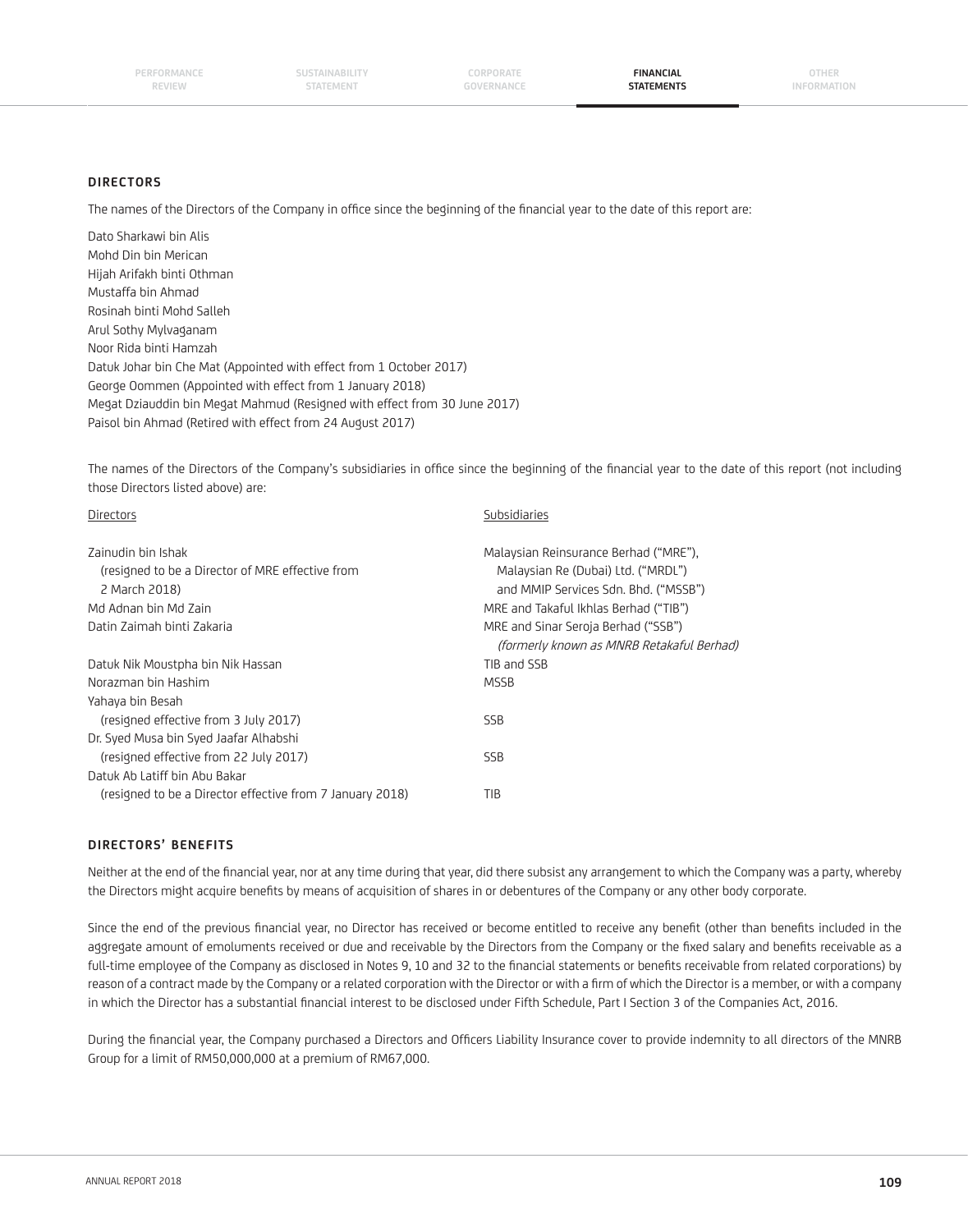# DIRECTORS' **REPORT**

## **OTHER STATUTORY INFORMATION**

- (a) Prior to issuance of income statements and statements of financial position of the Group and the Company, the Directors took reasonable steps:
	- (i) to ascertain that proper action had been taken in relation to the writing off of bad debts and the making of allowance for doubtful debts and satisfied themselves that there were no known bad debts and that adequate allowance had been made for doubtful debts; and
	- (ii) to ensure that any current assets which were unlikely to realise their values as shown in the accounting records in the ordinary course of business had been written down to an amount which they might be expected so to realise.
- (b) At the date of this report, the Directors are not aware of any circumstances which would render:
	- (i) it necessary to write-off any bad debts or the amount of the provision for doubtful debts in the financial statements of the Group and of the Company inadequate to any substantial extent; and
	- (ii) the values attributed to the current assets in the financial statements of the Group and of the Company misleading.
- (c) At the date of this report, the Directors are not aware of any circumstances which have arisen which would render adherence to the existing method of valuation of assets or liabilities of the Group and of the Company misleading or inappropriate.
- (d) At the date of this report, the Directors are not aware of any circumstances not otherwise dealt with in this report or in the financial statements of the Group and of the Company which would render any amount stated in the financial statements misleading.
- (e) As at the date of this report, there does not exist:
	- (i) any charge on the assets of the Group or of the Company which has arisen since the end of the financial year which secures the liabilities of any other person; or
	- (ii) any contingent liability of the Group or of the Company which has arisen since the end of the financial year other than those arising in the normal course of business of the Group and of the Company.
- (f) In the opinion of the Directors:
	- (i) no contingent liability or other liability has become enforceable or is likely to become enforceable within the period of twelve months after the end of the financial year which will or may affect the ability of the Group or of the Company to meet their obligations when they fall due; and
	- (ii) no item, transaction or event of a material and unusual nature has arisen in the interval between the end of the financial year and the date of this report which is likely to affect substantially the results of the operations of the Group or of the Company for the financial year in which this report is made.

For the purpose of paragraphs (e)(ii) and (f)(i) above, contingent or other liabilities do not include liabilities arising from reinsurance, takaful and retakaful contracts underwritten in the ordinary course of business of the reinsurance/retakaful and takaful subsidiaries and associate companies.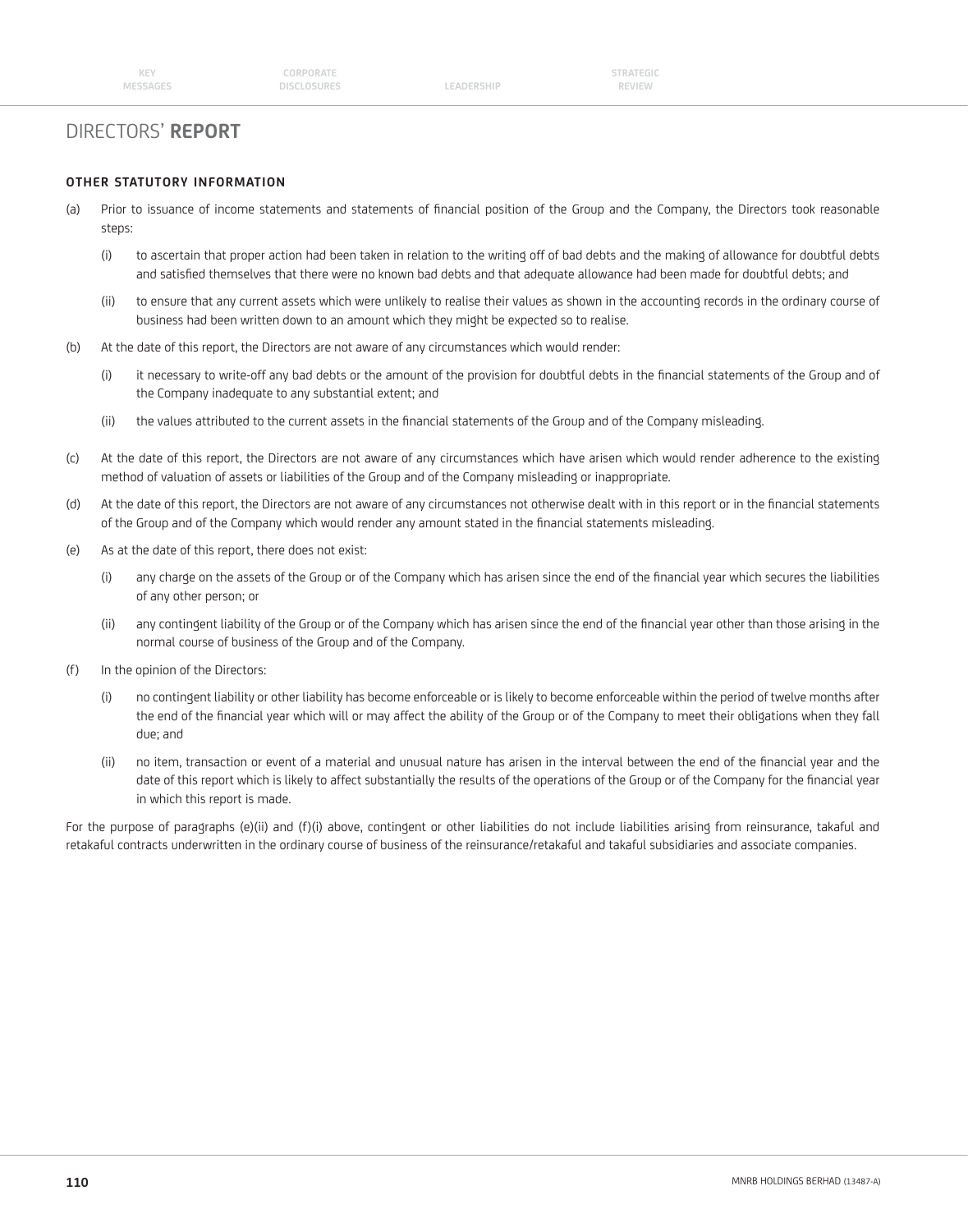**SUSTAINABILITY STATEMENT** 

**CORPORATE GOVERNANCE**

**FINANCIAL STATEMENTS**

**OTHER INFORMATION**

## **AUDITORS**

The retiring auditors, Messrs. Ernst & Young, have expressed their willingness to accept re-appointment. Details of Auditors' remuneration for their service as auditors are disclosed in Note 9 of the statutory financial statements.

Signed on behalf of the Board in accordance with a resolution of the Directors dated 29 June 2018.

Dato Sharkawi bin Alis **Mohd Din bin Merican** 

Kuala Lumpur, Malaysia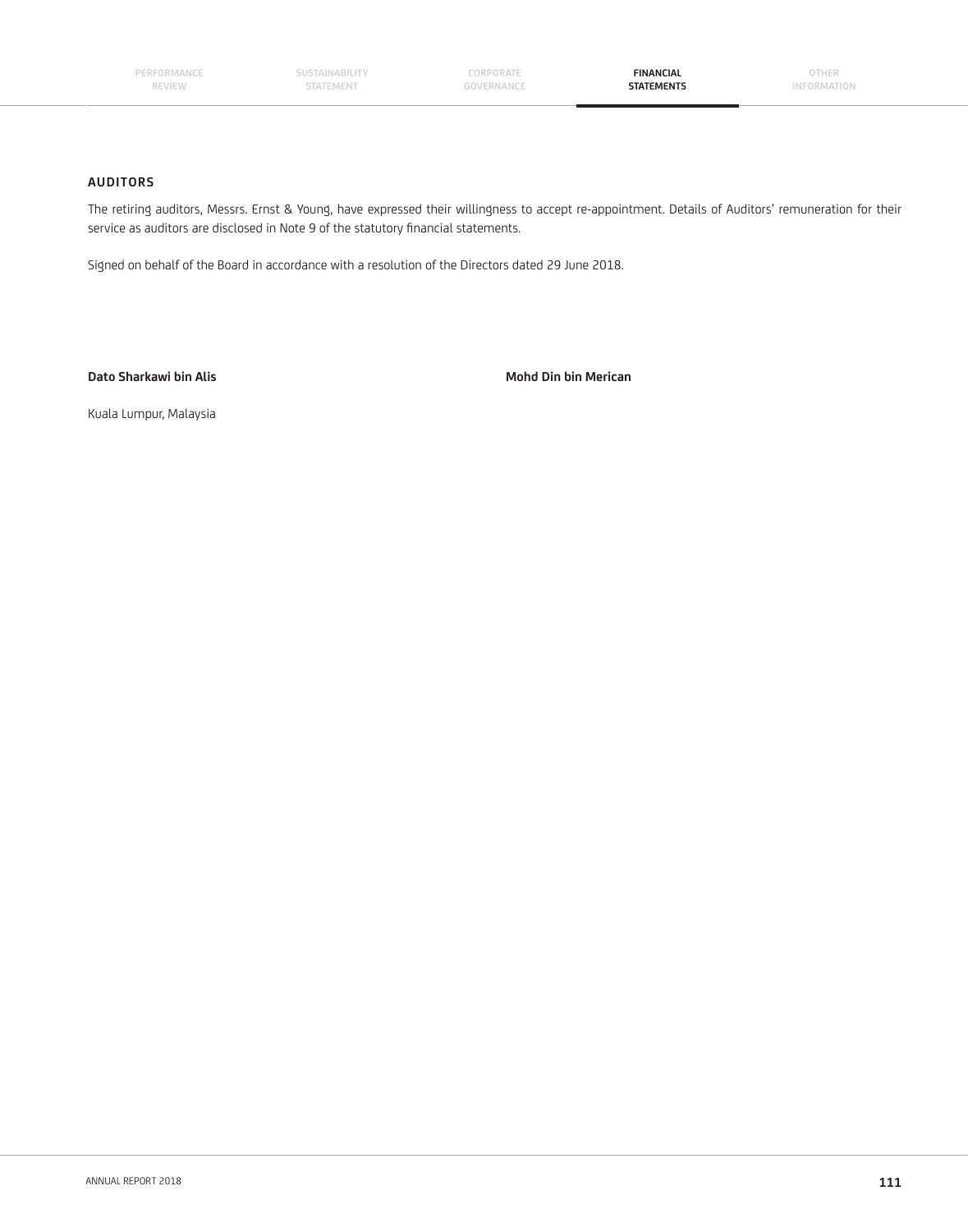**STRATEGIC REVIEW**

# STATEMENT BY **DIRECTORS**

Pursuant to Section 251(2) of the Companies Act, 2016

We, Dato Sharkawi bin Alis and Mohd Din bin Merican, being two of the Directors of MNRB Holdings Berhad, do hereby state that, in the opinion of the Directors, the accompanying financial statements set out on pages 117 to 227 are drawn up in accordance with Malaysian Financial Reporting Standards, International Financial Reporting Standards and the requirements of the Companies Act, 2016 in Malaysia, so as to give a true and fair view of the financial position of the Company and of the Group as at 31 March 2018 and of the results and the cash flows of the Company and of the Group for the year then ended.

Signed on behalf of the Board in accordance with a resolution of the Directors dated 29 June 2018.

**Dato Sharkawi bin Alis Mohd Din bin Merican**

Kuala Lumpur, Malaysia

# STATUTORY **DECLARATION**

Pursuant to Section 251(1)(b) of the Companies Act, 2016

I, Norazman bin Hashim, being the officer primarily responsible for the financial management of MNRB Holdings Berhad, do solemnly and sincerely declare that the accompanying financial statements set out on pages 117 to 227 are in my opinion correct, and I make this solemn declaration conscientiously believing the same to be true and by virtue of the provisions of the Statutory Declarations Act, 1960.

| Subscribed and solemnly declared by    |                     |
|----------------------------------------|---------------------|
| the abovenamed Norazman bin Hashim     |                     |
| at Kuala Lumpur in Wilayah Persekutuan |                     |
| on 29 June 2018.                       | Norazman bin Hashim |
|                                        |                     |

Before me,

Commissioner of Oaths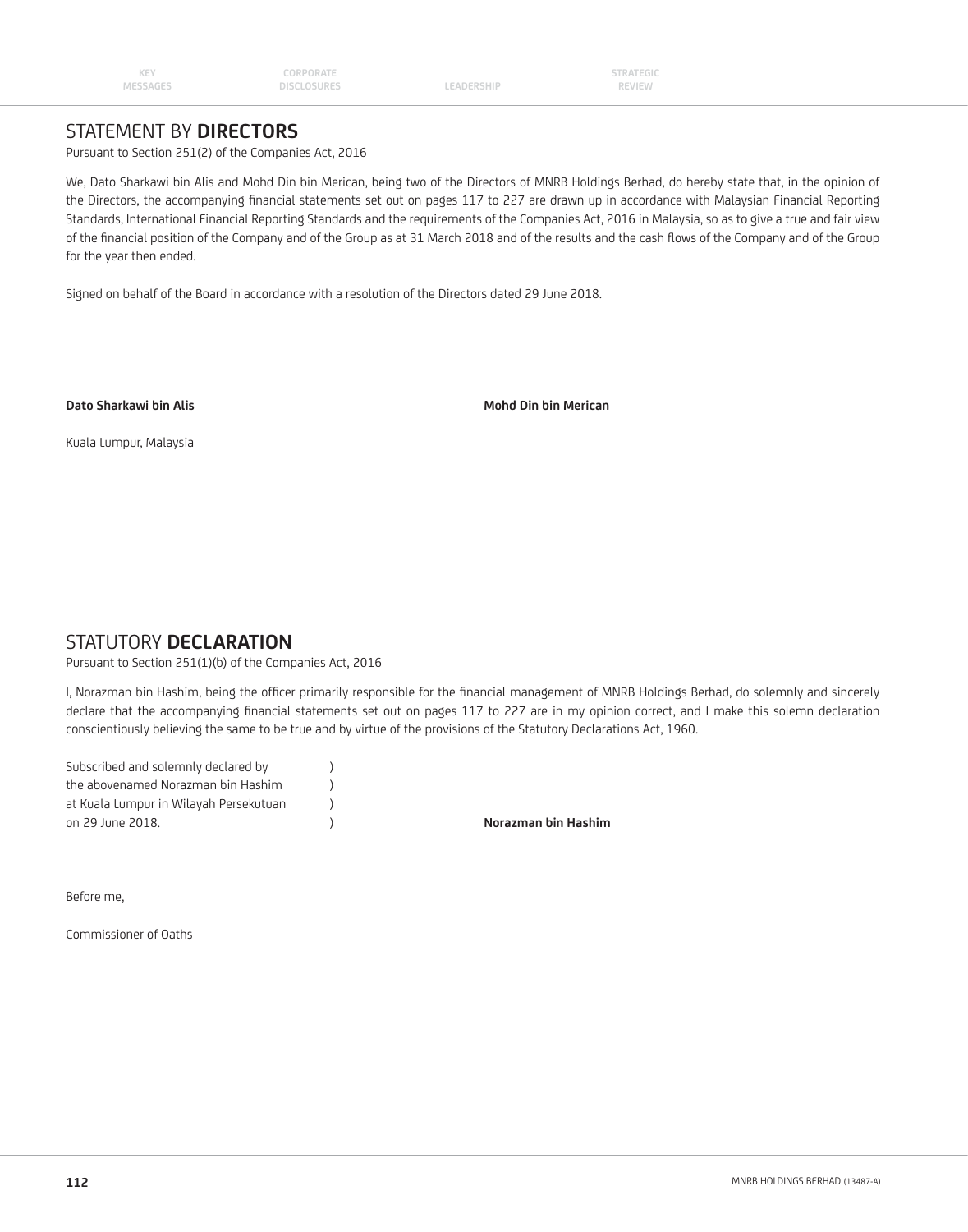# INDEPENDENT **AUDITORS' REPORT**

to the members of MNRB Holdings Berhad (Incorporated in Malaysia)

# **REPORT ON THE AUDIT OF THE FINANCIAL STATEMENTS**

## **Opinion**

We have audited the financial statements of MNRB Holdings Berhad, which comprise the statements of financial position as at 31 March 2018 of the Group and of the Company, and the income statements, statements of comprehensive income, statements of changes in equity and statements of cash flows of the Group and of the Company for the year then ended, and notes to the financial statements, including a summary of significant accounting policies, as set out on pages 117 to 227.

In our opinion, the accompanying financial statements give a true and fair view of the financial position of the Group and of the Company as at 31 March 2018, and of their financial performance and their cash flows for the year then ended in accordance with Malaysian Financial Reporting Standards, International Financial Reporting Standards and the requirements of the Companies Act, 2016 in Malaysia.

### Basis for opinion

We conducted our audit in accordance with approved standards on auditing in Malaysia and International Standards on Auditing. Our responsibilities under those standards are further described in the Auditors' responsibilities for the audit of the financial statements section of our report. We believe that the audit evidence we have obtained is sufficient and appropriate to provide a basis for our audit opinion.

### Independence and other ethical responsibilities

We are independent of the Group and of the Company in accordance with the By-Laws (on Professional Ethics, Conduct and Practice) of the Malaysian Institute of Accountants ("By-Laws") and the International Ethics Standards Board for Accountants' Code of Ethics for Professional Accountants ("IESBA Code"), and we have fulfilled our other ethical responsibilities in accordance with the By-Laws and the IESBA Code.

### Key audit matters

Key audit matters are those matters that, in our professional judgement, were of most significance in our audit of the financial statements of the Group and of the Company for the current year. The key audit matters for the audit of the financial statements of the Group and the Company are described below. These matters were addressed in the context of our audit of the financial statements of the Group and the Company as a whole, and in forming our opinion thereon, and we do not provide a separate opinion on these matters. For the matters below, our description of how our audit addressed these matters is provided in that context.

We have fulfilled the responsibilities described in the Auditors' responsibilities for the audit of the financial statements section of our report, including in relation to these matters. Accordingly, our audit included the performance of procedures designed to respond to our assessment of the risks of material misstatement of the financial statements. The results of our audit procedures, including the procedures performed to address the matters below, provide the basis of our audit opinion on the accompanying financial statements.

# 1. Insurance/takaful contract liabilities of the Group

The Group's insurance/takaful contract liabilities as at 31 March 2018 amounted to RM5.3 billion (as disclosed in Note 20 to the financial statements) or approximately 83% of its total liabilities. The insurance/takaful contract liabilities include the following liabilities of the reinsurance/retakaful subsidiary, Malaysian Reinsurance Berhad and the takaful subsidiary, Takaful Ikhlas Berhad:

- (a) Premium/contribution and claim liabilities of the general reinsurance/retakaful and takaful businesses;
- (b) Actuarial liabilities of the family retakaful and takaful businesses;
- (c) Investment-linked participants' account of the family takaful business; and
- (d) Expense liabilities in respect of the shareholder's fund of the takaful and retakaful businesses.

These liabilities have been estimated based on standard actuarial valuation methodologies and other estimation models as allowed under the Risk-Based Capital Framework and Risk-Based Capital Framework for Takaful Operators issued by Bank Negara Malaysia as well as the accounting policies described in Notes 2.4, 2.5 and 2.6 for the valuation of the insurance/takaful contract liabilities of the Group.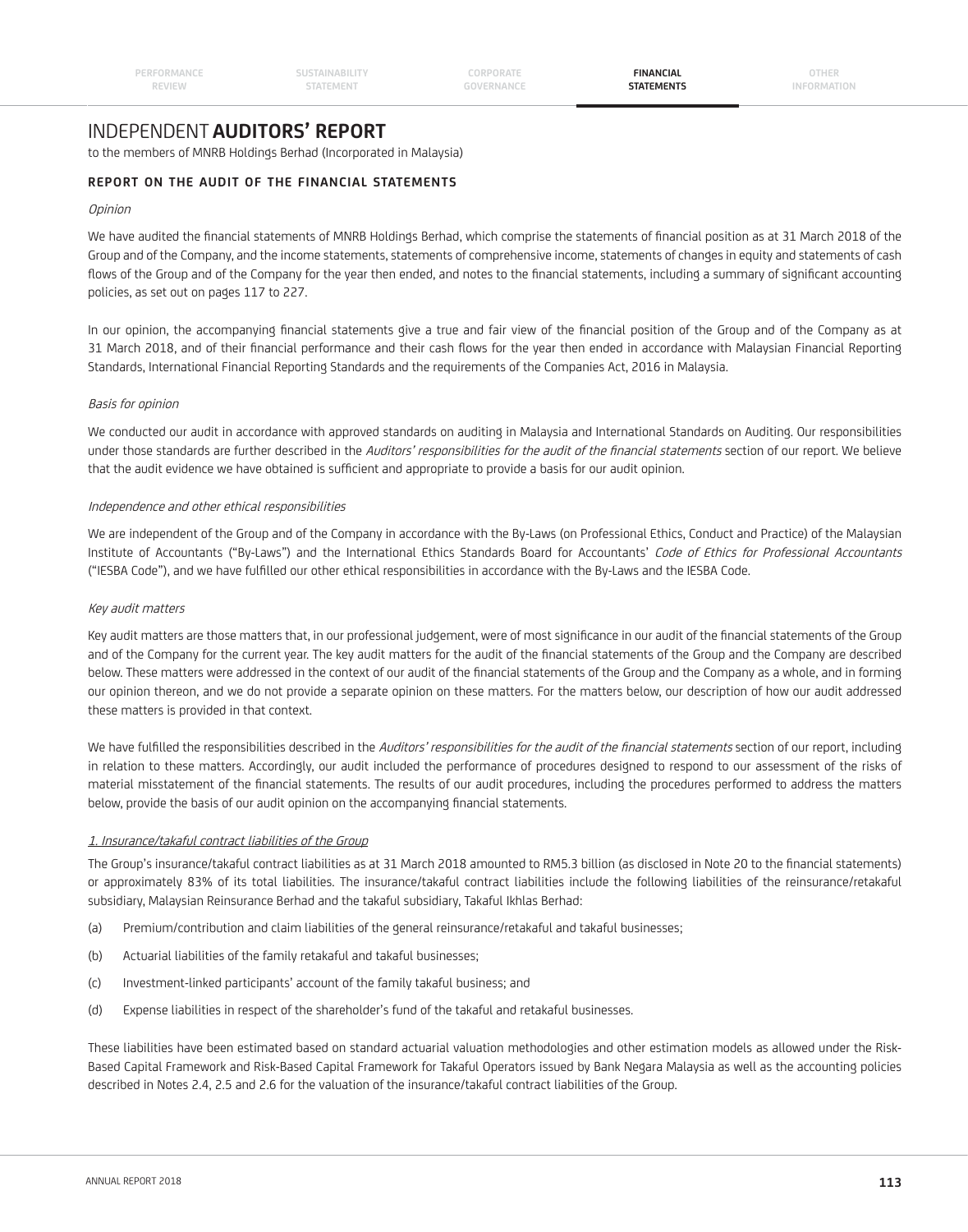# INDEPENDENT **AUDITORS' REPORT**

to the members of MNRB Holdings Berhad (Incorporated in Malaysia)

# **REPORT ON THE AUDIT OF THE FINANCIAL STATEMENTS (CONT'D)**

Key audit matters (Cont'd)

### 1. Insurance/takaful contract liabilities of the Group (Cont'd)

The complexity of the actuarial valuation methodologies and other estimation models applied to derive the insurance/takaful contract liabilitites may give rise to estimation errors as a result of inadequate or incomplete data, the design and application of the relevant valuation models by the management's experts (i.e. the Appointed Actuaries) and the use of inappropriate assumptions. Siginificant professional judgement is applied by the Group in deriving the assumptions (as described in Note 3 to the financial statements) and any significant changes thereon may have a material effect on the insurance/takaful contract liabilities.

Our audit procedures were focused on the following key areas:

- Understanding and documenting the qualifications, objectivity and independence of the Appointed Actuaries tasked with estimating the insurance/takaful contract liabilities of the Group;
- Reviewing the reports prepared by the Appointed Actuaries in respect of the insurance/takaful contract liabilities of the Group;
- Assessing the valuation methodologies applied by the Group to derive the insurance/takaful contract liabilities;
- Assessing the design and testing the operating effectiveness of key internal controls over the actuarial valuation process with respect to financial reporting, including the bases used by the Group in determining and approving the key assumptions applied;
- Assessing the experience analyses of the reinsurance, retakaful and takaful business used during the setting of the key assumptions to derive the insurance/takaful contract liabilities and challenging the rationale applied by the Appointed Actuaries and management in deriving those assumptions. In addition and where appropriate, comparisons have also been made against other industry constituents and the experience of the respective subsidiaries;
- Testing the completeness and sufficiency of data used in the valuation of insurance/takaful contract liabilities including reviewing the data extraction process and reconciliations carried out by the Group. These tests also included control tests performed on selected samples of claims reserves, claims paid and reinsurance policies and retakaful and takaful certificates issued by the Group to ascertain effectiveness of operating controls over quality and accuracy of the underlying data;
- Performing audit tests on the model review process applied by management in respect of the family takaful business and independently reviewing the results thereon;
- Performing independent analyses and re-computation of the general reinsurance/retakaful/takaful contract liabilities for selected classes of business, focusing on the most significant business portfolio and those which may potentially result in significant deviations in estimates. We compared our independent analyses and recomputations to those performed by management to ascertain if the reserves were sufficient and within range of our independent analyses;
- Performing tests on the UPR/UCR calculations produced by management and thereafter, comparing the UPR/UCR against the URR valuation performed by the Appointed Actuaries to ascertain if adequate reserves have been established for the general reinsurance, retakaful and takaful business;
- Performing tests on the UWF calculations produced by management and thereafter, comparing the UWF against the UER valuation performed by the Appointed Actuaries to ascertain if adequate reserves have been established for the shareholder's fund of the retakaful and takaful business;
- Reviewing the Liability Adequacy Test results performed by the reinsurance, retakaful and takaful subsidiaries;
- Auditing the fair value of financial assets and adequacy of liabilities of the investment-linked funds of the family takaful business;
- Performing control tests over the creation and cancellation of units of the investment-linked funds as well as calculation of Net Asset Values; and
- Assessing the adequacy of disclosures made in the financial statements in respect of the insurance/takaful contract liabilities of the Group.

We have also engaged our Actuarial Services professionals in accordance with the requirements of International Standard on Auditing 620: Reliance on the Work of an Auditors' Expert to assist us in performing certain audit procedures on the insurance/takaful contract liabilities of the Group.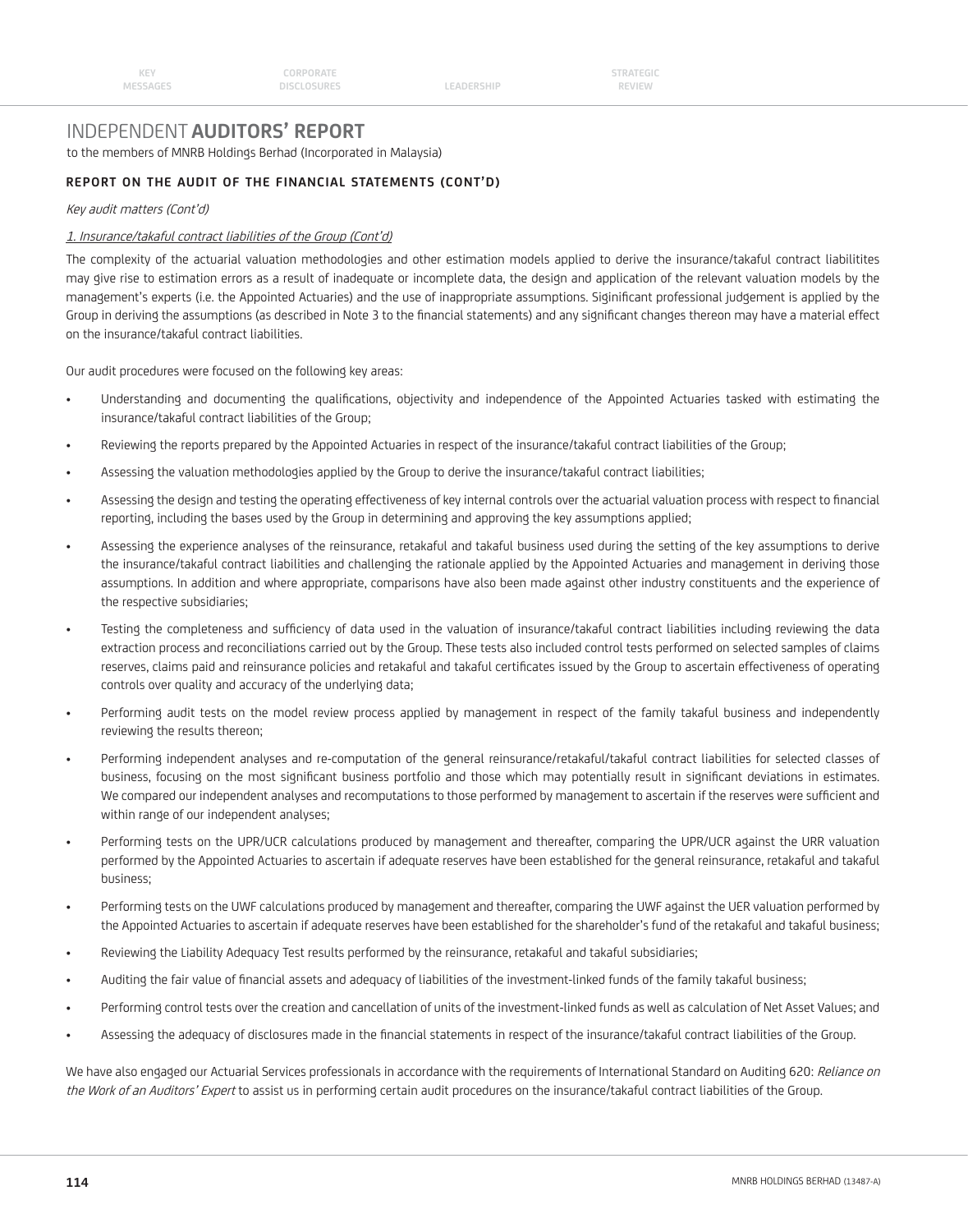**SUSTAINABILITY STATEMENT**

**CORPORATE GOVERNANCE**

**FINANCIAL STATEMENTS**

**OTHER INFORMATION**

# **REPORT ON THE AUDIT OF THE FINANCIAL STATEMENTS (CONT'D)**

#### Key audit matters (Cont'd)

### 2. Tax Recoverable

As disclosed in Note 22 to the financial statements, the Company has disputed the additional tax assessments and penalties raised by the Inland Revenue Board of Malaysia ("IRB"), amounting to approximately RM19.7 million. The Company has disputed the claims by stating that there is no legal and factual basis for the assessments raised. The tax matter is in the preliminary stage and may take extended years to resolve. In addition, the Company has tax recoverable amounting to approximately RM17.6 million (2017: tax payable of RM2.6 million) as at 31 March 2018. The eventual resolution of the tax matter above is uncertain and could result in a material amount of tax payable or reversal of tax recoverable and, accordingly, we consider this area to be an area of audit focus.

As part of our audit procedures, we have involved our tax specialists in reviewing correspondences between the Company and external legal counsel to obtain an understanding of the matter. We have enquired and discussed with management on the developments in legal proceedings and obtained confirmations from the Company's external legal counsel to compare the expert opinions to management's position. We also considered the objectivity, independence and expertise of the legal advisers and we also assessed the basis adopted by the legal advisers in their evaluations of the possible outcome of the litigations and claims.

### Information other than the financial statements and auditors' report thereon

The directors of the Company are responsible for the other information. The other information comprises the information included in the Annual Report, but does not include the financial statements of the Group and of the Company and our auditors' report thereon.

Our opinion on the financial statements of the Group and of the Company does not cover the other information and we do not express any form of assurance conclusion thereon.

In connection with our audit of the financial statements of the Group and of the Company, our responsibility is to read the other information and, in doing so, consider whether the other information is materially inconsistent with the financial statements of the Group and of the Company or our knowledge obtained in the audit or otherwise appears to be materially misstated.

If, based on the work we have performed, we conclude that there is a material misstatement of this other information, we are required to report that fact. We have nothing to report in this regard.

### Responsibilities of the directors for the financial statements

The directors of the Company are responsible for the preparation of financial statements of the Group and of the Company that give a true and fair view in accordance with Malaysian Financial Reporting Standards, International Financial Reporting Standards and the requirements of the Companies Act, 2016 in Malaysia. The directors are also responsible for such internal control as the directors determine is necessary to enable the preparation of financial statements of the Group and of the Company that are free from material misstatement, whether due to fraud or error.

In preparing the financial statements of the Group and of the Company, the directors are responsible for assessing the Group's and the Company's ability to continue as a going concern, disclosing, as applicable, matters related to going concern and using the going concern basis of accounting unless the directors either intend to liquidate the Group or the Company or to cease operations, or have no realistic alternative but to do so.

### Auditors' responsibilities for the audit of the financial statements

Our objectives are to obtain reasonable assurance about whether the financial statements of the Group and of the Company as a whole are free from material misstatement, whether due to fraud or error, and to issue an auditors' report that includes our opinion. Reasonable assurance is a high level of assurance, but is not a guarantee that an audit conducted in accordance with approved standards on auditing in Malaysia and International Standards on Auditing will always detect a material misstatement when it exists. Misstatements can arise from fraud or error and are considered material if, individually or in the aggregate, they could reasonably be expected to influence the economic decisions of users taken on the basis of these financial statements.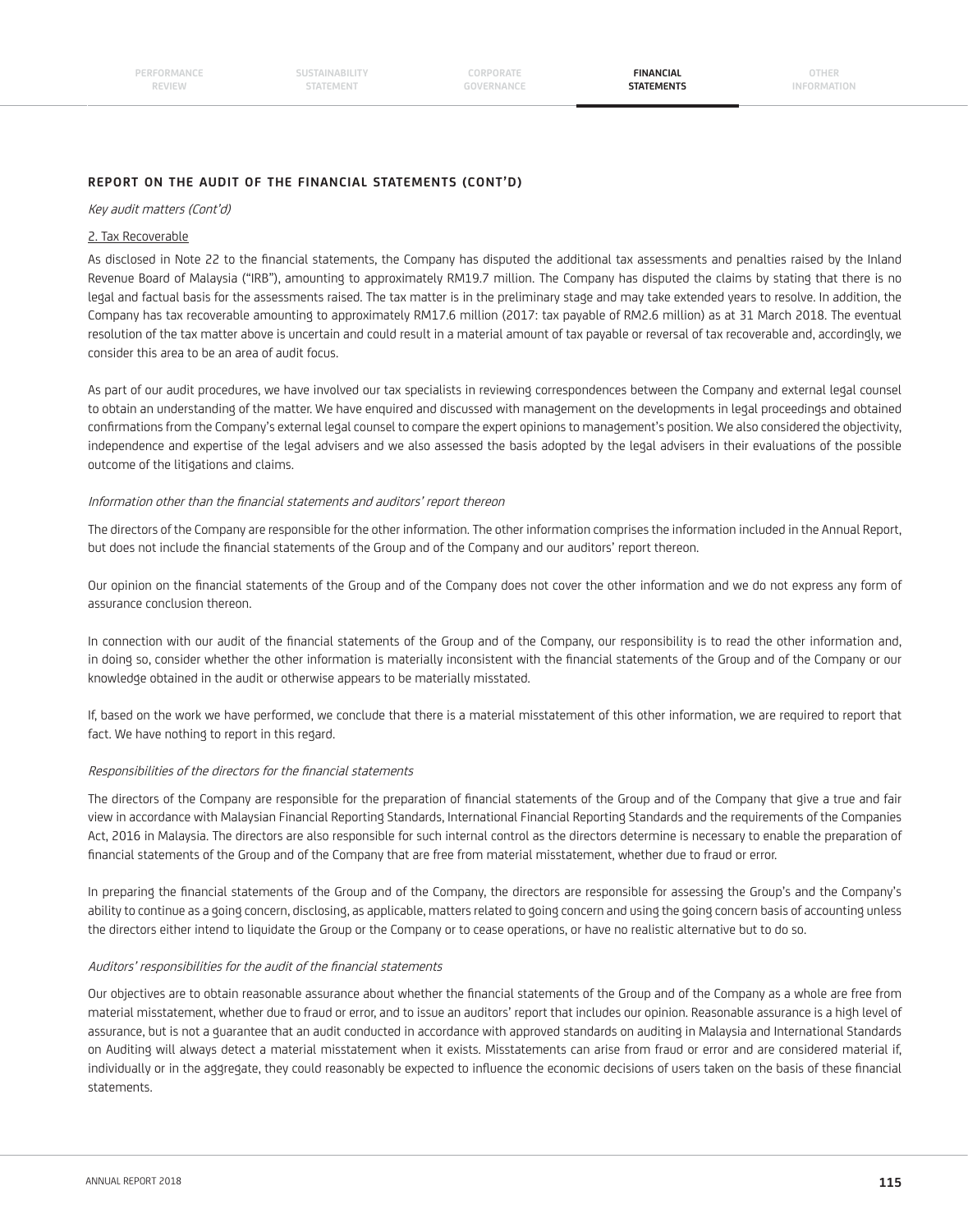# INDEPENDENT **AUDITORS' REPORT**

to the members of MNRB Holdings Berhad (Incorporated in Malaysia)

# **REPORT ON THE AUDIT OF THE FINANCIAL STATEMENTS (CONT'D)**

Auditors' responsibilities for the audit of the financial statements (Cont'd)

As part of an audit in accordance with approved standards on auditing in Malaysia and International Standards on Auditing, we exercise professional judgement and maintain professional scepticism throughout the audit. We also:

- Identify and assess the risks of material misstatement of the financial statements of the Group and of the Company, whether due to fraud or error, design and perform audit procedures responsive to those risks, and obtain audit evidence that is sufficient and appropriate to provide a basis for our opinion. The risk of not detecting a material misstatement resulting from fraud is higher than for one resulting from error, as fraud may involve collusion, forgery, intentional omissions, misrepresentations, or the override of internal control.
- Obtain an understanding of internal control relevant to the audit in order to design audit procedures that are appropriate in the circumstances, but not for the purpose of expressing an opinion on the effectiveness of the Group's and the Company's internal control.
- Evaluate the appropriateness of accounting policies used and the reasonableness of accounting estimates and related disclosures.
- Conclude on the appropriateness of the directors' use of the going concern basis of accounting and, based on the audit evidence obtained, whether a material uncertainty exists related to events or conditions that may cast significant doubt on the Group's or the Company's ability to continue as a going concern. If we conclude that a material uncertainty exists, we are required to draw attention in our auditors' report to the related disclosures in the financial statements of the Group and of the Company or, if such disclosures are inadequate, to modify our opinion. Our conclusions are based on the audit evidence obtained up to the date of our auditors' report. However, future events or conditions may cause the Group or the Company to cease to continue as a going concern.
- Evaluate the overall presentation, structure and content of the financial statements of the Group and of the Company, including the disclosures, and whether the financial statements of the Group and of the Company represent the underlying transactions and events in a manner that achieves fair presentation.
- Obtain sufficient appropriate audit evidence regarding the financial information of the entities or business activities within the Group to express an opinion on the financial statements of the Group. We are responsible for the direction, supervision and performance of the group audit. We remain solely responsible for our audit opinion.

We communicate with the directors regarding, among other matters, the planned scope and timing of the audit and significant audit findings, including any significant deficiencies in internal control that we identify during our audit.

We also provide the directors with a statement that we have complied with relevant ethical requirements regarding independence, and to communicate with them all relationships and other matters that may reasonably be thought to bear on our independence, and where applicable, related safeguards.

From the matters communicated with the directors, we determine those matters that were of most significance in the audit of the financial statements of the Group and of the Company for the current year and are therefore the key audit matters. We describe these matters in our auditors' report unless law or regulation precludes public disclosure about the matter or when, in extremely rare circumstances, we determine that a matter should not be communicated in our report because the adverse consequences of doing so would reasonably be expected to outweigh the public interest benefits of such communication.

### **OTHER MATTERS**

This report is made solely to the members of the Company, as a body, in accordance with Section 266 of the Companies Act, 2016 in Malaysia and for no other purpose. We do not assume responsibility to any other person for the content of this report.

AF: 0039 No. 02305/05/2020 J Chartered Accountants Chartered Accountant

Kuala Lumpur, Malaysia 29 June 2018

**Ernst & Young Dato' Abdul Rauf Bin Rashid**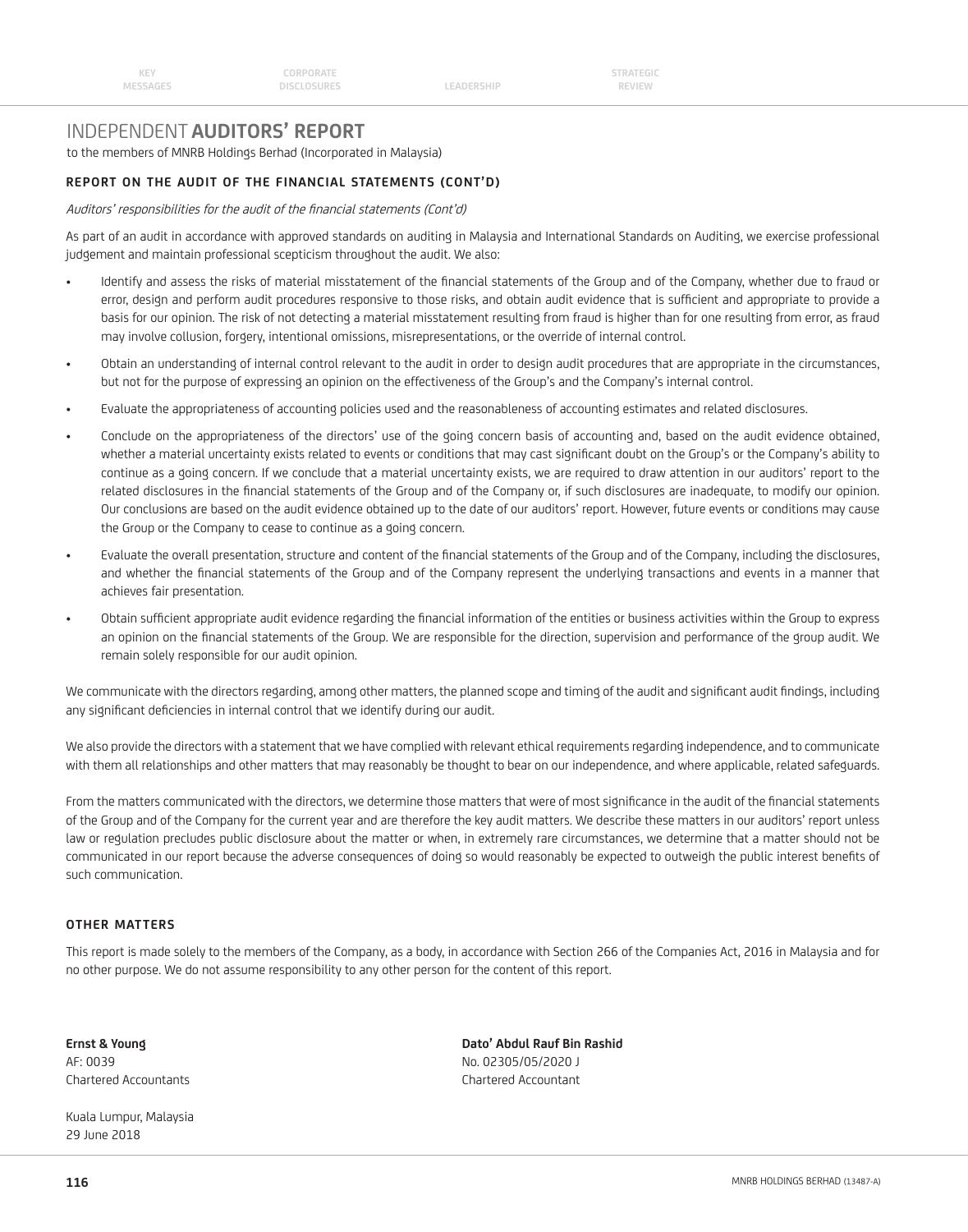|  | $\frac{1}{2}$ |  |  |  |
|--|---------------|--|--|--|

**SUSTAINABILITY STATEMENT**

**CORPORATE GOVERNANCE**

**FINANCIAL STATEMENTS**

# INCOME **STATEMENTS**

for the year ended 31 March 2018

|                                                               | Group       |               |               | Company                  |               |
|---------------------------------------------------------------|-------------|---------------|---------------|--------------------------|---------------|
|                                                               | <b>Note</b> | 2018          | 2017          | 2018                     | 2017          |
|                                                               |             | <b>RM'000</b> | <b>RM'000</b> | <b>RM'000</b>            | <b>RM'000</b> |
| Gross earned premiums/contributions                           | 4(a)        | 2,251,663     | 2,327,336     | $\overline{\phantom{0}}$ |               |
| Premiums/contributions ceded to reinsurers/                   |             |               |               |                          |               |
| retakaful operators                                           | 4(b)        | (322,799)     | (348, 832)    |                          |               |
| Net earned premiums/contributions                             |             | 1,928,864     | 1,978,504     |                          |               |
| Investment income                                             | 5           | 245,931       | 227,158       | 3,222                    | 3,889         |
| Net realised gains                                            | 6           | 1,957         | 1,350         |                          | 6             |
| Net fair value gains/(losses)                                 | 7           | 11,440        | (74)          |                          |               |
| Fee and commission income                                     | 8           | 40,142        | 55,381        | 35,025                   | 31,728        |
| Other operating revenue                                       | 11          | 38,071        | 64,617        | 20,923                   | 184           |
| Other revenue                                                 |             | 337,541       | 348,432       | 59,170                   | 35,807        |
| Gross claims and benefits paid                                |             | (1,201,819)   | (1,256,115)   |                          |               |
| Claims ceded to reinsurers/retakaful operators                |             | 112,195       | 107,727       |                          |               |
| Gross change in contract liabilities                          |             | (187, 575)    | (372,965)     |                          |               |
| Change in contract liabilities ceded to reinsurers/           |             |               |               |                          |               |
| retakaful operators                                           |             | (31,046)      | 18,070        |                          |               |
| Net claims and benefits                                       |             | (1,308,245)   | (1,503,283)   |                          |               |
| Fee and commission expenses                                   | 8           | (427, 525)    | (443,307)     |                          |               |
| Management expenses                                           | 9           | (237, 989)    | (252, 469)    | (35, 545)                | (35, 187)     |
| Finance costs                                                 |             | (15, 841)     | (18, 120)     | (15, 841)                | (18, 120)     |
| Other operating expenses                                      | 11          | (22, 894)     | (10, 870)     | (208)                    | (295)         |
| Change in expense liabilities                                 |             | 3,848         | (2,884)       |                          |               |
| Tax borne by participants                                     | 12          | (12, 673)     | (15, 411)     |                          |               |
| Other expenses                                                |             | (713,074)     | (743,061)     | (51, 594)                | (53,602)      |
| Share of results of associates                                |             | 9,712         | 5,628         |                          |               |
| Operating profit/(loss) before surplus/(deficit) attributable |             |               |               |                          |               |
| to takaful and retakaful participants and taxation            |             | 254,798       | 86,220        | 7,576                    | (17, 795)     |
| Surplus attributable to takaful and retakaful participants    | 23(a)       | (62, 274)     | 12,708        |                          |               |
|                                                               |             |               |               |                          |               |
| Operating profit/(loss) before taxation                       |             | 192,524       | 98,928        | 7,576                    | (17, 795)     |
| Zakat                                                         |             | (563)         |               |                          |               |
| Taxation                                                      | 12          | (51,096)      | (27, 758)     | (704)                    | (405)         |
| Net profit/(loss) for the year attributable to equity         |             |               |               |                          |               |
| holders of the Holding Company                                |             | 140,865       | 71,170        | 6,872                    | (18,200)      |
|                                                               |             |               |               |                          |               |
| Basic and diluted earnings per share attributable to          |             |               |               |                          |               |
| equity holders of the Holding Company (sen)                   | 29          | 44.1          | 27.6          |                          |               |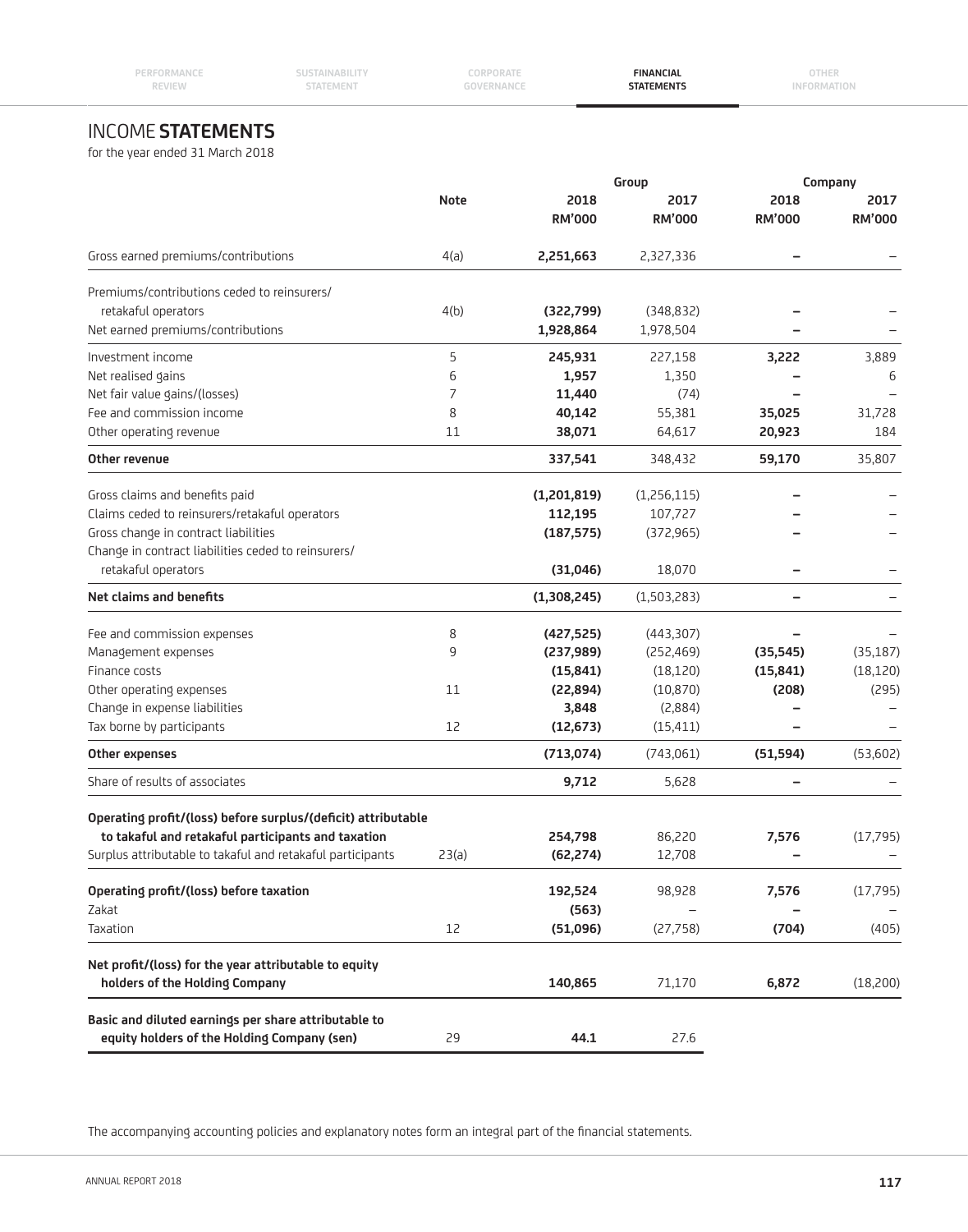| <b>KEY</b> | CORPORATE          |            | <b>STRATEGIC</b> |  |
|------------|--------------------|------------|------------------|--|
| MESSAGES   | <b>DISCLOSURES</b> | LEADERSHIP | REVIEW           |  |

# STATEMENTS OF **COMPREHENSIVE INCOME**

for the year ended 31 March 2018

|                                                                                                        | Group         |               | Company       |               |  |
|--------------------------------------------------------------------------------------------------------|---------------|---------------|---------------|---------------|--|
|                                                                                                        | 2018          | 2017          | 2018          | 2017          |  |
|                                                                                                        | <b>RM'000</b> | <b>RM'000</b> | <b>RM'000</b> | <b>RM'000</b> |  |
| Net profit/(loss) for the year                                                                         | 140,865       | 71,170        | 6,872         | (18,200)      |  |
| Other comprehensive (loss)/income                                                                      |               |               |               |               |  |
| Other comprehensive (loss)/income to be reclassified<br>to income statement in subsequent periods:     |               |               |               |               |  |
| Effects of post-acquisition foreign exchange translation reserve on                                    |               |               |               |               |  |
| investment in associate                                                                                | (19, 329)     | 15,220        |               |               |  |
| Effects of foreign exchange translation reserve on investment in subsidiary                            | (1, 469)      | 1.700         |               |               |  |
| Net losses on Available-for-sale ("AFS") financial assets:                                             |               |               |               |               |  |
| Losses on fair value changes                                                                           | (10, 158)     | (3,871)       |               |               |  |
| Realised losses transferred to income statement (Note 6)                                               | 3,092         | 946           |               |               |  |
| Deferred tax relating to net losses on AFS financial assets                                            | 1,306         | 316           |               |               |  |
| Other comprehensive (losses)/income attributable to participants (Note 23(b))                          | 3,306         | 2,741         |               |               |  |
| Other comprehensive income/(loss) not to be reclassified to income statement<br>in subsequent periods: |               |               |               |               |  |
| Revaluation of land and buildings                                                                      | 3,950         | 3,905         |               |               |  |
| Deferred tax relating to revaluation of land and buildings                                             | (509)         | (305)         |               |               |  |
| Other comprehensive income attributable to participants (Note 23(c))                                   | (2,519)       | (2,536)       |               |               |  |
| Total comprehensive income/(loss) for the year                                                         | 118,535       | 89,286        | 6,872         | (18,200)      |  |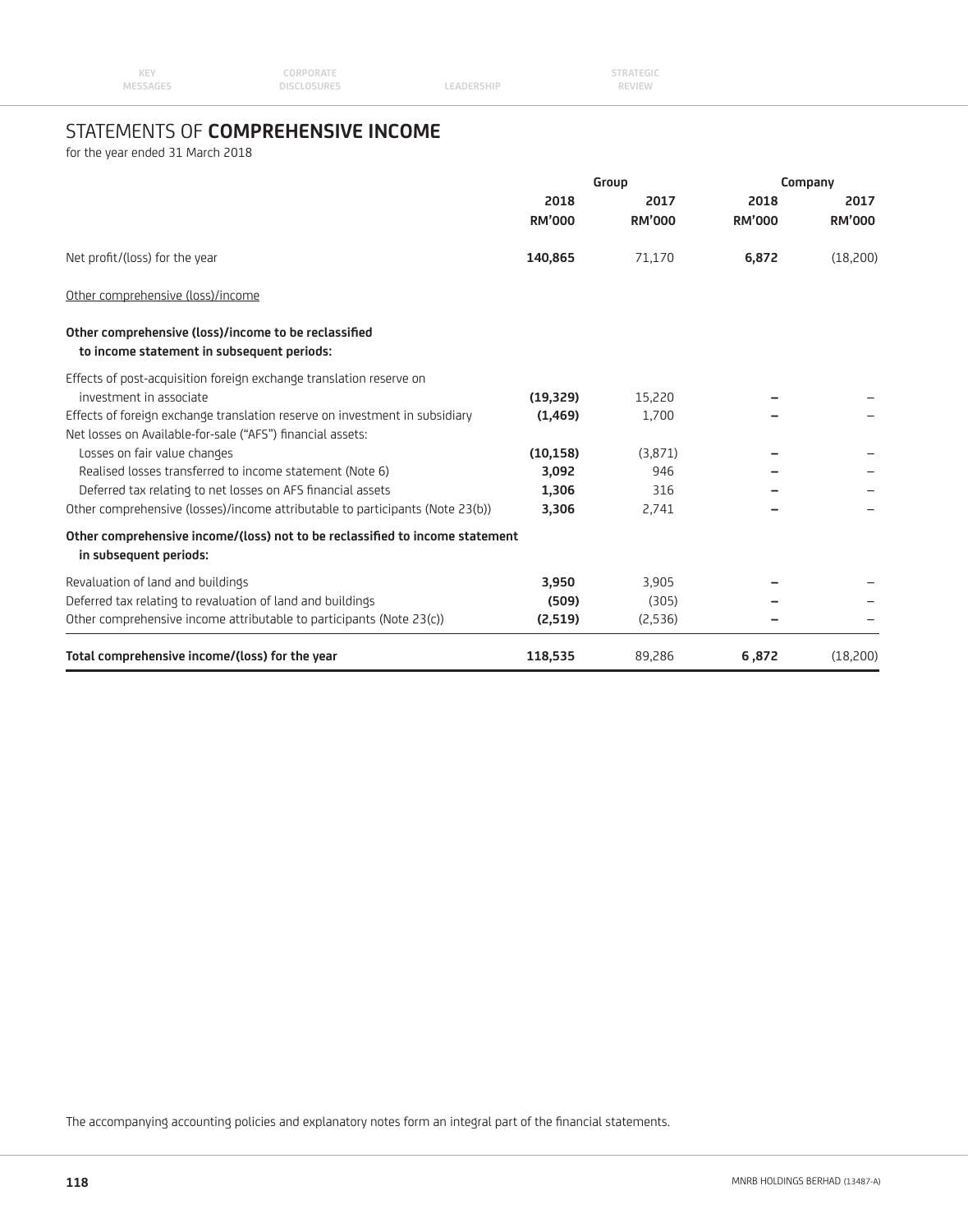| REVIEW | 'AILMLN | ------------<br>ΓΔΤΕΜΕΝΤ |  |
|--------|---------|--------------------------|--|
|        |         |                          |  |

**CORPORATE**

**FINANCIAL**

**OTHER INFORMATION**

# STATEMENTS OF **FINANCIAL POSITION**

**SUSTAINABILITY**

as at 31 March 2018

**PERFORMANCE**

|                                                                 |             |               | Group         |                          | Company       |  |
|-----------------------------------------------------------------|-------------|---------------|---------------|--------------------------|---------------|--|
|                                                                 | <b>Note</b> | 2018          | 2017          | 2018                     | 2017          |  |
|                                                                 |             | <b>RM'000</b> | <b>RM'000</b> | <b>RM'000</b>            | <b>RM'000</b> |  |
| <b>Assets</b>                                                   |             |               |               |                          |               |  |
| Property, plant and equipment                                   | 13          | 240,744       | 243,732       | 1,251                    | 1,467         |  |
| Investment property                                             | 14          |               | 7,400         |                          |               |  |
| Intangible assets                                               | 15          | 32,131        | 23,040        | 1,630                    | 1,924         |  |
| Deferred tax assets                                             | 16          | 18,343        | 19,518        | 2,811                    | 3,333         |  |
| Investments in subsidiaries                                     | 17          |               |               | 904,476                  | 843,705       |  |
| Investments in associates                                       | 18          | 139,009       | 145,420       | 1,957                    | 1,957         |  |
| Financial assets at fair value through profit or loss ("FVTPL") | 19(a)       | 116,127       | 123,467       | $\overline{\phantom{0}}$ |               |  |
| Held-to-maturity ("HTM") investments                            | 19(b)       | 644,254       | 695,426       | 1,000                    | 1,000         |  |
| AFS financial assets                                            | 19(c)       | 3,741,196     | 3,384,744     | 50                       | 50            |  |
| Loans and receivables ("LAR")                                   | 19(d)       | 1,937,263     | 1,934,933     | 29,796                   | 105,388       |  |
| Reinsurance/retakaful assets                                    | 20          | 478,253       | 514,230       |                          |               |  |
| Insurance/takaful receivables                                   | 21          | 418,304       | 336,190       | $\overline{\phantom{0}}$ |               |  |
| Tax recoverable                                                 | 22          | 27,277        | 28,575        | 17,630                   |               |  |
| Cash and bank balances                                          |             | 142,099       | 99,905        | 408                      | 3,416         |  |
| <b>Total assets</b>                                             |             | 7,935,000     | 7,556,580     | 961,009                  | 962,240       |  |
| Liabilities and Participants' funds                             |             |               |               |                          |               |  |
| Participants' funds                                             | 23          | 247,862       | 201,196       |                          |               |  |
| Borrowings                                                      | 24          | 320,000       | 320,000       | 320,000                  | 320,000       |  |
| Insurance/takaful contract liabilities                          | 20          | 5,319,945     | 5,171,178     |                          |               |  |
| Insurance/takaful payables                                      | 25          | 270,444       | 210,174       |                          |               |  |
| Other payables                                                  | 26          | 225,745       | 212,186       | 8,975                    | 14,486        |  |
| Deferred tax liabilities                                        | 16          | 10,684        | 10,780        |                          |               |  |
| Provision for taxation                                          |             | 1,709         | 11,536        | -                        | 2,592         |  |
| Provision for zakat                                             |             | 610           | 64            |                          |               |  |
| Total liabilities and participants' funds                       |             | 6,396,999     | 6,137,114     | 328,975                  | 337,078       |  |
| Equity                                                          |             |               |               |                          |               |  |
| Share capital                                                   | 27          | 319,605       | 319,605       | 319,605                  | 319,605       |  |
| Reserves                                                        |             | 1,218,396     | 1,099,861     | 312,429                  | 305,557       |  |
| Total equity attributable to equity holders                     |             |               |               |                          |               |  |
| of the Holding Company                                          |             | 1,538,001     | 1,419,466     | 632,034                  | 625,162       |  |
| Total liabilities, participants' funds and equity               |             | 7,935,000     | 7,556,580     | 961,009                  | 962,240       |  |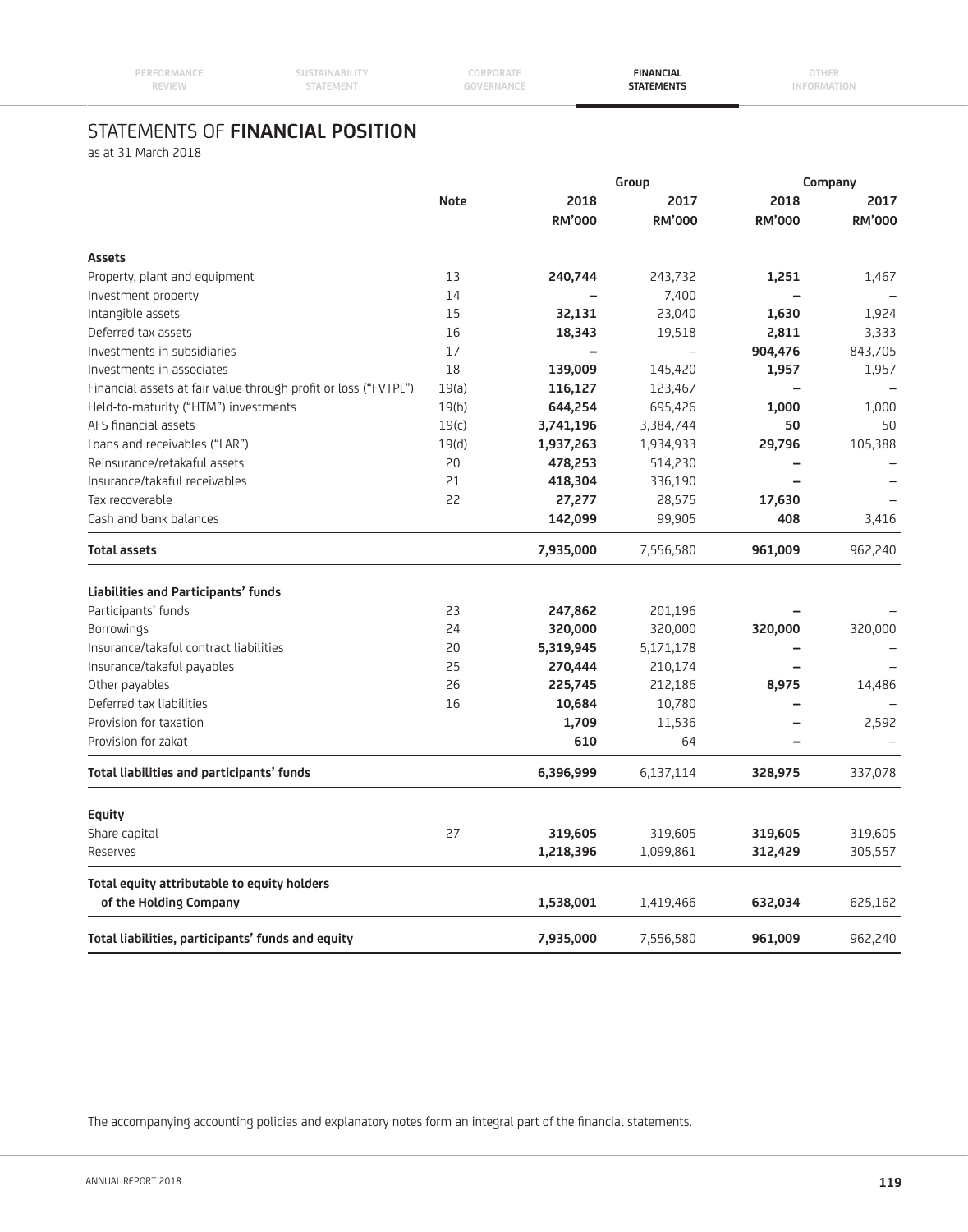# STATEMENTS OF **CHANGES IN EQUITY**

for the year ended 31 March 2018

|                                         |                          | Attributable to equity holders of the Holding Company - |                                    |                          |                                                |                                  |                               |  |
|-----------------------------------------|--------------------------|---------------------------------------------------------|------------------------------------|--------------------------|------------------------------------------------|----------------------------------|-------------------------------|--|
|                                         |                          |                                                         | Reserves-                          |                          |                                                |                                  |                               |  |
|                                         | <b>Share</b>             | <b>Share</b>                                            | Foreign<br>exchange<br>translation | <b>AFS</b>               | Non-distributable ——————<br><b>Revaluation</b> | <b>Distributable</b><br>Retained |                               |  |
|                                         | capital<br><b>RM'000</b> | premium<br><b>RM'000</b>                                | reserve<br><b>RM'000</b>           | reserve<br><b>RM'000</b> | reserve<br><b>RM'000</b>                       | profits<br><b>RM'000</b>         | <b>Total</b><br><b>RM'000</b> |  |
| Group                                   |                          |                                                         |                                    |                          |                                                |                                  |                               |  |
| At 1 April 2016                         | 213,070                  | 105,051                                                 | 38,776                             | 3,527                    | 41,666                                         | 928,090                          | 1,330,180                     |  |
| Net profit for the year                 |                          |                                                         |                                    |                          |                                                | 71,170                           | 71,170                        |  |
| Other comprehensive income for the year |                          |                                                         | 16,920                             | 132                      | 1,064                                          |                                  | 18,116                        |  |
| Total comprehensive income/(loss)       |                          |                                                         |                                    |                          |                                                |                                  |                               |  |
| for the year                            |                          |                                                         | 16,920                             | 132                      | 1,064                                          | 71,170                           | 89,286                        |  |
| Issuance of bonus shares (Note 27)      | 106,535                  | (105, 051)                                              |                                    |                          |                                                | (1,484)                          |                               |  |
| At 31 March 2017                        | 319,605                  |                                                         | 55,696                             | 3,659                    | 42,730                                         | 997,776                          | 1,419,466                     |  |
| Net profit for the year                 |                          |                                                         |                                    |                          |                                                | 140,865                          | 140,865                       |  |
| Other comprehensive (loss)/income       |                          |                                                         |                                    |                          |                                                |                                  |                               |  |
| for the year                            |                          |                                                         | (20,798)                           | (2,454)                  | 922                                            |                                  | (22, 330)                     |  |
| Total comprehensive (loss)/income       |                          |                                                         |                                    |                          |                                                |                                  |                               |  |
| for the year                            |                          |                                                         | (20,798)                           | (2,454)                  | 922                                            | 140,865                          | 118,535                       |  |
| At 31 March 2018                        | 319,605                  |                                                         | 34,898                             | 1,205                    | 43,652                                         | 1,138,641                        | 1,538,001                     |  |

**Attributable to equity holders of the Holding Company**

|                                         | Reserves -                                   |                                   |                                      |                               |
|-----------------------------------------|----------------------------------------------|-----------------------------------|--------------------------------------|-------------------------------|
|                                         | $\leftarrow$ Non-distributable $\rightarrow$ |                                   | <b>Distributable</b>                 |                               |
|                                         | Share<br>capital<br><b>RM'000</b>            | Share<br>premium<br><b>RM'000</b> | Retained<br>profits<br><b>RM'000</b> | <b>Total</b><br><b>RM'000</b> |
| Company                                 |                                              |                                   |                                      |                               |
| At 1 April 2016                         | 213,070                                      | 105,051                           | 325,241                              | 643,362                       |
| Issuance of bonus shares (Note 27)      | 106,535                                      | (105, 051)                        | (1, 484)                             |                               |
| Total comprehensive loss for the year   |                                              | -                                 | (18,200)                             | (18,200)                      |
| At 31 March 2017                        | 319,605                                      | $\qquad \qquad -$                 | 305,557                              | 625,162                       |
| Total comprehensive income for the year |                                              | -                                 | 6,872                                | 6,872                         |
| At 31 March 2018                        | 319,605                                      | -                                 | 312,429                              | 632,034                       |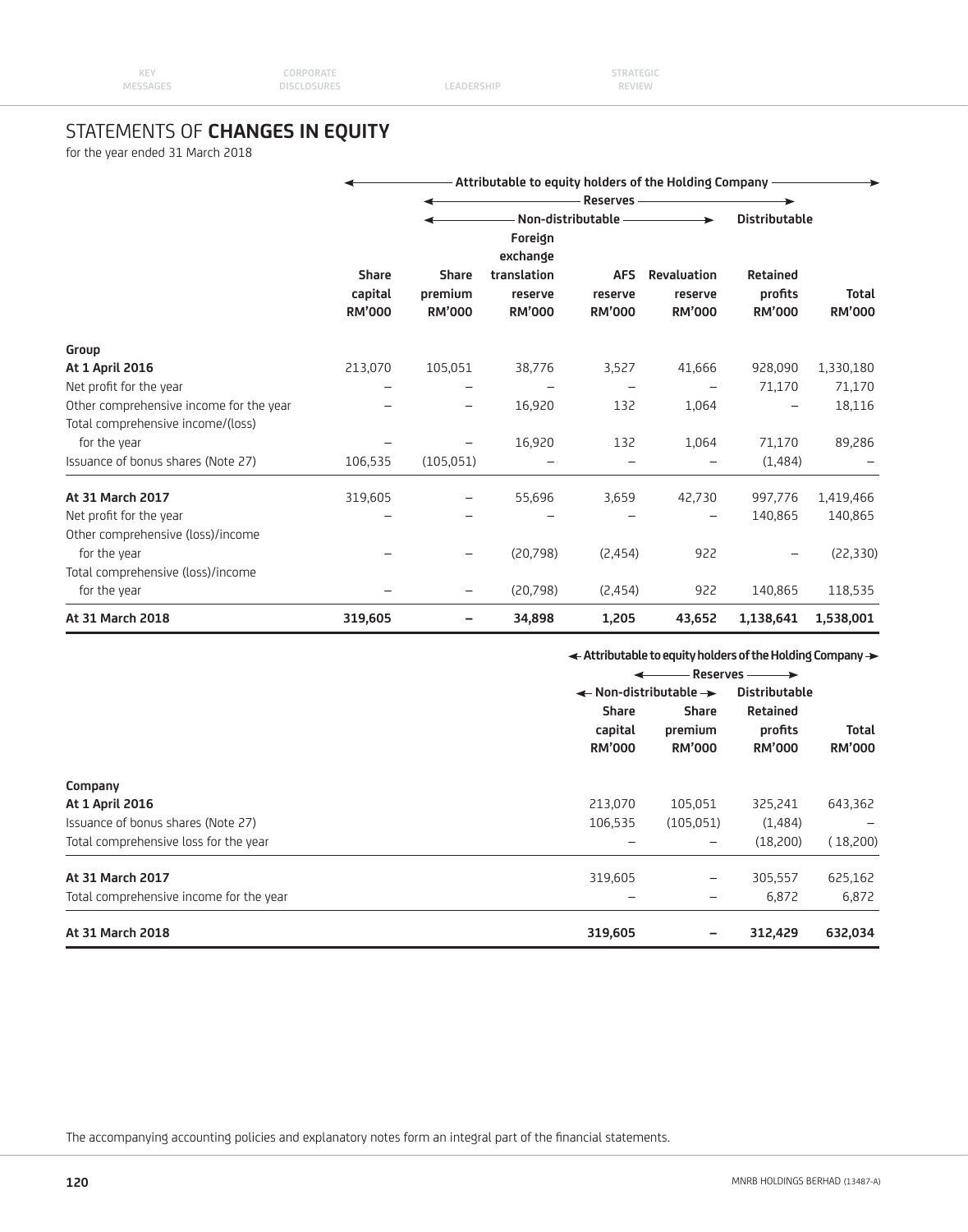**CORPORATE GOVERNANCE**

**FINANCIAL STATEMENTS**

**OTHER INFORMATION**

# STATEMENTS OF **CASH FLOWS**

for the year ended 31 March 2018

|                                                                                    |               | Group                    |               | Company       |
|------------------------------------------------------------------------------------|---------------|--------------------------|---------------|---------------|
|                                                                                    | 2018          | 2017                     | 2018          | 2017          |
|                                                                                    | <b>RM'000</b> | <b>RM'000</b>            | <b>RM'000</b> | <b>RM'000</b> |
| Cash flows from operating activities                                               |               |                          |               |               |
| Profit/(loss) before zakat and taxation                                            | 192,524       | 98,928                   | 7,576         | (17,795)      |
| Adjustments for:                                                                   |               |                          |               |               |
| Net fair value (gains)/losses on financial assets at FVTPL                         | 487           | (2,987)                  |               |               |
| Net impairment losses on AFS financial assets                                      | (12, 178)     | 3,147                    |               |               |
| Reversal of revaluation deficits on properties                                     |               | (86)                     |               |               |
| Reversal of impairment loss on other receivables                                   | 254           | (62)                     |               |               |
| Net impairment/(Reversal of impairment loss) on insurance/takaful receivables      | (20, 565)     | 9,558                    |               |               |
| Depreciation of property, plant and equipment                                      | 7,272         | 8,069                    | 499           | 644           |
| Amortisation of intangible assets                                                  | 4,312         | 3,260                    | 355           | 290           |
| Net gains on investment property                                                   | (100)         | $\overline{\phantom{0}}$ |               |               |
| Net losses/(gains) on disposals of property, plant and equipment                   | -             | 9                        |               | (6)           |
| Decrease in gross premium/contribution liabilities                                 | (34, 960)     | (33,782)                 |               |               |
| Intangible assets written off                                                      | 613           |                          | 38            |               |
| Reversal impairment loss on investment in subsidiary                               |               |                          | (20,771)      |               |
| Interest/profit income                                                             | (238, 502)    | (205, 737)               | (2,772)       | (3,889)       |
| Dividend income                                                                    | (8, 597)      | (20, 038)                | (400)         |               |
| Rental income                                                                      | (3,954)       | (5,887)                  |               |               |
| Finance cost                                                                       | 15,841        | 18,120                   | 15,841        | 18,120        |
| Realised gains on disposals of investments                                         | (1, 857)      | (1, 359)                 |               |               |
| Net amortisation of premiums on investments                                        | 5,094         | 4,470                    |               |               |
| Share of results of associates                                                     | (9,712)       | (5,628)                  |               |               |
| Loss from operations before changes in operating assets and liabilities            | (104, 028)    | (130,005)                | 366           | (2,636)       |
| Decrease/(increase) in placements with licensed financial institutions,            |               |                          |               |               |
| Islamic investment accounts and marketable securities                              | (19, 431)     | 127,613                  | 71,748        | 14,143        |
| Net purchase of investments                                                        | (299, 671)    | (635,218)                |               |               |
| Decrease/(increase) in staff loans                                                 | 1,674         | 1,303                    | (76)          | 582           |
| (Increase)/decrease in insurance/takaful receivables                               | (61, 549)     | 11,264                   |               |               |
| Decrease/(Increase) in other receivables                                           | 32,412        | (5, 445)                 | 142           | 1,383         |
| Net change in balances with subsidiaries                                           |               |                          | (745)         | (893)         |
| Increase in gross claim liabilities, actuarial liabilities and unallocated surplus | 187,575       | 356,193                  |               |               |
| (Decrease)/increase in expense liabilities                                         | (3,848)       | 2,884                    |               |               |
| Increase/(decrease) in participants' funds                                         | 47,453        | 4,064                    |               |               |
| Decrease/(increase) in reinsurance/retakaful assets                                | 35,977        | (17,050)                 |               |               |
| Increase in insurance/takaful payables                                             | 60,270        | 10,889                   |               |               |
| Increase/(decrease) in other payables                                              | 13,123        | 18,510                   | (1,488)       | 1,501         |
| Taxes and zakat (paid)/refunded                                                    | (58, 404)     | (25, 033)                | (20, 404)     | (92)          |
| Interest/profit received                                                           | 220,720       | 207,654                  | 2,835         | 3,819         |
| Dividends received                                                                 | 8,868         | 20,410                   | 400           |               |
| Rental received                                                                    | 4,228         | 6,161                    |               |               |
| Net cash generated from/(used in) operating activities                             | 65,369        | (45,806)                 | 52,778        | 17,807        |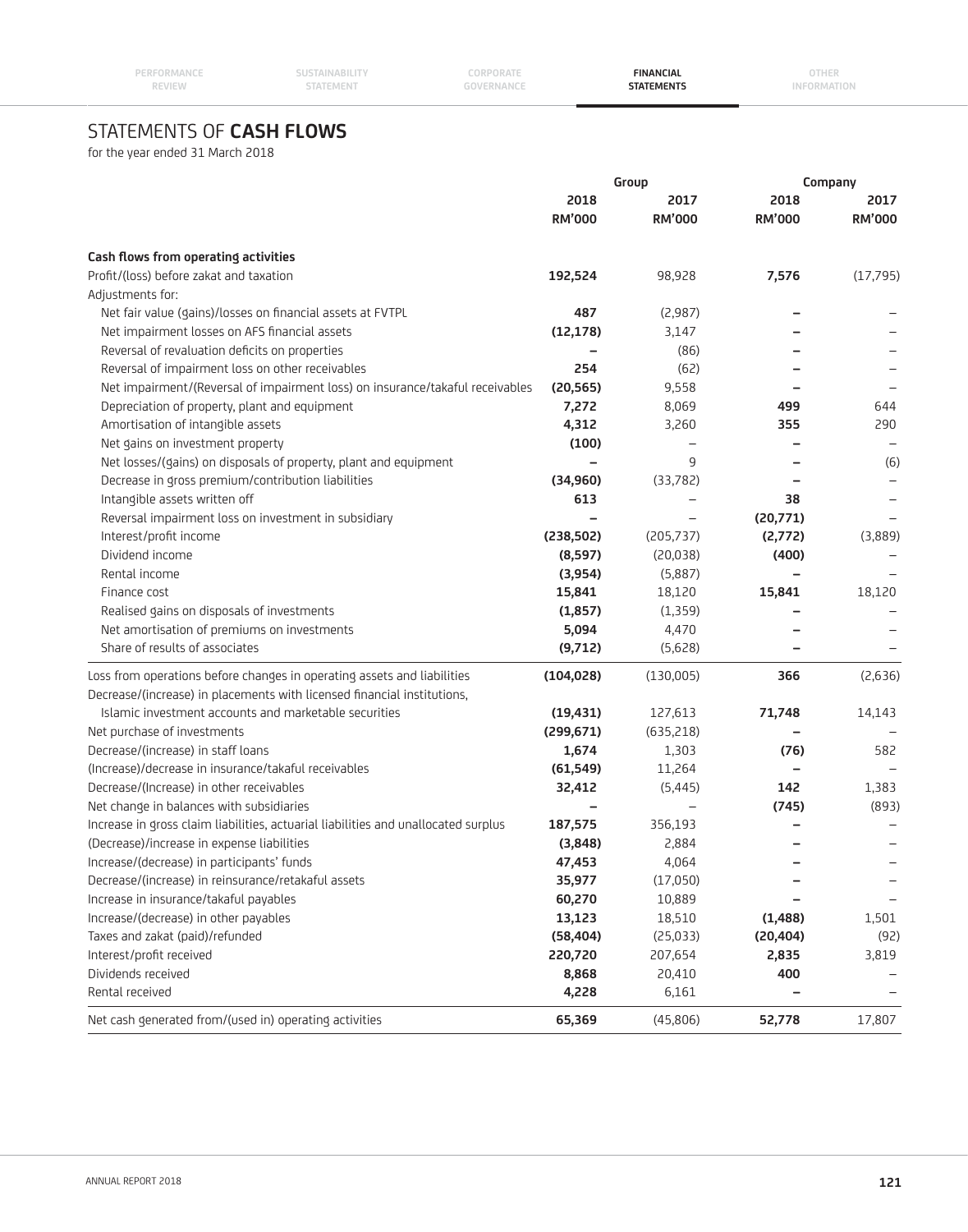# STATEMENTS OF **CASH FLOWS**

for the year ended 31 March 2018

|                                                         | Group         |               | Company       |               |
|---------------------------------------------------------|---------------|---------------|---------------|---------------|
|                                                         | 2018          | 2017          | 2018          | 2017          |
|                                                         | <b>RM'000</b> | <b>RM'000</b> | <b>RM'000</b> | <b>RM'000</b> |
| Cash flows from investing activities                    |               |               |               |               |
| Subscription of shares in subsidiary                    |               |               | (40,000)      |               |
| Purchase of property, plant and equipment               | (1,255)       | (1,197)       | (283)         | (94)          |
| Purchase of intangible assets                           | (14,016)      | (11, 476)     | (99)          | (324)         |
| Proceeds from disposal of investment properties         | 7,500         |               |               |               |
| Proceeds from disposal of property, plant and equipment |               | 9             |               | 6             |
| Transfers of intangible assets to subsidiary            |               |               |               | 1,351         |
| Net cash (used in)/generated from investing activities  | (7,771)       | (12,664)      | (40, 382)     | 939           |
| Cash flows from financing activities                    |               |               |               |               |
| Profit paid                                             | (15, 404)     | (18,938)      | (15, 404)     | (18,938)      |
| Net cash used in financing activities                   | (15, 404)     | (18,938)      | (15, 404)     | (18,938)      |
| Cash and bank balances                                  |               |               |               |               |
| Net (decrease)/increase during the year                 | 42,194        | (77, 408)     | (3,008)       | (192)         |
| At beginning of the year                                | 99,905        | 177,313       | 3,416         | 3,608         |
| At end of the year                                      | 142,099       | 99,905        | 408           | 3,416         |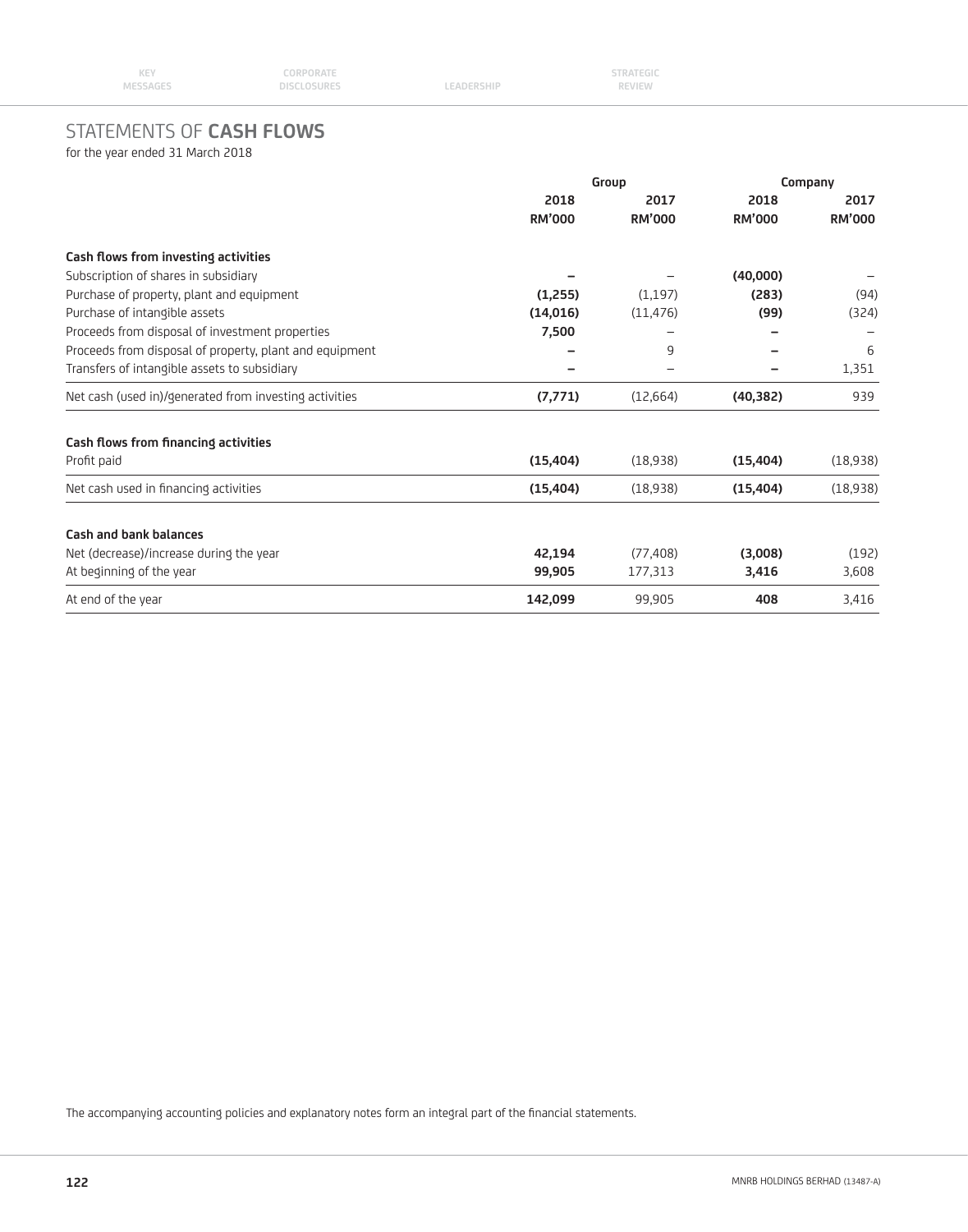# NOTES TO THE **FINANCIAL STATEMENTS** 31 March 2018

# **1. CORPORATE INFORMATION**

 The Company is a public limited liability company, incorporated and domiciled in Malaysia, and is listed on the Main Market of Bursa Malaysia Securities Berhad. The registered office of the Company is located at 12<sup>th</sup> Floor, Bangunan Malaysian Re, No. 17, Lorong Dungun, Damansara Heights, 50490 Kuala Lumpur, Malaysia.

The Company is an investment holding company, principally engaged in the provision of management services to its subsidiaries.

The principal activities of the subsidiaries are as disclosed in Note 17 to the financial statements. There have been no significant changes in the nature of the principal activities of the Group and of the Company during the financial year.

The number of employees in the Group and in the Company at the end of the financial year were 885 and 178 (2017: 909 and 171) respectively.

The financial statements were authorised for issue by the Board in accordance with a resolution on 29 June 2018.

# **2. SIGNIFICANT ACCOUNTING POLICIES**

### **2.1 Basis of preparation**

The financial statements of the Company and of the Group have been prepared in accordance with Malaysian Financial Reporting Standards ("MFRSs"), International Financial Reporting Standards ("IFRSs") and the requirements of the Companies Act, 2016 in Malaysia.

At the beginning of the current financial year, the Group and the Company had adopted the amended MFRSs and new MFRSs applicable for annual financial periods beginning on or after 1 January 2017, as fully described in Note 2.29.

The financial statements of the Group and the Company have been prepared under the historical cost convention, unless otherwise stated in the accounting policies.

 As at the reporting date, the reinsurance/retakaful and takaful subsidiaries have met the minimum capital requirements as prescribed by the Risk-Based Capital ("RBC") Framework and Risk-Based Capital for Takaful Operators ("RBCT") Framework issued by Bank Negara Malaysia ("BNM").

The financial statements are presented in Ringgit Malaysia (RM) and all values are rounded to the nearest thousand (RM'000) except when otherwise indicated.

# **2.2 Accounting period**

 For the general reinsurance business, the Group adopts quarterly accounting periods ending on 31 March, 30 June, 30 September and 31 December, insofar as the underwriting income and outgo for Market Cessions business is concerned. This is to correspond with the ceding companies' accounting periods.

 Underwriting income and outgo in respect of other business classes and all other income and expenditure are for the 12 months ended 31 March 2018.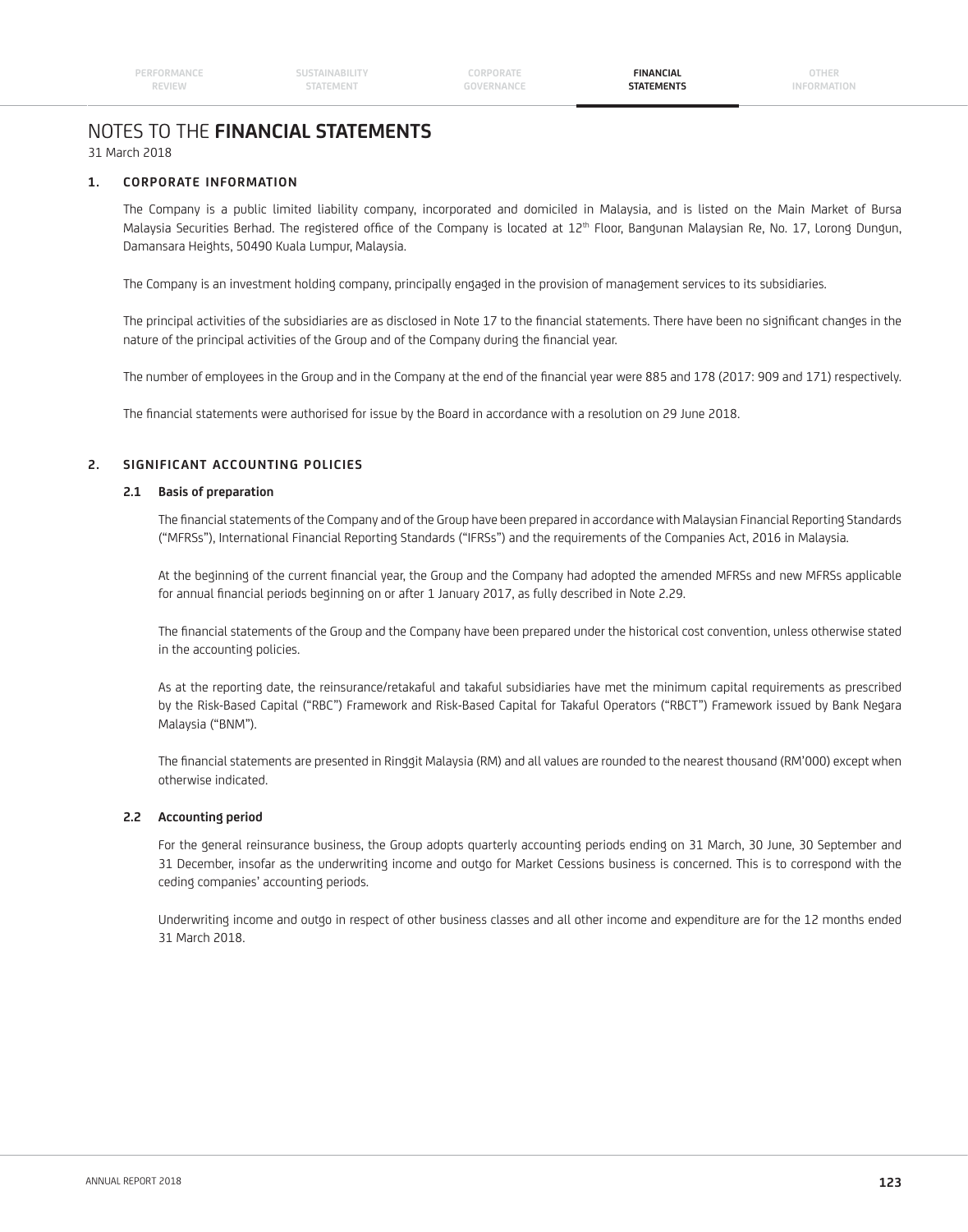LEADERSHIP

# NOTES TO THE **FINANCIAL STATEMENTS** 31 March 2018

# **2. SIGNIFICANT ACCOUNTING POLICIES (CONT'D)**

# **2.3 Subsidiaries, associates and basis of consolidation**

### **(a) Subsidiaries**

A subsidiary is an entity over which the Company has all the following:

- (i) power over the investee (i.e., existing rights that give it the current ability to direct the relevant activities of the investee);
- (ii) exposure, or rights, to variable returns from its investment with the investee; and
- (iii) the ability to use its power over the investee to affect its returns.

 The Company re-assesses whether or not it controls an investee if facts and circumstances indicate that there are changes to one or more of the three elements of control.

 Generally, there is a presumption that a majority of voting rights result in control. To support this presumption and when the Company has less than a majority of the voting or similar rights of an investee, the Company considers all relevant facts and circumstances in assessing whether it has power over an investee, including:

- (i) the contractual arrangement with the other vote holders of the investee;
- (ii) rights arising from other contractual arrangements; and
- (iii) the Company's voting rights and potential voting rights.

In the Company's separate financial statements, investments in subsidiaries are stated at cost less any accumulated impairment losses. On disposal of such investments, the difference between net disposal proceeds and their carrying amounts is included in the income statement.

# **(b) Basis of consolidation**

The consolidated financial statements comprise the financial statements of the Company and its subsidiaries as at the reporting date. The financial statements of the subsidiaries used in the preparation of the consolidated financial statements are prepared for the same reporting date as the Company.

 Subsidiaries are consolidated from the date of acquisition, being the date on which the Company obtains control, and continue to be consolidated until the date that such control ceases. In preparing the consolidated financial statements, all intra-Group assets and liabilities, equity, income, expenses and cash flows relating to transactions between members of the Group are eliminated in full. Uniform accounting policies are adopted in the consolidated financial statements for like transactions and events in similar circumstances.

 Acquisitions of subsidiaries are accounted for using the acquisition method. The acquisition method of accounting involves allocating the cost of the acquisition to the fair value of the assets acquired and liabilities and contingent liabilities assumed at the date of acquisition. The cost of an acquisition is measured as the aggregate of the fair values, at the date of exchange, of the assets given, liabilities incurred or assumed, and equity instruments issued, plus any costs directly attributable to the acquisition.

Any excess of the cost of the acquisition over the Company's interest in the net fair value of the identifiable assets, liabilities and contingent liabilities represents goodwill. Any excess of the Company's interest in the net fair value of the identifiable assets, liabilities and contingent liabilities over the cost of acquisition is recognised immediately in the income statement.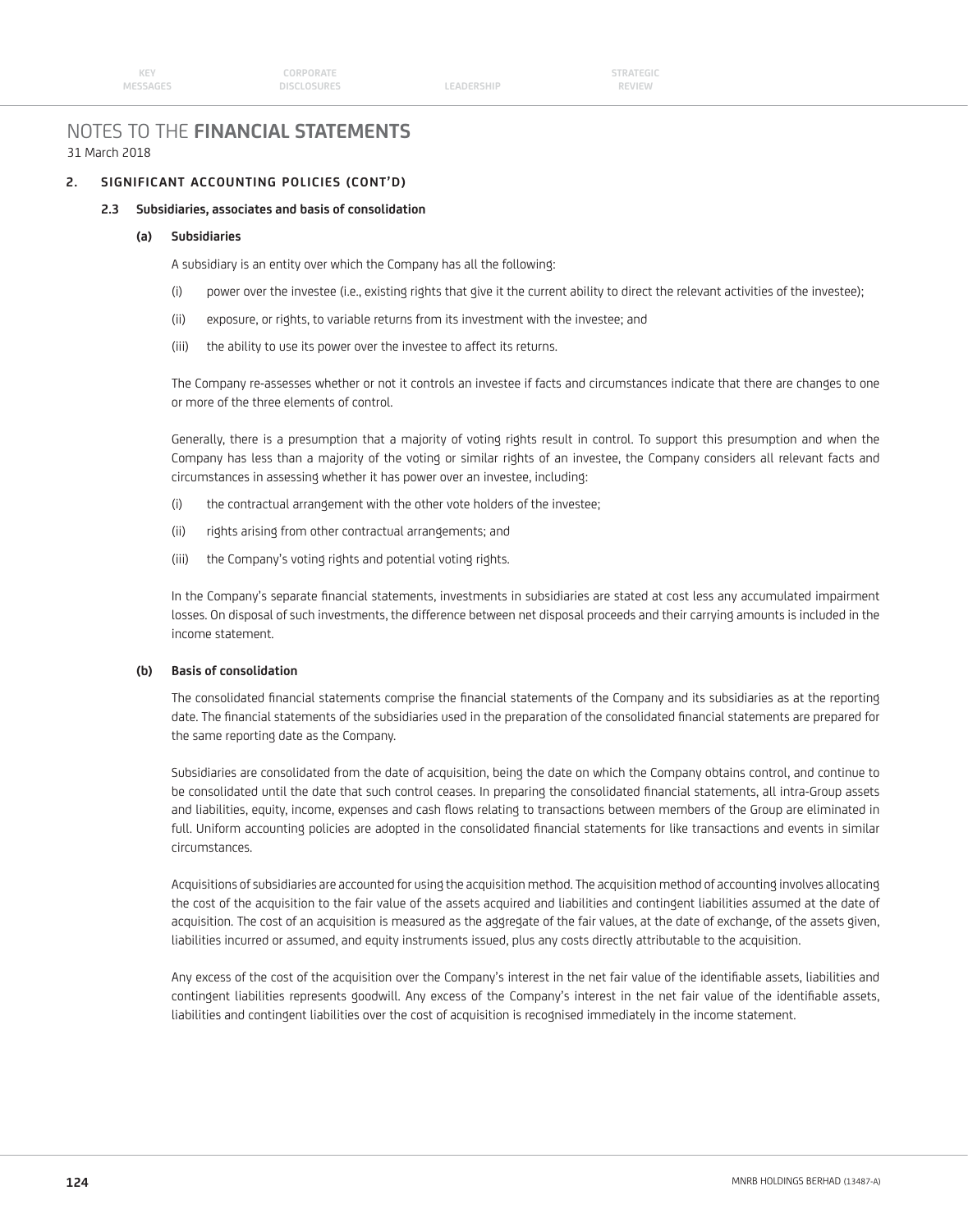**SUSTAINABILITY STATEMENT**

**CORPORATE GOVERNANCE**

**FINANCIAL STATEMENTS**

### **2. SIGNIFICANT ACCOUNTING POLICIES (CONT'D)**

### **2.3 Subsidiaries, associates and basis of consolidation (Cont'd)**

#### **(c) Takaful and retakaful operations and funds**

 Under the concept of takaful/retakaful, participants/cedants make contributions to a pool which is managed by a third party with the overall aim of using the monies to aid fellow participants in times of need. Accordingly, TIB and MRE's Retakaful Division ("MRRD") manage the general and family takaful and retakaful funds in line with the principles of Wakalah (agency). Under the Wakalah model, TIB/MRRD is not a participant in the fund but manages the funds (including the relevant assets and liabilities) towards the purpose outlined above.

 In accordance with the Islamic Financial Services Act ("IFSA") 2013, the assets and liabilities of the takaful/retakaful funds are segregated from those of the shareholder's funds of TIB/MRRD: a concept known as segregation of funds. However, in compliance with MFRS 10 Consolidated Financial Statements, the assets, liabilities, income and expenses of the takaful and retakaful funds are consolidated with those of the shareholder's funds to represent the control possessed by TIB and MRRD over the respective funds.

In preparing the Group financial statements, the balances and transactions of the shareholder's funds of TIB and MRRD were amalgamated and combined with those of the takaful and retakaful funds respectively. Interfund balances, transactions and unrealised gains or losses are eliminated in full during amalgamation and consolidation.

 The takaful and retakaful funds of TIB and MRRD are consolidated and amalgamated from the date of control and continue to be consolidated until the date such control ceases.

#### **(d) Associates**

Associates are entities in which the Group has significant influence and that is neither a subsidiary nor an interest in a joint venture. Significant influence is the power to participate in the financial and operating policy decisions of the investee but not in control or joint control over those policies.

Investments in associates are accounted for in the consolidated financial statements using the equity method of accounting. Under the equity method, the investments in associates are carried in the consolidated statement of financial position at cost adjusted for post-acquisition changes in the Group's share of net assets of the associates. The Group's share of the net profit or loss of the associates is recognised in the consolidated income statement. Where there has been a change recognised directly in the equity of the associates, the Group recognises its share of such changes.

 In applying the equity method, unrealised gains and losses on transactions between the Group and the associates are eliminated to the extent of the Group's interest in the associates. After application of the equity method, the Group determines whether it is necessary to recognise any additional impairment loss with respect to the Group's net investments in the associates. The investments in associates are accounted for using the equity method from the date the Group obtains significant influence until the date the Group ceases to have significant influence over the associates or the investments become subsidiaries.

 Goodwill relating to an associate is included in the carrying amount of the investment and is not amortised. Any excess of the Group's share of the net fair value of the associates' identifiable assets, liabilities and contingent liabilities over the cost of the investments is excluded from the carrying amount of the investments and is instead included as income in the determination of the Group's share of the associates' profit or loss in the period in which the investments are acquired.

 When the Group's share of losses in associates equal or exceed its interest in the associates, including any long-term interests that, in substance, form part of the Group's net investments in the associates, the Group does not recognise further losses, unless it has incurred obligations or made payments on behalf of the associates.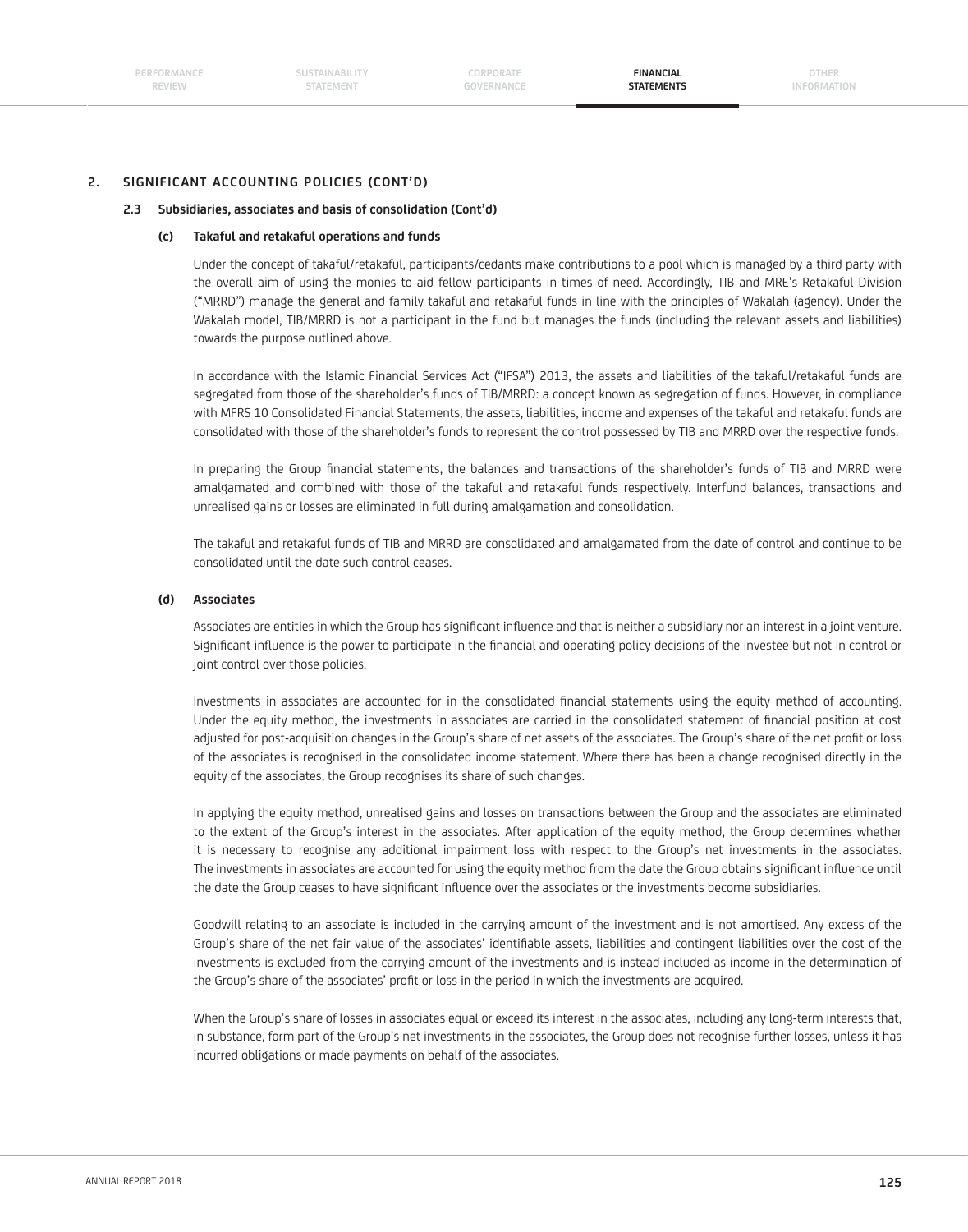# 31 March 2018 NOTES TO THE **FINANCIAL STATEMENTS**

# **2. SIGNIFICANT ACCOUNTING POLICIES (CONT'D)**

# **2.3 Subsidiaries, associates and basis of consolidation (Cont'd)**

### **(d) Associates (Cont'd)**

The most recent available audited financial statements of the associates are used by the Group in applying the equity method. Where the dates of the audited financial statements used are not co-terminous with those of the Group, the share of results is derived from the last audited financial statements available and management financial statements to the end of the accounting period. Uniform accounting polices are adopted for like transactions and events in similar circumstances.

In the Company's separate financial statements, investments in associates are stated at cost less any accumulated impairment losses.

 On disposal of such investments, the difference between net disposal proceeds and the carrying amount is included in the income statement.

### **2.4 General reinsurance, takaful and retakaful underwriting results**

 The general reinsurance, takaful and retakaful underwriting results are determined after taking into account premiums/contributions, reinsurance/retakaful/retrotakaful costs, commissions, movements in premium/contribution liabilities, net claims incurred and wakalah fees.

The general takaful and retakaful funds are maintained in accordance with the IFSA 2013 and consist of the accumulated surplus/deficit in the funds, AFS reserves and revaluation surplus. Any deficit will be made good by the shareholder's fund via a loan or Qard.

 In general takaful and retakaful funds, the surplus distributable to the participants is determined after deducting retakaful/retrotakaful costs, movements in contribution liabilities, commissions, net claims incurred, wakalah fees, expenses, taxation and surplus administration charges. The surplus may be distributed to the shareholder and participants in accordance with the terms and conditions of the respective contracts or as prescribed by the Group Shariah Committee.

### **(a) Premium and contribution recognition**

Gross premiums/contributions are recognised in a financial period in respect of risks assumed during the particular financial period. Gross premiums/contributions include premium/contribution income in relation to direct general business, inwards facultative business, inwards proportional treaty reinsurance/retakaful and inwards non-proportional treaty reinsurance/retakaful.

 Contributions from direct businesses are recognised following individual risks' inception dates. Inwards facultative premiums/ contributions are recognised in the financial period in respect of the facultative risk assumed during the particular financial period following individual risks inception dates.

 Inwards proportional treaty premiums/contributions are recognised on the basis of periodic advices received from cedants given that the periodic advices reflect the individual underlying risks being incepted and reinsured/covered at various inception dates of these risks and contractually accounted for under the terms of the proportional reinsurance/retakaful treaty.

Premium/contribution income on inwards non-proportional treaties, which cover losses occurring during a specified treaty period, are recognised based on the contractual premiums/contributions already established at the start of the treaty period under the terms and conditions of each contract.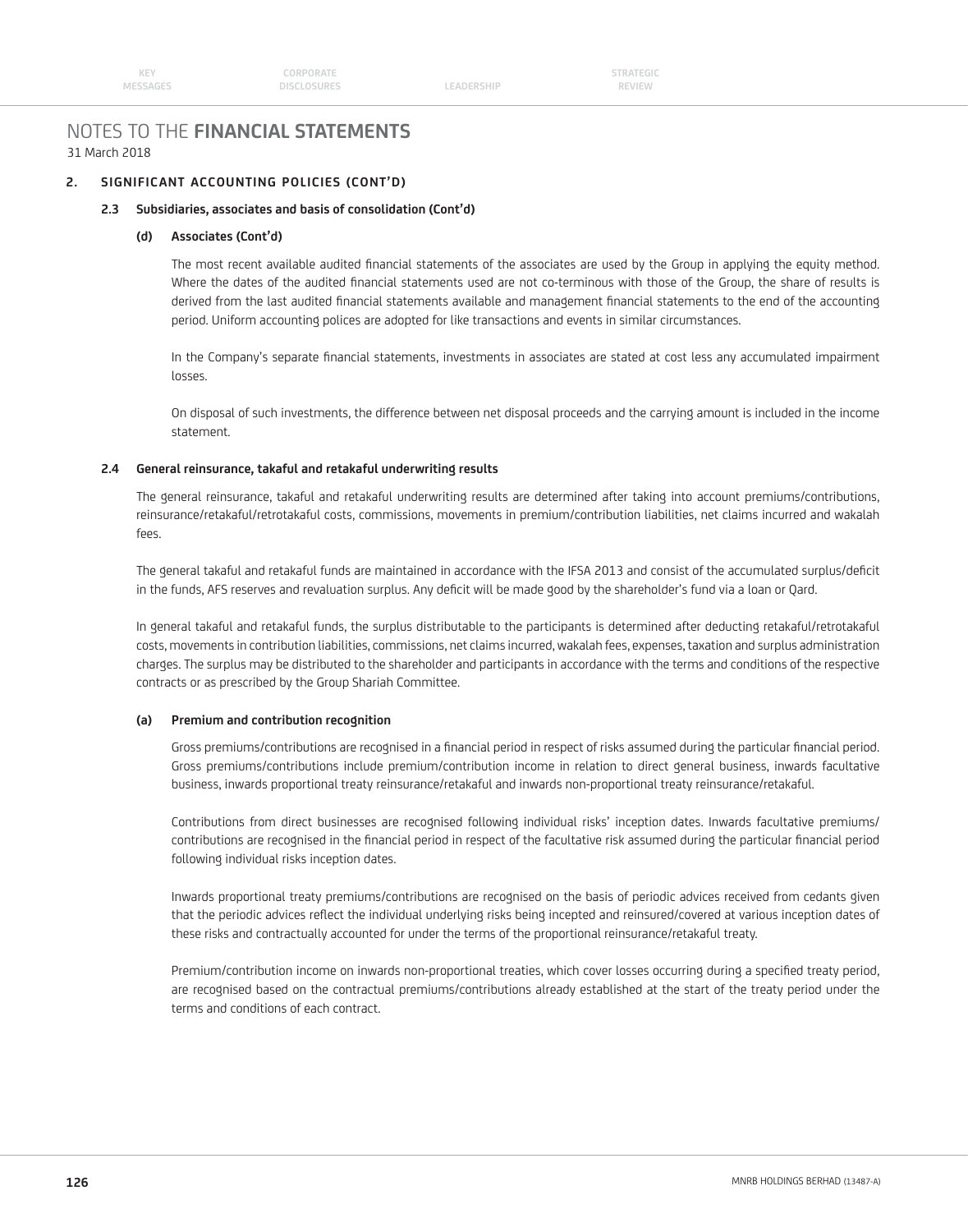# **2. SIGNIFICANT ACCOUNTING POLICIES (CONT'D)**

### **2.4 General reinsurance, takaful and retakaful underwriting results (Cont'd)**

### **(b) Premium and contribution liabilities**

 Premium/contribution liabilities represent the future obligations on insurance/takaful contracts as represented by premiums/ contributions received for risks that have not yet expired. The movement in premium/contribution liabilities is released over the term of the insurance/takaful contracts and recognised as earned premium/contribution income.

 Premium/contribution liabilities are reported at the higher of the aggregate of the unearned premium reserves ("UPR")/unearned contribution reserves ("UCR") respectively for all lines of business or the best estimate value of the unexpired risk reserves ("URR") and a provision of risk margin for adverse deviation ("PRAD") calculated at 75% confidence level at the end of the financial year.

#### **(i) Unexpired risk reserves**

 The URR is a prospective estimate of the expected future payments arising from future events insured or covered under policies or contracts in force as at the end of the financial year and also includes allowance for expenses, including overheads and costs of reinsurance/retakaful, expected to be incurred during the unexpired period in administering these policies or contracts and settling the relevant claims, and shall allow for expected future premium/contribution refunds.

URR is estimated via an actuarial valuation performed by qualified actuary, using a mathematical method of estimation similar to incurred but not reported ("IBNR") claims.

#### **(ii) Unearned premium and contribution reserves**

 The UPR/UCR represents the portion of the net premiums/contributions of insurance/takaful contracts written that relate to the unexpired periods of the contracts at the end of the financial year. The UCR is computed on net contribution income with a further deduction for wakalah fee expenses to reflect the wakalah business principle. The methods of computation of UPR/ UCR are as follows:

- For inwards proportional treaty reinsurance/retakaful business, UPR/UCR is computed on the 1/8<sup>th</sup> method commencing from the quarter corresponding to the reporting quarter of the treaty statement;
- For inwards non-proportional treaty reinsurance/retakaful business, UPR/UCR is computed at 1/2 of the last quarter Minimum Deposit Premiums/Contributions received;
- For inwards facultative reinsurance/retakaful business, UPR/UCR is computed on the 1/8<sup>th</sup> method commencing from the date of inception;
- Time apportionment method for all classes of general takaful business within Malaysia except Marine and Aviation Cargo; and
- 25% method for Marine and Aviation Cargo.

### **(c) Claim liabilities**

 The amount of outstanding claims is the best estimate value of claim liabilities, which include provision for claims reported, claims incurred but not enough reserved ("IBNER") and IBNR claims together with related expenses less recoveries to settle the present obligation as well as a PRAD calculated at 75% confidence level at the end of the financial year. Liabilities for outstanding claims are recognised when a claimable event occurs and/or as advised/notified. IBNER and IBNR claims are based on an actuarial valuation by qualified actuary, using a mathematical method of estimation based on, amongst others, actual claims development patterns.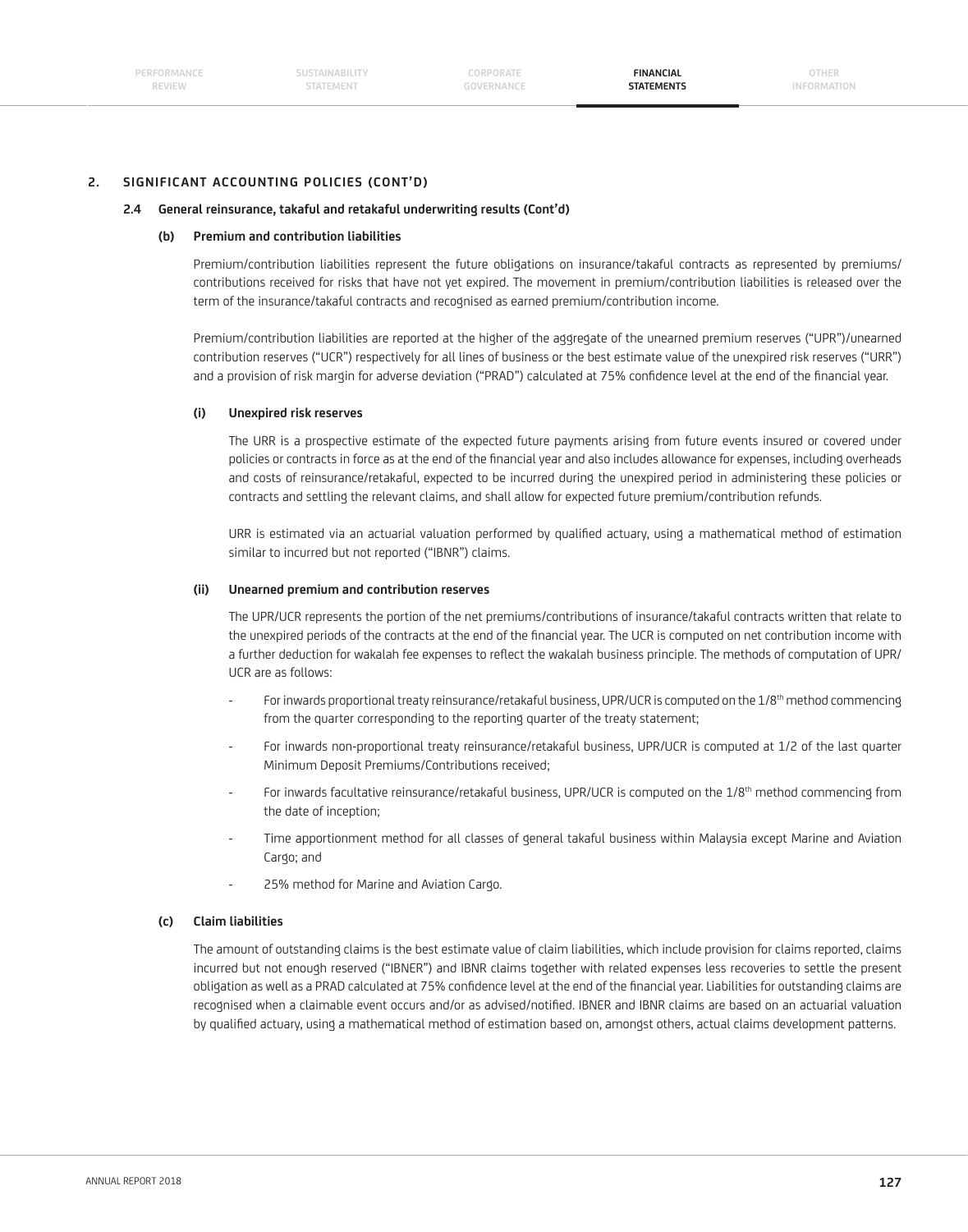# NOTES TO THE **FINANCIAL STATEMENTS** 31 March 2018

# **2. SIGNIFICANT ACCOUNTING POLICIES (CONT'D)**

## **2.4 General reinsurance, takaful and retakaful underwriting results (Cont'd)**

### **(d) Liability adequacy test**

 At each reporting date, the Group reviews all insurance/takaful contract liabilities to ensure that the carrying amount of the liabilities is sufficient or adequate to cover the obligations of the Group, contractual or otherwise, with respect to insurance/takaful contracts issued. In performing this review, the Group compares all contractual cash flows against the carrying value of insurance/takaful contract liabilities. Any deficiency is recognised in the income statement.

 The estimation of claim liabilities and premium/contribution liabilities performed at the reporting date is part of the liability adequacy tests performed by the Group.

### **(e) Acquisition costs and commission expenses**

 The acquisition costs and commission expenses, which are costs directly incurred in acquiring and renewing reinsurance/takaful/ retakaful business, are recognised as incurred and properly allocated to the periods in which it is probable they give rise to income.

# **2.5 Family takaful and retakaful underwriting results**

 The family takaful and retakaful underwriting results are determined after taking into account contributions, retakaful/retrotakaful costs, commissions, net benefits incurred and wakalah fees.

 The family takaful and retakaful funds are maintained in accordance with the requirements of the IFSA 2013 and consist of the accumulated surplus/deficit in the funds, AFS reserves and revaluation surplus. The family takaful and retakaful funds surplus/deficit is determined by an annual actuarial valuation of the funds. Any actuarial deficit in the family takaful and retakaful funds will be made good by the shareholder's fund via a loan or Qard.

 In the family takaful and retakaful funds, the surplus distributable to the participants is determined after deducting retakaful/retrotakaful costs, net benefits incurred, wakalah fees, expenses, taxation and surplus administration charges. The surplus may be distributed to the shareholder and participants in accordance with the terms and conditions of the respective contracts or as prescribed by the Group Shariah Committee.

# **(a) Contribution recognition**

 Takaful contribution is recognised as soon as the amount of contribution can be reliably measured in accordance with the principles of Shariah. First year contribution is recognised on the assumption of risks and subsequent takaful contributions are recognised on due dates. Takaful contributions outstanding at the reporting date are recognised as income for the period provided they are within the grace period allowed for payment and there are sufficient funds available in the participants' accounts to cover such contributions due.

Retakaful contributions are recognised in respect of risks assumed during a particular financial period. Inward treaty retakaful contributions are recognised on the basis of statements received from ceding companies.

### **(b) Contract liabilities**

Family takaful contract liabilities are recognised when contracts are in-force and contributions are charged. Liabilities of benefits payable of the family retakaful fund are recognised as advised by ceding companies.

 For a one year family contract or a one year extension to a family contract covering contingencies other than life or survival, the liabilities for such family takaful contracts comprise contribution and claim liabilities with an appropriate allowance for PRAD from the expected experience.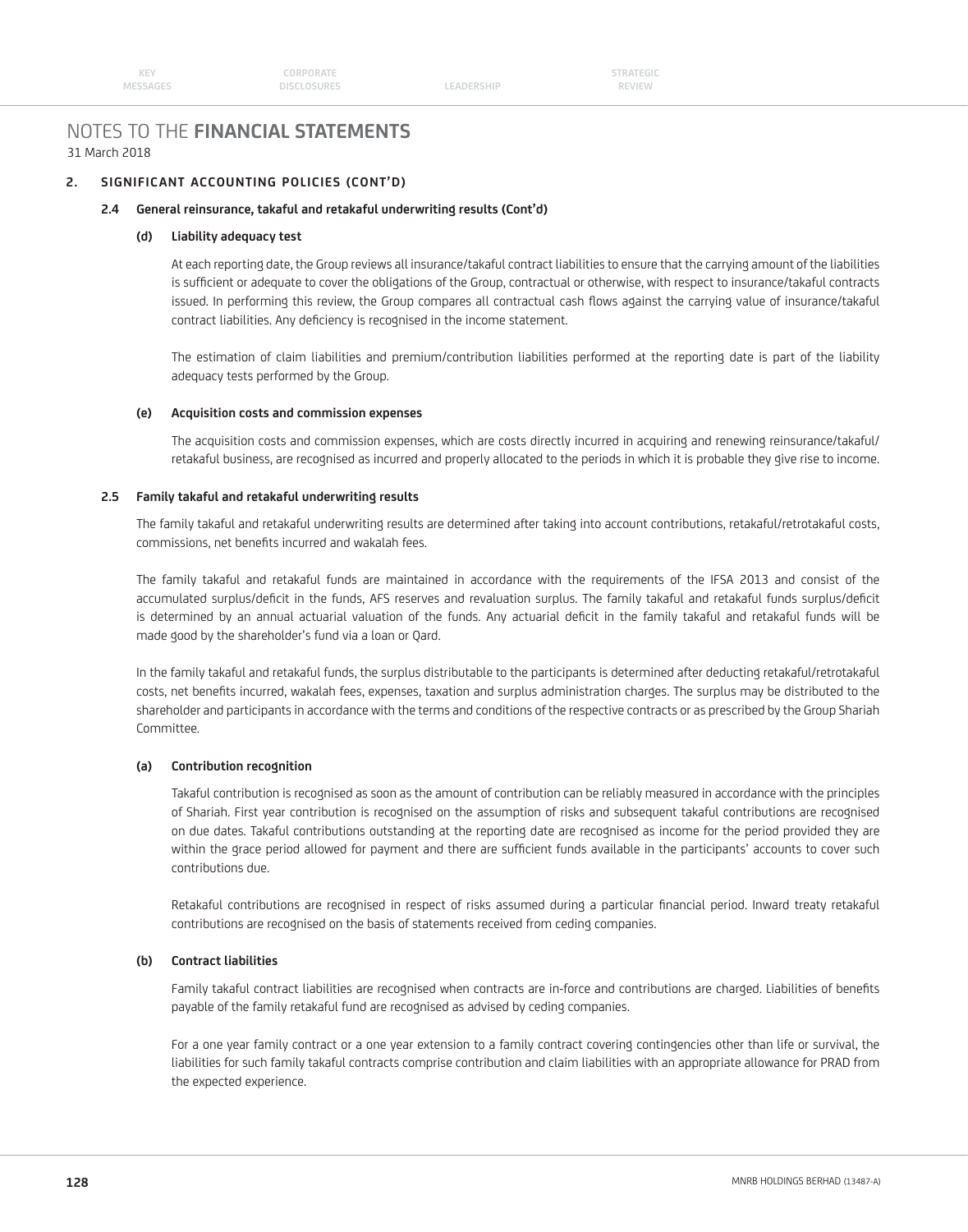**SUSTAINABILITY STATEMENT**

**CORPORATE GOVERNANCE**

**FINANCIAL STATEMENTS**

**OTHER INFORMATION**

# **2. SIGNIFICANT ACCOUNTING POLICIES (CONT'D)**

### **2.5 Family takaful and retakaful underwriting results (Cont'd)**

### **(b) Contract liabilities (Cont'd)**

 Liabilities of family takaful business are determined in accordance with valuation guidelines for takaful operators issued by Bank Negara Malaysia ("BNM"). All family takaful liabilities are valued using a prospective actuarial valuation based on the sum of the present value of future benefits and expenses less future gross considerations arising from the contracts, discounted at the appropriate risk discount rate. This method is known as the gross contribution valuation method. In the case of a family contract where a part of, or the whole of, the contributions are accumulated in a fund, the accumulated amounts as declared to the participants are set as the liabilities. Zerorisation is applied at contract level and no contract is treated as an asset under the valuation method adopted.

 The family takaful contract liabilities are derecognised when the contracts expire, are discharged or are cancelled. At each reporting date, an assessment is made of whether the recognised family takaful contract liabilities are adequate by performing a liability adequacy test as disclosed in Note 2.5(d).

In respect of the family takaful and retakaful risk fund, the expected future cash flows of benefits are determined using best estimate assumptions with an appropriate allowance for PRAD from expected experience such that an overall level of sufficiency of contract reserves at a 75% confidence level is secured. For investment-linked business, the fund value is treated as liabilities.

 The distribution of surplus, arising from the difference between the value of the family fund and its liabilities, including retained surplus, if declared, could only be distributed to the participants after deducting the surplus administration charge.

If the difference between the value of the family fund and the liabilities results in a deficit, the deficit is made good via a Qard from the shareholder's funds which will be repaid when the fund returns to a surplus position.

### **(c) Creation/cancellation of units of family takaful fund**

 Amounts received for units created represent contributions paid by participants or unitholders as payment for new contracts or subsequent payments to increase the amount of the contracts. Creation/cancellation of units are recognised in the financial statements at the next valuation date, after the request to purchase/sell units are received from the participants or unitholders.

### **(d) Liability adequacy test**

 At each reporting date, the Group reviews all takaful contract liabilities to ensure that the carrying amount of the liabilities is sufficient or adequate to cover the obligations of the Group, contractual or otherwise, with respect to takaful contracts issued. In performing this review, the Group compares all contractual cash flows against the carrying value of takaful contract liabilities. Any deficiency is recognised in the income statement.

#### **2.6 Shareholder's fund relating to takaful and retakaful business**

### **(a) Commission expenses**

 Commission expenses, which are costs directly incurred in securing contributions on takaful contracts, are recognised as incurred and properly allocated to the periods in which it is probable they give rise to income. Commission expenses are recognised in the income statement at an agreed percentage for each contract underwritten. This is in accordance with the principles of Wakalah as approved by the Group Shariah Committee and as agreed between the participants and TIB/MRRD.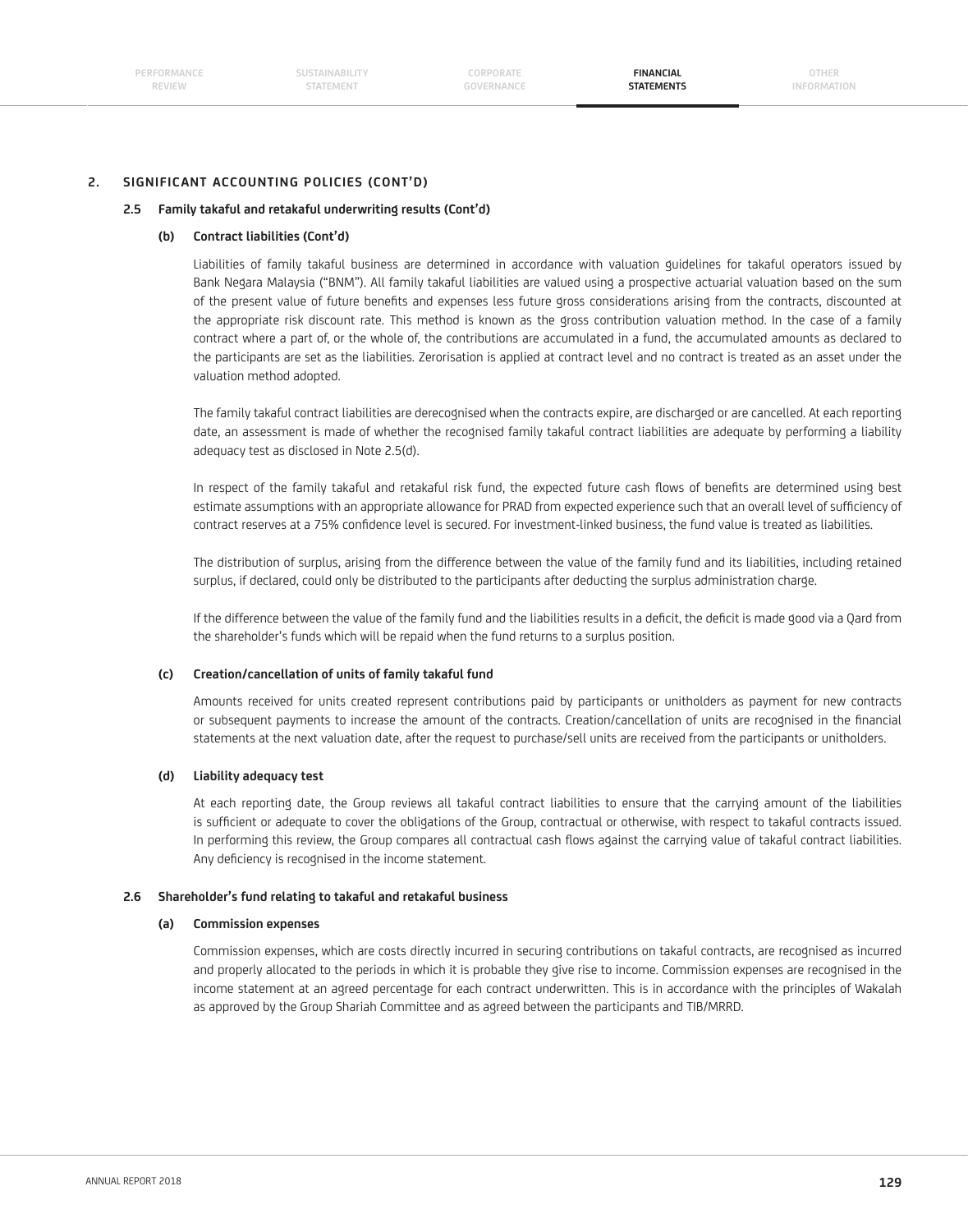LEADERSHIP

# NOTES TO THE **FINANCIAL STATEMENTS** 31 March 2018

# **2. SIGNIFICANT ACCOUNTING POLICIES (CONT'D)**

### **2.6 Shareholder's fund relating to takaful and retakaful business (Cont'd)**

### **(b) Expense liabilities**

 The expense liabilities of the shareholder's fund consist of expense liabilities relating to the management of the general takaful and retakaful funds and the family takaful and retakaful funds which are based on estimations performed by qualified actuaries. The movement in expense liabilities is released over the term of the takaful contracts and recognised in the income statement.

### **(i) Expense liabilities of general takaful and retakaful funds**

 The expense liabilities of the general takaful and retakaful funds are reported at the higher of the aggregate of the reserves for unearned wakalah fees ("UWF") and the best estimate value of the provision for unexpired expense reserves ("UER") and a PRAD at a 75% confidence level at the end of the financial year.

### Unexpired expense reserves

The UER is determined based on the expected future expenses payable by the shareholder's funds in managing the general takaful and retakaful funds for the full contractual obligation of the takaful and retakaful contracts as at the end of the financial year, less any expected cash flows from future wakalah fee income, and any other income due to the shareholder's funds that can be determined with reasonable certainty, including a PRAD calculated at a 75% confidence level. The method used to value the UER is consistent with the method used in estimating the URR as disclosed in Note 2.4(b)(i).

### Reserves for unearned wakalah fees

 The UWF represent the portion of wakalah fee income that relate to the unexpired periods of contracts at the end of the financial year. The method used in computing UWF is consistent with the methods used in the calculation of the UCR as disclosed in Note 2.4(b)(ii).

### **(ii) Expense liabilities of family takaful and retakaful funds**

 The valuation of expense liabilities in relation to contracts of the family takaful and retakaful funds is conducted separately by the Appointed Actuaries. The method used to value expense liabilities is consistent with the method used to value takaful and retakaful liabilities of the corresponding family takaful and retakaful contracts. In valuing the expense liabilities, the present value of expected future expenses payable by the shareholder's funds in managing the takaful and retakaful funds for the full contractual obligation of the takaful and retakaful contracts less any expected cash flows from future wakalah fee income, and any other income due to the shareholder's funds that can be determined with reasonable certainty, are taken into consideration. The estimation includes a PRAD at a 75% confidence level.

### **(iii) Liability adequacy test**

At each reporting date, the Group reviews the expense liabilities to ensure that the carrying amount is sufficient or adequate to cover the obligations of the Group for all managed takaful and retakaful contracts. In performing this review, the Group considers all contractual cash flows and compares this against the carrying value of expense liabilities. Any deficiency is recognised in the income statement.

# **2.7 Product classification**

Financial risk is the risk of a possible future change in one or more of a specified interest/profit rate, financial instrument price, commodity price, foreign exchange rate, index of price or rate, credit rating or credit index or other variable, provided in the case of a non-financial variable that the variable is not specific to a party to the contract. Insurance/underwriting risk is the risk other than financial risk.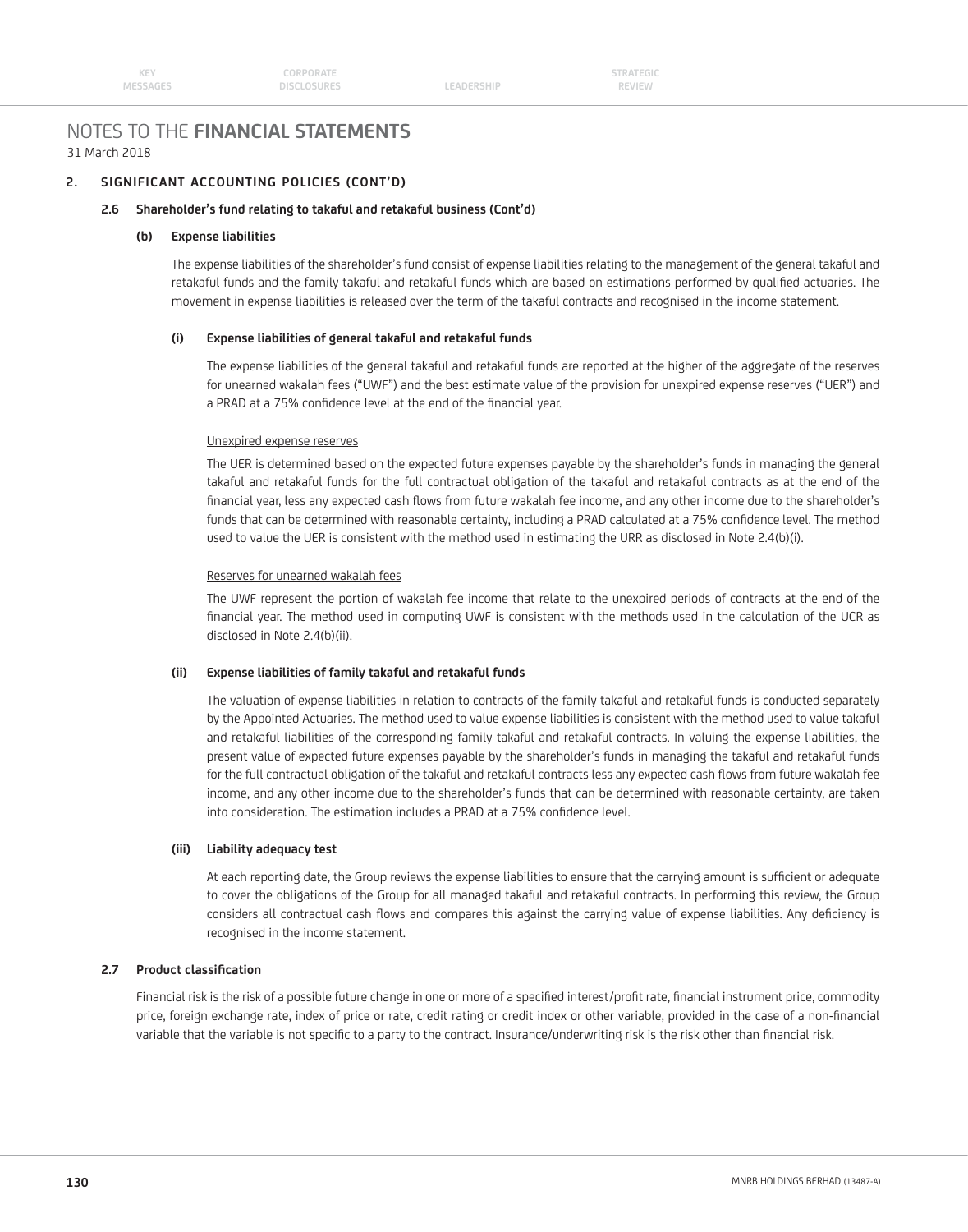**FINANCIAL STATEMENTS**

**OTHER INFORMATION**

# **2. SIGNIFICANT ACCOUNTING POLICIES (CONT'D)**

### **2.7** Product classification (Cont'd)

An insurance/takaful contract is a contract under which the reinsurance, takaful and retakaful subsidiaries have accepted significant insurance/underwriting risk from another party by agreeing to compensate the party if a specified uncertain future event adversely affects the party. As a general guideline, the reinsurance, takaful and retakaful subsidiaries determine whether significant insurance/underwriting risk has been accepted by comparing claims/benefits payable on the occurrence of the event with claims/benefits payable if the event had not occurred.

Conversely, investment contracts are those contracts that transfer financial risk with no significant insurance/underwriting risk.

Once a contract has been classified as an insurance/takaful contract, it remains an insurance/takaful contract for the remainder of its life-time, even if the insurance/underwriting risk reduces significantly during the period, unless all rights and obligations expire or are extinguished.

### **2.8 Reinsurance and retakaful**

 The reinsurance/retakaful and takaful subsidiaries cede insurance/underwriting risk in the normal course of business. Ceded reinsurance and retakaful arrangements do not relieve the reinsurance/retakaful and takaful subsidiaries from their obligations to cedants/participants. For both ceded and assumed reinsurance and retakaful, premiums/contributions and claims/benefits are presented on a gross basis.

Reinsurance and retakaful arrangements entered into by the reinsurance/retakaful and takaful subsidiaries that meet the classification requirements of insurance/takaful contracts as described in Note 2.7 are accounted for as noted below. Arrangements that do not meet these classification requirements are accounted for as financial assets.

 Reinsurance and retakaful assets represent amounts recoverable from reinsurers and retakaful operators for insurance and takaful contract liabilities which have yet to be settled at the reporting date. Amounts recoverable from reinsurers and retakaful operators are measured consistently with the amounts associated with the underlying insurance and takaful contracts and the terms of the relevant reinsurance and retakaful arrangement.

 At each reporting date, the reinsurance/retakaful and takaful subsidiaries assess whether objective evidence exists that reinsurance and retakaful assets are impaired. Objective evidence of impairment for reinsurance and retakaful assets are similar to those noted for insurance and takaful receivables. If any such evidence exists, the amount of the impairment loss is measured as the difference between the asset's carrying amount and the present value of estimated future cash flows discounted at the financial asset's original effective interest/profit rate. The impairment loss is recognised in the income statement. Reinsurance and retakaful assets are derecognised when the contractual rights expire or are extinguished or when the contract is transferred to another party.

### **2.9 Property, plant and equipment and depreciation**

### **(a) Recognition and measurement**

 All items of property, plant and equipment are initially recorded at cost. Subsequent to recognition, plant and equipment are stated at cost less accumulated depreciation and any impairment losses, whilst properties are stated at revalued amounts less subsequent accumulated depreciation and subsequent impairment losses. Cost includes expenditures that are directly attributable to the acquisition of the asset.

In respect of freehold land and buildings, valuations are performed with sufficient frequency to ensure that the carrying amount does not differ materially from the fair value of the freehold land and buildings at the reporting date.

 Any revaluation surplus is recognised in other comprehensive income and accumulated in equity under the asset revaluation reserve, except to the extent that it reverses a revaluation decrease of the same asset previously recognised in the income statement, in which case the increase is recognised in the income statement. A revaluation deficit is recognised in the income statement, except to the extent that it offsets an existing surplus on the same asset carried in the asset revaluation reserve.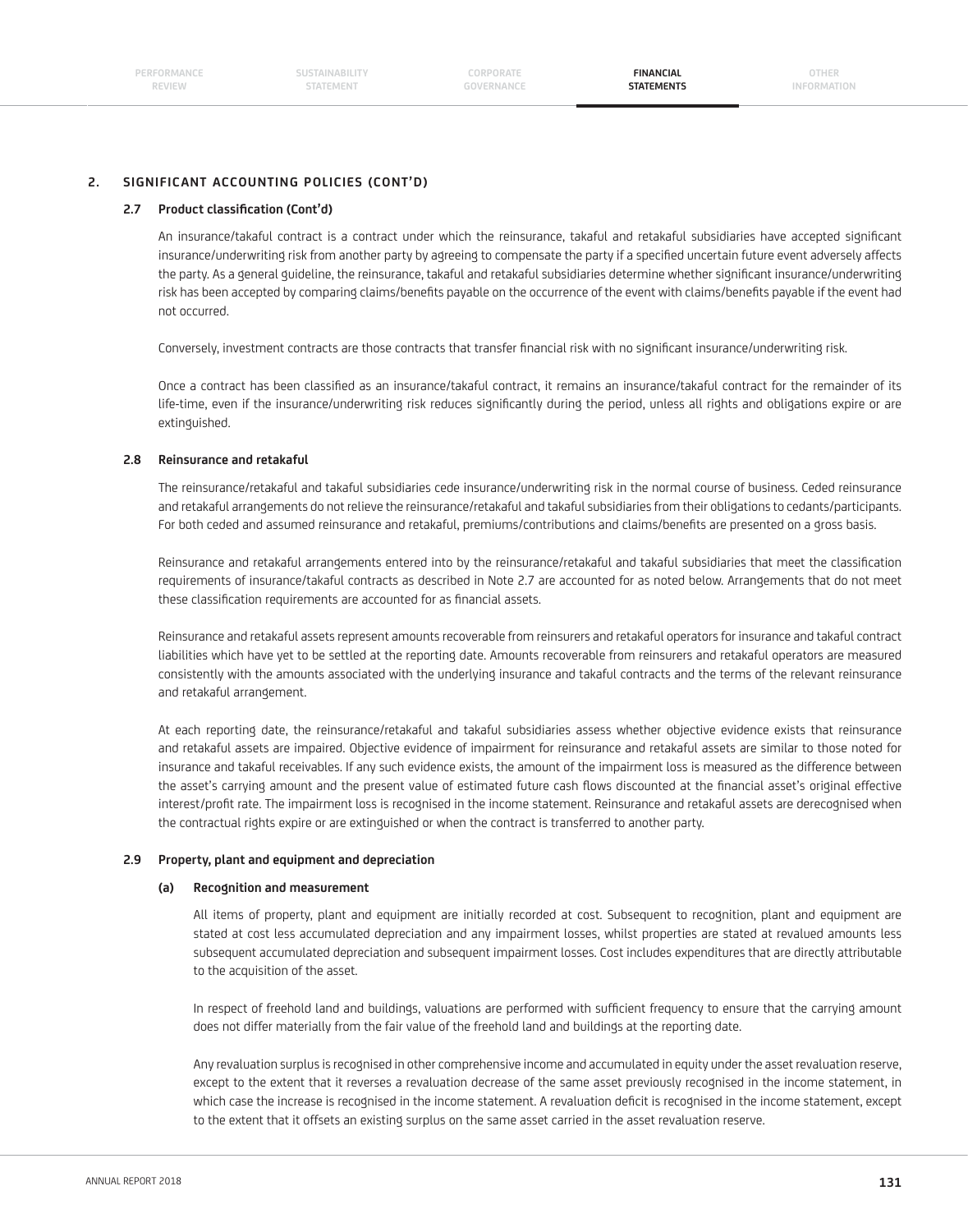LEADERSHIP

# NOTES TO THE **FINANCIAL STATEMENTS** 31 March 2018

# **2. SIGNIFICANT ACCOUNTING POLICIES (CONT'D)**

# **2.9 Property, plant and equipment and depreciation (Cont'd)**

### **(a) Recognition and measurement (Cont'd)**

 Any accumulated depreciation as at the revaluation date is eliminated against the gross carrying amount of the asset and the net amount is restated to the revalued amount of the asset. On disposal of property, plant and equipment, the difference between net proceeds and the carrying amount is recognised in the income statement and the unutilised portion of the revaluation surplus on that item is taken directly to retained profits.

## **(b) Subsequent costs**

 The cost of replacing part of an item of property, plant and equipment is recognised in the carrying amount of the item if it is probable that the future economic benefits embodied within the part will flow to the Group and its cost can be measured reliably. The costs of the day-to-day servicing of property, plant and equipment are recognised in the income statement as incurred.

### **(c) Depreciation**

 Freehold land has an unlimited useful life and therefore is not depreciated. Leased properties are depreciated over the shorter of the lease term and their useful lives.

 Work in progress is also not depreciated as it is not available for use. When work in progress is completed and the asset is available for use, it is reclassified to the relevant category of property, plant and equipment and depreciation of the asset begins. During the period in which the asset is not yet available for use, it is tested for impairment annually.

 Depreciation of other property, plant and equipment is provided for on a straight-line basis to write off the cost of each asset to its residual value over its estimated useful life, at the following annual rates:

| Buildings              | 2% to 3%     |
|------------------------|--------------|
| Computer equipment     | 10% to 33.3% |
| Office equipment       | 10% to 33.3% |
| Furniture and fittings | 10% to 15%   |
| Motor vehicles         | 20%          |

The residual values, useful lives and depreciation method are reviewed at the end of each financial year to ensure that the amount, method and period of depreciation are consistent with previous estimates and the expected pattern of consumption of the future economic benefits embodied in the items of property, plant and equipment.

### **2.10 Investment properties**

 Investment properties are properties which are held either to earn rental income and/or for capital appreciation. Such properties are measured initially at cost, including transaction costs. Subsequent to initial recognition, investment properties are stated at fair value.

 Fair value is arrived at by reference to market evidence of transaction prices for similar properties and is performed by registered independent valuers having an appropriate recognised professional qualification and recent experience in the location and category of the properties being valued.

 Gains or losses arising from changes in the fair values of investment properties are recognised in the income statement in the year in which they arise.

 Investment properties are derecognised when either they have been disposed of or when the investment properties are permanently withdrawn from use and no future economic benefit is expected from the disposals. Any gains or losses on the retirement or disposal of an investment property are recognised in the income statement in the year in which they arise.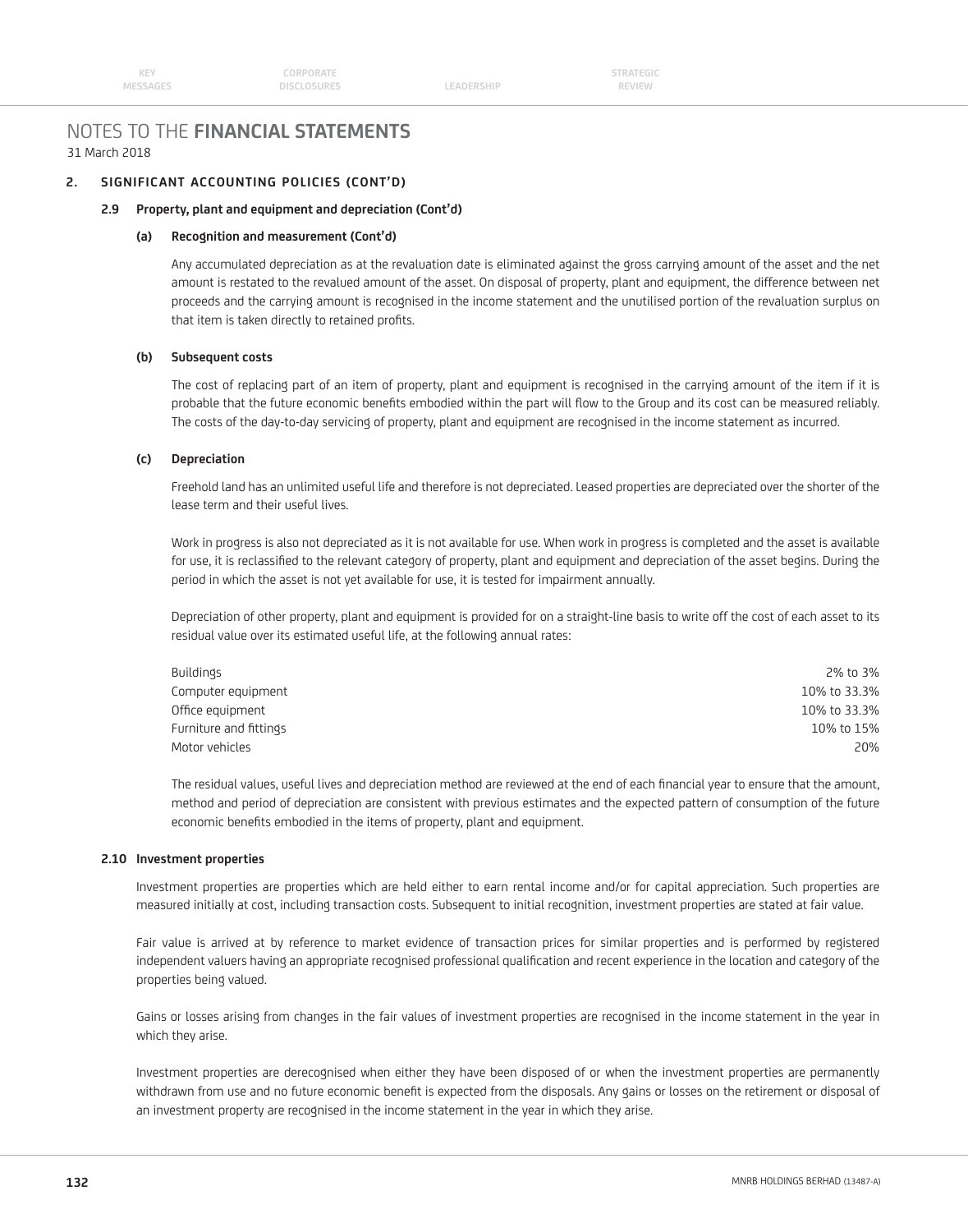**FINANCIAL STATEMENTS**

# **2. SIGNIFICANT ACCOUNTING POLICIES (CONT'D)**

### **2.10 Investment properties (Cont'd)**

 Transfers are made to or from investment property only when there is a change in use. For a transfer from owner-occupied property to investment property, any excess of the property's carrying value over its fair value is accounted for as a revaluation surplus which is recognised in other comprehensive income. Any deficit between the property's carrying value and its fair value is recognised as an impairment loss in the income statement. Subsequent to the date of change in use, the property is measured similar to other investment properties. Any revaluation surplus previously recognised in other comprehensive income is transferred to the income statement only upon disposal of the property.

### **2.11 Intangible assets**

 All intangible assets are initially recorded at cost. Subsequent to recognition, intangible assets are stated at cost less any accumulated amortisation and any impairment losses. Cost includes expenditures that are directly attributable to the acquisition of the asset.

On disposal of intangible assets, the difference between net proceeds and the carrying amount is recognised in the income statement.

The useful lives of intangible assets are assessed to be either finite or indefinite. Intangible assets with finite lives are amortised on a straight-line basis over the estimated economic useful lives and assessed for impairment whenever there is an indication that the intangible assets may be impaired. The amortisation period and the amortisation method for an intangible asset with a finite useful life are reviewed annually at the end of each reporting period. Amortisation is charged to the income statement.

Intangible assets with indefinite useful lives are not amortised but tested for impairment annually or more frequently if events or changes in circumstances indicate that the carrying value may be impaired either individually or at the cash-generating unit level. The useful life of an intangible asset with an indefinite life is also reviewed annually to determine whether the useful life assessment continues to be supportable.

### **(a) Software development in progress**

 Software development in progress represent development expenditure on software. Following the initial recognition of the development expenditure, the cost model is applied requiring the asset to be carried at cost less any accumulated impairment losses. When development is complete and the asset is available for use, it is reclassified to computer software and amortisation of the asset begins. It is amortised over the period of expected future use. During the period in which the asset is not yet available for use, it is tested for impairment annually.

### **(b) Computer software and licences**

The useful lives of computer software and licences are considered to be finite because computer software and licences are susceptible to technological obsolescence.

 The acquired computer software and licences are amortised using the straight-line method over their estimated useful lives. Impairment is assessed whenever there is an indication of impairment and the amortisation period and method are also reviewed annually at the end of each financial year.

### **2.12 Financial assets**

### **(a) Initial recognition and measurement**

Financial assets are recognised in the statements of financial position when, and only when, the Group and the Company become a party to the contractual provisions of the instrument.

A financial asset is recognised initially at its fair value plus, in the case of a financial asset not at FVTPL, transaction costs that are directly attributable to the acquisition of the financial asset.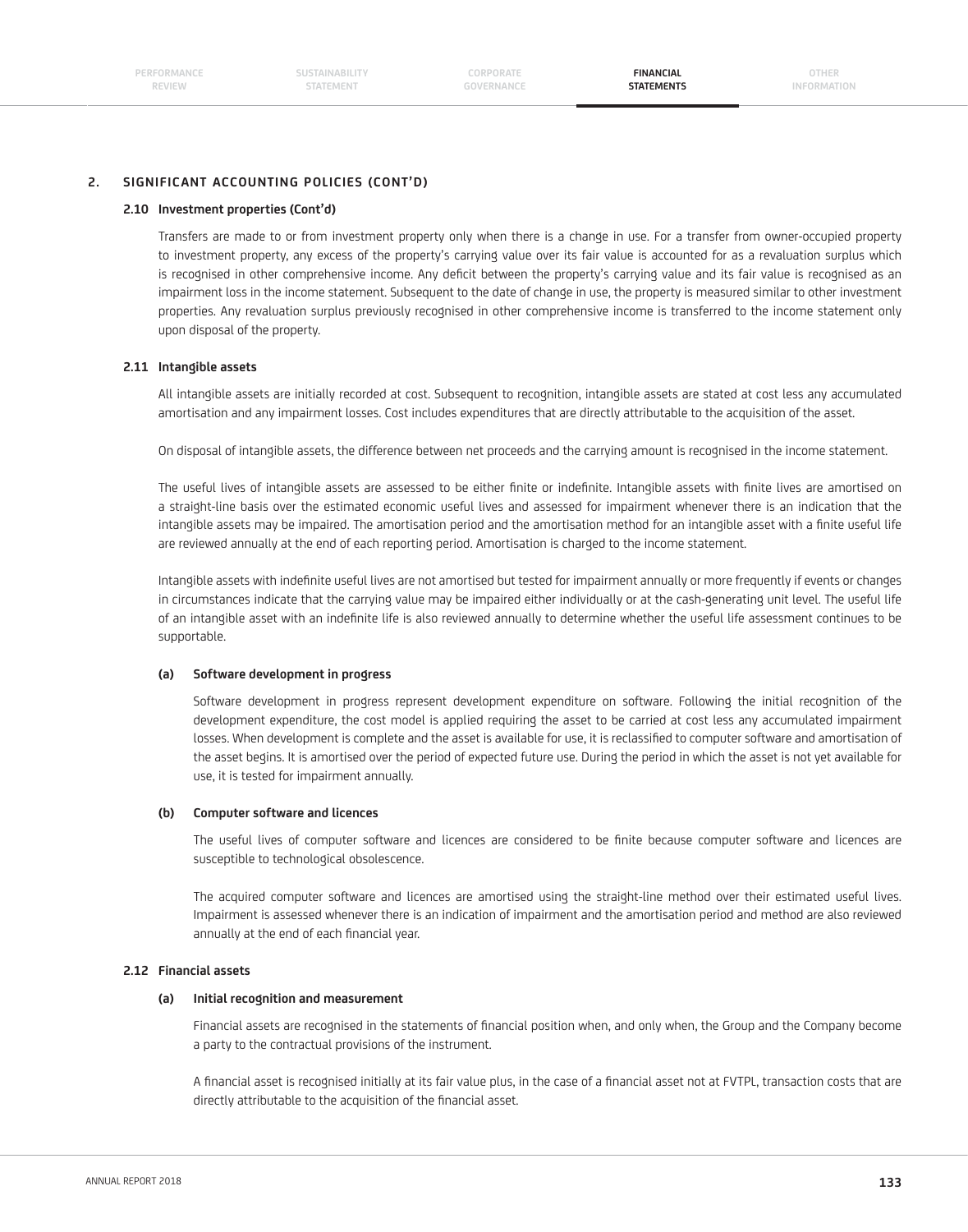LEADERSHIP

# NOTES TO THE **FINANCIAL STATEMENTS** 31 March 2018

# **2. SIGNIFICANT ACCOUNTING POLICIES (CONT'D)**

### **2.12 Financial assets (Cont'd)**

## **(a) Initial recognition and measurement (Cont'd)**

 An embedded derivative is recognised separately from the host contract and accounted for as a derivative if, and only if, it is not closely related to the economic characteristics and risks of the host contract and the host contract is not categorised at FVTPL. The host contract, in the event an embedded derivative is recognised separately, is accounted for in accordance with the policy applicable to the nature of the host contract.

### (b) Classification and subsequent measurement

The Group and the Company determine the classification of its financial assets at initial recognition and this depends on the purpose for which the investments were acquired or originated. The following classifications are used by the Group and the Company in categorising its financial assets:

### **(i) Financial assets at FVTPL**

Financial assets are classified as financial assets at FVTPL if they are held for trading or are designated as such upon initial recognition. Financial assets held for trading are derivatives (including separated embedded derivatives) or financial assets acquired principally for the purpose of selling in the near term.

Subsequent to initial recognition, financial assets at FVTPL are measured at fair value. Any gains or losses arising from changes in fair value are recognised in the income statement. Net gains or net losses on financial assets at FVTPL do not include exchange differences, interest/profit income and dividend income. Exchange differences, interest/profit income and dividend income on financial assets at FVTPL are recognised in the appropriate categories of income and expenses in the income statement.

# **(ii) HTM investments**

Financial assets with fixed or determinable payments and fixed maturities are classified as HTM when the Group and the Company have the positive intention and ability to hold the investments to maturity.

 Subsequent to initial recognition, HTM investments are measured at amortised cost using the effective interest/yield method less any accumulated impairment losses. Gains and losses are recognised in the income statement when the HTM investments are derecognised or impaired, and through the amortisation process.

# **(iii) Loans and receivables**

Financial assets with fixed or determinable payments that are not quoted in an active market are classified as loans and receivables.

 Subsequent to initial recognition, loans and receivables are measured at amortised cost using the effective interest/yield method. Gains and losses are recognised in the income statement when the loans and receivables are derecognised or impaired, and through the amortisation process.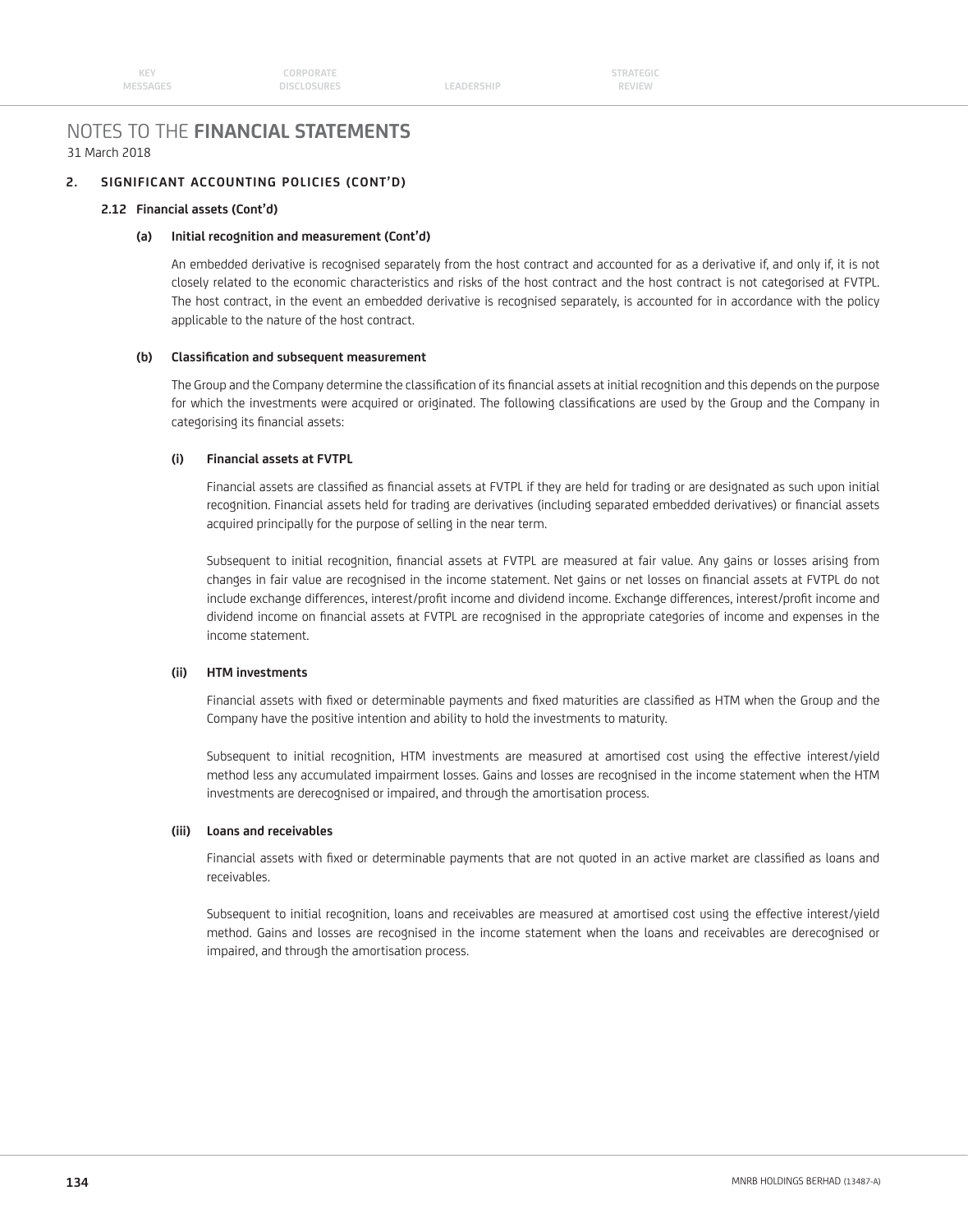**FINANCIAL STATEMENTS**

## **2. SIGNIFICANT ACCOUNTING POLICIES (CONT'D)**

#### **2.12 Financial assets (Cont'd)**

#### **(b) Classifi cation and subsequent measurement (Cont'd)**

### **(iv) AFS fi nancial assets**

AFS financial assets are financial assets that are designated as available for sale or are not classified in any of the three preceding categories.

After initial recognition, AFS financial assets are subsequently measured at fair value. Any gains or losses from changes in fair value of the financial asset are recognised in other comprehensive income, except that impairment losses, foreign exchange gains and losses on monetary instruments and interest/profi t calculated using the effective interest/yield method are recognised in the income statement. The cumulative gain or loss previously recognised is reclassified from other comprehensive income to the income statement as a reclassification adjustment when the financial asset is derecognised. Interest/profit income calculated using the effective interest/yield method is recognised in the income statement.

 Investments in equity instruments whose fair value cannot be reliably measured are measured at cost less accumulated impairment losses.

### **(c) Derecognition**

A financial asset is derecognised when the contractual right to receive cash flows from the asset has expired or the Group and the Company have transferred their rights to receive cash flows from the asset or have assumed an obligation to pay the received cash flows in full. On derecognition of a financial asset in its entirety, the difference between the carrying amount and the sum of the consideration received and any cumulative gain or loss that had been recognised in other comprehensive income is recognised in the income statement.

#### (d) Offsetting of financial instruments

Financial assets and financial liabilities are offset and the net amount is reported in the statements of financial position if there is a currently enforceable legal right to offset the recognised amounts and there is an intention to settle on a net basis, to realise the assets and settle the liabilities simultaneously.

#### **2.13 Fair value measurement**

The Group and the Company measure financial instruments such as financial assets at FVTPL and non-financial assets such as investment properties and self-occupied properties at fair value at each reporting date. Also, fair values of financial instruments measured at amortised cost are disclosed in Notes 19 and 39.

 Fair value is the price that would be received to sell an asset or paid to transfer a liability in an orderly transaction between market participants at the measurement date. The fair value measurement is based on the presumption that the transaction to sell the asset or transfer the liability takes place either:

- (a) In the principal market for the asset or liability; or
- (b) In the absence of a principal market, in the most advantageous market for the asset or liability.

The principal or the most advantageous market must be accessible by the Group and the Company.

 The fair value of an asset or a liability is measured using the assumptions that market participants would use when pricing the asset or liability, assuming that market participants act in their economic best interest. A fair value measurement of a non-financial asset takes into account a market participant's ability to generate economic benefits by using the asset in its highest and best use or by selling it to another market participant that would use the asset in its highest and best use.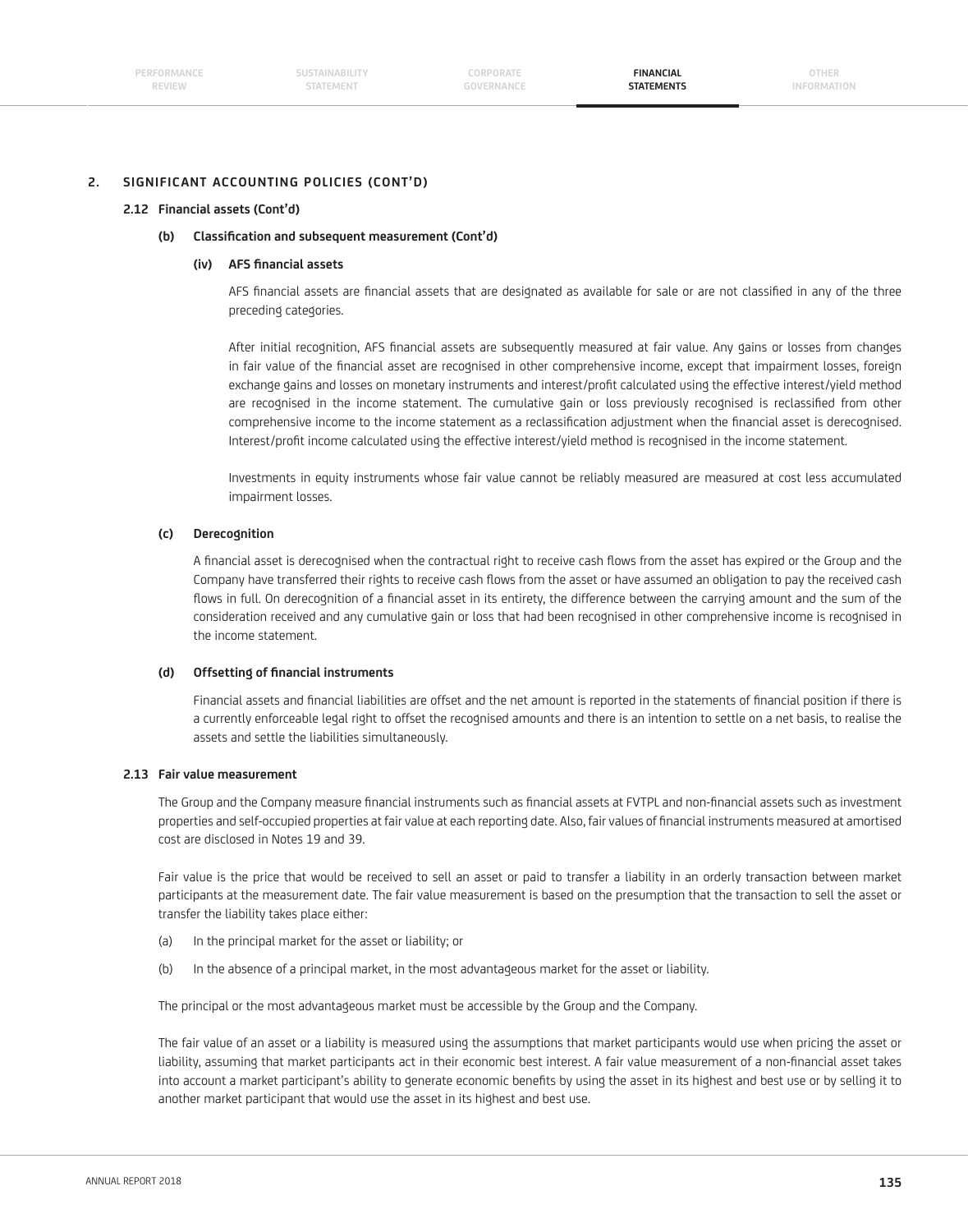LEADERSHIP

# NOTES TO THE **FINANCIAL STATEMENTS** 31 March 2018

# **2. SIGNIFICANT ACCOUNTING POLICIES (CONT'D)**

### **2.13 Fair value measurement (Cont'd)**

The Group and the Company use valuation techniques that are appropriate in the circumstances and for which sufficient data are available to measure fair value, maximising the use of relevant observable inputs and minimising the use of unobservable inputs.

All assets and liabilities for which fair value is measured or disclosed in the financial statements are categorised within the fair value hierarchy, described as follows, based on the lowest level input that is significant to the fair value measurement as a whole:

- Level 1 Quoted prices (unadjusted) in active markets for identical assets or liabilities
- Level 2 Inputs that are based on observable market data, either directly or indirectly
- Level 3 Inputs that are not based on observable market data

An annual valuation is performed to reflect the fair value of the Group's self-occupied property and investment properties. At the end of each financial year, accredited independent valuers having appropriate recognised professional qualification are appointed to perform the annual valuation. The valuation techniques used by the accredited independent valuers are verified to ensure that they are in accordance with the requirements of MFRS 13 Fair Value Measurement.

For assets and liabilities that are recognised in the financial statements on a recurring basis, the Group and the Company determine whether transfers have occurred between levels in the hierarchy by re-assessing categorisation (based on the lowest level input that is significant to the fair value measurement as a whole) at the end of each reporting period. The fair value hierarchy of assets that are measured at fair value and/or for which fair value are disclosed is presented in Note 39.

### **2.14 Impairment of assets**

### **(a) Financial assets**

The Group and the Company assess at the end of each reporting period whether there is any objective evidence that a financial asset or a group of financial assets is impaired.

# **(i) Financial assets carried at amortised cost**

The Group and the Company first assess whether objective evidence of impairment exists individually for financial assets that are individually significant, and individually or collectively for financial assets that are not individually significant. If it is determined that no objective evidence of impairment exists for an individually assessed financial asset, whether significant or not, the asset is included in a group of financial assets with similar credit risk characteristics and that group of financial assets is collectively assessed for impairment. Assets that are individually assessed for impairment and for which an impairment loss is or continues to be recognised are not included in a collective assessment of impairment. The impairment assessment is performed at the end of each reporting period.

 If there is objective evidence that an impairment loss on assets carried at amortised cost has been incurred, the amount of the impairment loss is measured as the difference between the asset's carrying amount and the present value of estimated future cash flows (excluding future expected credit losses that have not been incurred) discounted at the financial asset's original effective interest/yield rate. The carrying amount of the asset is reduced and the loss is recorded in the income statement.

 If, in a subsequent period, the amount of the impairment loss decreases and the decrease can be related objectively to an event occurring after the impairment was recognised, the previously recognised impairment loss is reversed. Any subsequent reversal of an impairment loss is recognised in the income statement, to the extent that the carrying value of the asset does not exceed its amortised cost at the reversal date.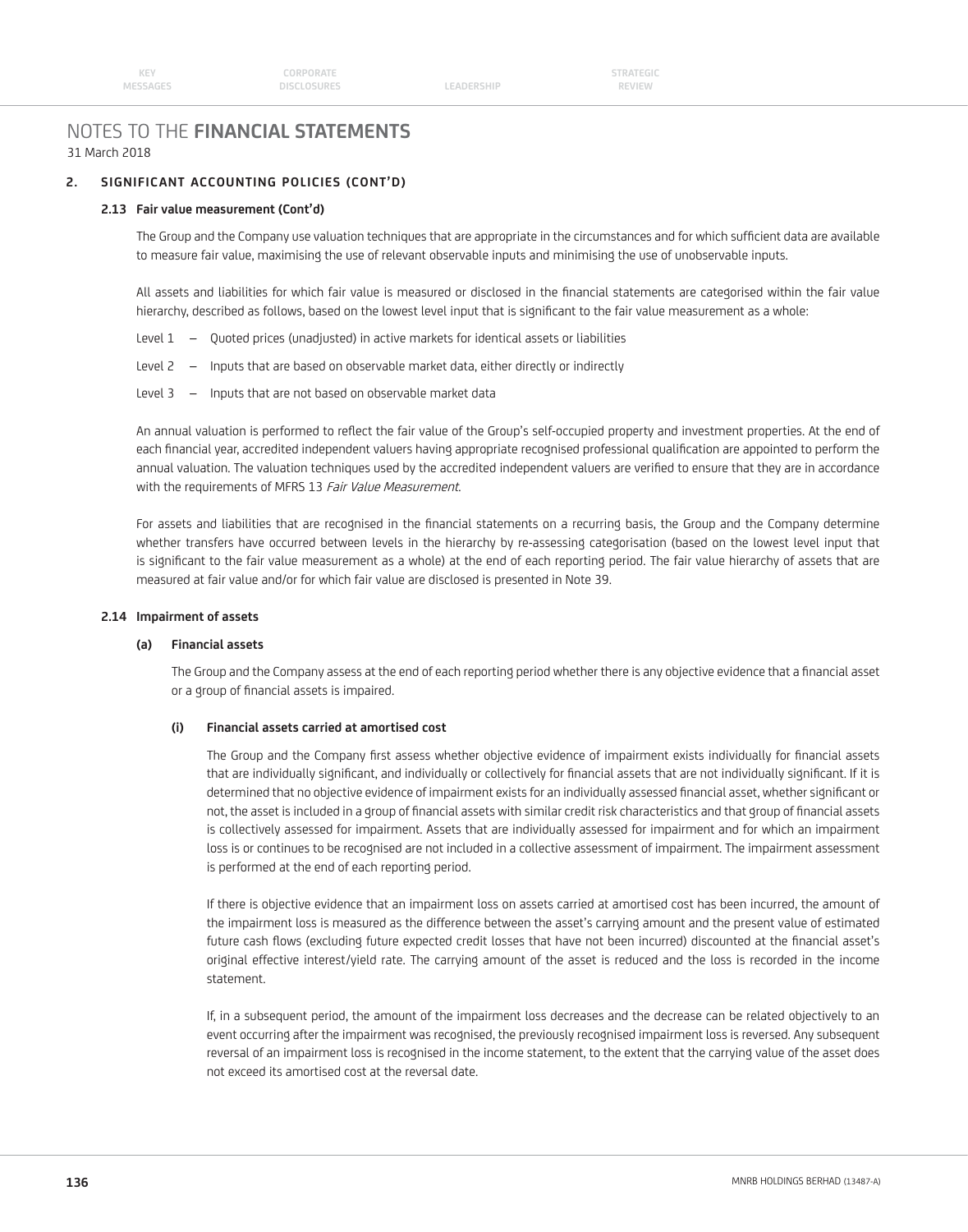# **2. SIGNIFICANT ACCOUNTING POLICIES (CONT'D)**

### **2.14 Impairment of assets (Cont'd)**

## **(a) Financial assets (Cont'd)**

## **(ii) AFS fi nancial assets**

Significant or prolonged decline in fair value below cost, significant financial difficulties of the issuer or obligor, and the disappearance of an active trading market are considerations to determine whether there is objective evidence that investment securities classified as AFS financial assets are impaired.

If an AFS financial asset is impaired, an amount comprising the difference between its cost (net of any principal payment and amortisation) and its current fair value, less any impairment loss previously recognised in the income statement, is transferred from equity to the income statement.

 Impairment losses on AFS equity investments are not reversed in the income statement in subsequent periods. Increases in fair value, if any, subsequent to impairment loss is recognised in other comprehensive income. For AFS debt investments, impairment losses are subsequently reversed in the income statement if an increase in the fair value of the investment can be objectively related to an event occurring after the recognition of the impairment loss in the income statement.

### **(b) Non-fi nancial assets**

The carrying amounts of non-financial assets are reviewed at the end of each reporting period to determine whether there is any indication of impairment. If any such indication exists, then the asset's recoverable amount is estimated. For the purpose of impairment testing, assets are grouped together into the smallest group of assets that generates cash inflows from continuing use that are largely independent of the cash inflows of other assets or groups of assets (the "cash-generating unit"). The goodwill acquired in a business combination, for the purpose of impairment testing, is allocated to cash-generating units that are expected to benefit from the synergies of the combination.

 The recoverable amount of an asset or cash-generating unit is the greater of its value in use and its fair value less costs to sell. In assessing value in use, the estimated future cash flows are discounted to their present value using a pre-tax discount rate that reflects current market assessments of the time value of money and the risks specific to the asset. An impairment loss is recognised if the carrying amount of an asset or its cash-generating unit exceeds its recoverable amount.

 Impairment losses are recognised in the income statement. Impairment losses recognised in respect of cash-generating units are allocated first to reduce the carrying amount of the other assets in the unit (or groups of units) on a pro rata basis.

 An impairment loss in respect of goodwill is not reversed. In respect of other assets, impairment losses recognised in prior periods are assessed at the end of each reporting period for any indications that the losses have decreased or no longer exist.

 An impairment loss is reversed if there has been a change in the estimates used to determine the recoverable amount since the last impairment loss was recognised. An impairment loss is reversed only to the extent that the asset's carrying amount does not exceed the carrying amount that would have been determined, net of depreciation or amortisation, if no impairment loss had been recognised. Reversals of impairment losses are credited to the income statement in the period in which the reversals are recognised.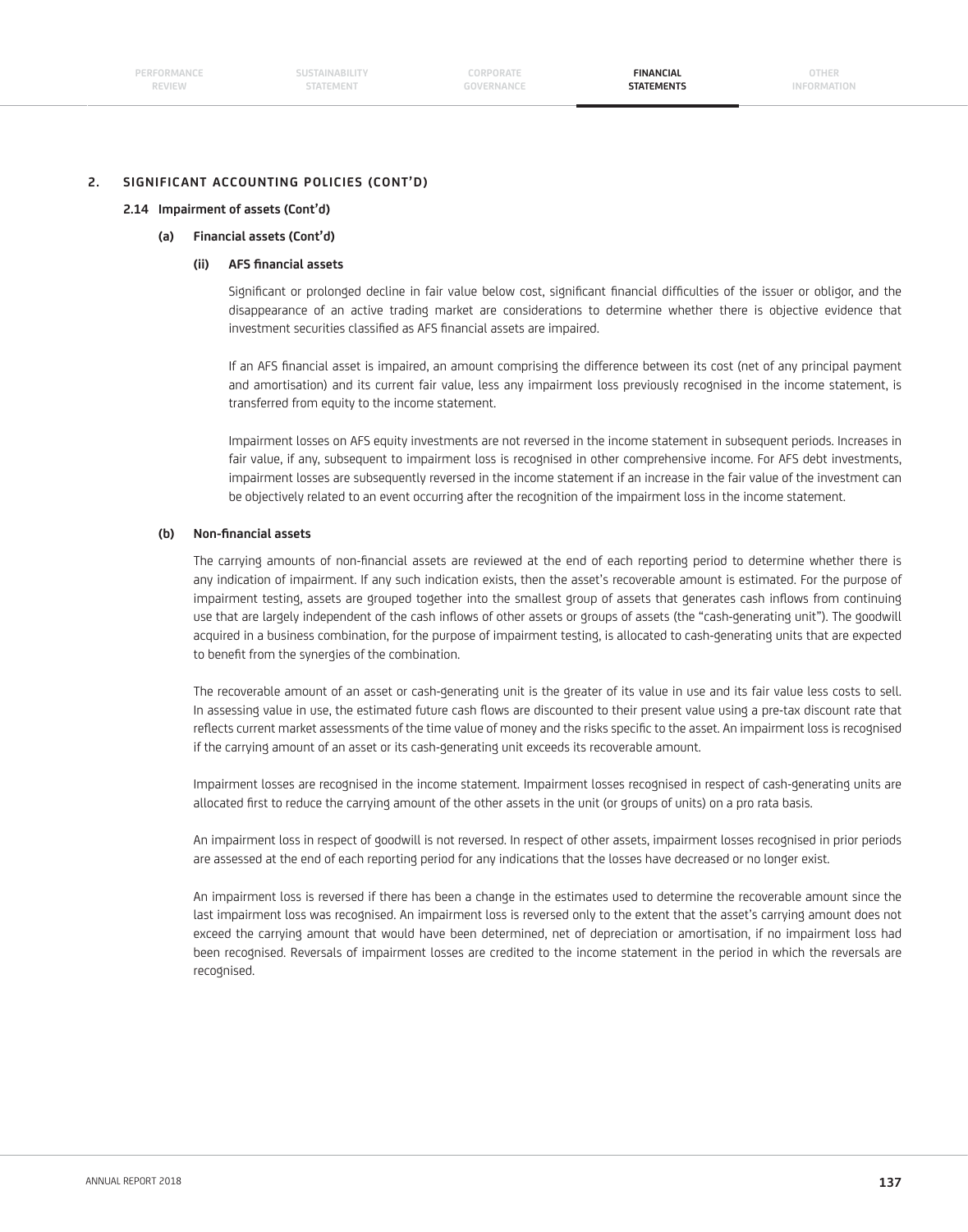LEADERSHIP

# NOTES TO THE **FINANCIAL STATEMENTS** 31 March 2018

# **2. SIGNIFICANT ACCOUNTING POLICIES (CONT'D)**

### **2.15 Non-current assets held for sale**

Non-current assets are classified as held for sale if their carrying amount will be recovered principally through a sale transaction rather than through continuing use. This condition is regarded as met only when the sale is highly probable and the asset is available for immediate sale in its present condition subject only to terms that are usual and customary.

Immediately before classification as held for sale, the non-current assets are measured in accordance with applicable MFRSs. On initial classification as held for sale, non-current assets are then measured at the lower of its carrying amount and fair value less costs to sell. Any difference is included in the income statement. Non-current assets classified as held for sale are not depreciated.

### **2.16 Measurement and impairment of Qard**

Any deficits in the takaful/retakaful funds are made good via a loan or Oard, granted by the shareholder's funds to the takaful/retakaful funds. The Qard is stated at cost less any impairment losses in the shareholder's funds. In the takaful/retakaful funds, the Qard is stated at cost.

The Qard shall be repaid from future surpluses of the takaful/retakaful funds.

The Qard is tested for impairment on an annual basis via an assessment of the estimated surpluses or cash flows from the takaful/ retakaful funds to determine whether there is any objective evidence of impairment. If the Qard is impaired, an amount comprising the difference between its cost and its recoverable amount, less any impairment loss previously recognised, is recognised in the income statement.

Impairment losses are subsequently reversed in the income statement if objective evidence exists that the Qard is no longer impaired.

### **2.17 Share capital and dividend expenses**

 An equity instrument is any contract that evidences a residual interest in the assets of the Company after deducting all of its liabilities. Ordinary shares are recorded at the proceeds received, net of directly attributable incremental transaction costs. Ordinary shares are classified as equity. Dividends on ordinary shares are recognised in equity in the period in which they are declared.

### **2.18 Cash and cash equivalents**

Cash and cash equivalents include cash in hand and at banks, excluding fixed and call deposits with licensed financial institutions, which have an insignificant risk of changes in value. The statement of cash flows has been prepared using the indirect method.

### **2.19 Insurance and takaful receivables**

 Insurance/takaful receivables are amounts receivable under the contractual terms of an insurance/takaful contract. On initial recognition, insurance/takaful receivables are measured at fair value based on the consideration receivable. Subsequent to initial recognition, insurance/ takaful receivables are measured at amortised cost, using the effective interest/yield method.

 Insurance/takaful receivables are assessed at each reporting date for objective evidence of impairment. If any such evidence exists, the amount of impairment loss is measured as the difference between the asset's carrying amount and the present value of estimated future cash flows discounted at the insurance/takaful receivable's original effective interest/yield rate. The impairment loss is recognised in the income statement. The basis for recognition of such impairment loss is as described in Note 2.14(a)(i).

Insurance/takaful receivables are derecognised when the rights to receive cash flows from them have expired or when they have been transferred and the Group has also substantially transferred all risks and rewards of ownership.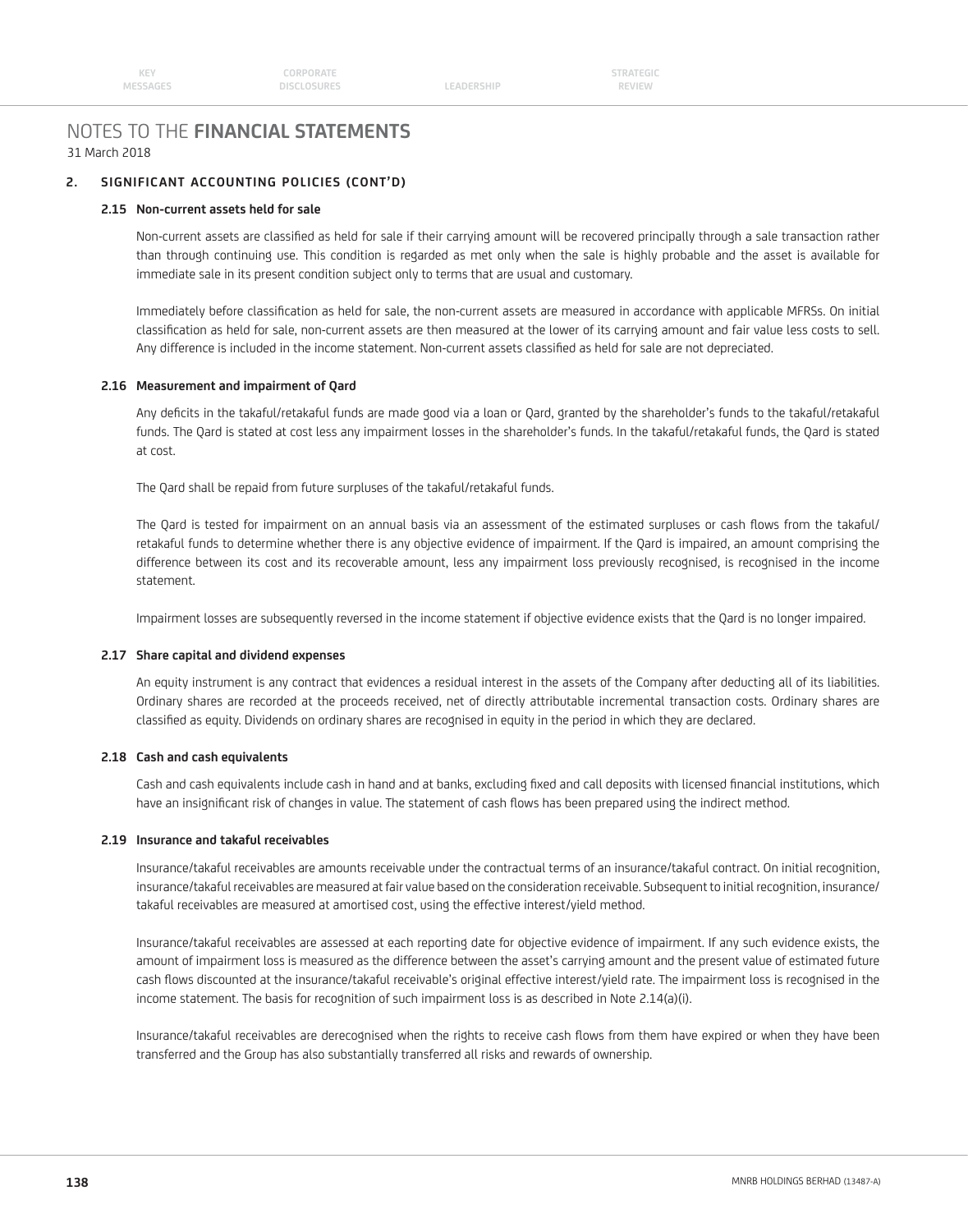**OTHER INFORMATION**

# **2. SIGNIFICANT ACCOUNTING POLICIES (CONT'D)**

### **2.20 Borrowings**

All borrowings are classified as other financial liabilities and are recognised initially at fair value plus directly attributable transaction costs. The profits payable are recognised as finance costs in the income statement in the period in which they are incurred.

After initial recognition, profit-bearing borrowings are subsequently measured at amortised cost using the effective profit rate method. Gains and losses are recognised in the income statement when the liabilities are derecognised as well as through the effective profit rate method.

### **2.21 Leases**

## **(a) Classifi cation**

A lease is recognised as a finance lease if it substantially transfers to the Group all the risks and rewards incidental to ownership. Leases of land and buildings are classified as operating or finance leases in the same way as leases of other assets. The land and buildings elements of a lease of land and buildings are considered separately for the purposes of lease classification. All leases that do not substantially transfer all risks and rewards are classified as operating leases, with the following exceptions:

- (i) Property held under operating leases that would otherwise meet the definition of an investment property is classified as an investment property on a case-by-case basis and, if classified as investment property, is accounted for as if held under a finance lease, as disclosed in Note 2.10; and
- (ii) Land held for own use under an operating lease, the fair value of which cannot be measured separately from the fair value of a building situated thereon at the inception of the lease, is accounted for as being held under a finance lease, unless the building is also clearly held under an operating lease.

### **(b) Finance leases - the Group as lessee**

Assets acquired by way of hire purchase or finance lease are stated at an amount equal to the lower of their fair value and the present value of the minimum lease payments at the inception of the lease, less accumulated depreciation and impairment losses. The corresponding liability is included in the statements of financial position as borrowings. In calculating the present value of the minimum lease payments, the discount factor used is the interest/profit rate implicit in the lease, when it is impracticable to determine; otherwise, the Group and the Company's incremental borrowing rate is used. Any initial direct costs are also added to the carrying amount of such assets.

Lease payments are apportioned between the finance costs and the reduction of the outstanding liability. Finance costs, which represent the difference between the total leasing commitments and the fair value of the assets acquired, are recognised in the income statement over the term of the relevant lease so as to produce a constant periodic rate of charge on the remaining balance of the obligations for each accounting period.

 The depreciation policy for leased assets is in accordance with that for depreciable property, plant and equipment as described in Note 2.9(c).

### **(c) Operating leases - the Group as lessee**

 Operating lease payments are recognised as an expense on a straight-line basis over the term of the relevant lease. The aggregate benefit of incentives provided by the lessor is recognised as a reduction of rental expense over the lease term on a straight-line basis.

 In the case of a lease of land and buildings, the minimum lease payments or the upfront payments made are allocated, whenever necessary, between the land and the buildings elements in proportion to the relative fair values of leasehold interests in the land element and buildings element of the lease at the inception of the lease. The up-front payments represent prepaid lease payments and are amortised on a straight-line basis over the lease term.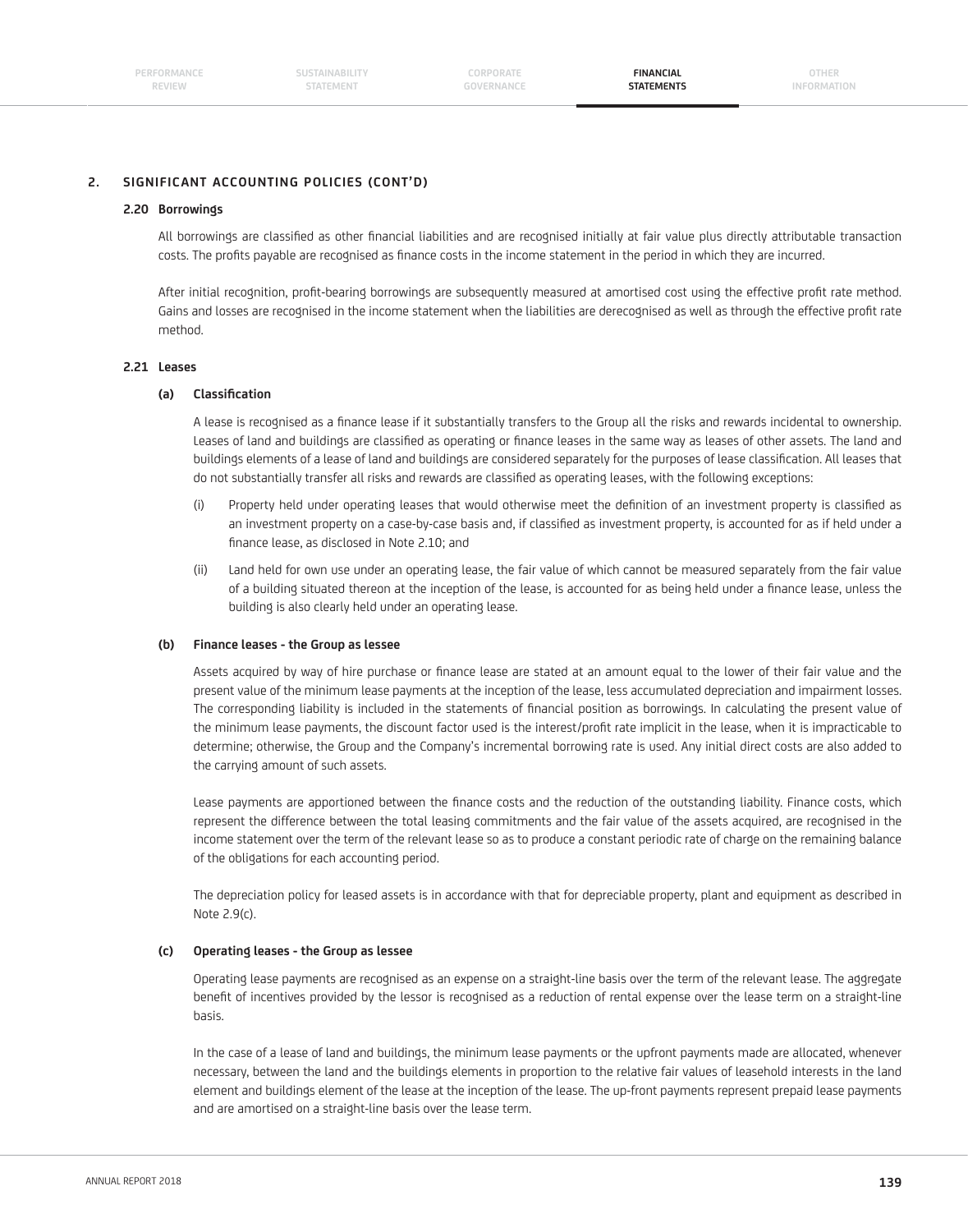LEADERSHIP

# NOTES TO THE **FINANCIAL STATEMENTS** 31 March 2018

# **2. SIGNIFICANT ACCOUNTING POLICIES (CONT'D)**

### **2.21 Leases (Cont'd)**

## **(d) Operating leases - the Group as lessor**

Assets leased out under operating leases are presented in the statement of financial position according to the nature of the assets. Rental income from operating leases is recognised on a straight-line basis over the term of the relevant lease, as disclosed in Note 2.27(b). Initial direct costs incurred in negotiating and arranging an operating lease are added to the carrying amount of the leased asset and recognised on a straight-line basis over the lease term.

### **2.22 Financial liabilities**

Financial liabilities are classified according to the substance of the contractual arrangements entered into and the definitions of a financial liability.

 Financial liabilities, within the scope of MFRS 139 Financial Instruments: Recognition and Measurement, are recognised in the statements of financial position when, and only when, the Group and/or the Company become a party to the contractual provisions of the financial instrument. Financial liabilities are classified as either financial liabilities at FVTPL or other financial liabilities.

# **(a) Financial liabilities at FVTPL**

Financial liabilities at FVTPL include financial liabilities held for trading and financial liabilities designated upon initial recognition as at FVTPL.

 Financial liabilities held for trading include derivatives entered into by the Group and the Company that do not meet the hedge accounting criteria. Derivative liabilities are initially measured at fair value and subsequently stated at fair value, with any resultant gains or losses recognised in the income statement. Net gains or losses on derivatives include exchange differences.

The Group and the Company had not designated any financial liabilities as at FVTPL nor were there any financial liabilities held for trading during and at the end of the financial year.

# **(b) Other fi nancial liabilities**

The Group's and the Company's other financial liabilities include borrowings, insurance/takaful payables and other payables.

 Insurance/takaful and other payables are recognised initially at fair value plus directly attributable transaction costs and subsequently measured at amortised cost using the effective interest/yield method.

For other financial liabilities, gains and losses are recognised in the income statement when the liabilities are derecognised, and through the amortisation process.

A financial liability is derecognised when the obligation under the liability is extinguished. When an existing financial liability is replaced by another from the same lender on substantially different terms, or the terms of an existing liability are substantially modified, such an exchange or modification is treated as a derecognition of the original liability and the recognition of a new liability, and the difference in the respective carrying amounts is recognised in the income statement.

## **2.23 Provisions**

Provisions are recognised when the Group has a present obligation as a result of a past event and it is probable that an outflow of resources embodying economic benefits will be required to settle the obligation, and a reliable estimate of the amount can be made. Provisions are reviewed at each reporting date and adjusted to reflect the current best estimate. Where the effect of the time value of money is material, the amount of provision is the present value of the expenditure expected to be required to settle the obligation.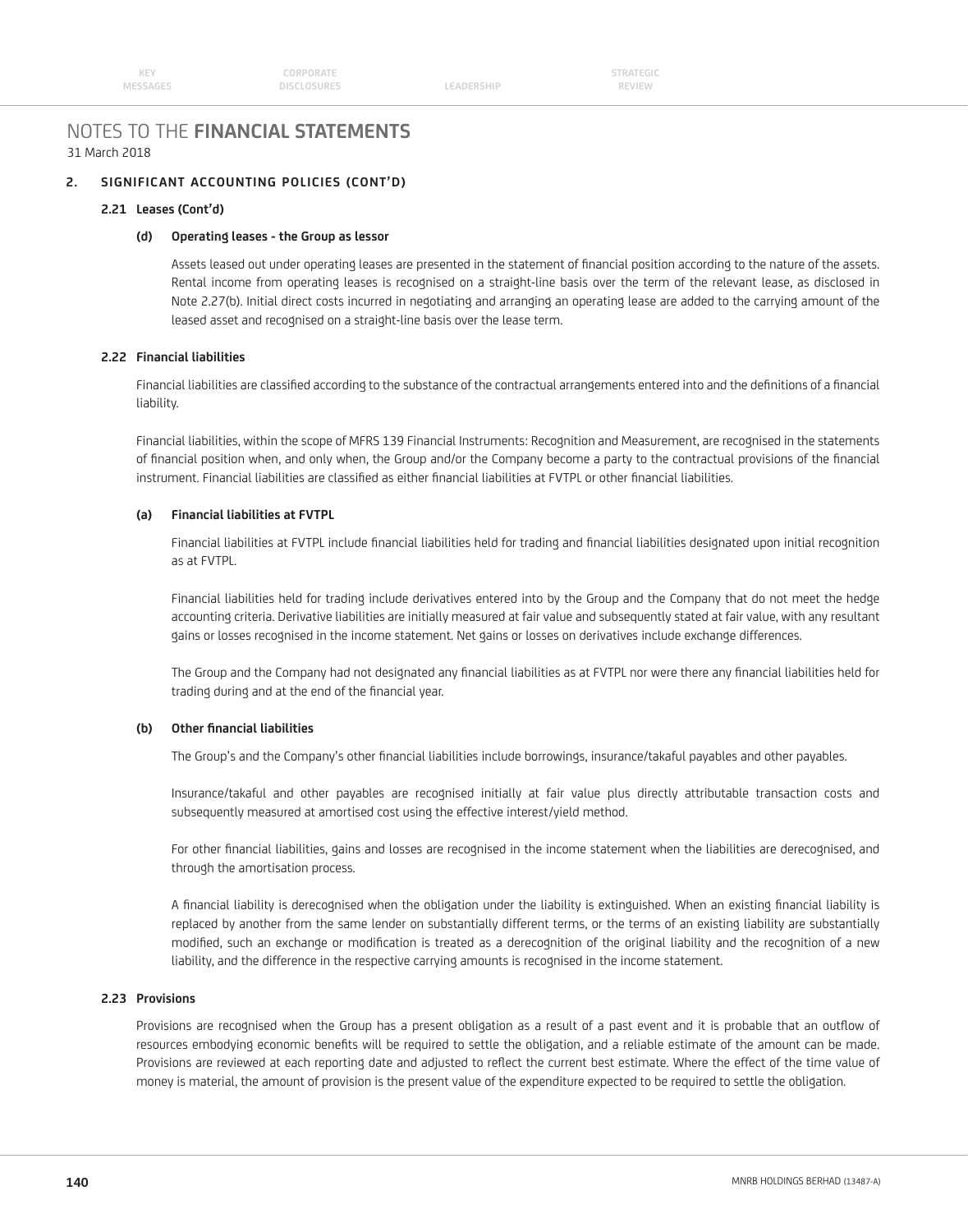**FINANCIAL STATEMENTS**

**OTHER INFORMATION**

# **2. SIGNIFICANT ACCOUNTING POLICIES (CONT'D)**

### **2.24 Income tax**

Income tax on profit or loss for the year comprises current and deferred tax. Current tax is the expected amount of income taxes payable in respect of the taxable profit for the year and is measured using the tax rates that have been enacted at the end of the financial year.

Deferred tax is provided for, using the liability method, on temporary differences at the end of the financial year between the tax bases of assets and liabilities and their carrying amounts in the financial statements. In principle, deferred tax liabilities are recognised for all taxable temporary differences and deferred tax assets are recognised for all deductible temporary differences, unused tax losses and unused tax credits to the extent that it is probable that taxable profits will be available against which the deductible temporary differences, unused tax losses and unused tax credits can be utilised. Deferred tax is not recognised if the temporary difference arises from the initial recognition of an asset or liability in a transaction which is not a business combination and, at the time of the transaction, affects neither accounting profit nor taxable profit.

 Deferred tax is measured at the tax rates that are expected to apply in the period when the asset is realised or the liability is settled, based on tax rates that have been enacted or substantively enacted at the end of the financial year. Deferred tax is recognised in the income statement, except when it arises from a transaction which is recognised directly in other comprehensive income, in which case the deferred tax is also charged or credited directly in other comprehensive income.

### **2.25 Employee benefits**

#### (a) Short-term benefits

 Wages, salaries, bonuses and social security contributions are recognised as an expense in the year in which the associated services are rendered by employees of the Group. Short-term accumulating compensated absences such as paid annual leave are recognised when services are rendered by employees that increase their entitlement to future compensated balances. Short-term non-accumulating compensated absences such as sick leave are recognised when the absences occur.

### (b) Defined contribution plan

 As required by law, the Group makes contributions to the national pension scheme, the Employees Provident Fund ("EPF"). The Group also makes additional contributions to the EPF for eligible employees by reference to their earnings. Such contributions are recognised as an expense in the income statement as incurred.

### **(c) Employees' terminal benefi ts**

As required by law in the United Arab Emirates, the Group makes provision for terminal benefits for employees of its Dubai subsidiary, based on the employees' salaries and number of years of service. The terminal benefits are paid to the employees on termination or completion of their terms of employment.

#### **2.26 Foreign currencies**

#### **(a) Functional and presentation currency**

The individual financial statements of each entity in the Group are measured using the currency of the primary economic environment in which the entity operates ("the functional currency"). The consolidated financial statements are presented in Ringgit Malaysia ("RM"), which is also the Company's functional currency.

#### **(b) Foreign currency transactions**

In preparing the financial statements, transactions in currencies other than the functional currency ("foreign currencies") are recorded in the functional currency using the exchange rates prevailing at the dates of the transactions. At each reporting date, monetary items denominated in foreign currencies are retranslated at the rates prevailing on the reporting date. Non-monetary items carried at fair value that are denominated in foreign currencies are retranslated at the rates prevailing on the date when the fair value was determined. Non-monetary items that are measured in terms of historical cost in a foreign currency are not retranslated.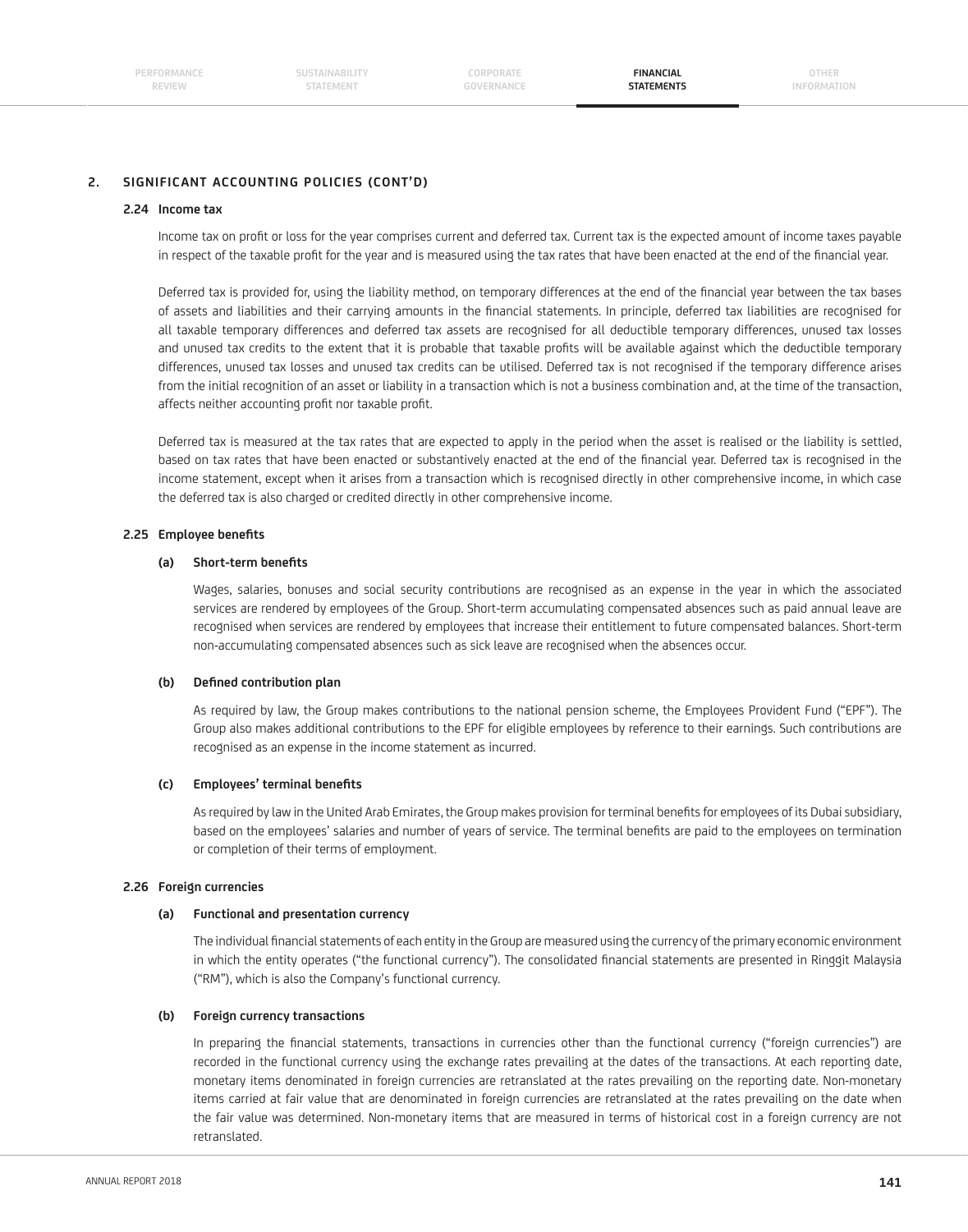# NOTES TO THE **FINANCIAL STATEMENTS** 31 March 2018

# **2. SIGNIFICANT ACCOUNTING POLICIES (CONT'D)**

### **2.26 Foreign currencies (Cont'd)**

## **(b) Foreign currency transactions (Cont'd)**

 Exchange differences arising on the settlement of monetary items or on translating monetary items at the reporting date are recognised in the income statements except for exchange differences arising on monetary items that form part of the Group's net investment in foreign operations, which are recognised intially in other comprehensive income and accumulated under the foreign currency translation reserve in equity. The foreign currency translation reserve is reclassified from equity to the income statement of the Group on disposal of the foreign operation.

 Exchange differences arising on the retranslation of non-monetary items carried at fair value are included in the income statement for the period except for differences arising on the retranslation of non-monetary items in respect of which gains and losses are recognised directly in other comprehensive income. Exchange differences arising from such non-monetary items are also recognised directly in other comprehensive income.

### **(c) Foreign operations**

The results and financial position of foreign operations that have a functional currency different from the presentation currency of the consolidated financial statements are translated into RM as follows:

- (i) Assets and liabilities for each statement of financial position presented are translated at the closing rate prevailing at the reporting date;
- (ii) Income and expenses for each income statement are translated at average exchange rates for the year, which approximates the exchange rates at the dates of the transactions;
- (iii) All resulting exchange differences are taken to the foreign currency translation reserve within equity; and
- (iv) The results of an associate, Labuan Reinsurance (L) Limited, are translated at the closing rate prevailing at the reporting date with respect to the carrying amount of the investment in associate, and at the exchange rate at the date of the transactions with respect to the share of profits or losses. All resulting translation differences are included in the foreign exchange translation reserve in shareholders' equity.

### **2.27 Revenue recognition**

Revenue is recognised to the extent that it is probable that the economic benefits flow to the Group and the Company and the revenue can be reliably measured. Revenue is measured at the fair value of consideration received or receivable.

### (a) Interest and profit income

Interest and profit income are recognised using the effective interest/yield method.

### **(b) Rental income**

 Rental income is accounted for on a straight-line basis over the lease terms. The aggregate costs of incentives provided to lessees are recognised as a reduction of rental income over the lease term on a straight-line basis.

### **(c) Dividend income**

Dividend income is recognised when the right to receive payment is established.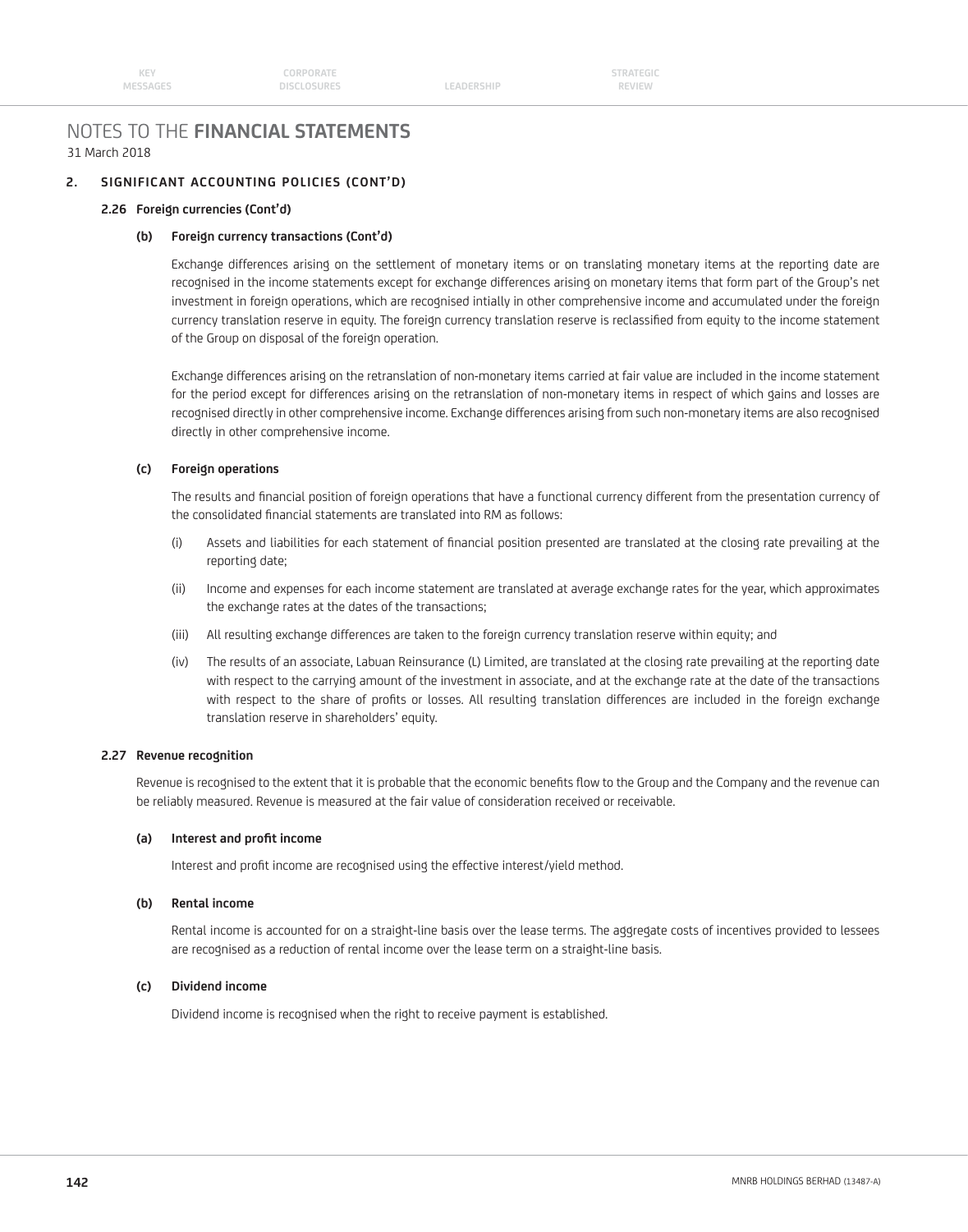#### **2. SIGNIFICANT ACCOUNTING POLICIES (CONT'D)**

#### **2.27 Revenue recognition (Cont'd)**

#### **(d) Management fees**

Management fees are recognised when services are rendered.

#### **(e) Wakalah fees**

 Wakalah fees are recognised as soon as the amount of contribution can be reliably measured in accordance with the principles of Shariah.

#### **(f) Premiums and contributions income**

Premiums/contributions are recognised in accordance with the policies stated in Notes 2.4(a) and 2.5(a).

#### **2.28 Zakat**

 Zakat represents an obligatory amount payable by the takaful subsidiary and retakaful division to comply with the principles of Shariah. Zakat is computed using a method as recommended by the Group Shariah Committee ("GSC") and approved by the Board. Only the zakat that is attributable to the individual and corporate Muslim shareholders of the holding company was provided for in the financial statements. The zakat computation is reviewed by the GSC. The Board has the discretion to pay additional quantum above the obligatory amount payable.

#### **2.29 Changes in Accounting Policies**

The accounting policies adopted by the Group and the Company are consistent with those of the previous financial year except for the following:

#### **Adoption of MFRS and amendments/improvements to MFRSs**

At the beginning of the current financial year, the Group and the Company adopted the following amendments/improvements to MFRSs mandatory for annual periods beginning on or after 1 January 2017 as follows:

| Description                                                                                                                                                          | <b>Effective for annual periods</b><br>beginning on or after |
|----------------------------------------------------------------------------------------------------------------------------------------------------------------------|--------------------------------------------------------------|
| MFRS 107 Statement of Cash Flows - Disclosures Initiatives (Amendments to MFRS 107)                                                                                  | 1 January 2017                                               |
| MFRS 112 Income Taxes - Recognition of Deferred Tax for Unrealised Losses (Amendments to MFRS 112)<br>Amendment to MFRS 12 Disclosure of Interests in Other Entities | 1 January 2017                                               |
| (Annual Improvements to MFRS Standards 2014 - 2016 Cycle)                                                                                                            | 1 January 2017                                               |

The adoption of the above amendments/improvements to MFRSs did not have any significant effect on the disclosures or amounts recognised in the Group's and the Company's financial statements.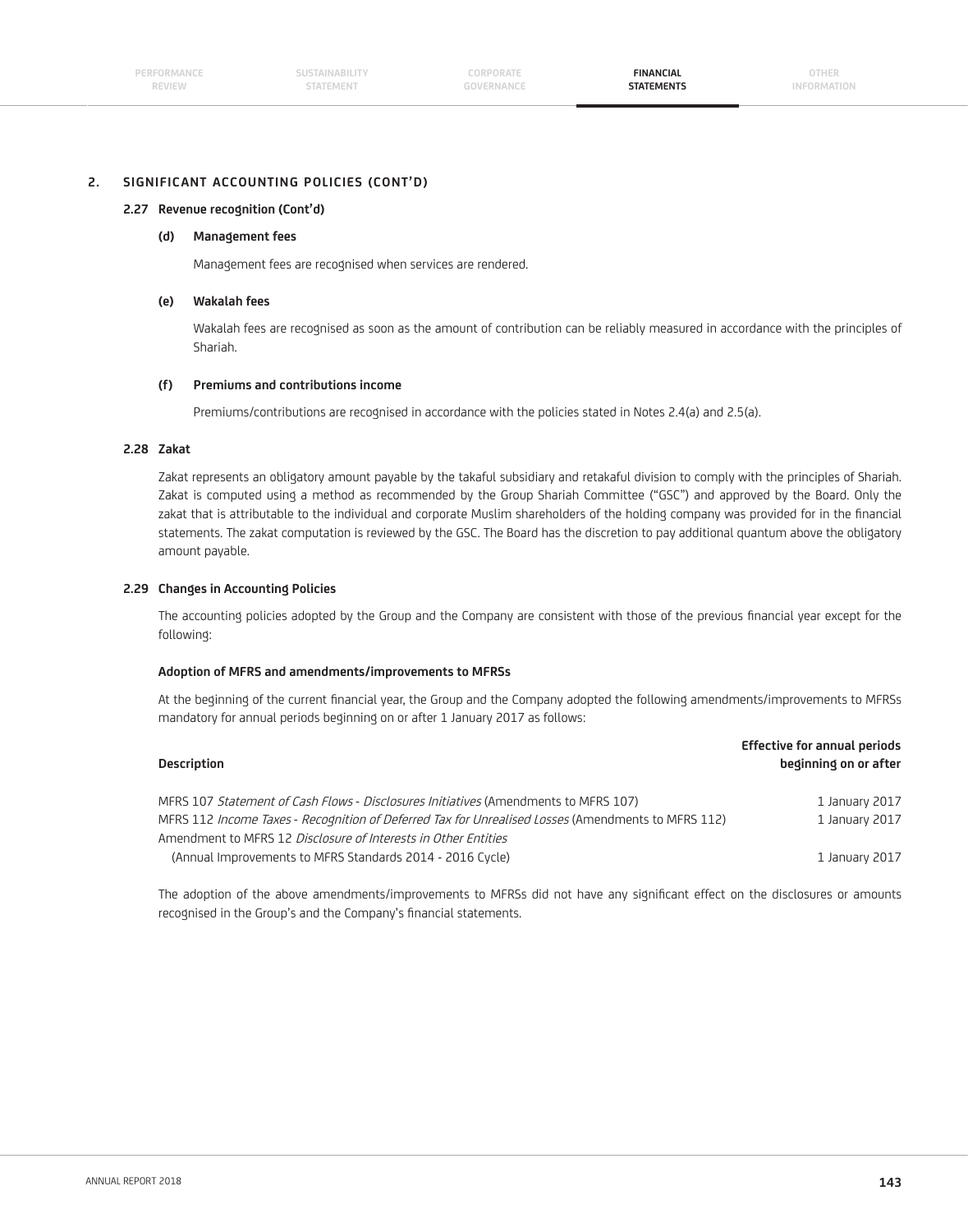## **2. SIGNIFICANT ACCOUNTING POLICIES (CONT'D)**

#### **2.30 Standards and amendments/improvements to published standards and interpretation that are issued but not yet effective**

 The standards and amendments/improvements to published standards and interpretation that are issued but not yet effective up to the date of issuance of the Group's and the Company's financial statements are disclosed below. The Group and the Company intends to adopt these standards and amendments/improvements to standards and interpretation, if applicable, when they become effective:

| <b>Description</b>                                                                         | beginning on or after |
|--------------------------------------------------------------------------------------------|-----------------------|
| Amendment to MFRS 1 First-time Adoption of Malaysian Financial Reporting Standards         |                       |
| (Annual Improvements to MFRS Standards 2014 - 2016 Cycle)                                  | 1 January 2018        |
| Amendments to MFRS 2 Classification and Measurement Payment Transactions                   | 1 January 2018        |
| MFRS 9 Financial Instruments                                                               | 1 January 2018        |
| MFRS 15 Revenue from Contracts with Customers                                              | 1 January 2018        |
| Amendments to MFRS 140 Transfers of Investment Property                                    | 1 January 2018        |
| Amendments to MFRS 4 Applying MFRS 9 Financial Instruments with MFRS 4 Insurance Contracts | 1 January 2018        |
| Amendments to MFRS 128 <i>Investments in Associates and Joint Ventures</i>                 |                       |
| (Annual Improvements to MFRS Standards 2014 - 2016 Cycle)                                  | 1 January 2018        |
| IC Interpretation 22 Foreign Currency Transactions and Advance Consideration               | 1 January 2018        |
| IC Interpretation 23 Uncertainty over Income Tax Treatments                                | 1 January 2019        |
| Annual improvements to MFRS Standards 2015 - 2017 Cycle                                    | 1 January 2019        |
| MFRS 16 Leases                                                                             | 1 January 2019        |
| Amendments to MFRS 119 (Plan Amendment, Curtailment or Settlement)                         | 1 January 2019        |
| Amendments to MFRS 128 (Long-term Interests in Associates and Joint Ventures)              | 1 January 2019        |
| Amendments to MFRS 9 Prepayment Features with Negative Compensations                       | 1 January 2019        |
| Amendments to References to the Conceptual Framework in MFRS Standards                     | 1 January 2020        |
| MFRS 17 Insurance Contracts                                                                | 1 January 2021        |
| Amendments to MFRS 10 Consolidated Financial Statements                                    | To be announced       |
| and MFRS 128 Investment in Associates and Joint Ventures                                   | by MASB               |
|                                                                                            |                       |

 The Directors are of the opinion that the adoption of the above standards and amendments/improvements to standards and interpretation are not expected to have a material impact on the financial statements in the period of initial application except as discussed below:

#### **MFRS 9** *Financial Instruments* **("MFRS 9")**

The International Accounting Standards Board ("IASB") issued the final version of IFRS 9 Financial Instruments which reflects all phases of the financial instruments project and replaces IAS 39 Financial Instruments: Recognition and Measurement and all previous versions of IFRS 9. The standard introduces new requirements for classification and measurement, impairment and hedge accounting. IFRS 9 is effective for annual periods beginning on or after 1 January 2018, with early application permitted. Retrospective application is required, but restatement of comparative information is not compulsory.

 MFRS 9 was issued by the MASB in respect of its application in Malaysia. It is equivalent to IFRS 9 as issued by IASB, including the effective and issuance dates.

 The Group and Company has adopted the new standard on the required effective date, being 1 April 2018. The Group and Company has performed a gap assessment on the three main aspects of MFRS 9.

 **Effective for annual periods**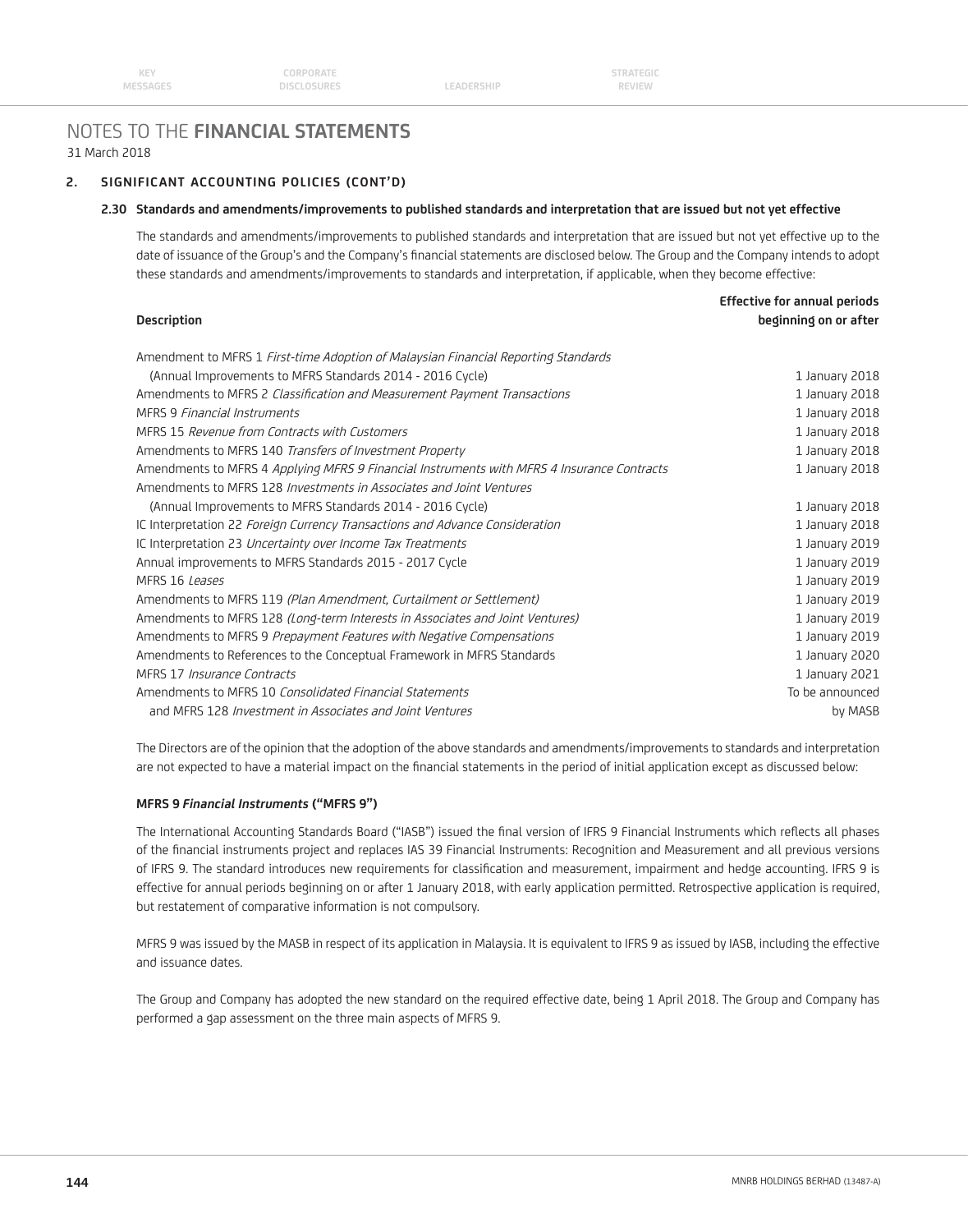### **2. SIGNIFICANT ACCOUNTING POLICIES (CONT'D)**

#### **2.30 Standards and amendments/improvements to published standards and interpretation that are issued but not yet effective (Cont'd)**

#### **MFRS 9** *Financial Instruments* **("MFRS 9") (Cont'd)**

The areas with expected impact from application of MFRS 9 are summarised below:

#### **(i) Classifi cation and measurement**

The classification and measurement of financial assets is determined on the basis of the contractual cash flow characteristics and the objective of the business model associated with holding the asset. Key changes include:

- The held-to-maturity ("HTM") and available-for-sale ("AFS") asset categories will be removed;
- Financial assets will be measured at amortised cost ("AC") if the assets are held within a business model whose objective is to hold financial assets in order to collect contractual cash flows which represent solely payments of principal and interest;
- A new asset category measured at fair value through other comprehensive income ("FVOCI") is introduced. This applies to debt instruments with contractual cash flow characteristics that are solely payments of principle and interest and held in a model whose objective is achieved by both collecting contractual cash flows and selling financial assets;
- A new asset category for non-traded equity investments measured at FVOCI is introduced. Equity instruments where an election has not been made to measure those assets at FVOCI, will be measured at FVTPL;
- Financial assets will be measured at FVTPL if the assets are held for trading or financial assets do not qualify to be measured at AC or at FVOCI; and
- Classification of financial liabilities will remain largely unchanged, other than the fair value gains and losses attributable to changes in 'own credit risk' for financial liabilities designated and measured at FVTPL to be presented in OCI. The remainder of the change in fair value is presented in profit or loss, unless presentation of the fair value change in respect of the liability's credit risk in OCI would create or enlarge an accounting mismatch in profit or loss.

Under the business model test, the Company's debt instruments would be classified under FVOCI or FVTPL while all equities would be classified under FVTPL.

The total equity of the Group is expected to increase by approximately 2% by applying the classification and measurement requirements.

LAR are held to collect contractual cash flows and are representing solely payments of principal and interest. Thus, the Group and the Company expects that these will continue to be measured at amortised cost under MFRS 9. However, the Group and the Company will analyse the contractual cash flow characteristics of those instruments in more detail before concluding whether all those instruments meet the criteria for amortised cost measurement under MFRS 9.

The total equity of the Group is expected to increase by 2% by applying the classification and measurement requirements.

### (ii) Impairment of financial assets

 The MFRS 9 impairment requirements are based on an expected credit loss ("ECL") model that replaces the Incurred Loss model under the current accounting standard. The ECL model applies to financial assets measured at AC or at FVOCI, irrevocable loan commitments and financial guarantee contracts, which will include loans, advances and financing and debt instruments held by the Company. The ECL model also applies to contract assets under MFRS 15 Revenue from Contracts with Customers and lease receivables under MFRS 117 Leases.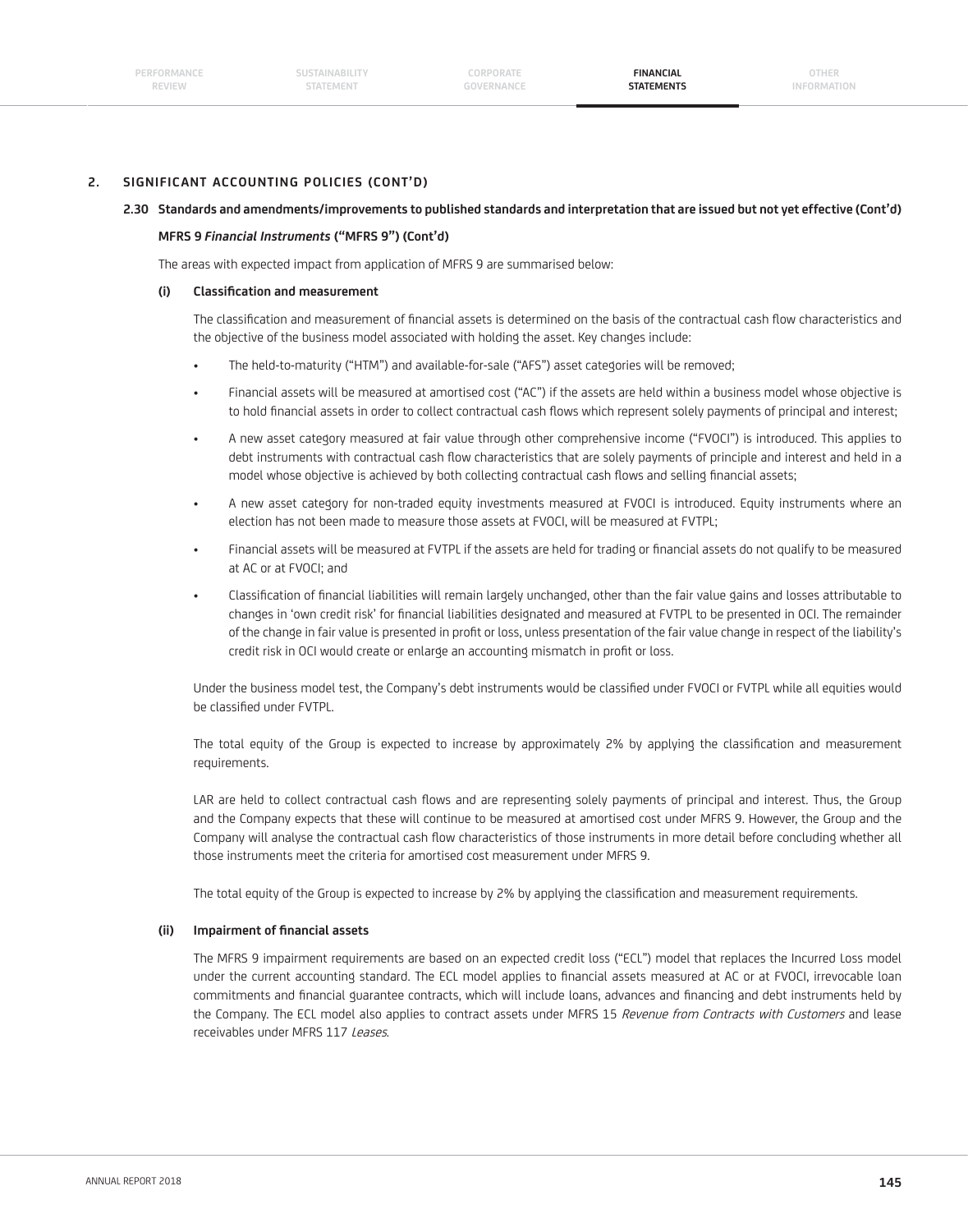## **2. SIGNIFICANT ACCOUNTING POLICIES (CONT'D)**

#### **2.30 Standards and amendments/improvements to published standards and interpretation that are issued but not yet effective (Cont'd)**

#### **MFRS 9** *Financial Instruments* **("MFRS 9") (Cont'd)**

#### (ii) Impairment of financial assets (Cont'd)

The measurement of expected loss will involve increased complexity and judgement that include:

Determining a significant increase in credit risk ("SICR") since initial recognition.

 The Group and Company will recognise either a 12-month (Stage 1) or lifetime ECL (Stage 2 and 3), depending on whether there has been an SICR since initial recognition. When making the assessment of a SICR, the Group and Company uses the change in the risk of default occurring over the expected life of the financial instrument instead of the change in amount of expected credit losses. To make the assessment, the Group and Company compares the risk of a default occurring on the financial instrument as at the reporting date with the risk of a default occurring on the financial instrument as at the date of initial recognition and considers reasonable and supportable information, available without undue cost or effort, that is indicative of significant increases in credit risk since initial recognition.

• Mapping of external credit rating models

 The Group and Company utilises its existing external credit rating models to assign credit ratings to the individual instruments in its investment portfolio. Based on the Group and Company's review and testing, the following key features of the models that are consistent with and therefore comply with MFRS 9 requirements for the assessment of credit risk are as follows:

- (a) The ratings represent individual assessment of the credit risk of the financial instrument in question (as opposed to collective assessment);
- (b) The models cover fixed income instruments regardless of whether or not they are externally rated;
- (c) A wide range of current and historical information is considered, including published fi nancial statements, qualitative information about an obligor's industry characteristics, competitive positioning, management, financial policy and financial flexibility;
- (d) In addition, forward-looking information is incorporated into the credit rating process; and
- Derivation of probability of default

The Group and Company's current definition of default for debt instruments is when the borrower is unlikely to fulfil its credit obligations to the Group and Company on the scheduled payment dates. The Group and Company assessed the definition of default by considering the MFRS 9 definition of "credit impaired" which includes:

- (a) Significant financial difficulty of the issuer or the borrower;
- (b) A breach of contract, such as a default or a past due event;
- (c) The lender(s) of the borrower, for economic or contractual reasons relating to the borrower's financial difficulty, having granted to the borrower a concession(s) that the lender(s) would not otherwise consider;
- (d) It is becoming probable that the borrower will enter bankruptcy or other financial reorganisation;
- (e) The disappearance of an active market for the financial asset because of financial difficulties; or
- (f) The purchase or orgination of a financial asset at a deep discount that reflects the incurred credit losses.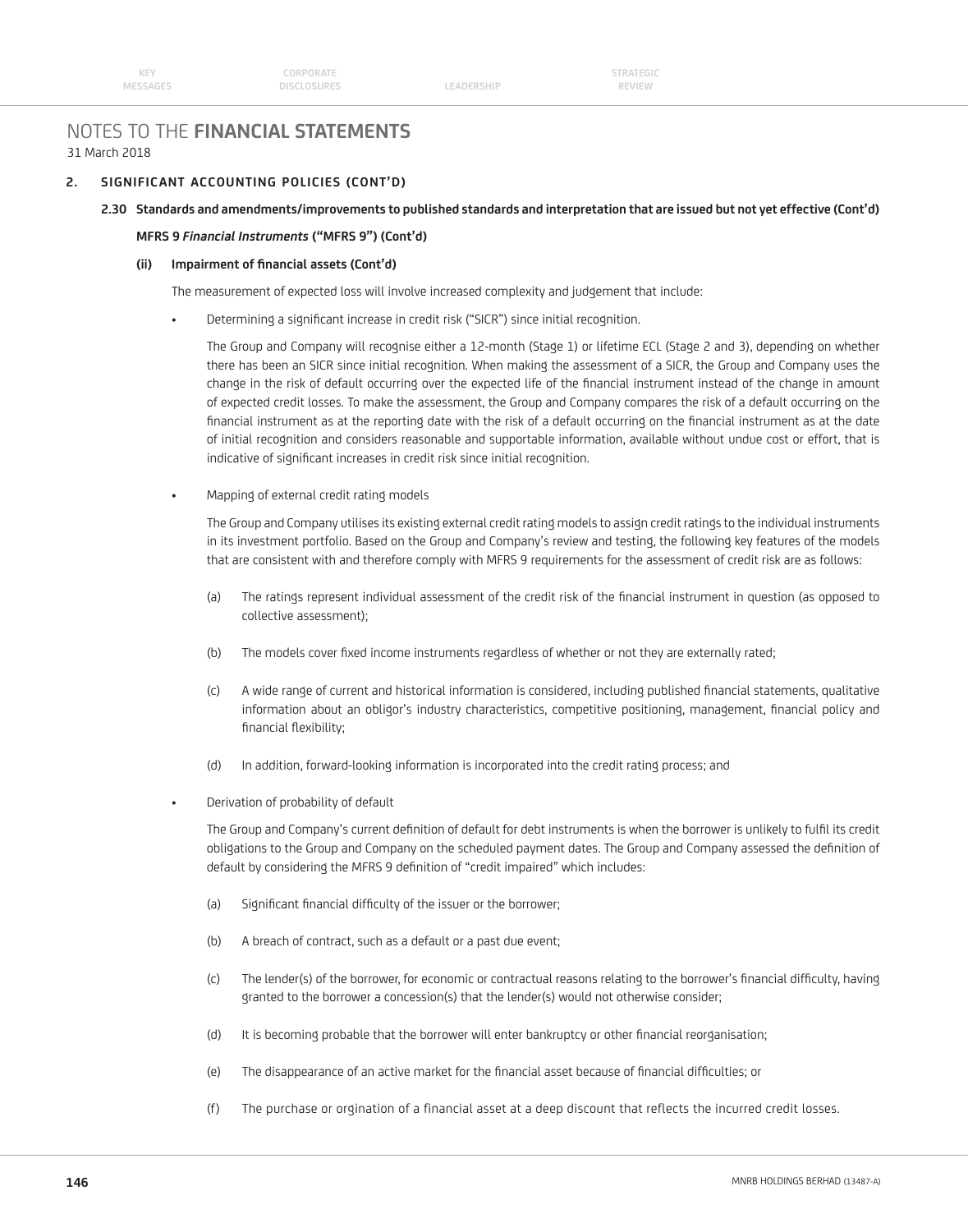### **2. SIGNIFICANT ACCOUNTING POLICIES (CONT'D)**

#### **2.30 Standards and amendments/improvements to published standards and interpretation that are issued but not yet effective (Cont'd)**

#### **MFRS 9** *Financial Instruments* **("MFRS 9") (Cont'd)**

#### (ii) Impairment of financial assets (Cont'd)

• ECL measurement

 MFRS 9 does not distinguish between individual assessment and collective assessment. Therefore, the Group and Company decided to continue measuring the impairment on an individual transaction basis for financial assets that are deemed to be individually significant.

 There are three main components to measure ECL which are probability of default ("PD"), loss given default model ("LGD") and the exposure at default ("EAD").

 The Group and Company relies on professional services provided by a credit rating agency to provide the default rate for all its debts instruments which incorporates all the requirements above.

#### **Impairment of insurance/takaful receivables**

The approach for impairment model for insurance/takaful receivables are more simplified as compared to the impairment model for financial assets. MFRS 9 includes the requirement or policy choice to apply the simplified approach that does not require entities to track changes in credit risk and the practical expedient to calculate ECLs on insurance/takaful receivables using a provision matrix with the usage of forward-looking information in determining of expected credit losses, including the use of macroeconomic information.

The total equity of the Group and Company is expected to increase by approximately 1% by applying the classification and measurement requirements.

#### **(iii) Hedge accounting**

The requirements for general hedge accounting have been simplified for hedge effectiveness testing and may result in more designations of hedged items for accounting purposes.

The Group and the Company does not expect a significant impact to the financial statements on applying the hedge accounting.

#### **MFRS 15 Revenue from Contracts with Customers ("MFRS 15")**

MFRS 15 was issued in 2014 and establishes a five-step model to account for revenue arising from contracts with customers. Under MFRS 15, revenue is recognised at an amount that reflects the consideration to which an entity expects to be entitled in exchange for transferring goods or services to a customer.

 The new revenue standard will supersede all current revenue recognition requirements under MFRS. Either a full retrospective application or a modified retrospective application is required for annual periods beginning on or after 1 January 2018. Early adoption is permitted. The Group and the Company expects to apply MFRS 15 fully retrospective. Given that reinsurance, retakaful and takaful contracts are scoped out of MFRS 15, the Group and the Company expects the main impact of the new standard to be on the accounting for income from administrative and investment management services to related corporations. The Group and the Company does not expect the impact to be significant.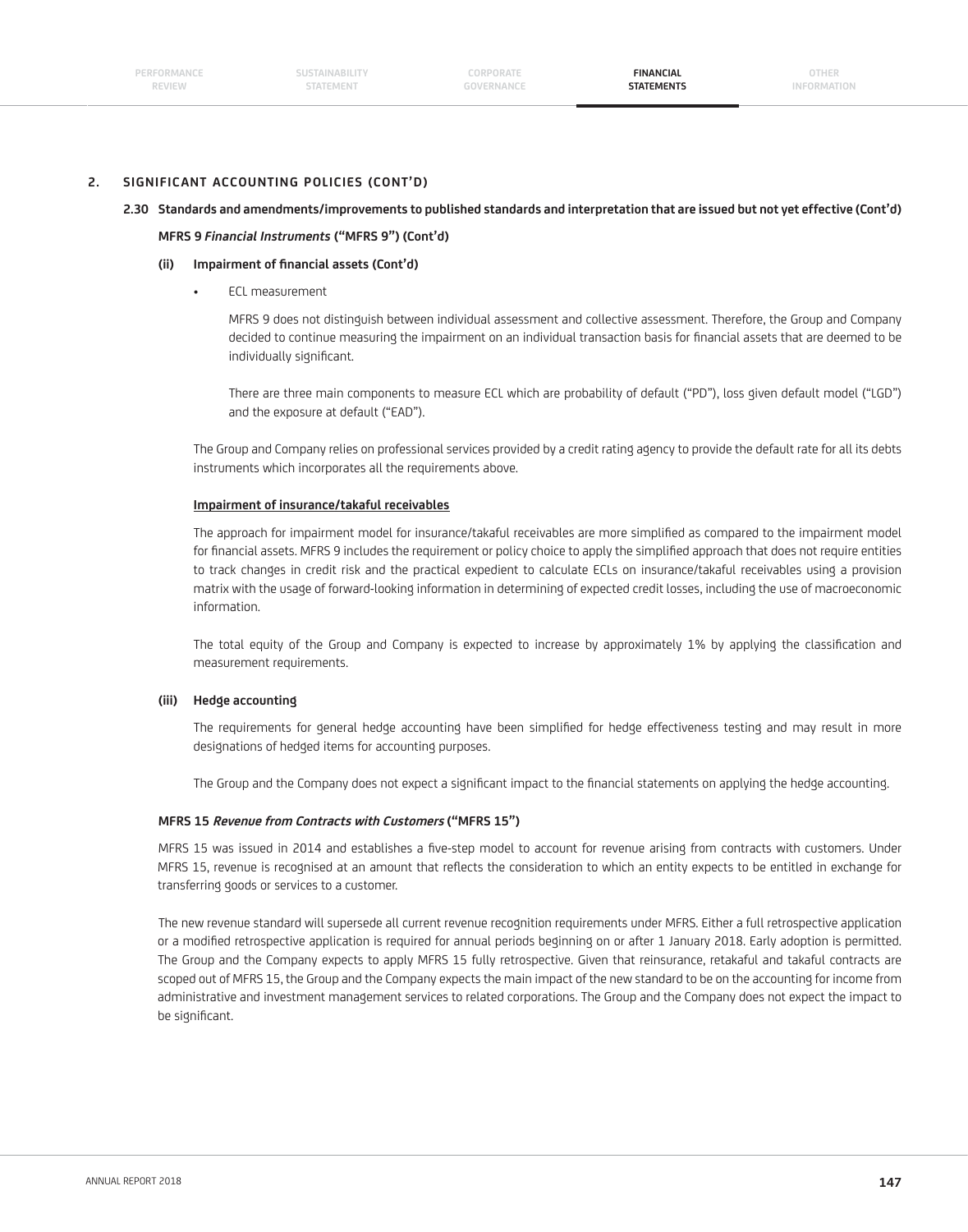## **2. SIGNIFICANT ACCOUNTING POLICIES (CONT'D)**

#### **2.30 Standards and amendments/improvements to published standards and interpretation that are issued but not yet effective (Cont'd)**

#### **MFRS 16 Leases ("MFRS 16")**

 MFRS 16 sets out the principles for the recognition, measurement, presentation and disclosure of leases and requires lessees to account for all leases under a single on balance sheet model, similar to the accounting for finance leases under MFRS 117. The standard will supersede MFRS 117 Leases, IC Interpretation 4 Determining whether an Arrangement contains a Lease, IC Interpretation 115 Operating Lease - Incentives and IC Interpretation 127 Evaluating the Substance of Transactions Involving the Legal Form of a Lease.

(i) Lessee

 At the commencement date of a lease, a lessee will recognise a liability to make lease payments and an asset representing the right to use the underlying asset during the lease term. Subsequently, lessees will be required to recognise interest expense on the lease liability and the depreciation expense on the right-of-use asset.

(ii) Lessor

 Lessor accounting under MFRS 16 is substantially the same as the accounting under MFRS 117. Lessors will continue to classify all leases using the same classification principle as in MFRS 117 and distinguish between two types of leases: operating and finance leases.

 The standard is effective for annual periods beginning on or after 1 January 2019. Early application is permitted but not before an entity applies MFRS 15. A lessee can choose to apply the standard using either a full retrospective or a modified retrospective approach. The Group and the Company plans to assess the potential effect of MFRS 16 on its financial statement in the near future.

## **MFRS 10** *Consolidated* **Financial Statements (Amendments to MFRS 10) and MFRS 128 Investment in Associates and Joint Ventures (Amendments to MFRS 128): Sale or Contribution of Assets between an Investor and its Associate or Joint Venture (Amendments to MFRS 128)**

The amendments address the conflict between MFRS 10 and MFRS 128 in dealing with the loss of control of a subsidiary that is sold or contributed to an associate or joint venture.

 The amendments require the full gain to be recognised when the assets are transferred to an associate or joint venture which meets the definition of a business as defined in MFRS 3 Business Combinations. Any gain or loss on assets transferred to an associate or joint venture that do not meet the definition of a business would be recognised only to the extent of the unrelated investors' interest in the associate or joint venture. The amendments are applied prospectively effective for periods beginning on or after 1 January 2016, with early application permitted.

 On 31 December 2015, MASB announced to defer the effective date of the amendments, except for the amendments which clarify how an entity should determine any gain or loss it recognises when assets are sold or contributed between the entity and an associate or joint venture in which it invests, where early application still permitted. The deferment is in line with the IASB's recent decision which removed the requirement to apply Sale or Contribution of Assets between an Investor and its Associate or Joint Venture (Amendments to MFRS 10 and MFRS 128) by 2016. The IASB's reason for making the decision to defer the effective date is that the IASB is planning a broader review that may result in the simplification of accounting for such transactions and of other aspects of accounting for associates and joint ventures. The Group and the Company does not anticipate significant impact to the financial statements upon adoption of the amendments.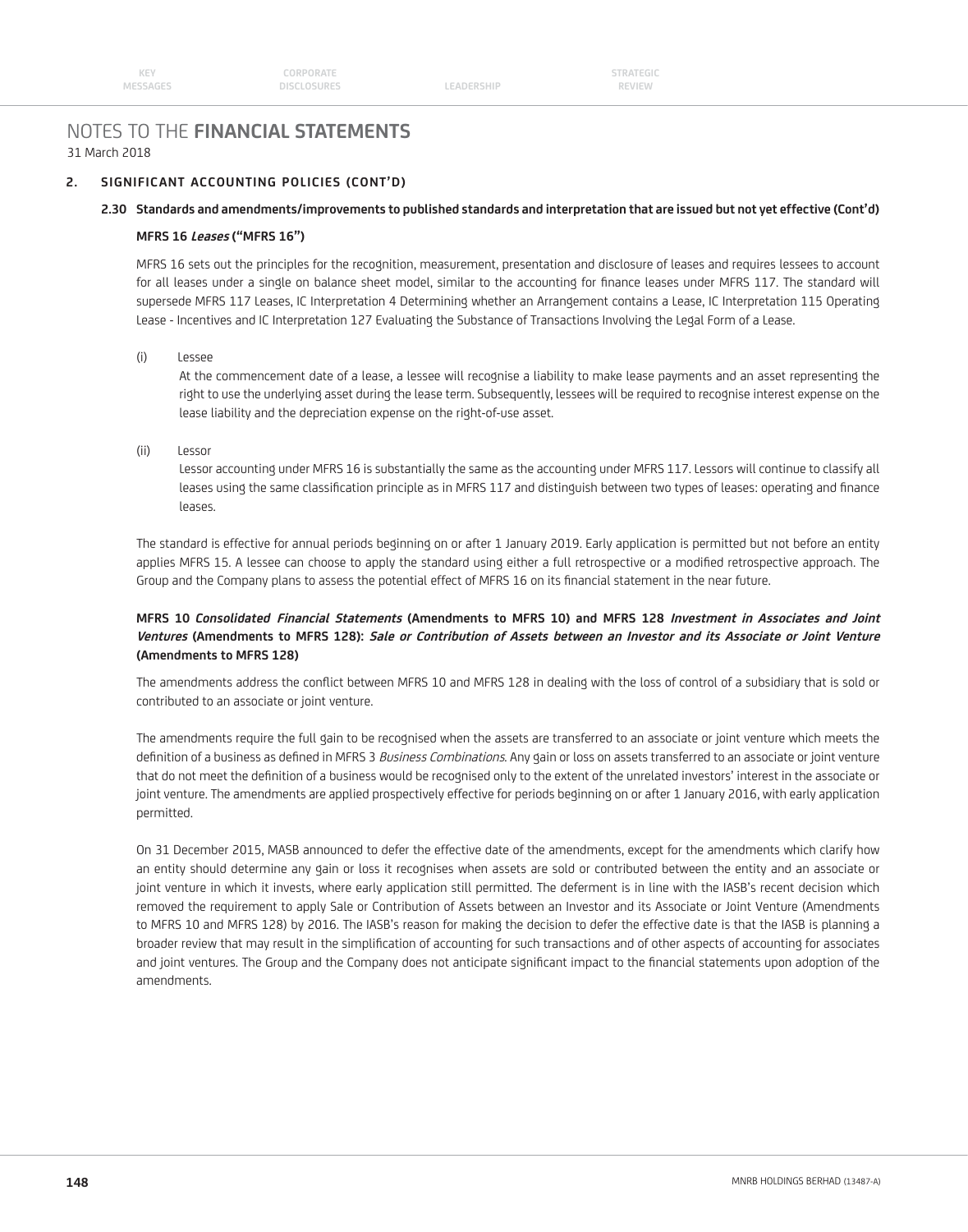## **2. SIGNIFICANT ACCOUNTING POLICIES (CONT'D)**

#### **2.30 Standards and amendments/improvements to published standards and interpretation that are issued but not yet effective (Cont'd)**

#### **Applying MFRS 9 Financial Instruments with MFRS 4 Insurance Contracts (Amendments to MFRS 4)**

 In December 2016, the MASB issued amendments to MFRS 4 to address issues arising from the different effective dates of MFRS 9 and the upcoming new insurance contracts standard (IFRS 17) to be issued by the International Accounting Standards Board.

 The amendments introduce two alternative options for entities issuing contracts within the scope of MFRS 4, notably a temporary exemption and an overlay approach. The temporary exemption enables eligible entities to defer the implementation date of MFRS 9 for annual periods beginning before 1 January 2021 at the latest whilst the overlay approach allows an entity applying MFRS 9 to reclassify between profit or loss and other comprehensive income an amount that results in the profit or loss at the end of the reporting period for the designated financial assets being the same as if an entity had applied MFRS 139 to these designated financial assets.

 The Group and the Company has opted not to utilise the exemptions permitted under this Amendment and will fully adopt MFRS 9 effective on 1 January 2018.

#### **MFRS 17 Insurance Contracts**

MFRS 17 will replace MFRS 4 Insurance Contracts issued in 2005. MFRS 17 provides a comprehensive model for insurance contracts, covering all relevant accounting aspects.

The main features of the new accounting model for insurance contracts are as follows:

- The measurement of the present value of future cash flows, incorporating an explicit risk adjustment, remeasured at every reporting period (the fulfilment cash flows);
- A Contractual Service Margin ("CSM") that is equal and opposite to any day one gain in the fulfilment cash flows of a group of contracts, representing the unearned profitability of the takaful certificates to be recognised in statement of comprehensive income over the service period (i.e., coverage period);
- Certain changes in the expected present value of future cash flows are adjusted against the CSM and thereby recognised in statement of comprehensive income over the remaining contractual service period;
- The effect of changes in discount rates will be reported in either profit or loss or other comprehensive income, determined by an accounting policy choice;
- The presentation of insurance revenue and insurance service expenses in the statement of comprehensive income based on the concept of services provided during the period;
- Amounts that the participants will always receive, regardless of whether an insured event happens (non-distinct investment components) are not presented in the Income statements, but are recognised directly on the Statements of financial position;
- Insurance services results (earned revenue less incurred claims) are presented separately from the insurance finance income or expense; and
- Extensive disclosures to provide information on the recognised amounts from insurance/takaful contracts and the nature and extent of risks arising from these contracts.

 The Group and the Company has established a project team with assistance from consultants to plan and manage the implementation of MFRS 17 and is in the process of assessing the gaps and the financial implications for adopting the new standard.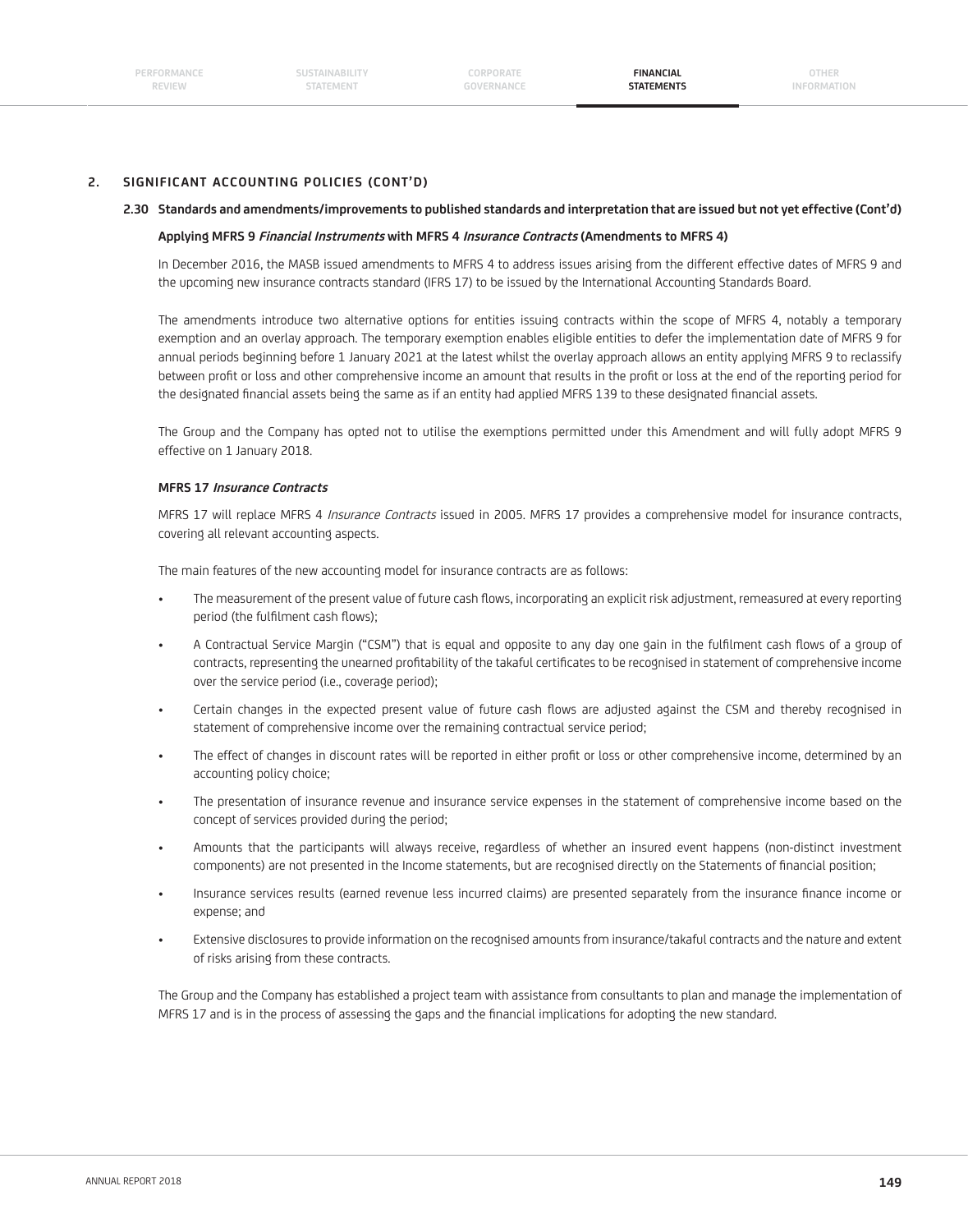## **3. SIGNIFICANT ACCOUNTING ESTIMATES AND JUDGEMENTS**

The preparation of the Group and the Company's financial statements requires management to make judgements, estimates and assumptions that affect the reported amount of revenues, expenses, assets and liabilities at the reporting date. However, uncertainty about these assumptions and estimates could result in outcomes that could require a material adjustment to the carrying amount of the asset or liability affected in the future.

## **3.1 Critical judgements made in applying accounting policies**

 The following are the judgements made by management in the process of applying the Group's accounting policies that have the most significant effect on the amounts recognised in the financial statements. Judgements are continually evaluated and are based on historical experiences and other factors, including expectations of future events that are believed to be reasonable under the circumstances.

### **Impairment of AFS financial assets**

The Group reviews its debt securities classified as AFS financial assets at each reporting date to assess whether they are impaired. The Group also records impairment charges on AFS equity investments when there has been a significant or prolonged decline in the fair value below their cost.

The determination of what is "significant" or "prolonged" requires judgement. In making this judgement, the Group evaluates, among other factors, historical share price movements and the duration and extent to which the fair value of an investment is less than its cost.

### **3.2 Key sources of estimation uncertainty**

The key assumptions concerning the future, and other key sources of estimation uncertainty at the reporting date, that have a significant risk of causing a material adjustment to the carrying amounts of assets and liabilities within the next financial year are discussed below.

### **(a) General reinsurance, takaful and retakaful businesses**

 The principal uncertainty in the general reinsurance, takaful and retakaful businesses arises from the technical provisions which include the estimation of premium/contribution and claim liabilities. Premium/contribution liabilities are recorded as the higher of UPR/UCR and URR while claim liabilities mainly comprise provision for claims reported and IBNER and IBNR claims.

 Generally, claim liabilities are determined based upon previous claims experience, existing knowledge of events, the terms and conditions of the relevant policies and interpretation of circumstances. Particularly relevant is past experience with similar cases, historical claims development trends, legislative changes, judicial decisions and economic conditions. It is certain that actual future premium/contribution and claim liabilities will not exactly develop as projected and may vary from the projection.

 The estimates of premium/contribution and claim liabilities are therefore sensitive to various factors and uncertainties. The establishment of technical provisions is an inherently uncertain process and, as a consequence of this uncertainty, the eventual settlement of premium/contribution and claim liabilities may vary from the initial estimates. The sensitivity of these assumptions and their impact to results and the equity position of the businesses are disclosed in Note 35(a)(iv), 35(b)(iv) and 35(d)(iv).

 At each reporting date, the estimates of premium/contribution and claim liabilities are re-assessed for adequacy by the Appointed Actuaries and changes will be reflected as adjustments to these liabilities. The appointment of the actuaries is approved by BNM.

### **(b) Family takaful and retakaful businesses**

The estimation of the ultimate liability arising from claims made under the family takaful and retakaful businesses is a critical accounting estimate. There are several sources of uncertainty that need to be considered in the estimation of the liabilities that the family takaful and retakaful funds will ultimately be required to pay as claims/benefits.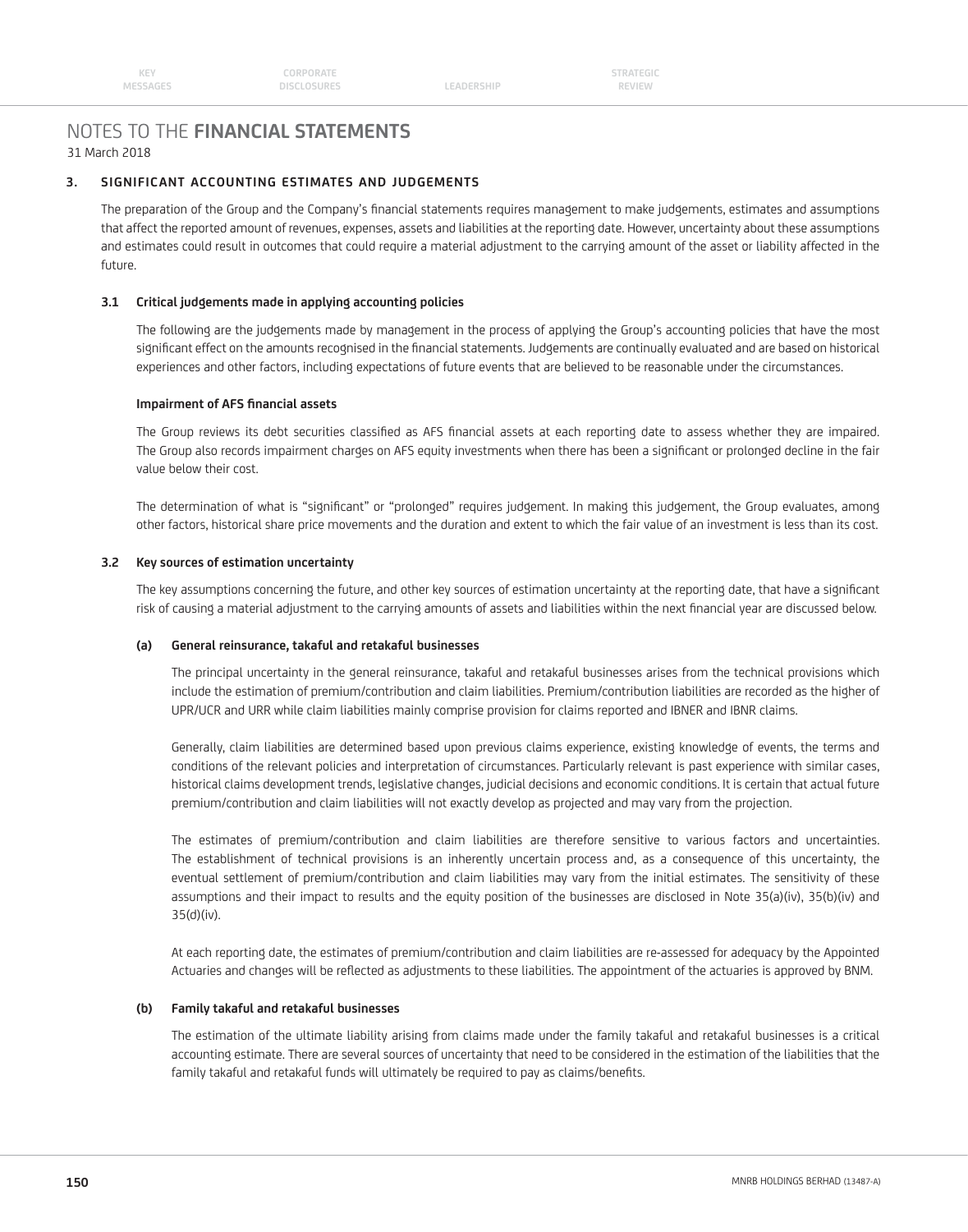### **3. SIGNIFICANT ACCOUNTING ESTIMATES AND JUDGEMENTS (CONT'D)**

#### **3.2 Key sources of estimation uncertainty (Cont'd)**

#### **(b) Family takaful and retakaful businesses (Cont'd)**

 For family takaful and retakaful contracts, estimates are made for future deaths, disabilities, maturities, investment returns, voluntary terminations and expenses in accordance with contractual and regulatory requirements. The family takaful and retakaful funds base the estimate of expected number of deaths on statutory mortality tables, adjusted where appropriate to reflect the funds' unique risk exposures. The estimated number of deaths determines the value of possible future benefits to be paid out, which will be factored into ensuring sufficient cover by reserves, which in return is monitored against current and future contributions.

 For those contracts that cover risks related to disability, estimates are made based on recent past experience and emerging trends. However, epidemics as well as wide ranging changes to lifestyle, could result in significant changes to the expected future exposures. All of these will give rise to estimation uncertainties of the projected ultimate liabilities of the family takaful and retakaful funds. The sensitivity of the actuarial liabilities of the family takaful and retakaful funds to changes in assumptions are detailed in Note 35(c)(iii) and 35(e)(iii).

At each reporting date, these estimates are re-assessed for adequacy and changes will be reflected as adjustments to the liabilities by the Appointed Actuaries. The appoinment of the actuaries is approved by BNM.

#### **(c) Expense Liabilities**

 The expense liabilities of the shareholder's fund consist of expense liabilities of the general takaful, general retakaful, family takaful and family retakaful fund which are based on estimations performed by qualified actuaries. The estimation methods are explained in Note 2.6. The qualified actuaries estimate the expected management expenses required to manage the contracts less any expected cash flows from future wakalah fee income based on the qualified actuaries' assumptions and observations of the actual experiences. The estimates of expense liabilities are therefore sensitive to various factors and uncertainties.

 The establishment of technical provisions is an inherently uncertain process and, as a consequence of this uncertainty, the eventual settlement of expense liabilities may vary from the initial estimates. At each reporting date, the estimates of expense liabilities are re-assessed for adequacy by the appointed actuaries and changes will be reflected as adjustments to these liabilities. The appointment of the Appointed Actuaries is approved by BNM.

### **4. NET EARNED PREMIUMS/CONTRIBUTIONS**

|     |                                                                |               | Group         |
|-----|----------------------------------------------------------------|---------------|---------------|
|     |                                                                | 2018          | 2017          |
|     |                                                                | <b>RM'000</b> | <b>RM'000</b> |
| (a) | Gross earned premiums/contributions                            |               |               |
|     | Insurance and takaful contracts                                | 2,216,703     | 2,293,554     |
|     | Change in premium/contribution liabilities                     | 34,960        | 33,782        |
|     |                                                                | 2,251,663     | 2,327,336     |
| (b) | Premiums/contributions ceded to reinsurers/retakaful operators |               |               |
|     | Insurance and takaful contracts                                | (317, 868)    | (347, 812)    |
|     | Change in premium/contribution liabilities                     | (4,931)       | (1,020)       |
|     |                                                                | (322,799)     | (348, 832)    |
|     | Net earned premiums/contributions                              | 1,928,864     | 1,978,504     |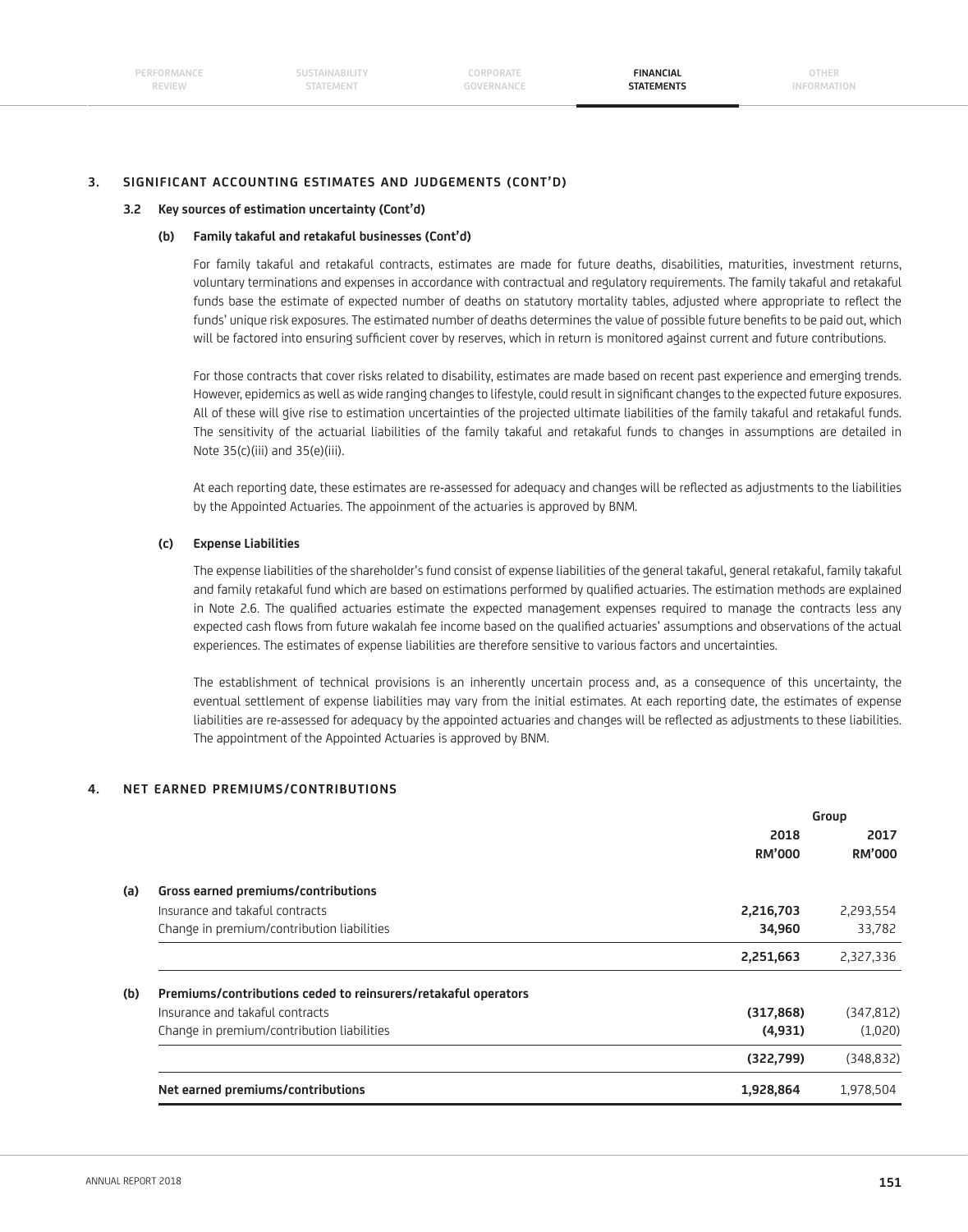| <b>KEY</b> | CORPORATE          |            | <b>STRATEGIC</b> |  |
|------------|--------------------|------------|------------------|--|
| MESSAGES   | <b>DISCLOSURES</b> | LEADERSHIP | <b>REVIEW</b>    |  |

## **5. INVESTMENT INCOME**

|                                             | Group         |               | Company       |               |
|---------------------------------------------|---------------|---------------|---------------|---------------|
|                                             | 2018          | 2017          | 2018          | 2017          |
|                                             | <b>RM'000</b> | <b>RM'000</b> | <b>RM'000</b> | <b>RM'000</b> |
| <b>Financial assets at FVTPL</b>            |               |               |               |               |
| Dividend income:                            |               |               |               |               |
| - quoted shares in Malaysia                 | 61            | 63            |               |               |
| - Shariah approved unit trust funds         | 1,702         | 2,409         |               |               |
| <b>HTM investments</b>                      |               |               |               |               |
| Interest/profit income                      | 27,546        | 27,722        | 50            | 50            |
| <b>AFS financial assets</b>                 |               |               |               |               |
| Interest/profit income                      | 148,623       | 113,851       |               |               |
| Dividend income:                            |               |               |               |               |
| - quoted shares in Malaysia                 | 6,731         | 9,255         |               |               |
| - unquoted shares in Malaysia               | 103           | 123           |               |               |
| - real estate investment trusts in Malaysia |               | 8,188         |               |               |
| <b>Loans and receivables</b>                |               |               |               |               |
| Interest/profit income                      | 62,333        | 64,164        | 2,772         | 3,839         |
| Dividend income from associate              |               |               | 400           |               |
| Rental income                               | 3,954         | 5,887         |               |               |
| Net amortisation of premiums on investments | (5,094)       | (4, 470)      |               |               |
| Investment expenses                         | (28)          | (34)          |               |               |
|                                             | 245,931       | 227,158       | 3,222         | 3,889         |

## **6. NET REALISED GAINS/(LOSSES)**

|                                           |               | Group         |               | Company       |  |
|-------------------------------------------|---------------|---------------|---------------|---------------|--|
|                                           | 2018          | 2017          | 2018          | 2017          |  |
|                                           | <b>RM'000</b> | <b>RM'000</b> | <b>RM'000</b> | <b>RM'000</b> |  |
| Property, plant and equipment             |               |               |               |               |  |
| Net realised (losses)/gains               |               | (9)           |               | 6             |  |
| Investment properties                     |               |               |               |               |  |
| Net realised gains                        | 100           |               |               |               |  |
| <b>Financial assets at FVTPL</b>          |               |               |               |               |  |
| Quoted shares in Malaysia                 |               | (269)         |               |               |  |
| Shariah approved unit trust funds         | 4,949         | 2,574         |               |               |  |
| Net realised gains                        | 4,949         | 2,305         |               |               |  |
| <b>AFS financial assets</b>               |               |               |               |               |  |
| Quoted shares in Malaysia                 | (4, 473)      | (5,327)       |               |               |  |
| Real estate investment trusts in Malaysia |               | 126           |               |               |  |
| Unquoted corporate debt securities        | 630           | 3,173         |               |               |  |
| Government investment issues              | 751           | 1,082         |               |               |  |
| Net realised losses                       | (3,092)       | (946)         | -             |               |  |
|                                           | 1,957         | 1,350         |               | 6             |  |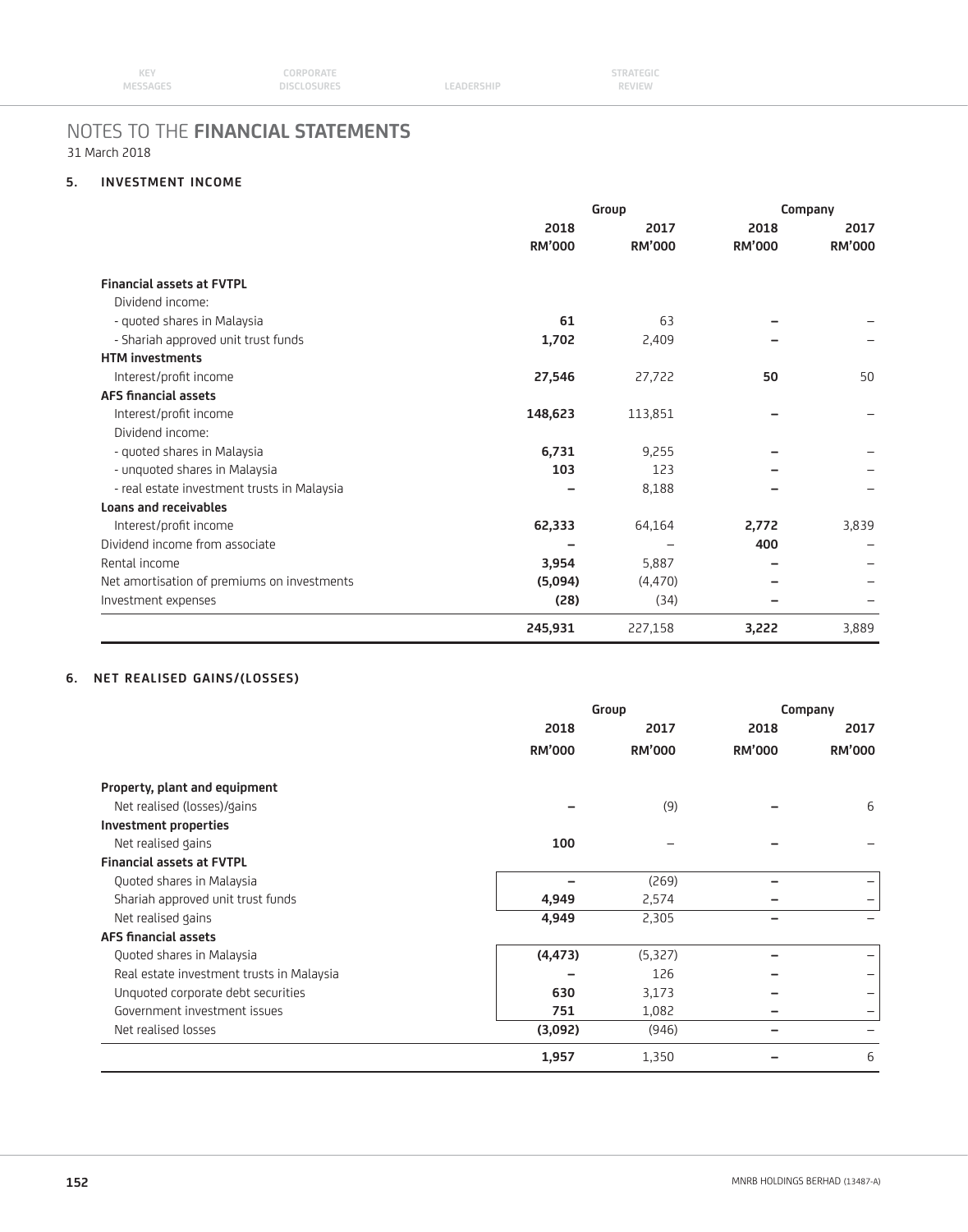| PERFORMANCE<br><b>REVIEW</b> | <b>SUSTAINABILITY</b><br>STATEMENT | CORPORATE<br>GOVERNANCE | <b>FINANCIAL</b><br><b>STATEMENTS</b> | OTHER<br><b>INFORMATION</b> |
|------------------------------|------------------------------------|-------------------------|---------------------------------------|-----------------------------|
|                              |                                    |                         |                                       |                             |

## **7. NET FAIR VALUE GAINS/(LOSSES)**

|                                                                            | Group                 |                       |
|----------------------------------------------------------------------------|-----------------------|-----------------------|
|                                                                            | 2018<br><b>RM'000</b> | 2017<br><b>RM'000</b> |
| Net fair value (losses)/gains on financial assets at FVTPL                 | (487)                 | 2,987                 |
| (Impairment losses)/writeback of impairment losses on properties           | (251)                 | 86                    |
| Writeback of impairment losses/(impairment losses) on AFS financial assets | 12.178                | (3, 147)              |
|                                                                            | 11.440                | (74)                  |

## **8. FEE AND COMMISSION INCOME/(EXPENSES)**

|                             |               | Group         |               | Company                  |  |
|-----------------------------|---------------|---------------|---------------|--------------------------|--|
|                             | 2018          | 2017          | 2018          | 2017                     |  |
|                             | <b>RM'000</b> | <b>RM'000</b> | <b>RM'000</b> | <b>RM'000</b>            |  |
| Fee and commission income   |               |               |               |                          |  |
| Management fees             | 7,601         | 7,501         | 35,025        | 31,728                   |  |
| Commission income           | 32,541        | 47,880        | -             | $\overline{\phantom{0}}$ |  |
|                             | 40,142        | 55,381        | 35,025        | 31,728                   |  |
| Fee and commission expenses |               |               |               |                          |  |
| Commission expenses         | (427, 469)    | (442, 668)    |               |                          |  |
| Brokerage                   | (56)          | (639)         |               |                          |  |
|                             | (427, 525)    | (443,307)     |               |                          |  |
|                             |               |               |               |                          |  |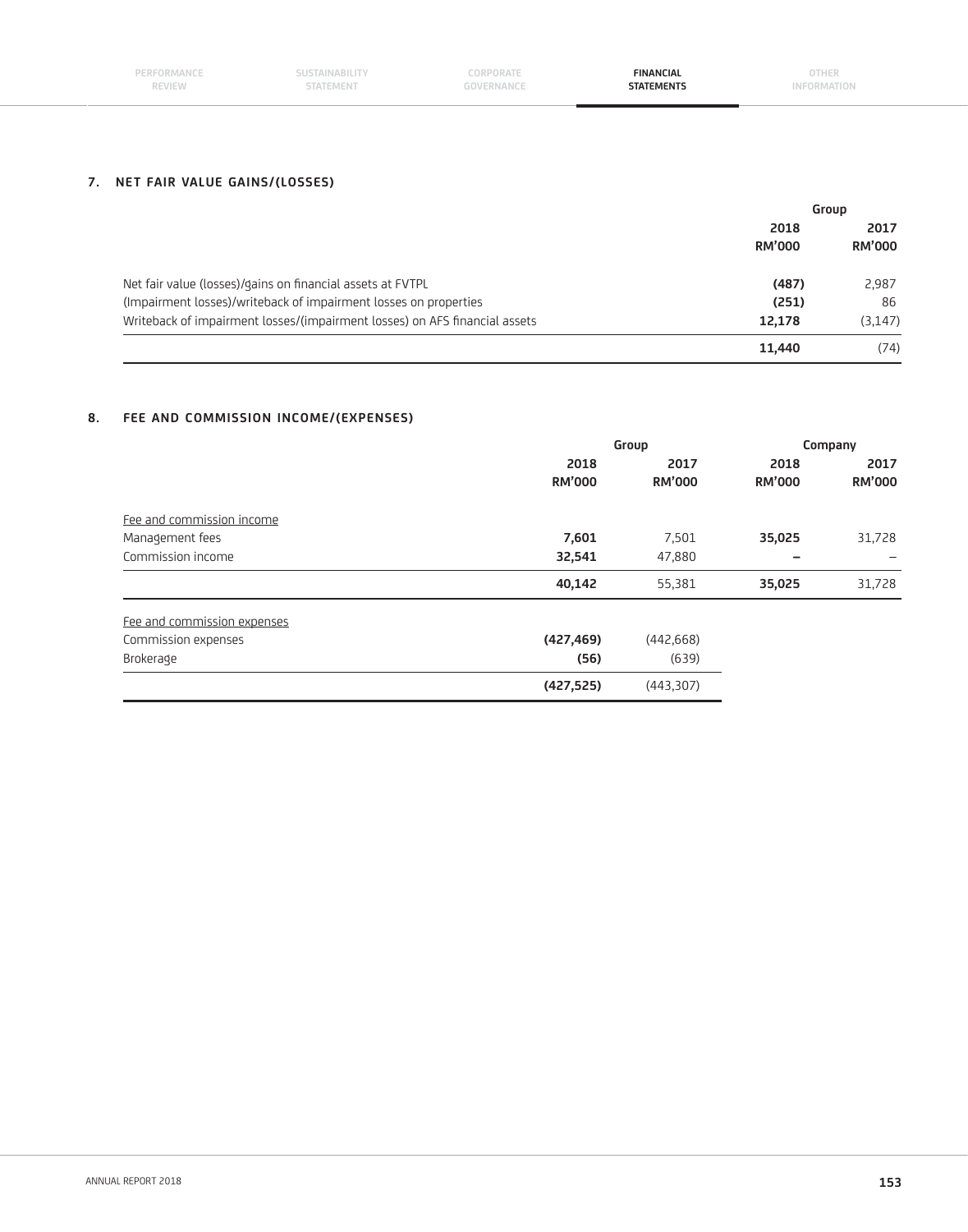## **9. MANAGEMENT EXPENSES**

|                                                             | Group         |               |               | Company       |  |
|-------------------------------------------------------------|---------------|---------------|---------------|---------------|--|
|                                                             | 2018          | 2017          | 2018          | 2017          |  |
|                                                             | <b>RM'000</b> | <b>RM'000</b> | <b>RM'000</b> | <b>RM'000</b> |  |
| Salaries, bonus and other related costs                     | 99,376        | 91,115        | 23,746        | 22,819        |  |
| Short term accumulating compensated absences                | 85            |               | 93            |               |  |
| Directors' remuneration and Group Shariah Committee ("GSC") |               |               |               |               |  |
| members' remuneration (Note 10)                             | 9,048         | 8,150         | 3,720         | 3,284         |  |
| Pension costs - EPF                                         | 12,027        | 11,963        | 2,630         | 2,699         |  |
| Social security costs                                       | 1,239         | 640           | 130           | 123           |  |
| Retirement benefits                                         | 335           | 315           | 139           | 151           |  |
| Auditors' remuneration:                                     |               |               |               |               |  |
| Statutory auditors of the Group                             |               |               |               |               |  |
| - statutory audit                                           | 1,400         | 1,170         | 115           | 75            |  |
| - audit-related                                             | 80            | 87            | 8             | 5             |  |
| - other services                                            | 501           | 223           | 5             | 8             |  |
| Component auditors of a foreign subsidiary                  | 48            | 42            |               |               |  |
| Depreciation of property, plant and equipment               | 7,272         | 8,069         | 499           | 644           |  |
| Amortisation of intangible assets                           | 4,312         | 3,260         | 355           | 290           |  |
| Intangible asset written off                                | 613           |               | 38            |               |  |
| Agency expenses                                             | 10,710        | 6,843         |               |               |  |
| Marketing and promotional costs                             | 10,981        | 26,940        | 399           | 377           |  |
| Electronic data processing costs                            | 13,276        | 12,131        |               |               |  |
| Office rental                                               | 3,975         | 4,208         | 1,067         | 1,392         |  |
| Professional and legal fees                                 | 18,650        | 16,571        | 1,589         | 2,007         |  |
| Contributions and donations                                 | 1,220         | 21            | 10            | 11            |  |
| Tax on premium                                              | 1,488         |               |               |               |  |
| Other management expenses                                   | 41,353        | 60,721        | 1,002         | 1,302         |  |
|                                                             | 237,989       | 252,469       | 35,545        | 35,187        |  |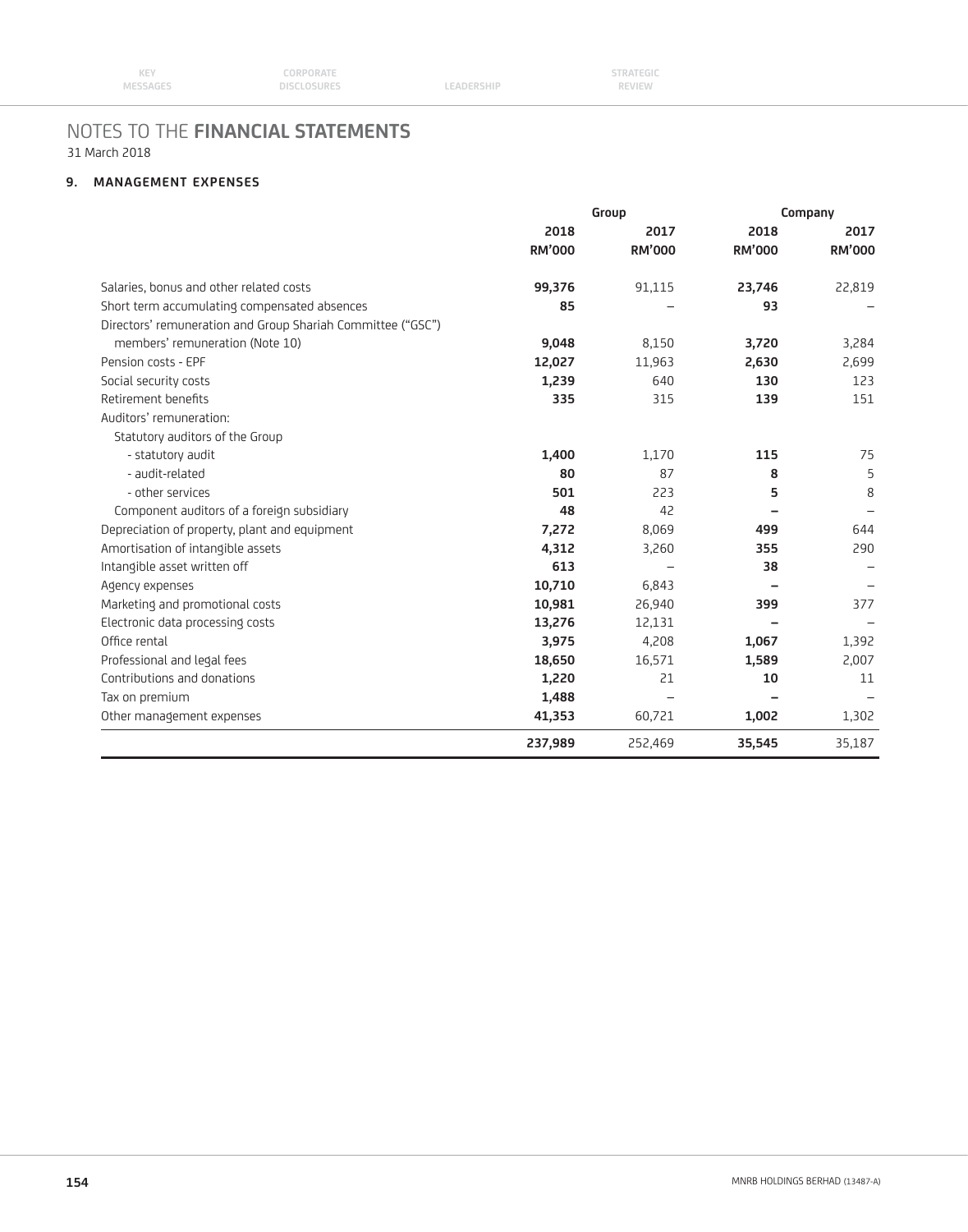| PERFORMANCE   | SUSTAINABILITY | CORPORATE  | <b>FINANCIAL</b>  | OTHER       |
|---------------|----------------|------------|-------------------|-------------|
| <b>REVIEW</b> | STATEMENT      | GOVERNANCE | <b>STATEMENTS</b> | INFORMATION |
|               |                |            |                   |             |

## **10. DIRECTORS' AND GROUP SHARIAH COMMITTEE REMUNERATION**

|                                                          | Group         |               | Company                  |               |
|----------------------------------------------------------|---------------|---------------|--------------------------|---------------|
|                                                          | 2018          | 2017          | 2018                     | 2017          |
|                                                          | <b>RM'000</b> | <b>RM'000</b> | <b>RM'000</b>            | <b>RM'000</b> |
| Number of non-executive directors                        | 17            | 17            | 8                        | 10            |
| <b>Executive directors:</b>                              |               |               |                          |               |
| Salaries and bonus                                       | 3,717         | 3,050         | 1,328                    | 1,169         |
| Pension costs - EPF and SOCSO                            | 736           | 498           | 341                      | 199           |
| Benefits-in-kind                                         | 178           | 220           | 68                       | 120           |
| Fees                                                     | 292           | 279           | $\overline{\phantom{0}}$ |               |
| Others                                                   | 91            | 95            | 4                        | 6             |
|                                                          | 5,014         | 4,142         | 1,741                    | 1,494         |
| Non-executive directors:                                 |               |               |                          |               |
| Fees                                                     | 2,329         | 2,371         | 844                      | 780           |
| Others                                                   | 593           | 562           | 174                      | 146           |
| Benefits-in-kind                                         |               | 38            | $\overline{\phantom{0}}$ | 38            |
|                                                          | 2,922         | 2,971         | 1,018                    | 964           |
| <b>Group Shariah Committee members:</b>                  |               |               |                          |               |
| Fees                                                     | 192           | 232           |                          |               |
| Allowances                                               | 69            | 79            | $\equiv$                 |               |
|                                                          | 261           | 311           | $\overline{\phantom{0}}$ |               |
| Total executive directors' and GSC members' remuneration |               |               |                          |               |
| excluding benefits-in-kind                               | 5,097         | 4,233         | 1,673                    | 1,374         |
| Total directors' and GSC members' remuneration           |               |               |                          |               |
| excluding benefits-in-kind                               | 9,048         | 8,150         | 3,720                    | 3,284         |
| Director of a subsidiary *:                              |               |               |                          |               |
| Salaries and bonus                                       | 834           | 837           | 834                      | 837           |
| Pension costs - EPF                                      | 129           | 126           | 129                      | 126           |
| Social security costs                                    | 1             | $\mathbf{1}$  | 1                        | $\mathbf{1}$  |
| Other allowances                                         | 65            | 20            | 65                       | 20            |
| Benefits-in-kind                                         | 97            | 55            | 97                       | 55            |
|                                                          | 1,126         | 1.039         | 1,126                    | 1,039         |

\* Director of a subsidiary refers to management personnel who is employed by the holding company.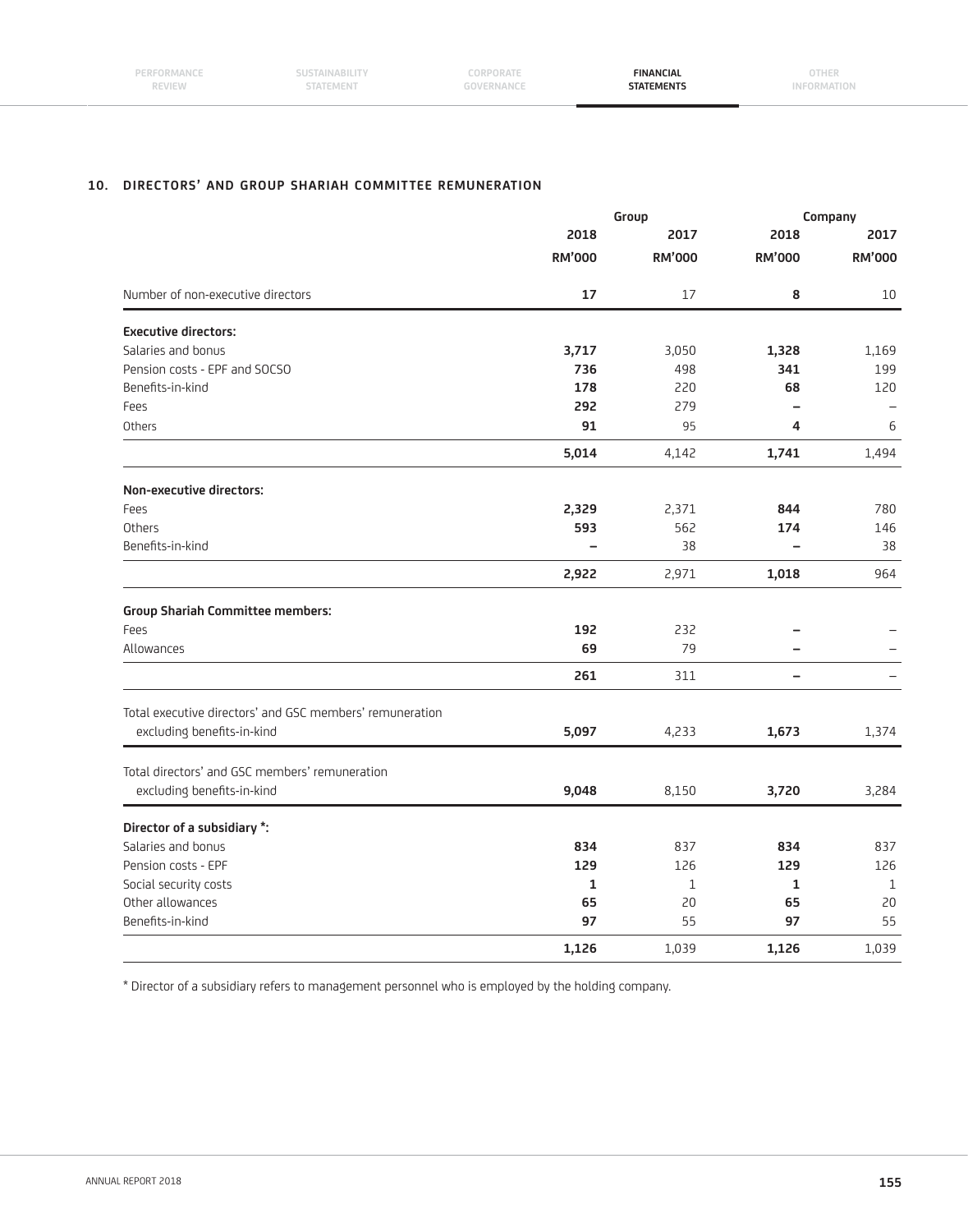## **10. DIRECTORS' AND GROUP SHARIAH COMMITTEE REMUNERATION (CONT'D)**

The number of directors of the Company whose total remuneration, borne by the Company and Group, during the financial year fell within the following bands is analysed below.

|                            |      |       | <b>Number of Directors</b> |         |  |
|----------------------------|------|-------|----------------------------|---------|--|
|                            |      | Group |                            | Company |  |
|                            | 2018 | 2017  | 2018                       | 2017    |  |
| <b>Executive director:</b> |      |       |                            |         |  |
| RM1,450,001 to RM1,500,000 |      | 1     |                            |         |  |
| Non-executive directors:   |      |       |                            |         |  |
| RM1 to RM50,000            |      |       |                            | 4       |  |
| RM50,001 to RM100,000      |      |       |                            |         |  |
| RM100,001 to RM150,000     |      |       |                            | 4       |  |
| RM150,001 to RM200,000     |      |       |                            | 2       |  |
| RM200,001 to RM250,000     |      |       |                            |         |  |
| RM250,001 to RM300,000     |      |       |                            |         |  |
| RM300,001 to RM350,000     |      |       |                            |         |  |
| RM400,001 to RM450,000     |      |       |                            |         |  |
| RM450,001 to RM500,000     |      |       |                            |         |  |
| RM500,001 to RM550,000     |      |       |                            |         |  |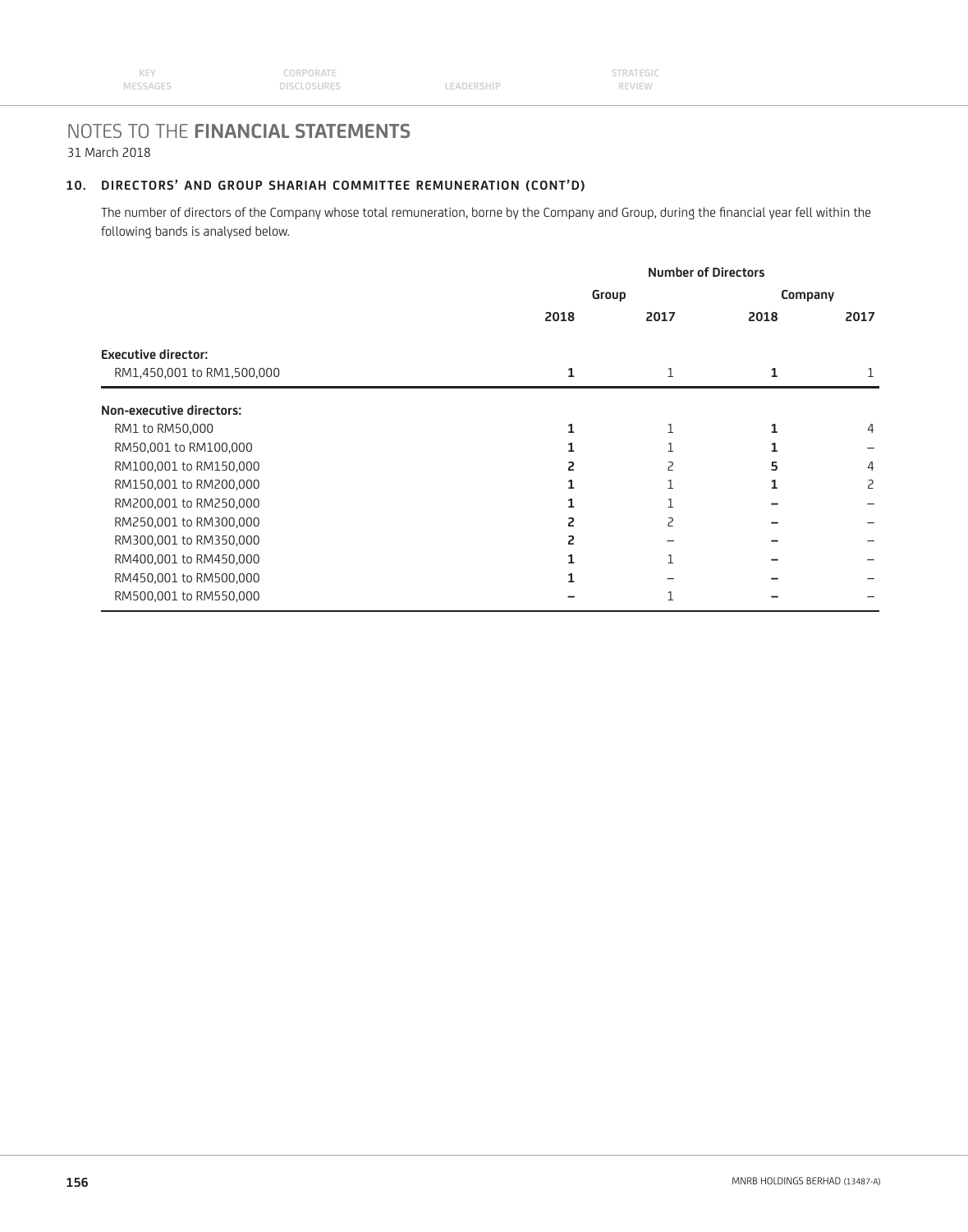### **10. DIRECTORS' AND GROUP SHARIAH COMMITTEE REMUNERATION (CONT'D)**

|                                                                                           | Salary                   |                          | Pension                  | Benefits-                |               |               |
|-------------------------------------------------------------------------------------------|--------------------------|--------------------------|--------------------------|--------------------------|---------------|---------------|
| and bonus                                                                                 |                          | <b>Fees</b>              | costs                    | in-kind                  | <b>Others</b> | Total         |
|                                                                                           | <b>RM'000</b>            | <b>RM'000</b>            | <b>RM'000</b>            | <b>RM'000</b>            | <b>RM'000</b> | <b>RM'000</b> |
| Company                                                                                   |                          |                          |                          |                          |               |               |
| 2018                                                                                      |                          |                          |                          |                          |               |               |
| <b>Executive director:</b>                                                                |                          |                          |                          |                          |               |               |
| Mohd Din bin Merican                                                                      | 1,328                    | $\qquad \qquad -$        | 341                      | 68                       | 4             | 1,741         |
|                                                                                           | 1,328                    | $\qquad \qquad -$        | 341                      | 68                       | 4             | 1,741         |
| Non-executive directors:                                                                  |                          |                          |                          |                          |               |               |
| Dato Sharkawi bin Alis                                                                    |                          | 142                      | -                        | $\overline{\phantom{0}}$ | 16            | 158           |
| Hijah Arifakh binti Othman                                                                |                          | 104                      |                          |                          | 20            | 124           |
| Mustaffa bin Ahmad                                                                        |                          | 120                      |                          |                          | 30            | 150           |
| Rosinah binti Mohd Salleh                                                                 |                          | 108                      |                          |                          | 23            | 131           |
| Arul Sothy A/L Mylvaganam                                                                 |                          | 114                      |                          |                          | 25            | 139           |
| Noor Rida binti Hamzah                                                                    |                          | 110                      |                          |                          | 23            | 133           |
| Datuk Johar bin Che Mat                                                                   |                          |                          |                          |                          |               |               |
| (Appointed with effect from 1 October 2017)                                               |                          | 50                       |                          | -                        | 13            | 63            |
| George Oommen (Appointed with effect from 1 January 2018)                                 | -                        | 21                       |                          |                          | 5             | 26            |
| Megat Dziauddin bin Megat Mahmud                                                          |                          |                          |                          |                          |               |               |
| (Resigned with effect from 30 June 2017)                                                  |                          | 33                       |                          | -                        | 9             | 42            |
| Paisol bin Ahmad (Retired with effect from 24 August 2017)                                | $\overline{\phantom{0}}$ | 42                       |                          |                          | 10            | 52            |
|                                                                                           | $\overline{\phantom{0}}$ | 844                      | $\overline{\phantom{0}}$ | $\qquad \qquad -$        | 174           | 1,018         |
| <b>Total Directors' remuneration</b>                                                      | 1,328                    | 844                      | 341                      | 68                       | 178           | 2,759         |
| Company<br>2017<br><b>Executive director:</b><br>Mohd Din bin Merican                     | 1,169                    | $\overline{\phantom{0}}$ | 199                      | 120                      | 6             | 1,494         |
|                                                                                           | 1,169                    | $\qquad \qquad -$        | 199                      | 120                      | 6             | 1,494         |
|                                                                                           |                          |                          |                          |                          |               |               |
| Non-executive directors:                                                                  |                          |                          |                          |                          |               |               |
| Dato Sharkawi bin Alis                                                                    |                          | 142                      |                          | 38                       | 13            | 193           |
| Megat Dziauddin bin Megat Mahmud                                                          |                          | 133                      |                          | $\overline{\phantom{0}}$ | 30            | 163           |
| Paisol bin Ahmad                                                                          |                          | 104                      |                          | $\overline{\phantom{0}}$ | 23            | 127           |
| Hijah Arifakh binti Othman                                                                |                          | 99                       |                          |                          | 18            | 117           |
| Mustaffa bin Ahmad (Appointed with effect from 1 April 2016)<br>Rosinah binti Mohd Salleh |                          | 105                      |                          |                          | 20            | 125           |
| (Appointed with effect from 1 January 2017)                                               |                          | 24                       |                          |                          | 4             | 28            |
| Arul Sothy A/L Mylvaganam                                                                 |                          |                          |                          |                          |               |               |
| (Appointed with effect from 1 January 2017)                                               |                          | 24                       |                          |                          | 5             | 29            |
| Noor Rida binti Hamzah                                                                    |                          |                          |                          |                          |               |               |
| (Appointed with effect from 1 January 2017)                                               |                          | 24                       |                          |                          | 6             | 30            |
| Yusoff bin Yaacob (Resigned with effect from 1 January 2017                               | $\overline{\phantom{0}}$ | 100                      |                          |                          | 21            | 121           |
| P. Raveenderen(Resigned with effect from 1 July 2016)                                     | $\overline{\phantom{0}}$ | 25                       |                          |                          | 6             | 31            |
|                                                                                           | $\overline{\phantom{0}}$ | 780                      |                          | 38                       | 146           | 964           |
| <b>Total Directors' remuneration</b>                                                      | 1,169                    | 780                      | 199                      | 158                      | 152           | 2,458         |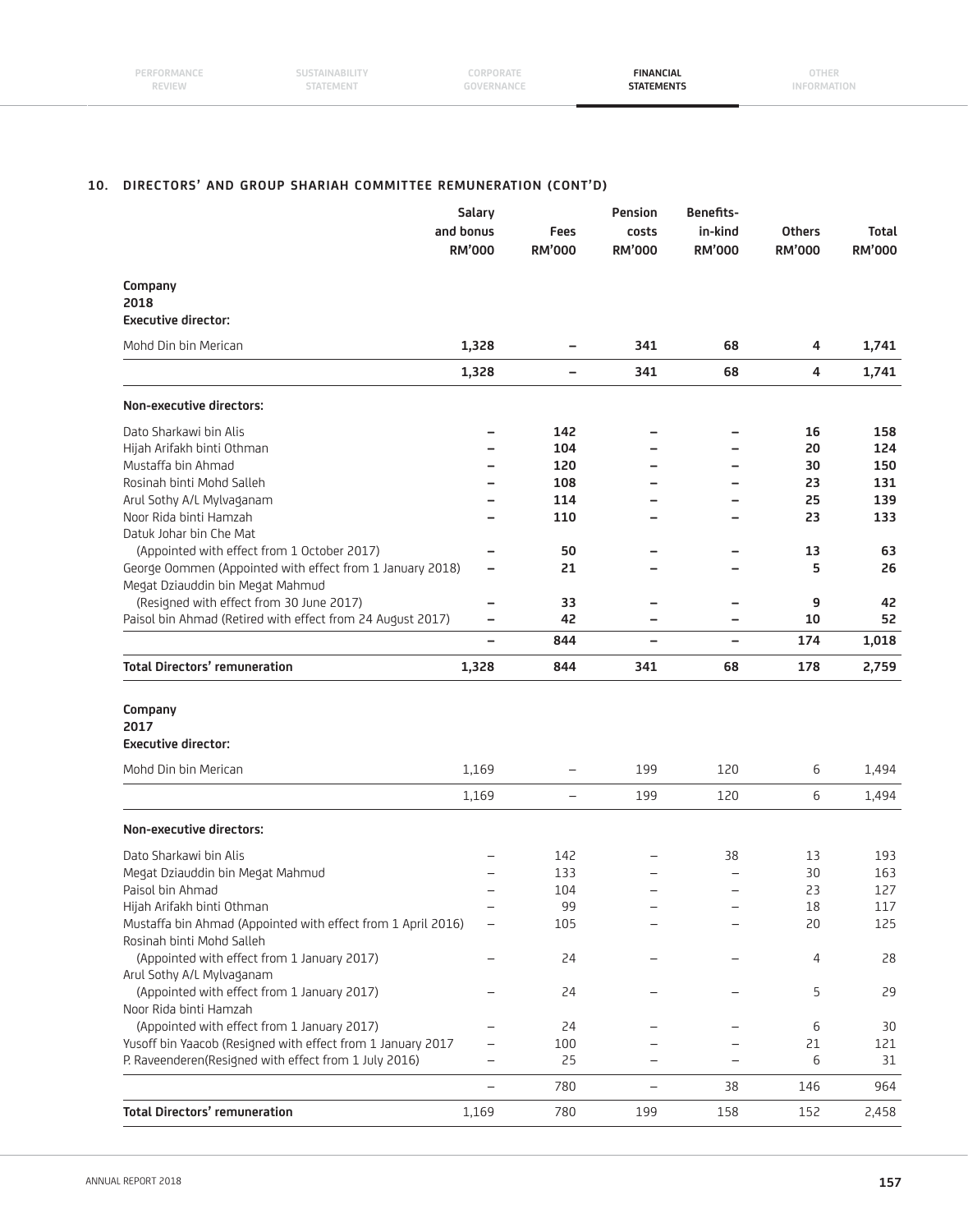## **11. OTHER OPERATING REVENUE/(EXPENSES)**

|                                                                | Group         |               | Company       |               |
|----------------------------------------------------------------|---------------|---------------|---------------|---------------|
|                                                                | 2018          | 2017          | 2018          | 2017          |
|                                                                | <b>RM'000</b> | <b>RM'000</b> | <b>RM'000</b> | <b>RM'000</b> |
| Other operating revenue                                        |               |               |               |               |
| Gains on foreign exchange                                      | 269           | 15,392        |               |               |
| Reversal of impairment loss on other receivables               |               | 62            |               |               |
| Reversal of impairment losses on insurance/takaful receivables | 20,565        |               |               |               |
| Non-operating interest income                                  | 675           | 399           | 8             | 18            |
| Miscellaneous income                                           | 16,562        | 48,764        | 144           | 166           |
| Net reversal of impairment loss on subsidiary (Note 17(ii))    |               |               | 20,771        |               |
|                                                                | 38,071        | 64,617        | 20,923        | 184           |
| Other operating expenses                                       |               |               |               |               |
| Losses on foreign exchange                                     | (21,750)      |               |               | (24)          |
| Impairment losses on insurance/takaful receivables             |               | (9,558)       |               |               |
| Allowance for impairment of other receivables                  | (254)         |               |               |               |
| Miscellaneous expenses                                         | (890)         | (1,312)       | (208)         | (271)         |
|                                                                | (22, 894)     | (10, 870)     | (208)         | (295)         |

## **12. TAXATION**

| Group                 |                       | Company               |                       |
|-----------------------|-----------------------|-----------------------|-----------------------|
| 2018<br><b>RM'000</b> | 2017<br><b>RM'000</b> | 2018<br><b>RM'000</b> | 2017<br><b>RM'000</b> |
|                       |                       |                       |                       |
| 47,596                | 27,986                | 564                   | 700                   |
| 2,261                 | 1,908                 | (382)                 |                       |
| 49,857                | 29,894                | 182                   | 700                   |
|                       |                       |                       |                       |
| 1,239                 | (2,136)               | 522                   | (295)                 |
| 1,239                 | (2,136)               | 522                   | (295)                 |
| 51,096                | 27,758                | 704                   | 405                   |
|                       |                       |                       |                       |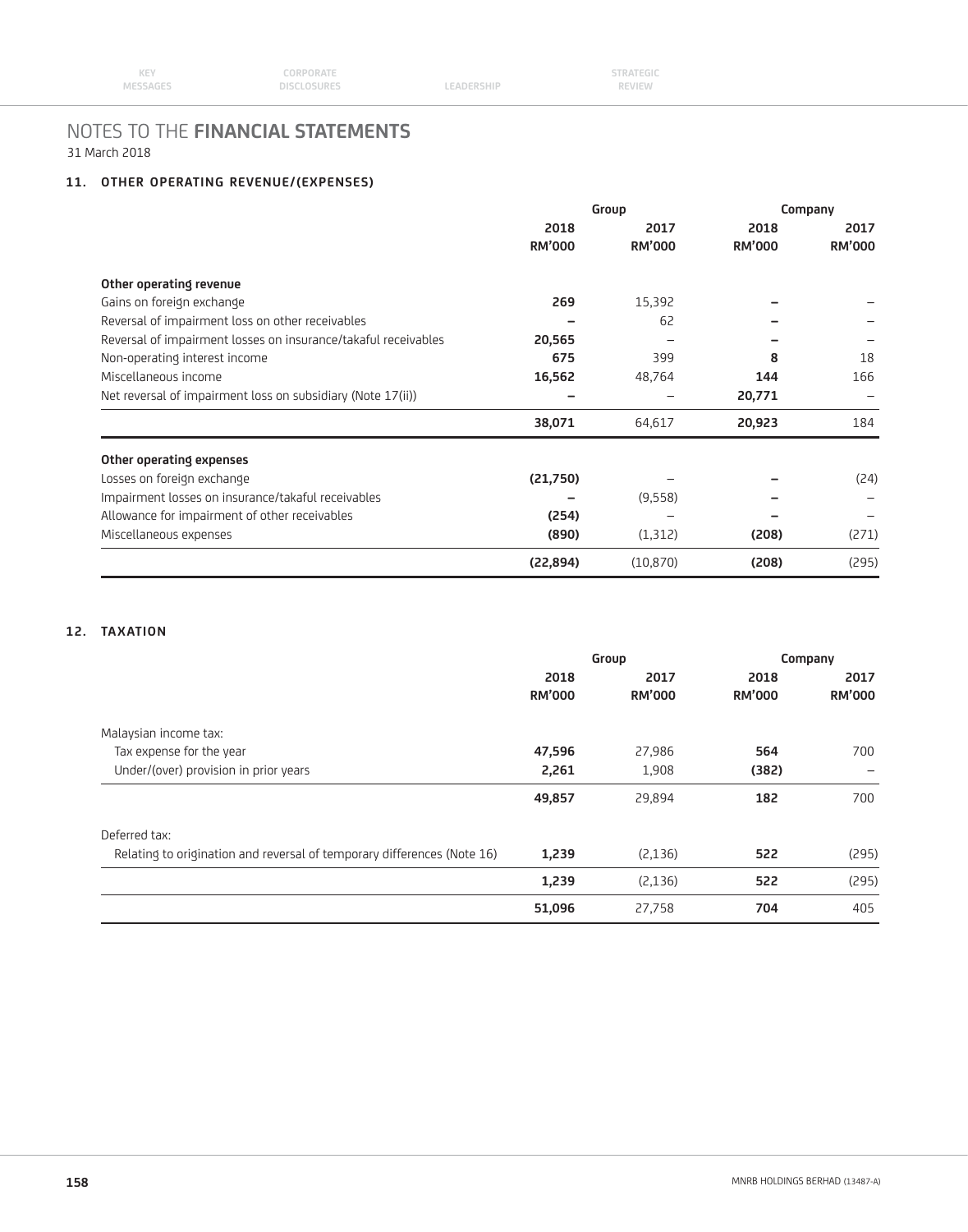**SUSTAINABILITY STATEMENT**

**CORPORATE GOVERNANCE**

**FINANCIAL STATEMENTS**

**OTHER INFORMATION**

## **12. TAXATION (CONT'D)**

 Domestic income tax for general business and shareholders' fund is calculated at the Malaysian statutory tax rate of 24% (2017: 24%) of the estimated assessable profit for the year. Income tax on the Group's family takaful business is calculated at a preferential tax rate of 8% (2017: 8%). Income tax on the Group's offshore insurance/takaful business is calculated at a tax rate of 5% (2017: 5%) of the estimated assessable profit on the Group's offshore insurance/takaful business for the year. A reconciliation of income tax expenses applicable to profit/(loss) before zakat and tax at the statutory income tax rate to income tax expense at the effective income tax rate of the Company and of the Group is as follows:

|                                                                             | Group                 |                       | Company               |                       |
|-----------------------------------------------------------------------------|-----------------------|-----------------------|-----------------------|-----------------------|
|                                                                             | 2018<br><b>RM'000</b> | 2017<br><b>RM'000</b> | 2018<br><b>RM'000</b> | 2017<br><b>RM'000</b> |
| Profit/(loss) before zakat and tax                                          | 192,524               | 98,928                | 7,576                 | (17,795)              |
| Taxation at Malaysian statutory tax rate of 24%                             | 46,206                | 23,743                | 1,818                 | (4,271)               |
| Effects of different tax rate in respect of offshore insurance              | (70)                  | (932)                 |                       |                       |
| Income not subject to tax                                                   | (51, 942)             | (60,091)              |                       |                       |
| Expenses not deductible for tax purposes                                    | 56,972                | 64,413                | (732)                 | 4,676                 |
| Utilisation of prior years losses of the general and family retakaful funds |                       | (283)                 |                       |                       |
| Over provision of deferred tax in prior year                                |                       | (224)                 |                       |                       |
| Deferred tax assets not recognised                                          |                       | 575                   |                       |                       |
| Under/(over) provision of tax in prior years                                | 2,261                 | 1,908                 | (382)                 |                       |
| Share of results of associates                                              | (2, 331)              | (1, 351)              |                       |                       |
| Tax expense/(income) for the year                                           | 51,096                | 27,758                | 704                   | 405                   |

#### **Tax borne by participants**

|                                                                            |               | Group         |  |
|----------------------------------------------------------------------------|---------------|---------------|--|
|                                                                            | 2018          | 2017          |  |
|                                                                            | <b>RM'000</b> | <b>RM'000</b> |  |
| Current year's provision                                                   | 13,459        | 17,168        |  |
| Under provision of tax expense in prior years                              | (1,531)       | 74            |  |
| Deferred tax relating to origination and reversal of temporary differences | 745           | (1,831)       |  |
| Tax expense for the year                                                   | 12,673        | 15,411        |  |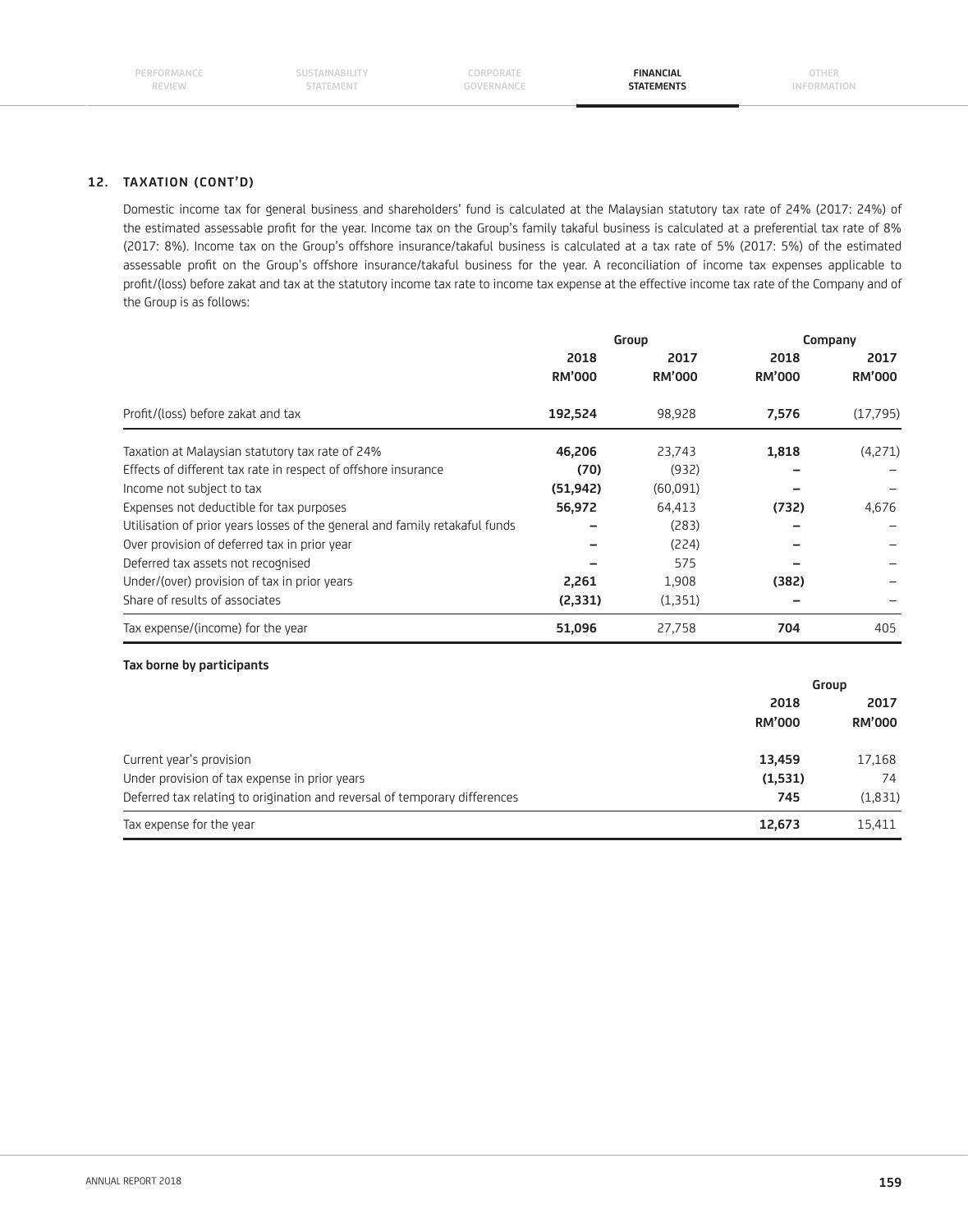## **13. PROPERTY, PLANT AND EQUIPMENT**

|                                                                                                                                                                              | Freehold<br>land         | <b>Buildings</b>         | Computer<br>equipment    | Furniture,<br>fittings<br>and office<br>equipment | Motor<br>vehicles        | Total                               |
|------------------------------------------------------------------------------------------------------------------------------------------------------------------------------|--------------------------|--------------------------|--------------------------|---------------------------------------------------|--------------------------|-------------------------------------|
| Group                                                                                                                                                                        | <b>RM'000</b>            | <b>RM'000</b>            | <b>RM'000</b>            | <b>RM'000</b>                                     | <b>RM'000</b>            | <b>RM'000</b>                       |
| <b>Valuation/Cost</b>                                                                                                                                                        |                          |                          |                          |                                                   |                          |                                     |
| At 1 April 2016                                                                                                                                                              | 36,000                   | 203,151                  | 11,477                   | 39,108                                            | 2,680                    | 292,416                             |
| Additions                                                                                                                                                                    | $\qquad \qquad -$        | 683                      | 366                      | 121                                               | 27                       | 1,197                               |
| Disposals                                                                                                                                                                    | $\overline{\phantom{0}}$ | $\overline{\phantom{0}}$ | (492)                    | (96)                                              | (19)                     | (607)                               |
| Adjustments                                                                                                                                                                  | $\overline{\phantom{0}}$ | (488)                    | (382)                    | $\overline{\phantom{0}}$                          | $\overline{\phantom{m}}$ | (870)                               |
| Net revaluation surplus                                                                                                                                                      | 800                      | 3,195                    | $\overline{\phantom{0}}$ | $\overline{\phantom{0}}$                          | $\qquad \qquad -$        | 3,995                               |
| Elimination of accumulated depreciation on revaluation                                                                                                                       | $\overline{\phantom{0}}$ | (5, 122)                 | $\overline{\phantom{0}}$ | $\overline{\phantom{0}}$                          | $\qquad \qquad -$        | (5, 122)                            |
| At 31 March 2017                                                                                                                                                             | 36,800                   | 201,419                  | 10,969                   | 39,133                                            | 2,688                    | 291,009                             |
| Additions                                                                                                                                                                    |                          | 91                       | 347                      | 445                                               | 372                      | 1,255                               |
| Disposals                                                                                                                                                                    |                          | $\overline{\phantom{0}}$ | (22)                     | $\overline{\phantom{m}}$                          | $\overline{\phantom{m}}$ | (22)                                |
| Net revaluation surplus                                                                                                                                                      | $\overline{\phantom{0}}$ | 3,285                    | 11                       | (11)                                              | (5)                      | 3,280                               |
| Elimination of accumulated depreciation on revaluation                                                                                                                       | $\overline{\phantom{0}}$ | (5,110)                  | $\overline{\phantom{0}}$ | $\overline{\phantom{m}}$                          | $\overline{\phantom{m}}$ | (5, 110)                            |
| Write-offs                                                                                                                                                                   | $\overline{\phantom{0}}$ | $\overline{\phantom{0}}$ |                          | (13)                                              | $\overline{\phantom{0}}$ | (13)                                |
| At 31 March 2018                                                                                                                                                             | 36,800                   | 199,685                  | 11,305                   | 39,554                                            | 3,055                    | 290,399                             |
|                                                                                                                                                                              |                          |                          |                          |                                                   |                          |                                     |
| Accumulated depreciation and impairment loss<br>At 1 April 2016                                                                                                              |                          |                          |                          | 32,242                                            |                          |                                     |
|                                                                                                                                                                              | $\overline{\phantom{0}}$ | $\overline{\phantom{0}}$ | 10,517                   |                                                   |                          |                                     |
|                                                                                                                                                                              |                          |                          |                          |                                                   | 2,160                    | 44,919                              |
|                                                                                                                                                                              | $\qquad \qquad -$        | 5,122                    | 279                      | 2,341                                             | 327                      | 8,069                               |
|                                                                                                                                                                              |                          |                          | (492)                    | (79)                                              | (18)                     | (589)                               |
| Depreciation charge for the year<br>Disposals<br>Elimination of accumulated depreciation on revaluation                                                                      | $\overline{\phantom{0}}$ | (5, 122)                 | $\overline{\phantom{m}}$ | $\overline{\phantom{0}}$                          | $\equiv$                 |                                     |
| At 31 March 2017                                                                                                                                                             | $\qquad \qquad -$        | $\qquad \qquad -$        | 10,304                   | 34,504                                            | 2,469                    | 47,277                              |
|                                                                                                                                                                              | $\qquad \qquad -$        | 5,269                    | 535                      | 1,241                                             | 227                      | 7,272                               |
|                                                                                                                                                                              | $\overline{\phantom{0}}$ | $\overline{\phantom{0}}$ | (20)                     | $\overline{\phantom{m}}$                          | $\overline{\phantom{0}}$ |                                     |
|                                                                                                                                                                              | $\equiv$                 | $\equiv$                 |                          | (13)                                              | $\qquad \qquad -$        |                                     |
|                                                                                                                                                                              | $\overline{\phantom{0}}$ | (5,110)                  |                          | $\equiv$                                          | $\overline{\phantom{0}}$ |                                     |
|                                                                                                                                                                              | $\overline{\phantom{0}}$ | 249                      | $\equiv$                 | $\equiv$                                          | $\equiv$                 | 249                                 |
| Depreciation charge for the year<br>Disposals<br>Write-offs<br>Elimination of accumulated depreciation on revaluation<br>Impairment loss during the year<br>At 31 March 2018 | -                        | 408                      | 10,819                   | 35,732                                            | 2,696                    | 49,655                              |
|                                                                                                                                                                              |                          |                          |                          |                                                   |                          | (5, 122)<br>(20)<br>(13)<br>(5,110) |
| Net carrying amount<br>At 31 March 2018                                                                                                                                      | 36,800                   | 199,277                  | 486                      | 3,822                                             | 359                      | 240,744                             |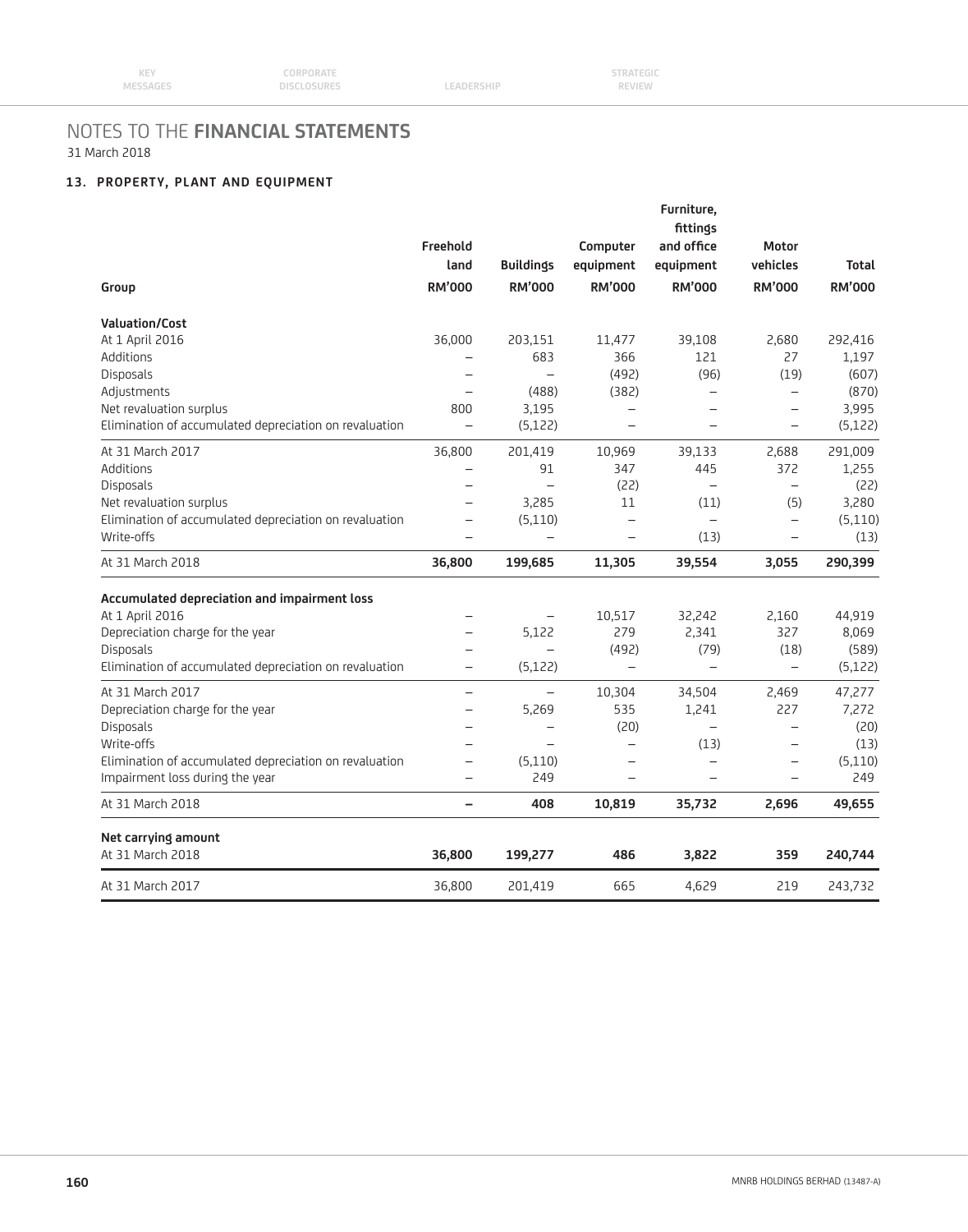**FINANCIAL STATEMENTS**

## **13. PROPERTY, PLANT AND EQUIPMENT (CONT'D)**

#### **Revaluation of freehold land and buildings**

 Freehold land and buildings in Malaysia have been revalued based on valuations performed by accredited independent valuers having appropriate recognised professional qualification. The valuations are based on the income and comparison approaches and are effective on 31 March 2018.

 The income approach entails the determination of the probable gross annual rental the property is capable of producing and deducting therefrom the outgoings to arrive at the annual net income.

 The comparison approach entails critical analyses of recent sales and listing of comparable properties registered within the vicinity. The technique of the approach requires the establishment of a comparable property by reducing reasonable comparative sales and listing to a common denominator. This is done by adjusting the differences between the subject property and those regarded as comparable.

Description of the fair value hierarchy for freehold land and buildings and the significant inputs used in the valuation are provided in Note 38.

 Freehold buildings outside Malaysia have been revalued based on their value-in-use and a discount rate of 7% (2017: 7%) is applied, being the prevailing rental yield in the country where the buildings are located.

If the freehold land and buildings were measured using the cost model, the carrying amounts would be as follows:

|                                               | Freehold                 |                  |               |
|-----------------------------------------------|--------------------------|------------------|---------------|
|                                               | land                     | <b>Buildings</b> | <b>Total</b>  |
|                                               | <b>RM'000</b>            | <b>RM'000</b>    | <b>RM'000</b> |
| Group                                         |                          |                  |               |
| Cost                                          |                          |                  |               |
| At 1 April 2016                               | 15,596                   | 175,289          | 190,885       |
| Additions                                     |                          | 225              | 225           |
| Adjustments                                   | $\overline{\phantom{0}}$ | (488)            | (488)         |
| At 31 March 2017                              | 15,596                   | 175,026          | 190,622       |
| Additions                                     |                          | 87               | 87            |
| At 31 March 2018                              | 15,596                   | 175,113          | 190,709       |
|                                               |                          |                  |               |
| <b>Accumulated depreciation</b>               |                          |                  |               |
| At 1 April 2016                               | $\overline{\phantom{0}}$ | 39,192           | 39,192        |
| Depreciation charge for the year              |                          | 5,122            | 5,122         |
| Reversal of impairment losses during the year | $\overline{\phantom{0}}$ | (86)             | (86)          |
| At 31 March 2017                              | -                        | 44,228           | 44,228        |
| Depreciation charge for the year              | $\overline{\phantom{0}}$ | 5,183            | 5,183         |
| Disposals                                     |                          |                  |               |
| Impairment losses during the year             |                          | 247              | 247           |
| At 31 March 2018                              | $\overline{\phantom{0}}$ | 49,658           | 49,658        |
| Net carrying amount                           |                          |                  |               |
| At 31 March 2018                              | 15,596                   | 125,455          | 141,051       |
| At 31 March 2017                              | 15,596                   | 130,798          | 146,394       |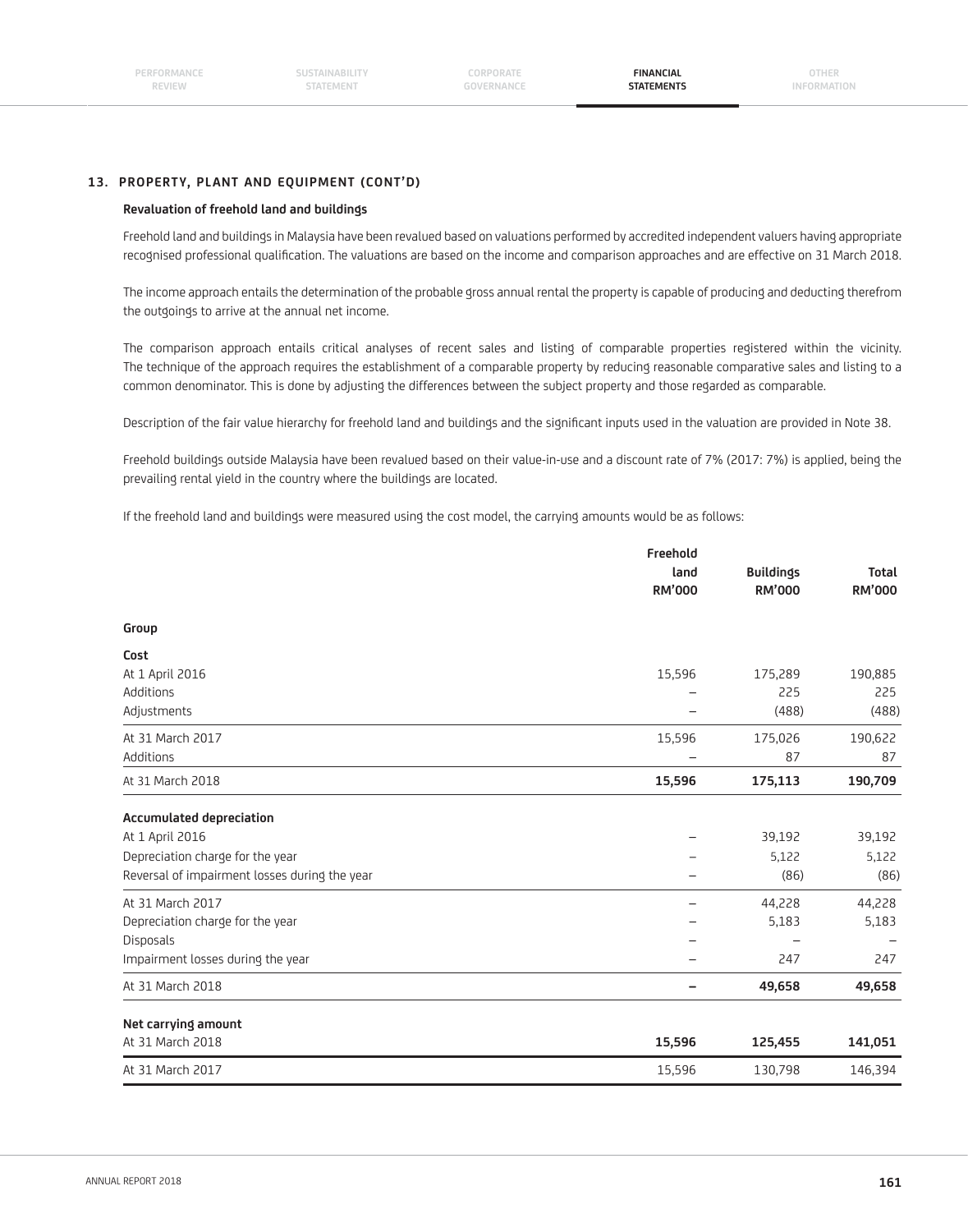## **13. PROPERTY, PLANT AND EQUIPMENT (CONT'D)**

## **Revaluation of freehold land and buildings (Cont'd)**

|                                 | Computer<br>equipment<br><b>RM'000</b> | Furniture,<br>fittings<br>and office<br>equipment<br><b>RM'000</b> | Motor<br>vehicles<br><b>RM'000</b> | <b>Total</b><br><b>RM'000</b> |
|---------------------------------|----------------------------------------|--------------------------------------------------------------------|------------------------------------|-------------------------------|
| Company                         |                                        |                                                                    |                                    |                               |
| Cost                            |                                        |                                                                    |                                    |                               |
| At 1 April 2016                 | 3,307                                  | 3,129                                                              | 1,222                              | 7,658                         |
| Additions                       | 94                                     |                                                                    |                                    | 94                            |
| Disposals                       | (294)                                  | $\overline{\phantom{0}}$                                           | (11)                               | (305)                         |
| At 31 March 2017                | 3,107                                  | 3,129                                                              | 1,211                              | 7,447                         |
| Additions                       | 279                                    | 4                                                                  |                                    | 283                           |
| At 31 March 2018                | 3,386                                  | 3,133                                                              | 1,211                              | 7,730                         |
| <b>Accumulated depreciation</b> |                                        |                                                                    |                                    |                               |
| At 1 April 2016                 | 2,769                                  | 1,816                                                              | 1,056                              | 5,641                         |
| Charge for the year             | 318                                    | 189                                                                | 137                                | 644                           |
| Disposals                       | (294)                                  |                                                                    | (11)                               | (305)                         |
| At 31 March 2017                | 2,793                                  | 2,005                                                              | 1,182                              | 5,980                         |
| Charge for the year             | 291                                    | 183                                                                | 25                                 | 499                           |
| At 31 March 2018                | 3,084                                  | 2,188                                                              | 1,207                              | 6,479                         |
| Net carrying amount             |                                        |                                                                    |                                    |                               |
| At 31 March 2018                | 302                                    | 945                                                                | 4                                  | 1,251                         |
| At 31 March 2017                | 314                                    | 1,124                                                              | 29                                 | 1,467                         |

## **14. INVESTMENT PROPERTY**

|                                                                                                         |                       | Group                 |
|---------------------------------------------------------------------------------------------------------|-----------------------|-----------------------|
|                                                                                                         | 2018                  | 2017                  |
|                                                                                                         | <b>RM'000</b>         | <b>RM'000</b>         |
| At beginning of the year                                                                                | 7,400                 | 7,400                 |
| Disposal during the year                                                                                | (7,400)               |                       |
| At end of the year                                                                                      |                       | 7,400                 |
| The rental income and operating expenses in relation to the investment property are as disclosed below: | 2018<br><b>RM'000</b> | 2017<br><b>RM'000</b> |
| Rental income                                                                                           |                       |                       |
|                                                                                                         | 277                   | 280                   |
| Operating expenses                                                                                      | (70)                  | (31)                  |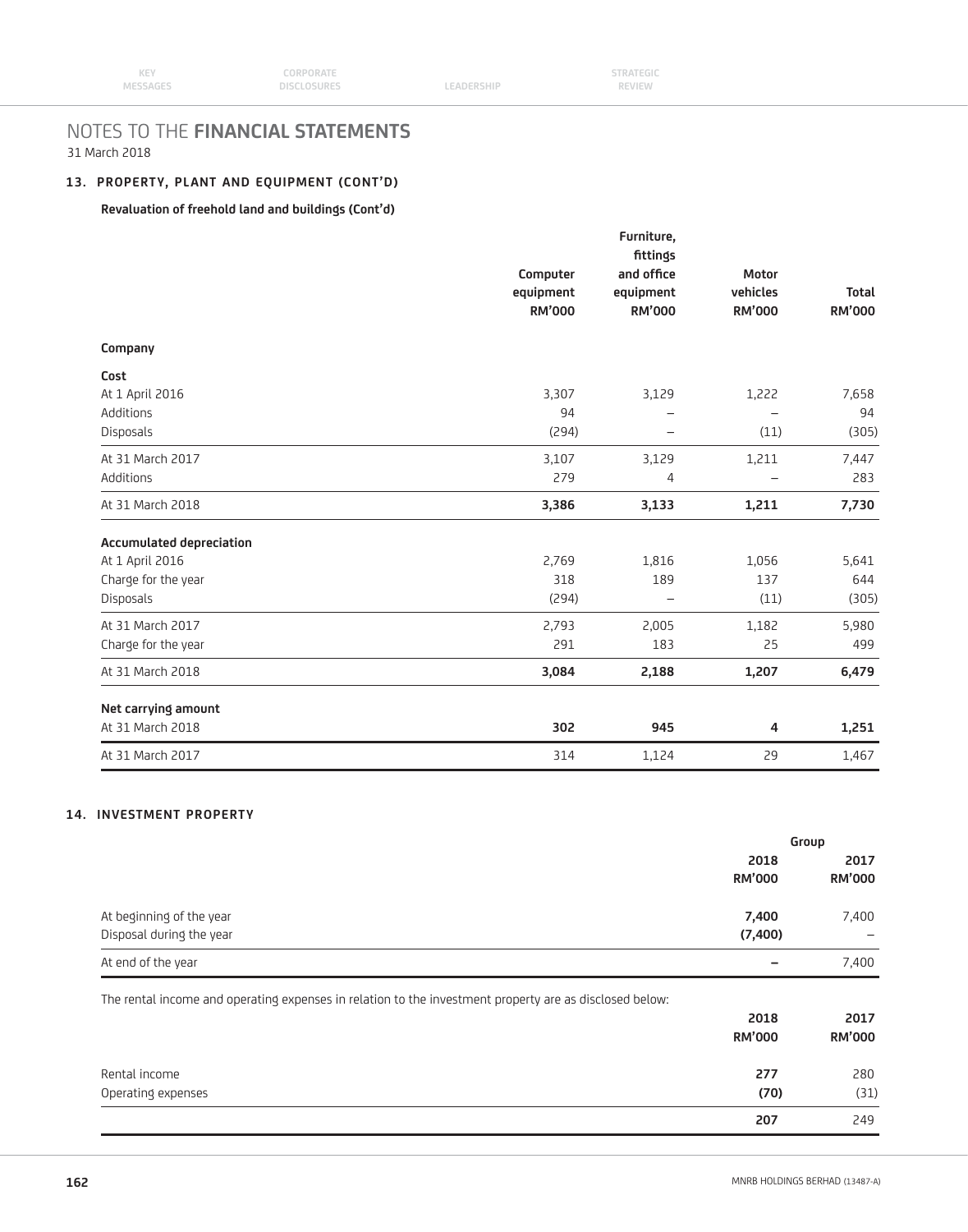## **15. INTANGIBLE ASSETS**

|                                 | Software<br>development<br>in progress<br><b>RM'000</b> | Computer<br>software<br>and licences<br><b>RM'000</b> | Total<br><b>RM'000</b> |
|---------------------------------|---------------------------------------------------------|-------------------------------------------------------|------------------------|
| Group                           |                                                         |                                                       |                        |
| Cost                            |                                                         |                                                       |                        |
| At 1 April 2016                 | 3,358                                                   | 45,460                                                | 48,818                 |
| Additions                       | 3,562                                                   | 7,914                                                 | 11,476                 |
| Disposal                        | $\overline{\phantom{m}}$                                | (204)                                                 | (204)                  |
| Reclassification                | (601)                                                   | 601                                                   |                        |
| At 31 March 2017                | 6,319                                                   | 53,771                                                | 60,090                 |
| Additions                       | 5,093                                                   | 8,923                                                 | 14,016                 |
| Write off                       | (137)                                                   | (476)                                                 | (613)                  |
| Reclassification                | (1, 301)                                                | 1,301                                                 |                        |
| At 31 March 2018                | 9,974                                                   | 63,519                                                | 73,493                 |
| <b>Accumulated amortisation</b> |                                                         |                                                       |                        |
| At 1 April 2016                 | $\overline{\phantom{0}}$                                | 33,994                                                | 33,994                 |
| Amortisation for the year       | -                                                       | 3,260                                                 | 3,260                  |
| Disposal                        | $\overline{\phantom{0}}$                                | (204)                                                 | (204)                  |
| At 31 March 2017                | $\overline{\phantom{m}}$                                | 37,050                                                | 37,050                 |
| Amortisation for the year       | $\overline{\phantom{0}}$                                | 4,312                                                 | 4,312                  |
| At 31 March 2018                | $\overline{\phantom{m}}$                                | 41,362                                                | 41,362                 |
| Net carrying amount             |                                                         |                                                       |                        |
| At 31 March 2018                | 9,974                                                   | 22,157                                                | 32,131                 |
| At 31 March 2017                | 6,319                                                   | 16,721                                                | 23,040                 |
| Company                         |                                                         |                                                       |                        |
| Cost                            |                                                         |                                                       |                        |
| At 1 April 2016                 | 1,952                                                   | 7,995                                                 | 9,947                  |
| Additions                       | 123                                                     | 201                                                   | 324                    |
| Disposal                        | -                                                       | (201)                                                 | (201)                  |
| Reclassification                | (601)                                                   | 601                                                   |                        |
| Transfers to subsidiary         | (1, 351)                                                | $\overline{\phantom{0}}$                              | (1, 351)               |
| At 31 March 2017                | 123                                                     | 8,596                                                 | 8,719                  |
| Additions                       | 36                                                      | 63                                                    | 99                     |
| Reclassification                | (74)                                                    | 74                                                    |                        |
| Write-off                       | (38)                                                    | $\qquad \qquad -$                                     | (38)                   |
| At 31 March 2018                | 47                                                      | 8,733                                                 | 8,780                  |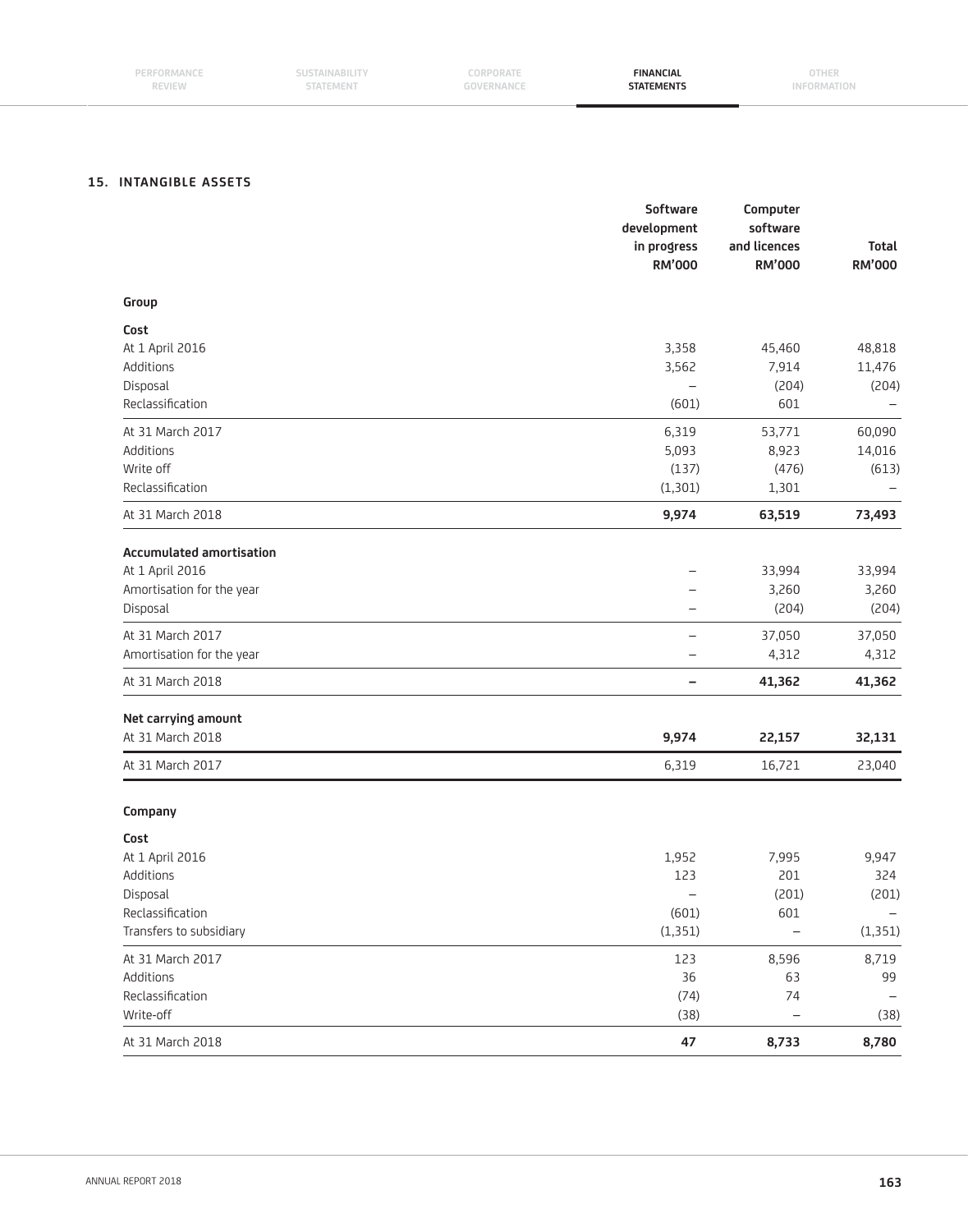## **15. INTANGIBLE ASSETS (CONT'D)**

|                                 | Software<br>development<br>in progress<br><b>RM'000</b> | Computer<br>software<br>and licences<br><b>RM'000</b> | <b>Total</b><br><b>RM'000</b> |
|---------------------------------|---------------------------------------------------------|-------------------------------------------------------|-------------------------------|
| Company (Cont'd)                |                                                         |                                                       |                               |
| <b>Accumulated amortisation</b> |                                                         |                                                       |                               |
| At 1 April 2016                 |                                                         | 6,706                                                 | 6,706                         |
| Amortisation for the year       | —                                                       | 290                                                   | 290                           |
| Disposal                        |                                                         | (201)                                                 | (201)                         |
| At 31 March 2017                | -                                                       | 6,795                                                 | 6,795                         |
| Amortisation for the year       | -                                                       | 355                                                   | 355                           |
| At 31 March 2018                |                                                         | 7,150                                                 | 7,150                         |
| Net carrying amount             |                                                         |                                                       |                               |
| At 31 March 2018                | 47                                                      | 1,583                                                 | 1,630                         |
| At 31 March 2017                | 123                                                     | 1,801                                                 | 1,924                         |

## **16. DEFERRED TAXATION**

|                                          | Group         |               | Company       |               |
|------------------------------------------|---------------|---------------|---------------|---------------|
|                                          | 2018          | 2017          | 2018          | 2017          |
|                                          | <b>RM'000</b> | <b>RM'000</b> | <b>RM'000</b> | <b>RM'000</b> |
| At beginning of year                     | 8,738         | 4,760         | 3,333         | 3,038         |
| Recognised in:                           |               |               |               |               |
| Income statement (Note 12)               | (1,239)       | 2,136         | (522)         | 295           |
| Participants' funds                      | (305)         | 1,747         | -             |               |
| Recognised in other comprehensive income | 465           | 95            |               |               |
| At end of year                           | 7,659         | 8,738         | 2,811         | 3,333         |
| These comprise the following:            |               |               |               |               |
| Deferred tax assets                      | 18,343        | 19,518        | 2,811         | 3,333         |
| Deferred tax liabilities                 | (10,684)      | (10,780)      |               |               |
|                                          | 7,659         | 8,738         | 2,811         | 3,333         |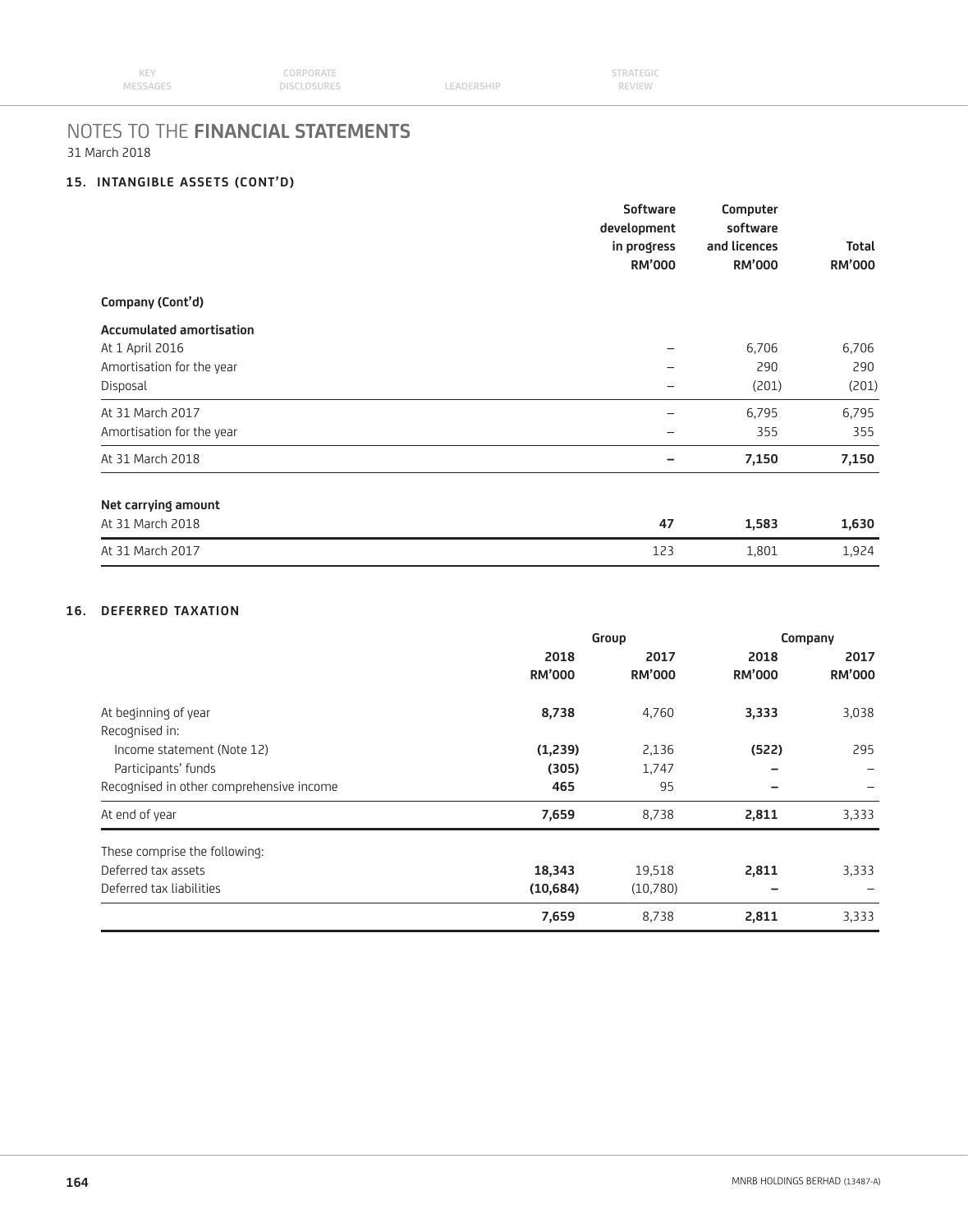## **16. DEFERRED TAXATION (CONT'D.)**

The components and movements of deferred tax assets/(liabilities) during the financial year are as follows:

|                            | <b>Provisions</b><br>and<br>payables<br><b>RM'000</b> | Unabsorbed/<br>accelerated<br>capital<br>allowances<br><b>RM'000</b> | Impairment<br>losses on<br>loans and<br>receivables<br><b>RM'000</b> | Premium<br>contribution/<br>expense<br>liabilities<br><b>RM'000</b> | Impairment<br>losses on<br>investments<br><b>RM'000</b> | <b>AFS</b><br>financial<br>assets<br><b>RM'000</b> | Revaluation<br>of land and<br>buildings<br><b>RM'000</b> | <b>Others</b><br>RM'000 | <b>Total</b><br><b>RM'000</b> |
|----------------------------|-------------------------------------------------------|----------------------------------------------------------------------|----------------------------------------------------------------------|---------------------------------------------------------------------|---------------------------------------------------------|----------------------------------------------------|----------------------------------------------------------|-------------------------|-------------------------------|
| Group                      |                                                       |                                                                      |                                                                      |                                                                     |                                                         |                                                    |                                                          |                         |                               |
| 2018                       |                                                       |                                                                      |                                                                      |                                                                     |                                                         |                                                    |                                                          |                         |                               |
| At 1 April 2017            | 979                                                   | 467                                                                  | 2,402                                                                | 5,135                                                               | 3,755                                                   | (605)                                              | (10, 175)                                                | 6,780                   | 8,738                         |
| Recognised in:             |                                                       |                                                                      |                                                                      |                                                                     |                                                         |                                                    |                                                          |                         |                               |
| Income statement (Note 12) | 309                                                   | (242)                                                                |                                                                      | 700                                                                 | (1,686)                                                 | (4)                                                |                                                          | (316)                   | (1,239)                       |
| Participants' fund         | ۰                                                     |                                                                      | (535)                                                                | (318)                                                               | ۰                                                       | 555                                                | (219)                                                    | 212                     | (305)                         |
| Other comprehensive income | -                                                     |                                                                      | -                                                                    | -                                                                   | $\qquad \qquad \blacksquare$                            | 755                                                | (290)                                                    | -                       | 465                           |
| At 31 March 2018           | 1,288                                                 | 225                                                                  | 1,867                                                                | 5,517                                                               | 2,069                                                   | 701                                                | (10, 684)                                                | 6,676                   | 7,659                         |
| 2017                       |                                                       |                                                                      |                                                                      |                                                                     |                                                         |                                                    |                                                          |                         |                               |
| At 1 April 2016            | 472                                                   | 437                                                                  | 3,157                                                                | 2,631                                                               | 3,467                                                   | (921)                                              | (9,870)                                                  | 5,387                   | 4,760                         |
| Recognised in:             |                                                       |                                                                      |                                                                      |                                                                     |                                                         |                                                    |                                                          |                         |                               |
| Income statement (Note 12) | 507                                                   | 30                                                                   | -                                                                    | 648                                                                 | 288                                                     | $\qquad \qquad -$                                  |                                                          | 663                     | 2,136                         |
| Participants' fund         | -                                                     | $\qquad \qquad -$                                                    | (755)                                                                | 1,856                                                               | -                                                       | 137                                                | (221)                                                    | 730                     | 1,747                         |
| Other comprehensive income | ۰                                                     | $\overline{\phantom{0}}$                                             | $\overline{\phantom{0}}$                                             | $\equiv$                                                            | ۳                                                       | 179                                                | (84)                                                     |                         | 95                            |
| At 31 March 2017           | 979                                                   | 467                                                                  | 2,402                                                                | 5,135                                                               | 3,755                                                   | (605)                                              | (10, 175)                                                | 6,780                   | 8,738                         |

| Company                                  | <b>Unabsorbed</b><br>capital<br>allowances<br><b>RM'000</b> | Accelerated<br>capital<br>allowances<br><b>RM'000</b> | Impairment<br>losses on<br>loans and<br>receivables<br><b>RM'000</b> | <b>Others</b><br><b>RM'000</b> | Total<br><b>RM'000</b> |
|------------------------------------------|-------------------------------------------------------------|-------------------------------------------------------|----------------------------------------------------------------------|--------------------------------|------------------------|
| 2018                                     |                                                             |                                                       |                                                                      |                                |                        |
| At 1 April 2017                          | 967                                                         | 536                                                   | $\overline{4}$                                                       | 1,826                          | 3,333                  |
| Recognised in income statement (Note 12) | (162)                                                       | (166)                                                 | -                                                                    | (194)                          | (522)                  |
| At 31 March 2018                         | 805                                                         | 370                                                   | 4                                                                    | 1,632                          | 2,811                  |
| 2017                                     |                                                             |                                                       |                                                                      |                                |                        |
| At 1 April 2016                          | 850                                                         | 566                                                   | 4                                                                    | 1,618                          | 3,038                  |
| Recognised in income statement (Note 12) | 117                                                         | (30)                                                  | -                                                                    | 208                            | 295                    |
| At 31 March 2017                         | 967                                                         | 536                                                   | 4                                                                    | 1,826                          | 3,333                  |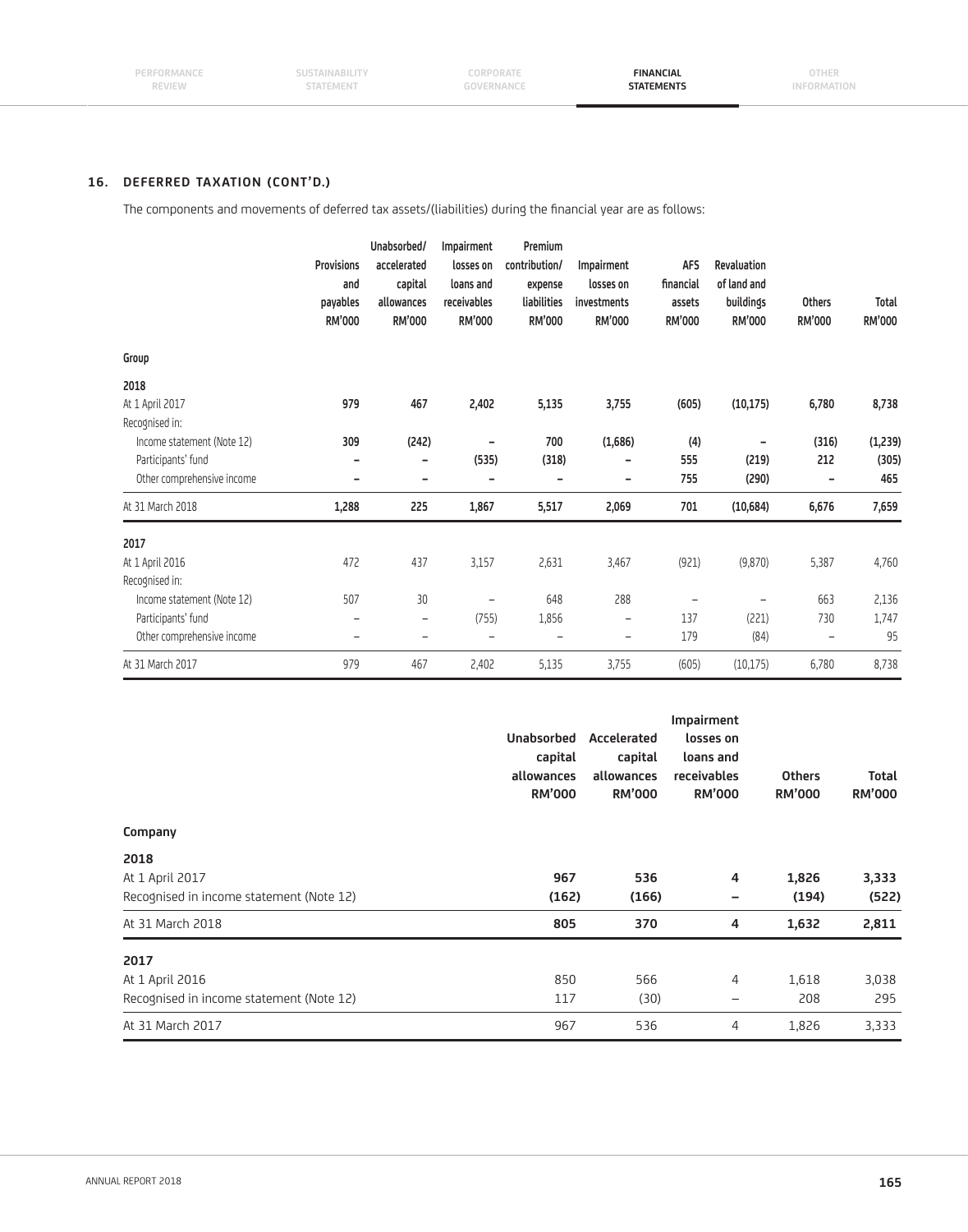## **16. DEFERRED TAXATION (CONT'D.)**

 Deferred tax assets have not been recognised in respect of the following items of the Company and SSB as the probability of recognition cannot be determined with certainty given the lack of assessable profits in current and prior years.

|                                            | Group                 |                       | Company               |                       |
|--------------------------------------------|-----------------------|-----------------------|-----------------------|-----------------------|
|                                            | 2018<br><b>RM'000</b> | 2017<br><b>RM'000</b> | 2018<br><b>RM'000</b> | 2017<br><b>RM'000</b> |
| Unutilised business losses                 | 14,290                | 14,290                | 6,168                 | 6,168                 |
| Other temporary differences:               |                       |                       |                       |                       |
| - net contribution and expense liabilities | 1,151                 | 1,151                 | -                     |                       |
| - others                                   | 298                   | 298                   | -                     | -                     |
|                                            | 15,739                | 15,739                | 6,168                 | 6,168                 |

## **17. INVESTMENTS IN SUBSIDIARIES**

|                                       |               |               | Company       |
|---------------------------------------|---------------|---------------|---------------|
|                                       | <b>Note</b>   | 2018          | 2017          |
|                                       |               | <b>RM'000</b> | <b>RM'000</b> |
| Unquoted shares, at cost:             |               |               |               |
| In Malaysia                           |               |               |               |
| At the beginning of the year          |               | 907,000       | 907,000       |
| Additional investment during the year | 40(c)         | 93,106        |               |
|                                       |               | 1,000,106     | 907,000       |
| Less:                                 |               |               |               |
| Redemption of investment in SSB       | 17(ii), 40(d) | (102,000)     |               |
| Accumulated impairment losses         |               |               | (69, 665)     |
| At the end of the year                |               | 898,106       | 837,335       |
| Outside Malaysia                      |               |               |               |
| At the beginning and end of the year  |               | 6,370         | 6,370         |
|                                       |               | 904,476       | 843,705       |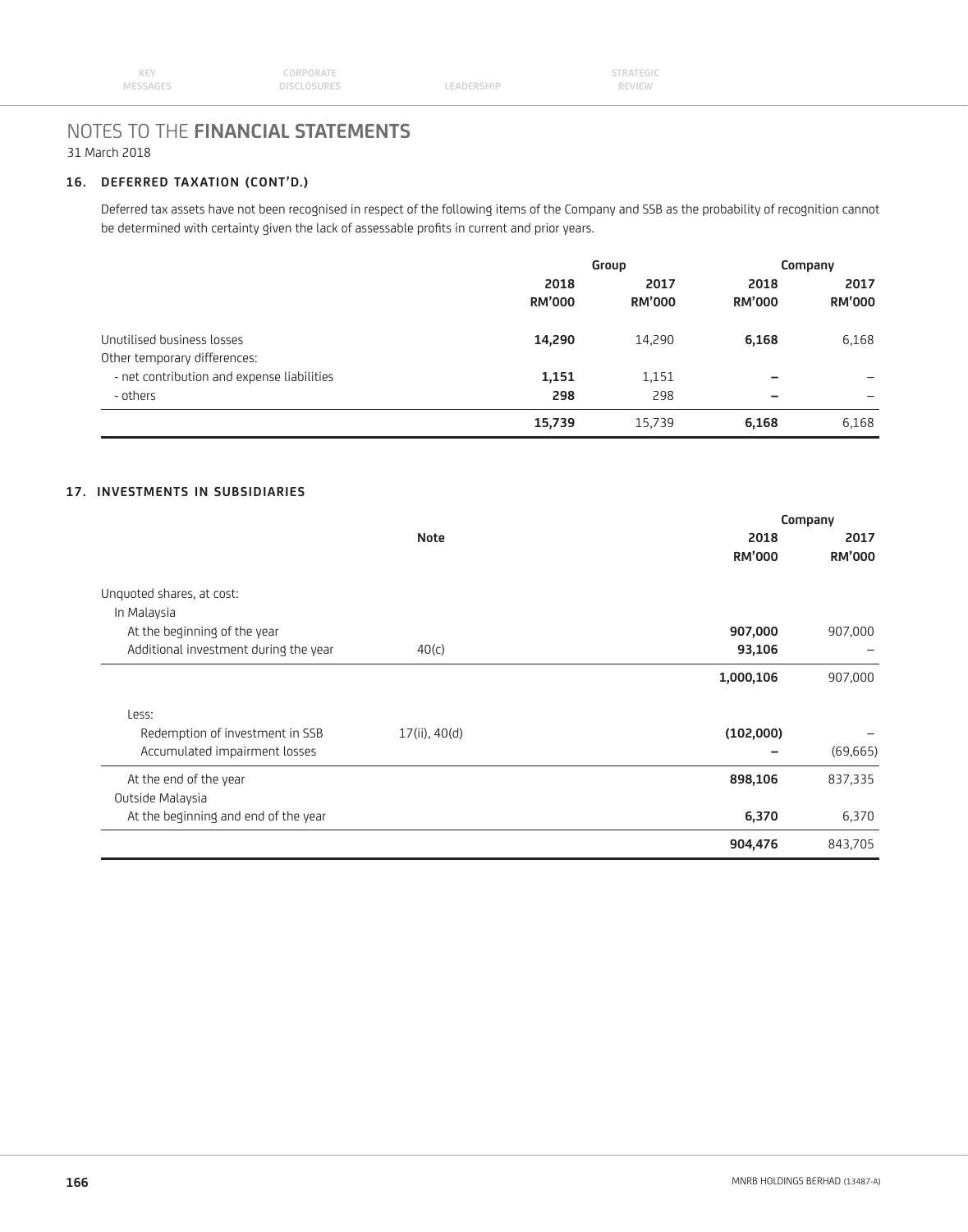#### **17. INVESTMENTS IN SUBSIDIARIES (CONT'D.)**

Details of the subsidiaries are as follows:

| Name of                                                                 | Country of                        |                                                                                                                                                                             | <b>Effective</b>      | ownership interest    |
|-------------------------------------------------------------------------|-----------------------------------|-----------------------------------------------------------------------------------------------------------------------------------------------------------------------------|-----------------------|-----------------------|
| subsidiaries                                                            | incorporation                     | <b>Principal activities</b>                                                                                                                                                 | 2018<br>$\frac{0}{0}$ | 2017<br>$\frac{0}{0}$ |
| Malaysian Reinsurance<br>Berhad ("MRE")                                 | Malaysia                          | Underwriting of all classes of general reinsurance business<br>and management of family and general retakaful business                                                      | 100                   | 100                   |
| Takaful Ikhlas *<br>Berhad ("TIB")                                      | Malaysia                          | Management of family, general and investment-linked<br>takaful business                                                                                                     | 100                   | 100                   |
| Sinar Seroja Berhad**<br>(previously known as<br>MNRB Retakaful Berhad) | Malaysia                          | Dormant company                                                                                                                                                             | 100                   | 100                   |
| MMIP Services Sdn. Bhd.                                                 | Malaysia                          | Management of the Malaysian Motor Insurance<br>Pool which provides motor insurance to vehicle<br>owners who are unable to obtain insurance<br>protection for their vehicles | 100                   | 100                   |
| Malaysian Re (Dubai) Ltd.                                               | Dubai,<br>United Arab<br>Emirates | Marketing and promotional activities and servicing<br>of clients on behalf of MRE                                                                                           | 100                   | 100                   |

- \* The Company required to split its general takaful license as required by the Islamic Financial Service Act ("IFSA 2013") before 1 July 2018. A new company were incorporated on 5 June 2017 as a wholly-owned subsidiary of TIB with a paid-up capital of RM2. The subsidiary would be the transferee of TIB's general takaful business assets and liabilities as part of the business transfer.
- \*\* The Company was principally engaged in the managing of general and family retakaful business until 30 November 2017. On 1 December 2017, the Company completed the transfer of its general and family retakaful business to MRE and surrendered its license on the same date. Subsequently a capital redemption exercise was carried out, resulting in a net reversal of impairment losses of approximately RM21 million as disclosed in Note 11.

## **18. INVESTMENTS IN ASSOCIATES**

| Group         |               |
|---------------|---------------|
| 2018          | 2017          |
| <b>RM'000</b> | <b>RM'000</b> |
| 77,615        | 77,615        |
| 23,288        | 12,095        |
| 1,880         | 155           |
| 36,226        | 55,555        |
| 139,009       | 145,420       |
| 139,009       | 145,420       |
|               |               |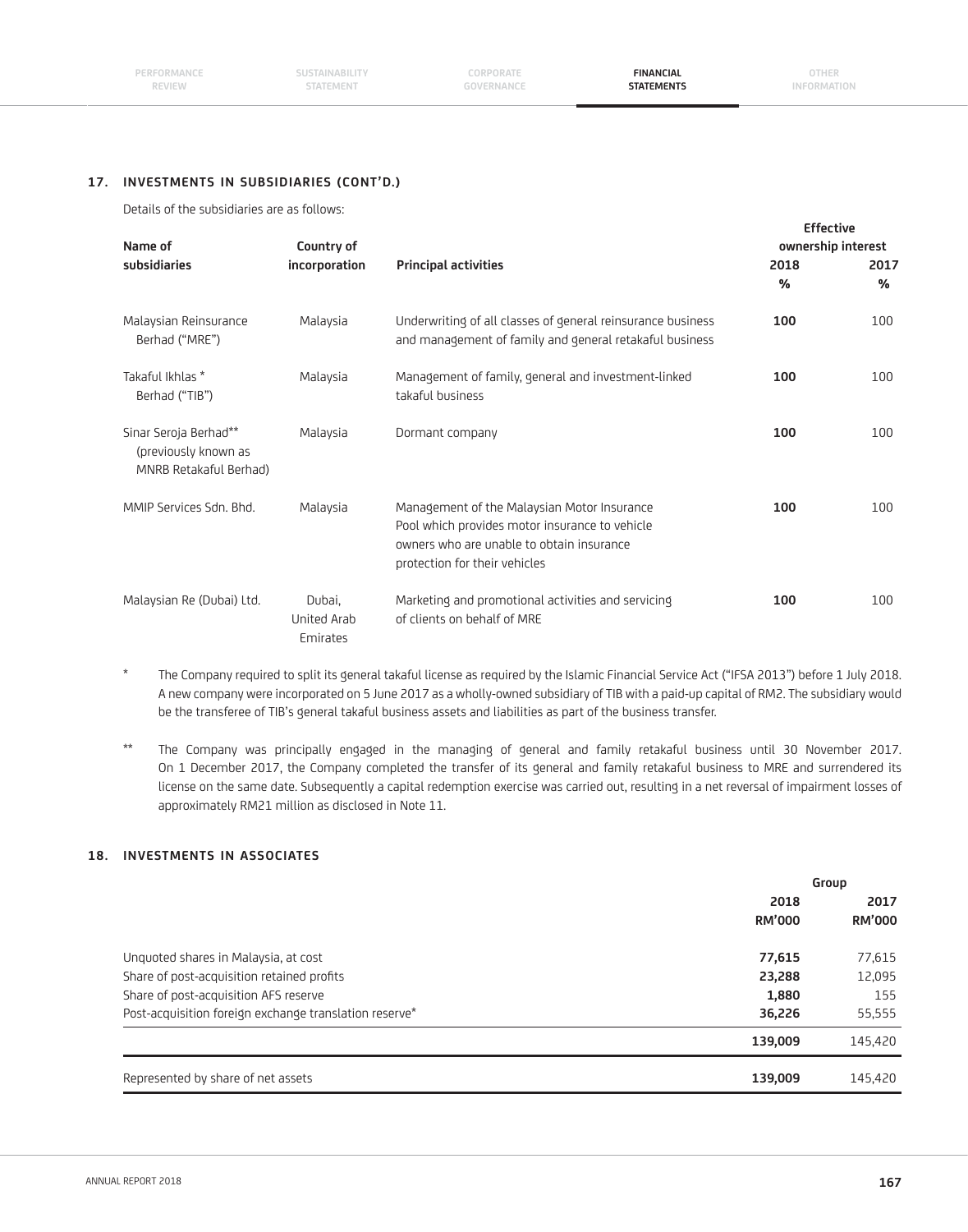#### **18. INVESTMENTS IN ASSOCIATES (CONT'D)**

|                                      |               | Company       |
|--------------------------------------|---------------|---------------|
|                                      | 2018          | 2017          |
|                                      | <b>RM'000</b> | <b>RM'000</b> |
|                                      |               |               |
| Unquoted shares in Malaysia, at cost | 1,957         | 1,957         |

\* This is in respect of retranslation of the cost of the investment in Labuan Re at the rate of exchange prevailing at the reporting date.

Details of the associates which are all incorporated in Malaysia are as follows:

| Name of                                                                     |             |                                                                                                               | <b>Proportion of</b> | ownership interest<br>and voting power |
|-----------------------------------------------------------------------------|-------------|---------------------------------------------------------------------------------------------------------------|----------------------|----------------------------------------|
| associates                                                                  | Year end    | <b>Principal activities</b>                                                                                   | 2018<br>%            | 2017<br>%                              |
| Held by the Company:<br>Motordata Research<br>Consortium Sdn. Bhd.          | 31 December | Development and provision of a centralised motor parts<br>price database for the Malaysian insurance industry | 40                   | 40                                     |
| <b>Held by Malaysian Re:</b><br>Labuan Reinsurance (L) Ltd<br>("Labuan Re") | 31 December | Underwriting of all classes of general reinsurance<br>business                                                | 20                   | 20                                     |

The financial statements of the above associates are not co-terminous with those of the Group. For the purpose of applying the equity method of accounting, the audited financial statements of the associates for the year ended 31 December 2017 and management financial statements to the end of the accounting period of 31 March 2018 have been used.

The summarised financial information of the associates are as follows:

|                                | 2018<br><b>RM'000</b> | 2017<br><b>RM'000</b> |
|--------------------------------|-----------------------|-----------------------|
| <b>Assets and liabilities:</b> |                       |                       |
| Current assets                 | 2,060,606             | 2,279,708             |
| Non-current assets             | 63,284                | 62,894                |
| Total assets                   | 2,123,890             | 2,342,602             |
| Current liabilities            | 282,421               | 69,881                |
| Non-current liabilities        | 1,149,341             | 1,541,411             |
| Total liabilities              | 1,431,762             | 1,611,292             |
| Equity                         | 692,128               | 731,310               |
| <b>Results:</b>                |                       |                       |
| Revenue                        | 588,241               | 710,716               |
| Profit for the year            | 36,403                | 39,877                |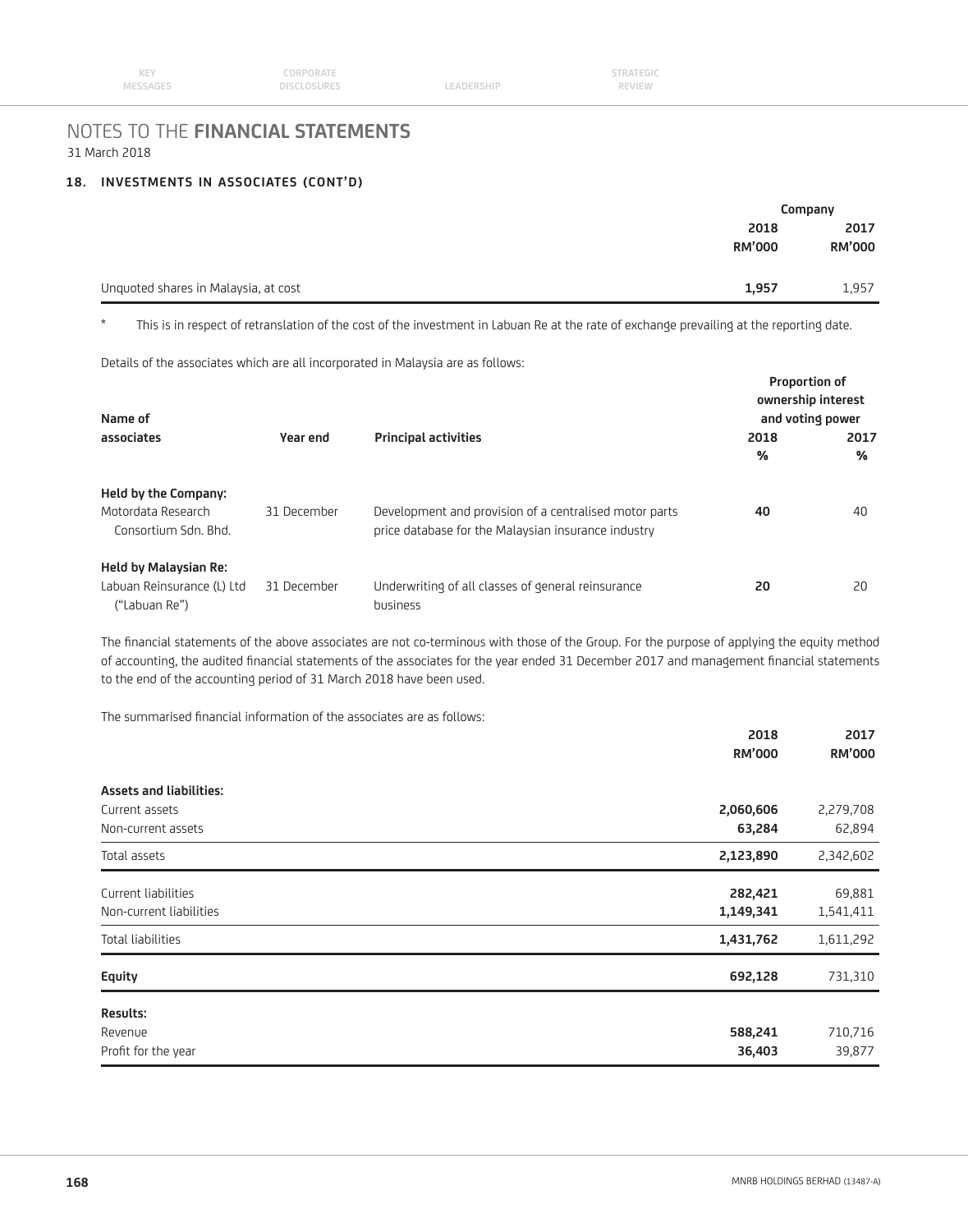**CORPORATE GOVERNANCE**

## **19. FINANCIAL ASSETS**

The following table summarises the carrying values of financial assets of the Group and the Company:

|                                   | Group         |               | Company       |               |  |
|-----------------------------------|---------------|---------------|---------------|---------------|--|
|                                   | 2018          | 2017          | 2018          | 2017          |  |
|                                   | <b>RM'000</b> | <b>RM'000</b> | <b>RM'000</b> | <b>RM'000</b> |  |
| At carrying value:                |               |               |               |               |  |
| Financial assets at FVTPL         | 116,127       | 123,467       |               |               |  |
| HTM investments                   | 644,254       | 695,426       | 1,000         | 1,000         |  |
| AFS financial assets              | 3,741,196     | 3,384,744     | 50            | 50            |  |
| Loans and receivables             | 1,937,263     | 1,934,933     | 29,796        | 105,388       |  |
|                                   | 6,438,840     | 6,138,570     | 30,846        | 106,438       |  |
|                                   |               |               |               |               |  |
| Malaysian government securities   | 209,245       | 206,314       |               |               |  |
| Government investment issues      | 1,673,892     | 1,229,944     |               |               |  |
| Debt securities                   | 2,317,789     | 2,333,312     | 1,000         | 1,000         |  |
| Equity securities                 | 126,501       | 249,462       |               |               |  |
| Unquoted shares                   | 44,796        | 44,796        | 50            | 50            |  |
| Shariah approved unit trust funds | 116,127       | 119,592       |               |               |  |
| Real estate investment trusts     | 13,227        | 20,217        |               |               |  |
| Fixed and call deposits           | 91,318        | 79,648        |               |               |  |
| Islamic investment accounts       | 1,735,485     | 1,727,724     | 25,885        | 97,633        |  |
| Other loans and receivables       | 110,460       | 127,561       | 3,911         | 7,755         |  |
|                                   | 6,438,840     | 6,138,570     | 30,846        | 106,438       |  |

|     |                                   |                       | Group                 |
|-----|-----------------------------------|-----------------------|-----------------------|
|     |                                   | 2018<br><b>RM'000</b> | 2017<br><b>RM'000</b> |
| (a) | Financial assets at FVTPL         |                       |                       |
|     | At fair value:                    |                       |                       |
|     | Quoted shares in Malaysia         |                       | 3,790                 |
|     | Others                            |                       |                       |
|     | Warrants                          | -                     | 85                    |
|     | Shariah approved unit trust funds | 116,127               | 119,592               |
|     |                                   | 116,127               | 123,467               |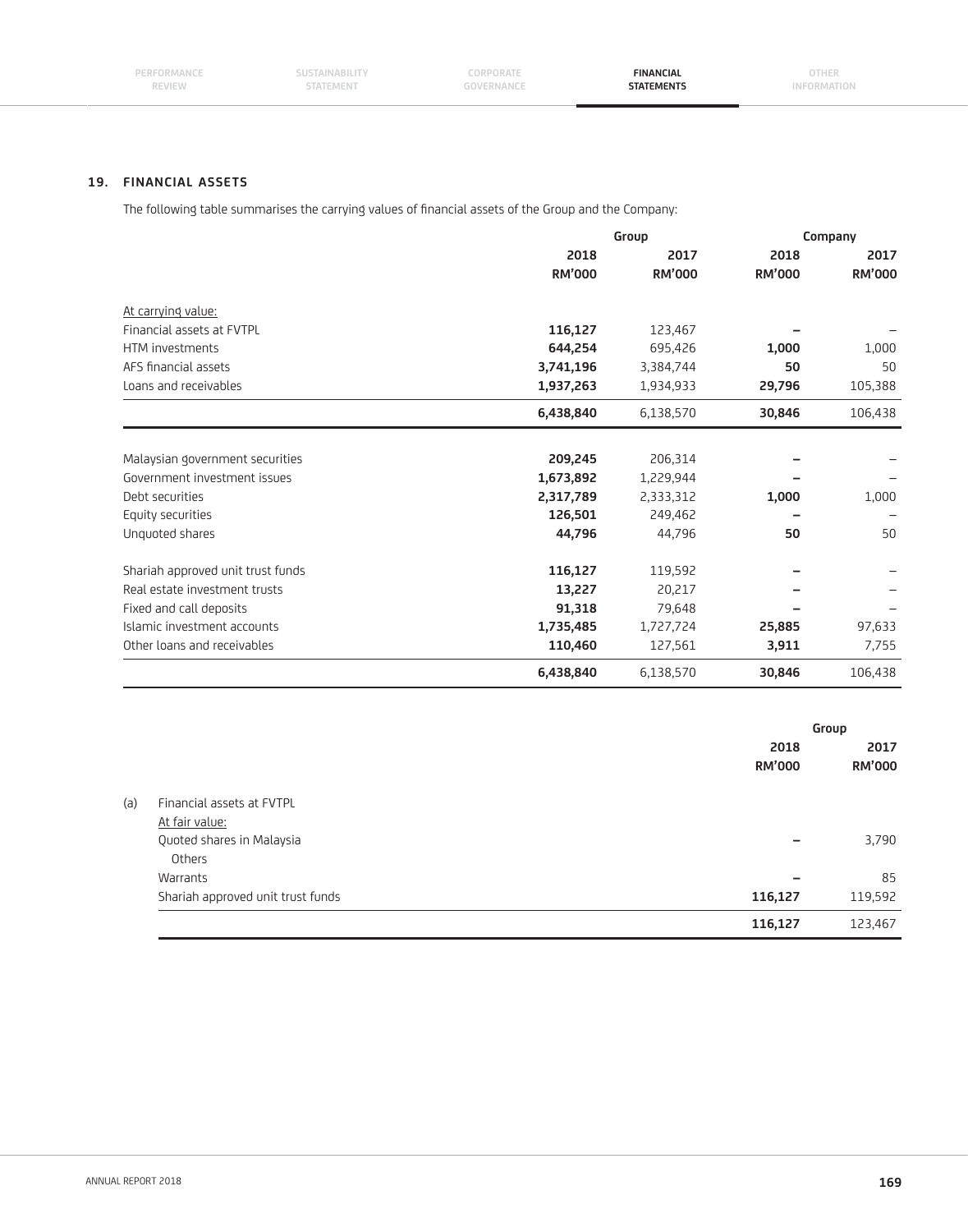| <b>KEY</b> | CORPORATE          |            | <b>STRATEGIC</b> |  |
|------------|--------------------|------------|------------------|--|
| MESSAGES   | <b>DISCLOSURES</b> | LEADERSHIP | <b>REVIEW</b>    |  |

## **19. FINANCIAL ASSETS**

|     |                                            | Group         |               | Company       |               |
|-----|--------------------------------------------|---------------|---------------|---------------|---------------|
|     |                                            | 2018          | 2017          | 2018          | 2017          |
|     |                                            | <b>RM'000</b> | <b>RM'000</b> | <b>RM'000</b> | <b>RM'000</b> |
| (b) | <b>HTM</b> investments                     |               |               |               |               |
|     | At amortised cost/cost:                    |               |               |               |               |
|     | Malaysian government securities            | 78,083        | 78,308        |               |               |
|     | Unquoted corporate debt securities         | 25,249        | 75,274        | 1,000         | 1,000         |
|     | Government investment issues               | 540,922       | 541,844       |               |               |
|     |                                            | 644,254       | 695,426       | 1,000         | 1,000         |
|     | At fair value:                             |               |               |               |               |
|     | Malaysian government securities            | 77,404        | 76,109        |               |               |
|     | Unquoted corporate debt securities         | 25,723        | 75,987        | 1,009         | 1,008         |
|     | Government investment issues               | 539,508       | 537,417       |               |               |
|     |                                            | 642,635       | 689,513       | 1,009         | 1,008         |
| (c) | <b>AFS financial assets</b>                |               |               |               |               |
|     | At cost:                                   |               |               |               |               |
|     | Unquoted shares in Malaysia (i)            | 44,796        | 44,796        | 50            | 50            |
|     | At fair value:                             |               |               |               |               |
|     | Malaysian government securities            | 131,162       | 128,006       |               |               |
|     | Unquoted corporate debt securities         | 2,292,540     | 2,258,038     |               |               |
|     | Quoted shares in Malaysia                  | 126,228       | 245,241       |               |               |
|     | Warrants                                   | 273           | 346           |               |               |
|     | Real estate investment trusts              | 13,227        | 20,217        |               |               |
|     | Government investment issues               | 1,132,970     | 688,100       |               |               |
|     |                                            | 3,741,196     | 3,384,744     | 50            | 50            |
| (d) | Loans and receivables                      |               |               |               |               |
|     | At amortised cost/fair value:              |               |               |               |               |
|     | Fixed and call deposits with licensed:     |               |               |               |               |
|     | Commercial banks                           | 11,388        | 79,648        |               |               |
|     | Foreign banks                              | 79,930        |               |               |               |
|     | Islamic investment accounts with licensed: |               |               |               |               |
|     | Co-operative bank                          | -             | 129,611       |               |               |
|     | Islamic banks                              | 1,154,572     | 1,266,063     | 17,672        | 25,207        |
|     | Investment banks                           | 114,090       | 51,627        |               |               |
|     | Development bank                           | 466,823       | 280,423       | 8,213         | 72,426        |
|     | Secured staff loans                        | 8,010         | 9,684         | 1,914         | 1,838         |
|     | Amounts due from subsidiaries (ii)         |               |               | 1,780         | 5,494         |
|     | Income due and accrued                     | 68,821        | 51,039        | 41            | 104           |
|     | Amount due from Insurance Pool accounts    | 7,845         | 4,406         |               |               |
|     | Other receivables and deposits             | 25,784        | 62,432        | 176           | 319           |
|     |                                            | 1,937,263     | 1,934,933     | 29,796        | 105,388       |

The carrying amount disclosed above approximates fair value due to its relatively short term nature.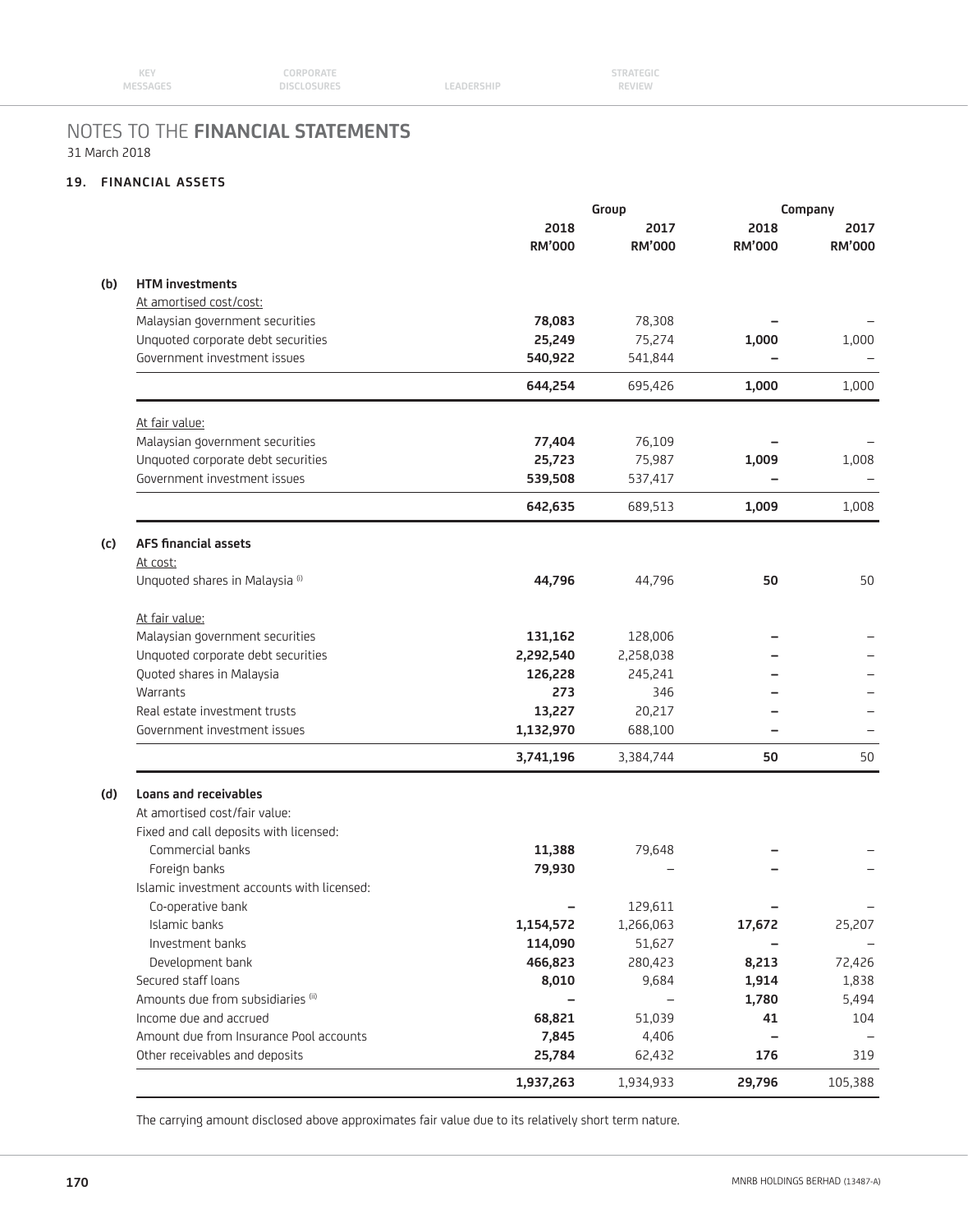## **19. FINANCIAL ASSETS (CONT'D)**

#### **(d) Loans and receivables (Cont'd)**

(i) The pertinent information of the investments in unquoted shares in Malaysia are as follows:

|                                                                                           | Group         |               |
|-------------------------------------------------------------------------------------------|---------------|---------------|
|                                                                                           | 2018          | 2017          |
|                                                                                           | <b>RM'000</b> | <b>RM'000</b> |
| - 27,500,000 ordinary shares of RM1.00 each of Financial Park (Labuan) Sdn. Bhd. ("FPL"), |               |               |
| representing an equity shareholding of 9%.                                                | 28,283        | 28,283        |
| Less: Impairment loss                                                                     | (4,759)       | (4,759)       |
|                                                                                           | 23,524        | 23,524        |
| 20,000,000 redeemable preference shares of RM1.00 each of FPL                             | 20,569        | 20,569        |
|                                                                                           | 44,093        | 44,093        |
| - 820,000 ordinary shares of Malaysian Rating Corporation Berhad ("MARC") of RM1.00 each, |               |               |
| representing an equity shareholding of 4%.                                                | 410           | 410           |
| - Others                                                                                  | 293           | 293           |
|                                                                                           | 44,796        | 44,796        |

(ii) These amounts are non-trade in nature, unsecured, not subject to any interest/profit elements and repayable on demand.

## **20. INSURANCE/TAKAFUL CONTRACT LIABILITIES**

|       |     |                                                                              |               | 2018                      |               |               | 2017                      |               |
|-------|-----|------------------------------------------------------------------------------|---------------|---------------------------|---------------|---------------|---------------------------|---------------|
|       |     |                                                                              | Gross         | Reinsurance/<br>retakaful | <b>Net</b>    | Gross         | Reinsurance/<br>retakaful | <b>Net</b>    |
|       |     |                                                                              | <b>RM'000</b> | <b>RM'000</b>             | <b>RM'000</b> | <b>RM'000</b> | <b>RM'000</b>             | <b>RM'000</b> |
|       |     | General reinsurance/takaful/retakaful funds (Note (a))                       | 2,537,293     | (427,090)                 | 2,110,203     | 2,527,853     | (462,804)                 | 2,065,049     |
|       |     | Family takaful/retakaful funds (Note (b))                                    | 2,723,297     | (51, 163)                 | 2,672,134     | 2,580,122     | (51, 426)                 | 2,528,696     |
|       |     | Shareholder's funds (Note (c))                                               | 59,355        | $\qquad \qquad -$         | 59,355        | 63,203        |                           | 63,203        |
| Total |     |                                                                              | 5,319,945     | (478, 253)                | 4,841,692     | 5,171,178     | (514, 230)                | 4,656,948     |
| (a)   |     | General reinsurance/takaful/retakaful funds                                  |               |                           |               |               |                           |               |
|       |     | Claim liabilities (Note (i))                                                 | 2,181,919     | (371,072)                 | 1,810,847     | 2,137,519     | (401, 855)                | 1,735,664     |
|       |     | Premium/contribution liabilities (Note (ii))                                 | 355,374       | (56,018)                  | 299,356       | 390,334       | (60, 949)                 | 329,385       |
|       |     |                                                                              | 2,537,293     | (427,090)                 | 2,110,203     | 2,527,853     | (462,804)                 | 2,065,049     |
|       | (i) | <b>Claim liabilities</b>                                                     |               |                           |               |               |                           |               |
|       |     | At beginning of the year                                                     | 2,137,519     | (401, 855)                | 1,735,664     | 2,078,963     | (395, 315)                | 1,683,648     |
|       |     | Claims incurred in the current                                               |               |                           |               |               |                           |               |
|       |     | underwriting/accident year                                                   | 315,400       | (94,787)                  | 220,613       | 318,535       | (92, 267)                 | 226,268       |
|       |     | Adjustment to claims incurred in prior<br>underwriting/accident years due to |               |                           |               |               |                           |               |
|       |     | changes in IBNR and PRAD                                                     | 54,845        | 21,908                    | 76,753        | (25, 381)     | 22,759                    | (2,622)       |
|       |     | Movements in claims incurred in prior                                        |               |                           |               |               |                           |               |
|       |     | underwriting/accident years                                                  | 590,427       | (3, 115)                  | 587,312       | 750,488       | (43,060)                  | 707,428       |
|       |     | Claims paid during the year                                                  | (916, 272)    | 106,777                   | (809, 495)    | (985,086)     | 106,028                   | (879,058)     |
|       |     | At end of the year                                                           | 2,181,919     | (371,072)                 | 1,810,847     | 2,137,519     | (401, 855)                | 1,735,664     |

 $\overline{a}$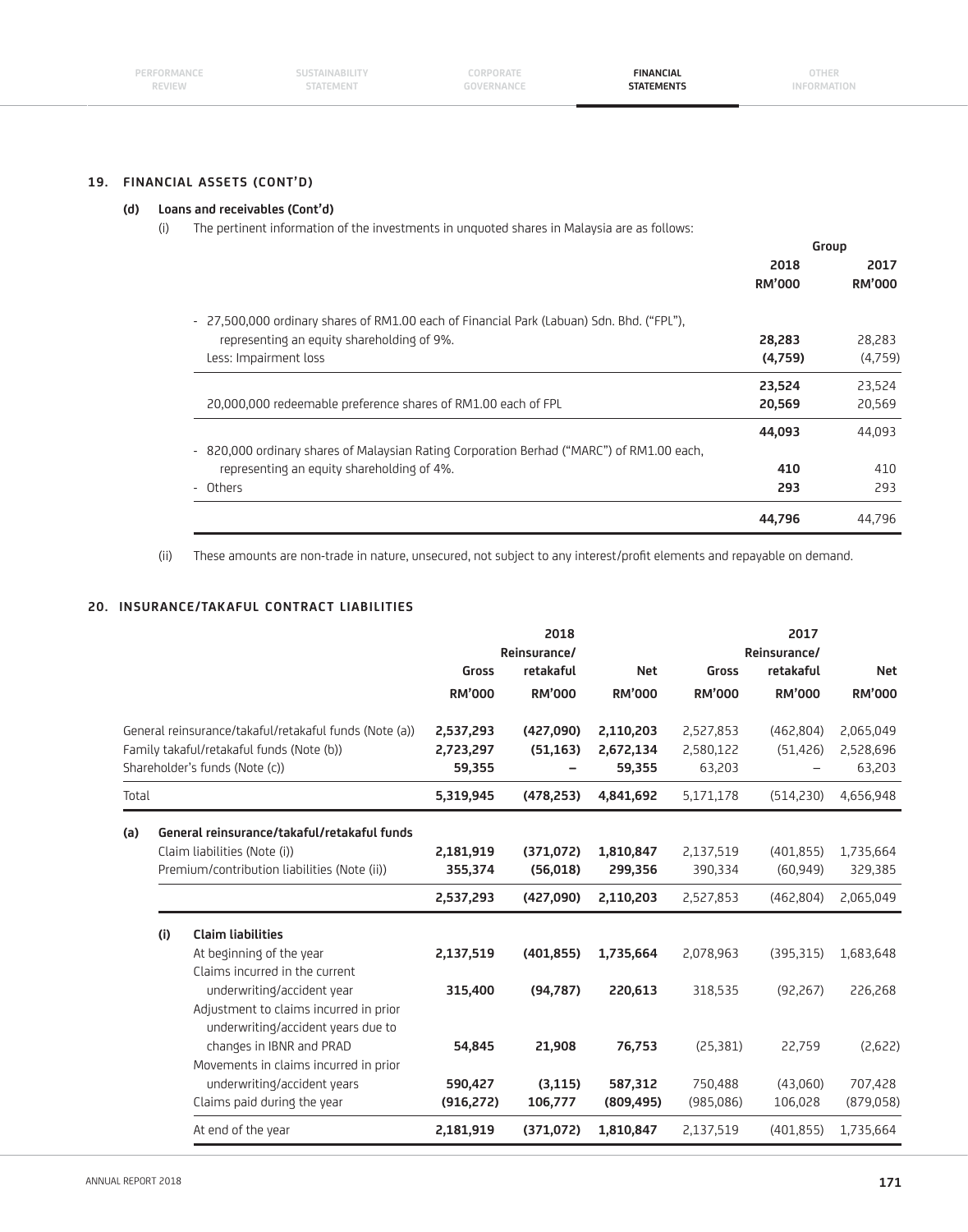## **20. INSURANCE/TAKAFUL CONTRACT LIABILITIES (CONT'D)**

| <b>Gross</b><br><b>RM'000</b> | Reinsurance/<br>retakaful<br><b>RM'000</b> | <b>Net</b>        |
|-------------------------------|--------------------------------------------|-------------------|
|                               |                                            |                   |
|                               |                                            |                   |
|                               |                                            | <b>RM'000</b>     |
|                               |                                            |                   |
|                               |                                            |                   |
| 424,116                       | (61,969)                                   | 362,147           |
| 1,611,081                     | (266,909)                                  | 1,344,172         |
|                               |                                            |                   |
| (1,644,863)                   | 267,929                                    | (1,376,934)       |
| 390,334                       | (60, 949)                                  | 329,385           |
|                               |                                            |                   |
| 97,193                        | (12,161)                                   | 85,032            |
| 2,203,749                     | $\overline{\phantom{0}}$                   | 2,203,749         |
| 182,473                       | (39, 265)                                  | 143,208           |
| 96,707                        |                                            | 96,707            |
| 2,580,122                     | (51, 426)                                  | 2,528,696         |
| 2,265,713                     | (39, 896)                                  | 2,225,817         |
| 665,707                       | (74, 735)                                  | 590,972           |
| 11,526                        |                                            | 11,526            |
|                               |                                            |                   |
| (271, 029)                    | 1,699                                      | (269, 330)        |
| (27, 183)                     | $\overline{\phantom{0}}$                   | (27, 183)         |
| 34,044                        | (8,693)                                    | 25,351            |
| (188, 311)                    | $\qquad \qquad -$                          | (188, 311)        |
| 1,357                         | $\overline{\phantom{0}}$                   | 1,357             |
| (13, 405)                     | $\overline{\phantom{m}}$                   | (13, 405)         |
|                               |                                            | 171,902           |
|                               |                                            |                   |
|                               |                                            | 101,703<br>70,199 |

|     |                                                | 2018          | 2017          |
|-----|------------------------------------------------|---------------|---------------|
|     |                                                | Gross/net     | Gross/net     |
|     |                                                | <b>RM'000</b> | <b>RM'000</b> |
| (c) | Shareholder's funds                            |               |               |
|     | At beginning of the year                       | 63,203        | 60,319        |
|     | General takaful and retakaful funds:           |               |               |
|     | - Wakalah fee received during the year         | 97,700        | 98,456        |
|     | - Wakalah fee earned during the year           | (103, 815)    | (94, 972)     |
|     | - Movement in unearned wakalah fees            | (6, 115)      | 3,484         |
|     | - Movement in provision for expense deficiency | 1,912         | 1,912         |
|     | Family takaful and retakaful funds:            |               |               |
|     | - Movement in provision for UER                | (2,926)       | (2,512)       |
|     | Novation of SSB                                | 3,281         |               |
|     | At end of the year                             | 59,355        | 63,203        |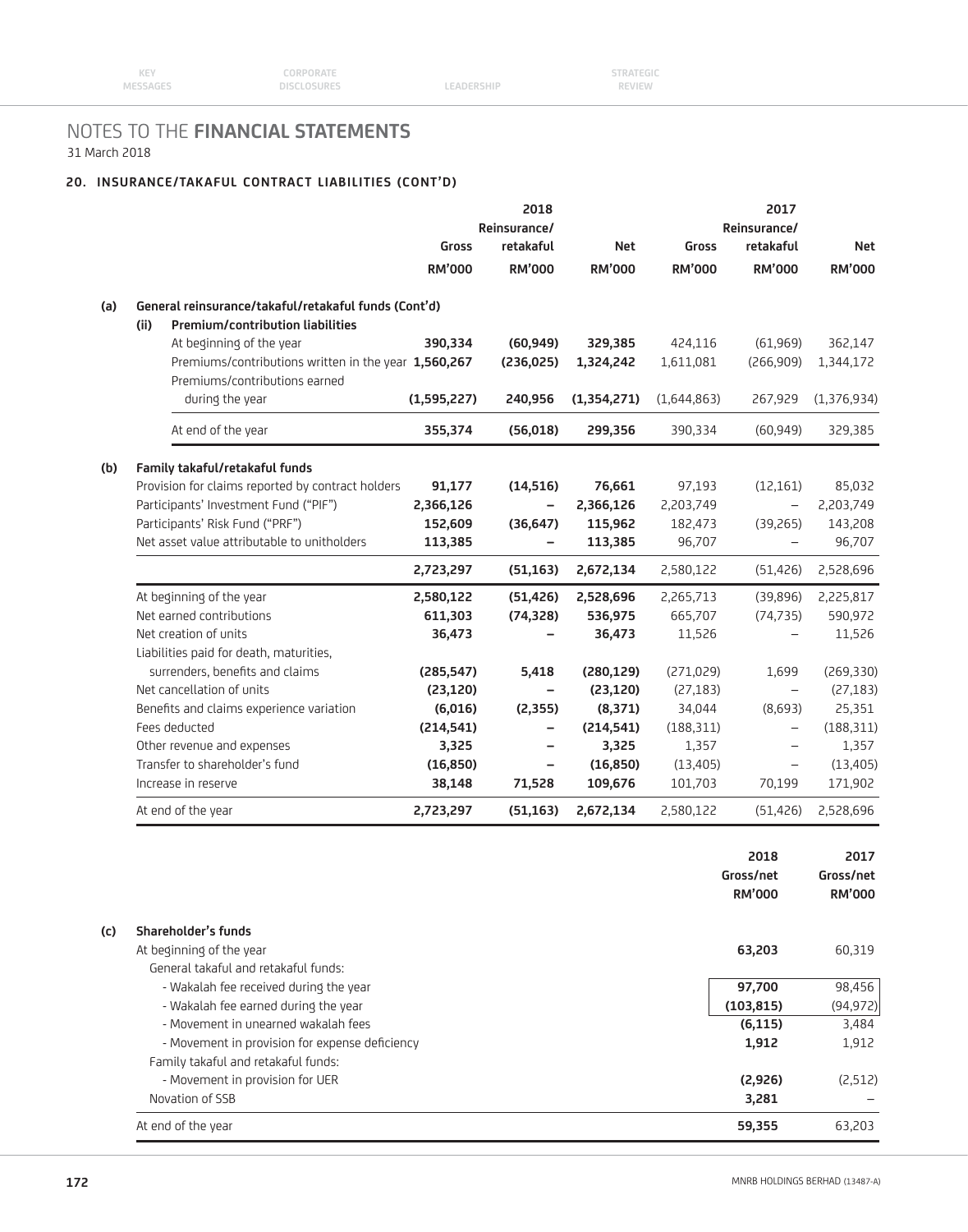| PERFORMANCE | SUSTAINABILITY | ORPORATE   | <b>FINANCIAL</b>  | DTHER .     |
|-------------|----------------|------------|-------------------|-------------|
| REVIEW      | STATEMENT      | GOVERNANCE | <b>STATEMENTS</b> | INFORMATION |
|             |                |            |                   |             |

#### **21. INSURANCE/TAKAFUL RECEIVABLES**

|                                                                                                              | Group         |               |
|--------------------------------------------------------------------------------------------------------------|---------------|---------------|
|                                                                                                              | 2018          | 2017          |
|                                                                                                              | <b>RM'000</b> | <b>RM'000</b> |
| Due contributions including agents' balances                                                                 | 76,182        | 106,450       |
| Amounts due from brokers and ceding companies                                                                | 355,875       | 264,058       |
| Less: Allowance for impairment                                                                               | (13,753)      | (34,318)      |
|                                                                                                              | 418,304       | 336,190       |
| Offsetting insurance/takaful receivables and insurance/takaful payables                                      |               |               |
|                                                                                                              | 2018          | 2017          |
|                                                                                                              | <b>RM'000</b> | <b>RM'000</b> |
| Gross amounts of recognised insurance/takaful receivables                                                    | 690,299       | 502,549       |
| Less: Gross amounts of recognised insurance/takaful payables set off in the statements of financial position | (258, 242)    | (132,041)     |
| Net amounts of insurance/takaful receivables presented in the statements of financial position               | 432,057       | 370,508       |

 Included in amounts due from brokers and ceding companies is an amount of RM533,027 (2017: RM221,660) due from an associate, Labuan Reinsurance (L) Ltd. The amount receivable is subject to settlement terms stipulated in the reinsurance contracts.

The carrying amount disclosed above approximates fair value due to its relatively short term nature.

## **22. TAX RECOVERABLE**

|                 |                       | Company               |  |
|-----------------|-----------------------|-----------------------|--|
|                 | 2018<br><b>RM'000</b> | 2017<br><b>RM'000</b> |  |
| Tax recoverable | 19,685                | -                     |  |
| Tax payable     | (2,055)               | (2,592)               |  |
|                 | 17,630                | (2,592)               |  |

 The Inland Revenue Board ("IRB") had, on 8 September 2017, issued to MNRB Holdings Berhad ("the Company") notices of additional assessment (i.e. Form JA) for the years of assessment ("YA") 2008 to 2014, disallowing the interest expense that the Company had deducted as part of its business expense in arriving at the taxable profit.

 The additional tax payable by the Company under the above-mentioned notices is RM13,575,720. IRB had also treated the tax returns made by the Company for the above years of assessment as incorrect, and imposed a penalty of RM6,109,074 to the Company. This brings the total amount payable to IRB to RM19,684,794.

 The Company disagrees with the additional assessment imposed by IRB for the above years of assessment and had submitted a notice of appeal by filing Form Q with the Special Commissioner of Income Tax on 6 October 2017.

Notwithstanding the appeal, the Company has paid the total amount payable of RM19,684,794.

Based on legal advice, the Company is of the view that there are strong justifications for its appeal and have treated the additional tax payment as tax recoverable.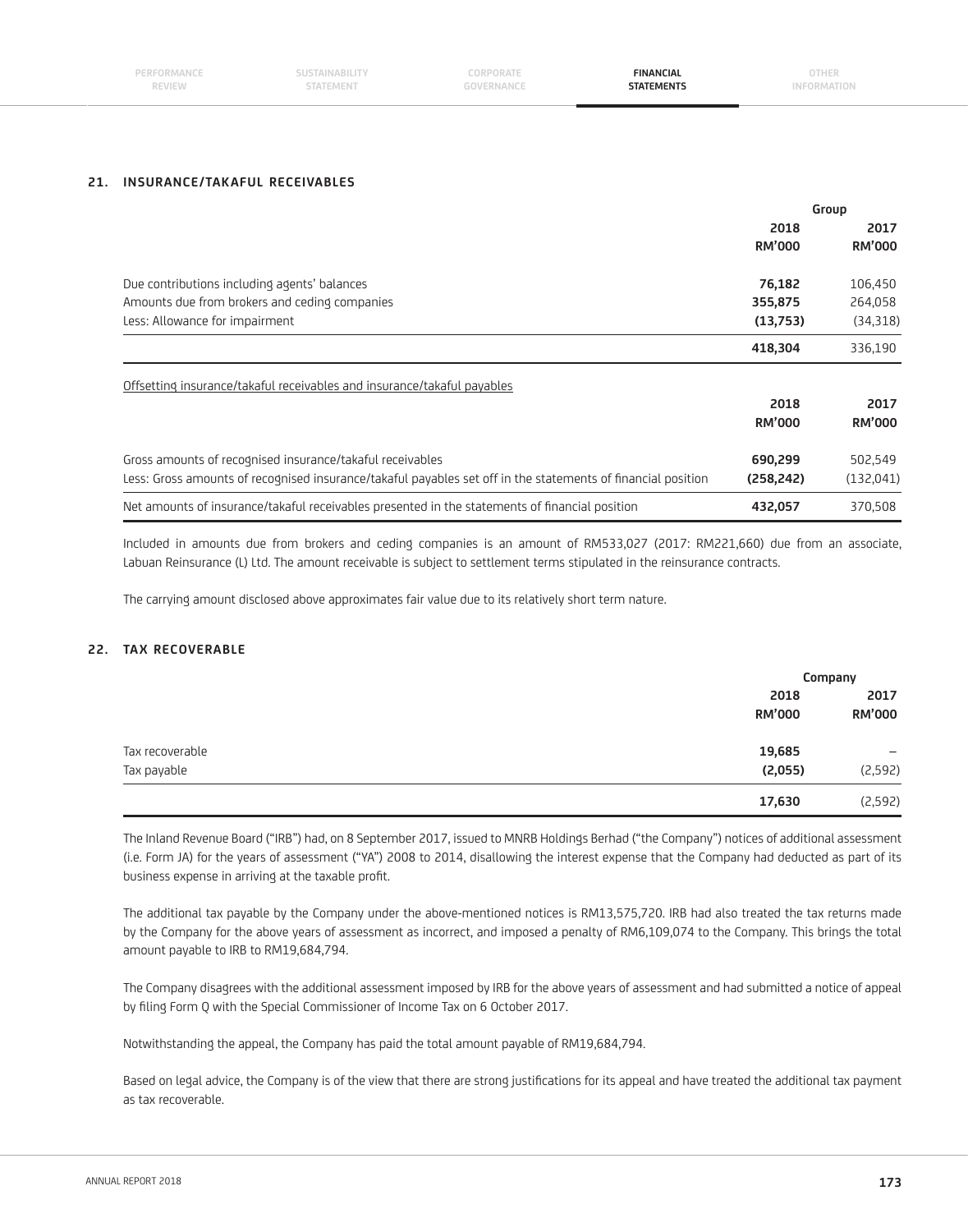## **23. PARTICIPANTS' FUNDS**

|     |                                                                             | Group         |               |
|-----|-----------------------------------------------------------------------------|---------------|---------------|
|     |                                                                             | 2018          | 2017          |
|     |                                                                             | <b>RM'000</b> | <b>RM'000</b> |
|     | Participants' funds comprise the following:                                 |               |               |
|     | Accumulated surplus (Note (a))                                              | 209,939       | 162,486       |
|     | AFS reserves (Note (b))                                                     | (3, 412)      | (106)         |
|     | Revaluation surplus (Note (c))                                              | 41,335        | 38,816        |
|     |                                                                             | 247,862       | 201,196       |
| (a) | <b>Accumulated surplus</b>                                                  |               |               |
|     | At beginning of the year                                                    | 162,486       | 180,678       |
|     | Net surplus/(deficit) of the general and family takaful and retakaful funds | 62,274        | (12,708)      |
|     | Hibah paid and payable to participants during the year                      | (14, 821)     | (5,484)       |
|     | At end of the year                                                          | 209,939       | 162,486       |
| (b) | <b>AFS reserves</b>                                                         |               |               |
|     | At beginning of the year                                                    | (106)         | 2,635         |
|     | Net (loss)/gain on fair value changes                                       | (5,075)       | (3,101)       |
|     | Realised loss transferred to income statements                              | 1,201         | 223           |
|     | Deferred tax on fair value changes                                          | 568           | 137           |
|     | Net change in AFS reserves attributable to participants                     | (3, 306)      | (2,741)       |
|     | At end of the year                                                          | (3, 412)      | (106)         |
| (c) | <b>Revaluation surplus</b>                                                  |               |               |
|     | At beginning of the year                                                    | 38,816        | 36,280        |
|     | Recognised in other comprehensive income                                    | 2,738         | 2,757         |
|     | Deferred tax on revaluation surplus                                         | (219)         | (221)         |
|     | Net change in revaluation surplus attributable to participants              | 2,519         | 2,536         |
|     | At end of the year                                                          | 41,335        | 38,816        |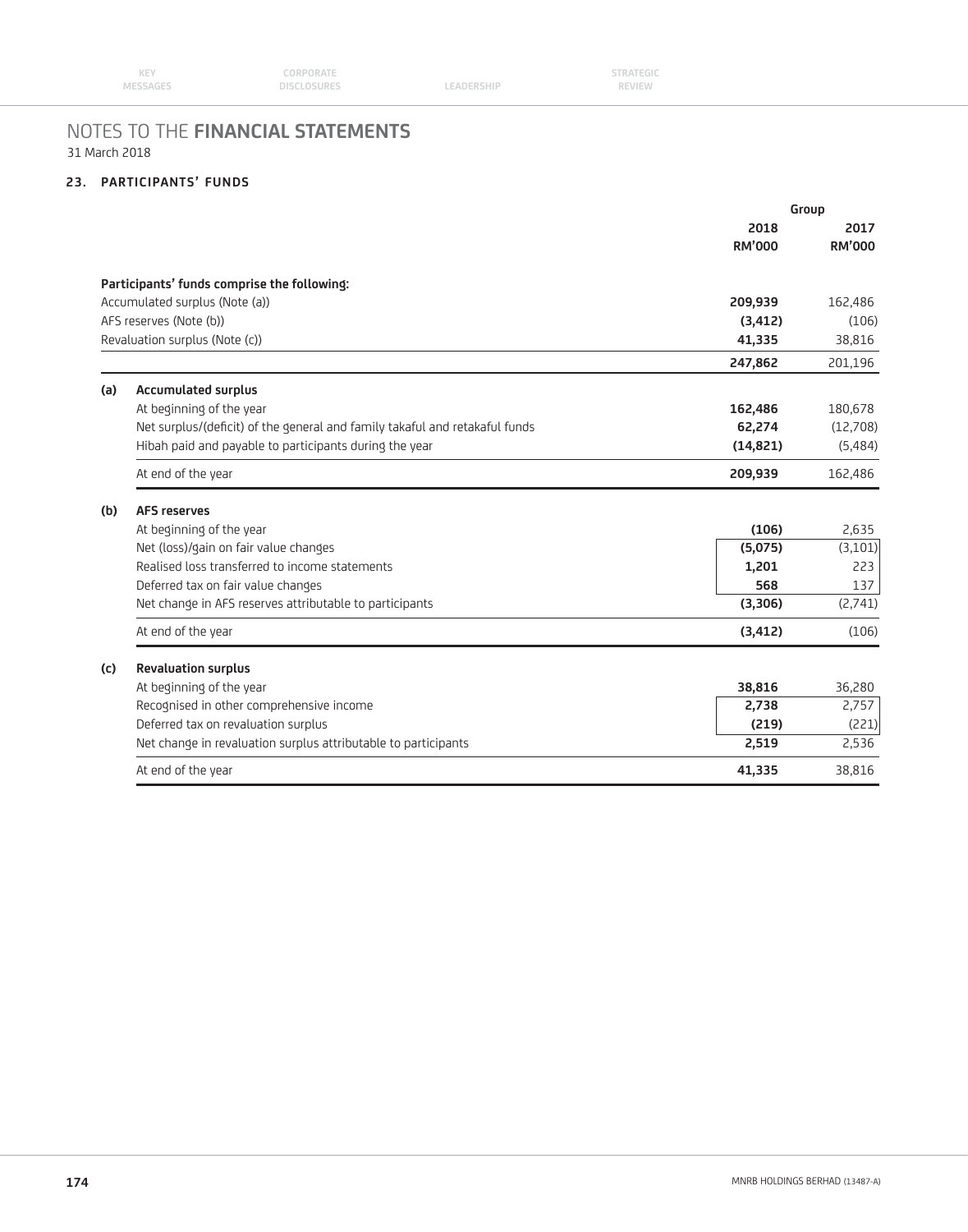| PERFORMANCE<br><b>REVIEW</b> | <b>SUSIAINADILII</b><br>STATEMENT | .ORPORATE<br>-- | <b>FINANCIAL</b><br><b>TATEMENTS</b> | OTHER |
|------------------------------|-----------------------------------|-----------------|--------------------------------------|-------|
|                              |                                   |                 |                                      |       |

#### **24. BORROWINGS**

|                            | Group                    |                       | Company                  |                       |
|----------------------------|--------------------------|-----------------------|--------------------------|-----------------------|
|                            | 2018<br><b>RM'000</b>    | 2017<br><b>RM'000</b> | 2018<br><b>RM'000</b>    | 2017<br><b>RM'000</b> |
| Revolving Credit Facility  | 320,000                  | 200,000               | 320,000                  | 200,000               |
| Sukuk Mudharabah Programme | $\overline{\phantom{m}}$ | 120,000               | $\overline{\phantom{0}}$ | 120,000               |
|                            | 320,000                  | 320,000               | 320,000                  | 320,000               |

The salient terms and conditions of the borrowings of the Group and the Company are as follows:

#### **(a) Revolving Credit Facility**

 On 17 March 2017, the Company entered into a RM320 million revolving credit facility ("said facility") agreement with AmBank (M) Berhad ("AmBank"). On 22 March 2017, the Company made a drawdown of RM200 million from the said facility. The facility carries a floating interest rate that is reviewed quarterly and has a tenure of 18 months, with the option of 6 months' extension at the discretion of the bank. The interest rate for the financial year ended 31 March 2018 was 4.82% (2017: 4.52%) per annum.

 The proceeds from the drawdown were utilised towards redeeming the Islamic Commodity Murabahah Facility of the same amount from Standard Chartered Saadiq Berhad.

#### **(b) Sukuk Mudharabah Programme**

MNRB Holdings Berhad issued RM120 million of Sukuk to MIDF Amanah Investment Bank Berhad on 10 December 2012. It carries a fixed profit rate of 5.4% per annum, with final redemption date on 11 December 2017. This facility has been repaid off on 9 June 2017 by utilising the remaining RM120 million RC facilities entered into with AmBank Berhad.

## **25. INSURANCE/TAKAFUL PAYABLES**

|                                                                                                                 |                       | Group                 |
|-----------------------------------------------------------------------------------------------------------------|-----------------------|-----------------------|
|                                                                                                                 | 2018<br><b>RM'000</b> | 2017<br><b>RM'000</b> |
| Due to agents, brokers, retrocessionaires and retakaful operators                                               | 270,444               | 210,174               |
| Offsetting insurance/takaful receivables and insurance/takaful payables                                         |                       |                       |
|                                                                                                                 |                       | Group                 |
|                                                                                                                 | 2018                  | 2017                  |
|                                                                                                                 | <b>RM'000</b>         | <b>RM'000</b>         |
| Gross amounts of recognised insurance/takaful payables                                                          | 683,928               | 379,361               |
| Less: Gross amounts of recognised insurance/takaful receivables set off in the statements of financial position | (413, 484)            | (169, 187)            |
| Net amounts of insurance/takaful payables presented in the statements of financial position                     | 270,444               | 210.174               |

 Included in amounts due to brokers and retrocessionaires is an amount of RM231,382 (2017: RM216,664) due to an associate, Labuan Reinsurance (L) Ltd. The amount payable is subject to settlement terms stipulated in the reinsurance contracts.

The carrying amounts disclosed above approximate fair values due to their relatively short term nature.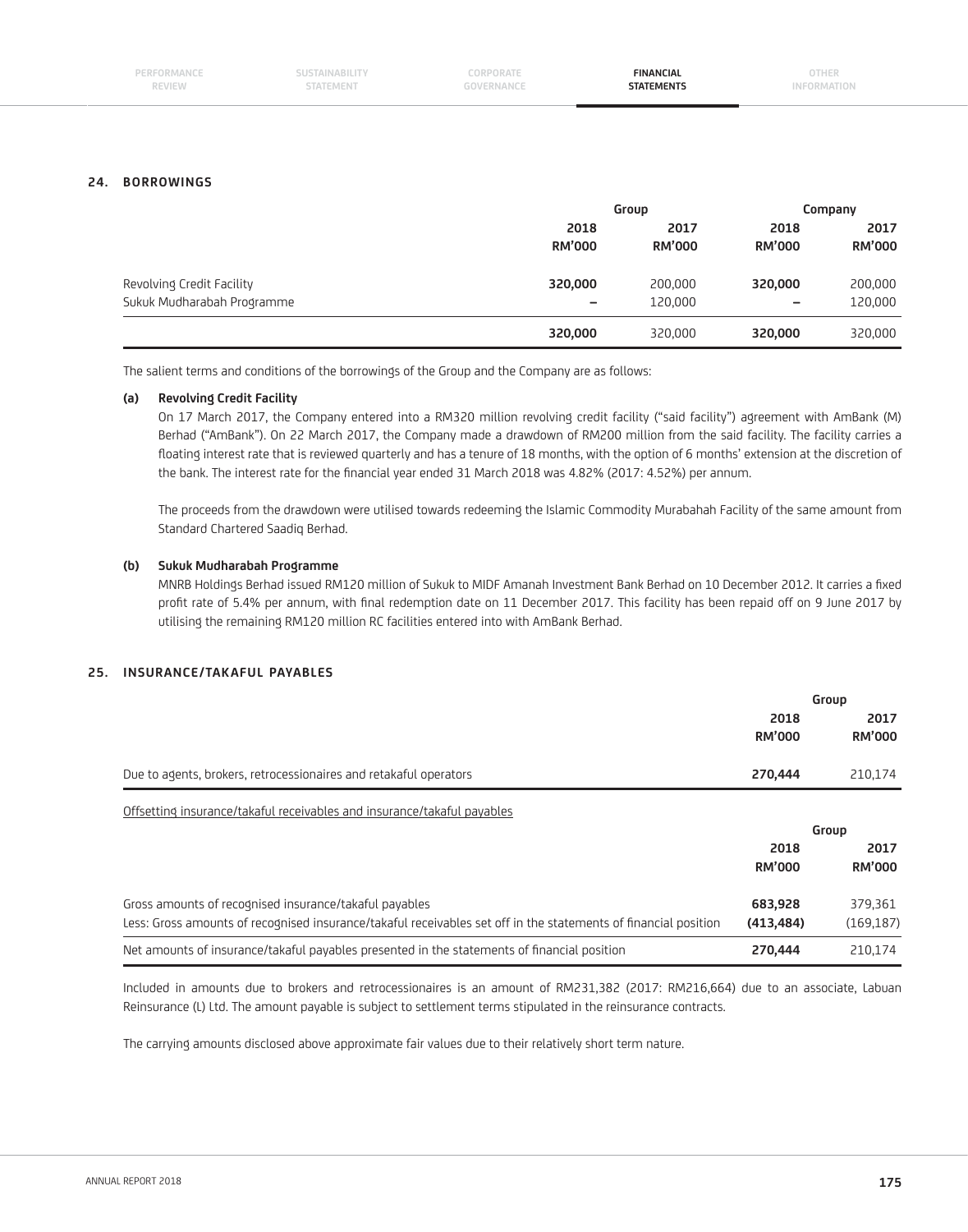| KEY      | CORPORATE   |            | <b>STRATEGIC</b> |  |
|----------|-------------|------------|------------------|--|
| MESSAGES | DISCLOSURES | LEADERSHIP | <b>REVIEW</b>    |  |

#### **26. OTHER PAYABLES**

|                                | Group         |               | Company       |               |      |      |
|--------------------------------|---------------|---------------|---------------|---------------|------|------|
|                                | 2018          |               |               | 2017          | 2018 | 2017 |
|                                | <b>RM'000</b> | <b>RM'000</b> | <b>RM'000</b> | <b>RM'000</b> |      |      |
| Deposit contributions          | 42,283        | 53,399        |               |               |      |      |
| Outstanding commissions        | 2,921         | 5,173         | -             |               |      |      |
| Provisions                     | 35,717        | 36,483        | 6,791         | 7,603         |      |      |
| Amount due to subsidiaries (i) | -             |               | 157           | 4,616         |      |      |
| Sundry payables and accruals   | 144.824       | 117,131       | 2,027         | 2,267         |      |      |
|                                | 225,745       | 212.186       | 8,975         | 14,486        |      |      |

<sup>(i)</sup> These amounts are non-trade in nature, unsecured, not subject to any interest/profit elements and repayable on demand.

The carrying amounts disclosed above approximate fair values due to their relatively short term nature.

## **27. SHARE CAPITAL**

|                          | Number of ordinary shares    |              | Amount                |                       |
|--------------------------|------------------------------|--------------|-----------------------|-----------------------|
|                          | 2018<br>'000                 | 2017<br>'000 | 2018<br><b>RM'000</b> | 2017<br><b>RM'000</b> |
| Issued and fully paid:   |                              |              |                       |                       |
| At beginning of the year | 319,605                      | 213,070      | 319.605               | 213,070               |
| Issuance of bonus shares | $\qquad \qquad \blacksquare$ | 106,535      |                       | 106,535               |
| At end of the year       | 319,605                      | 319.605      | 319.605               | 319,605               |

## **28. DIVIDEND**

The Directors do not recommend the payment of any dividend in respect of the current financial year.

#### **29. EARNINGS/(LOSS) PER SHARE**

The basic and diluted earnings/(loss) per share is calculated by dividing the net profit/(loss) for the year by the number of ordinary shares in issue during the year.

|                                                                   | Group   |         | Company |          |
|-------------------------------------------------------------------|---------|---------|---------|----------|
|                                                                   | 2018    | 2017    | 2018    | 2017     |
| Net profit/(loss) for the year (RM'000)                           | 140.865 | 71.170  | 6.872   | (18,200) |
| Number/weighted average number of ordinary shares in issue ('000) | 319.605 | 257,460 | 319.605 | 257,460  |
| Basic and diluted earnings/(loss) per share (sen)                 | 44.1    | 27.6    | 2.2     | (7.1)    |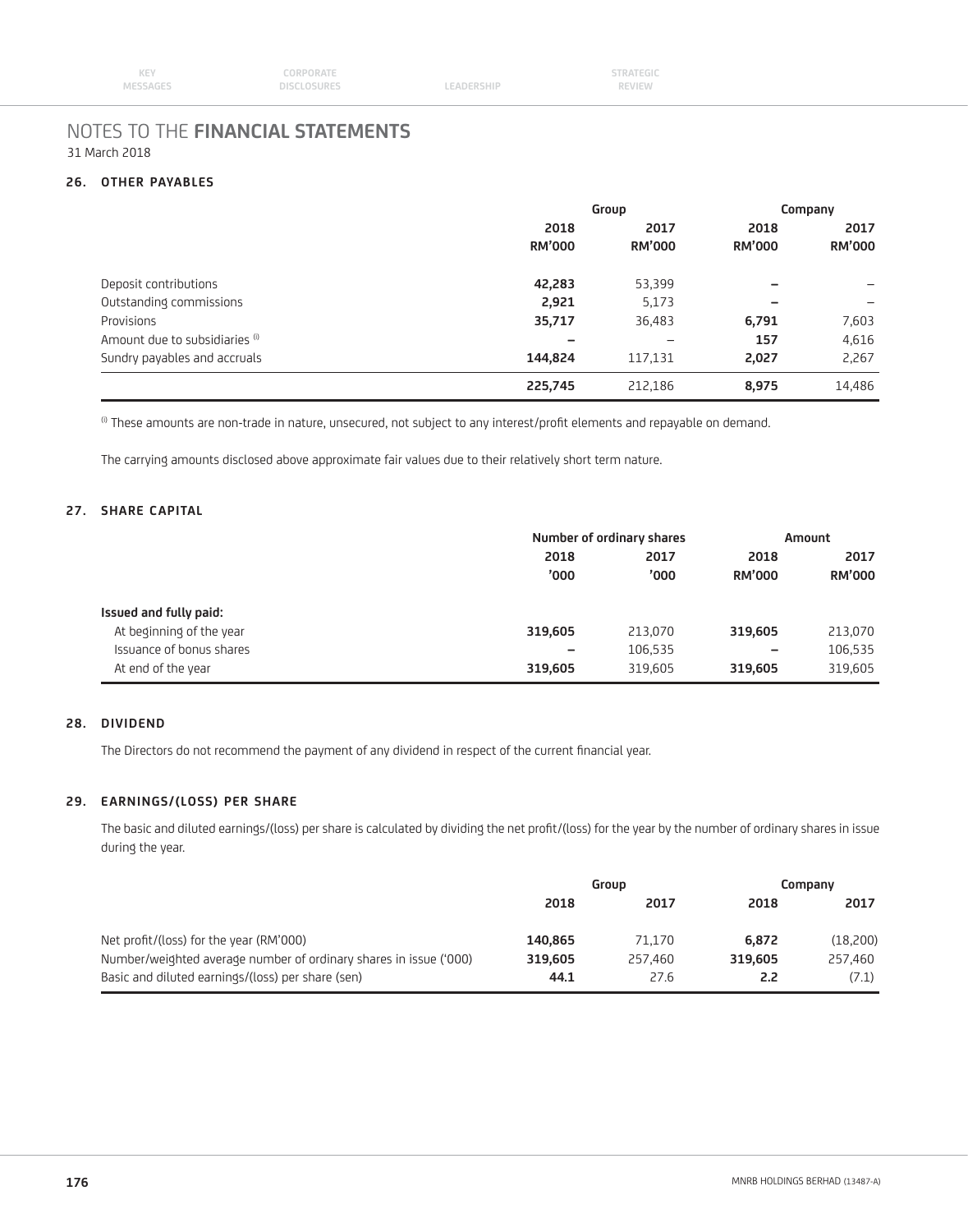**CORPORATE GOVERNANCE**

**FINANCIAL STATEMENTS**

#### **30. OPERATING LEASE ARRANGEMENTS**

#### **(a) The Group as lessee**

The Group has entered into non-cancellable operating lease agreements for the use of office premises. This lease is for a period of 5 years and subject to review every 2 years. There are no restrictions placed upon the Group by entering into this lease.

 The future aggregate minimum lease payments under non-cancellable operating leases contracted for as at the reporting date but not recognised as liabilities, are as follows:

|                                              | Group                 |                       | Company               |                          |
|----------------------------------------------|-----------------------|-----------------------|-----------------------|--------------------------|
|                                              | 2018<br><b>RM'000</b> | 2017<br><b>RM'000</b> | 2018<br><b>RM'000</b> | 2017<br><b>RM'000</b>    |
| Future minimum rental payments:              |                       |                       |                       |                          |
| Not later than 1 year                        | 1,151                 | 3,815                 | 1,248                 | 1,248                    |
| Later than 1 year and not later than 5 years | 929                   | 6.166                 | 1,248                 | $\overline{\phantom{0}}$ |
|                                              | 2,080                 | 9,981                 | 2.496                 | 1,248                    |

#### **(b) The Group as lessor**

 The Group has entered into non-cancellable operating lease agreements on its portfolio of self-occupied properties and investment property. These leases have remaining non-cancellable lease terms of between 5 and 10 years. All leases include a clause to enable upward revision of the rental charge on an annual basis based on prevailing market conditions and certain contracts include contingent rental arrangements computed based on sales achieved by tenants.

 The future minimum lease payments receivable under non-cancellable operating leases contracted for as at the reporting date but not recognised as receivables, are as follows:

|                                              | Group         |                       |
|----------------------------------------------|---------------|-----------------------|
|                                              | 2018          | 2017<br><b>RM'000</b> |
|                                              | <b>RM'000</b> |                       |
| Future minimum rental receipts:              |               |                       |
| Not later than 1 year                        | 3,078         | 3,895                 |
| Later than 1 year and not later than 5 years | 1,407         | 1,658                 |
|                                              | 4,485         | 5,553                 |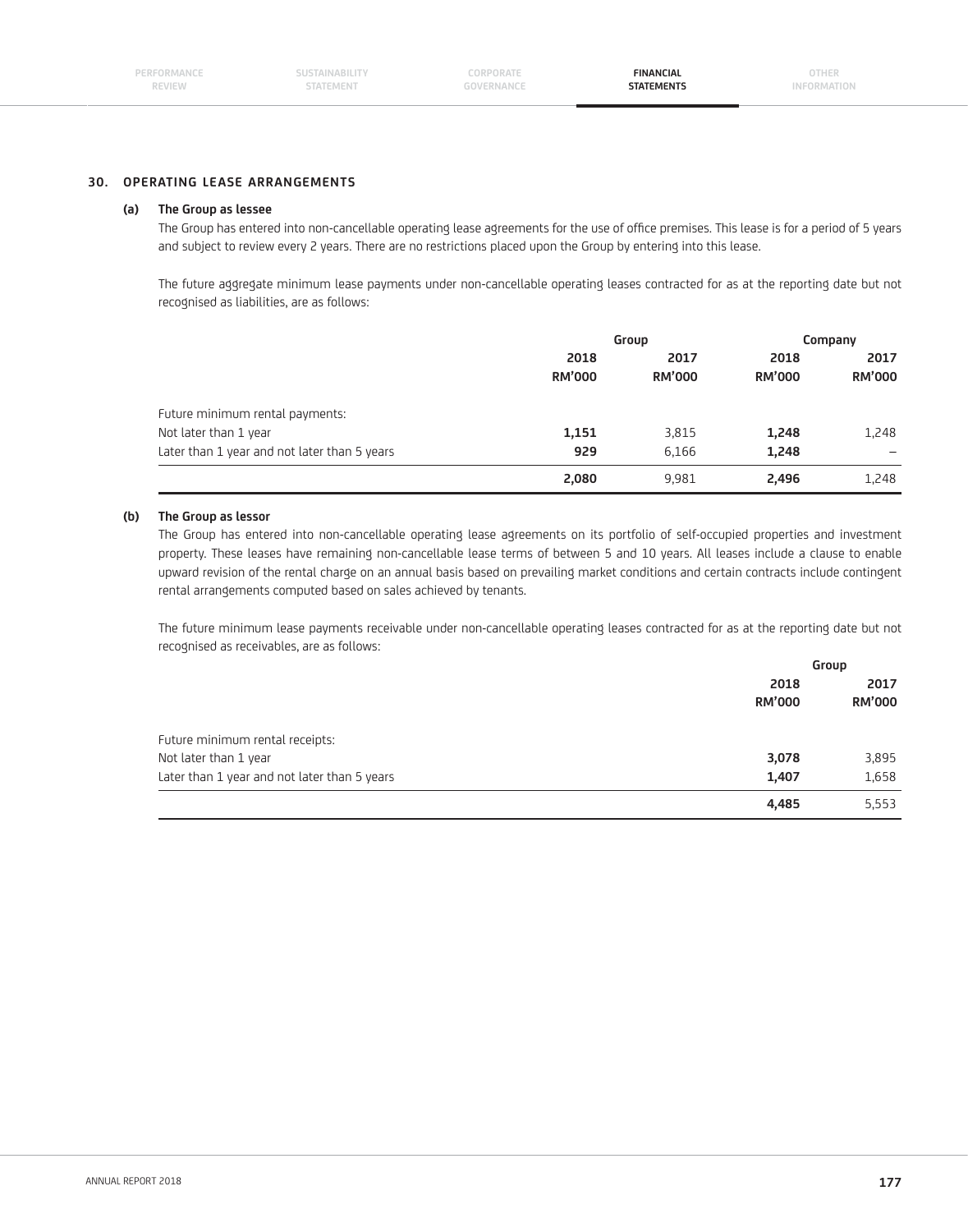#### **31. COMMITMENTS**

The commitments of the Company and of the Group as at the financial year end are as follows:

| Group                 |                       | Company               |                       |
|-----------------------|-----------------------|-----------------------|-----------------------|
| 2018<br><b>RM'000</b> | 2017<br><b>RM'000</b> | 2018<br><b>RM'000</b> | 2017<br><b>RM'000</b> |
|                       |                       |                       |                       |
| 11,869                | 22,409                | 2                     |                       |
| 11,869                | 22,409                | $\overline{c}$        |                       |
|                       |                       |                       |                       |
| 787                   | 1,850                 |                       |                       |
| 12,775                | -                     |                       |                       |
| 13,562                | 1,850                 |                       |                       |
|                       |                       |                       |                       |

\* Relating to purchases and enhancement of the computer system of the Company and the reinsurance/retakaful and takaful subsidiaries.

## **32. RELATED PARTY DISCLOSURES**

For the purposes of these financial statements, parties are considered to be related to the Group and the Company if the Group and the Company have the ability, directly or indirectly, to control the party or exercise significant influence over the party in making financial and operating decisions, or vice versa, or where the Group and the Company and the party are subject to common control or common significant influence. Related parties may be individuals or other entities.

Key management personnel are defined as those persons having authority and responsibility for planning, directing and controlling the activities of the Company either directly or indirectly. The key management personnel include all the Directors of the Group and the Company, and certain members of senior management of the Group and the Company.

#### (a) The significant transactions with related parties are as follows:

|                                                             | Group         |               | Company       |               |
|-------------------------------------------------------------|---------------|---------------|---------------|---------------|
|                                                             | 2018          | 2017          | 2018          | 2017          |
|                                                             | <b>RM'000</b> | <b>RM'000</b> | <b>RM'000</b> | <b>RM'000</b> |
| Income/(expenses):                                          |               |               |               |               |
| <b>Transactions with subsidiaries:</b>                      |               |               |               |               |
| Management fees received                                    |               |               | 35,025        | 31,728        |
| Rental paid                                                 |               |               | (1,067)       | (1, 392)      |
| Interest income                                             |               |               | 50            | 50            |
| Transactions with takaful funds of a subsidiary:            |               |               |               |               |
| Takaful contributions paid                                  |               |               |               | (320)         |
| Transactions with an associate, Labuan Reinsurance (L) Ltd: |               |               |               |               |
| Net reinsurance inwards                                     | 391           | 361           |               |               |
| Gross contributions                                         | 6             | 10            |               |               |
| Retakaful outward contributions                             | (3, 139)      | (5,983)       |               |               |
| Retakaful commission                                        | 232           | 87            |               |               |
| Net dividend received                                       |               | 2,692         |               |               |
| Claims recoveries                                           | 3,400         | 2,092         |               |               |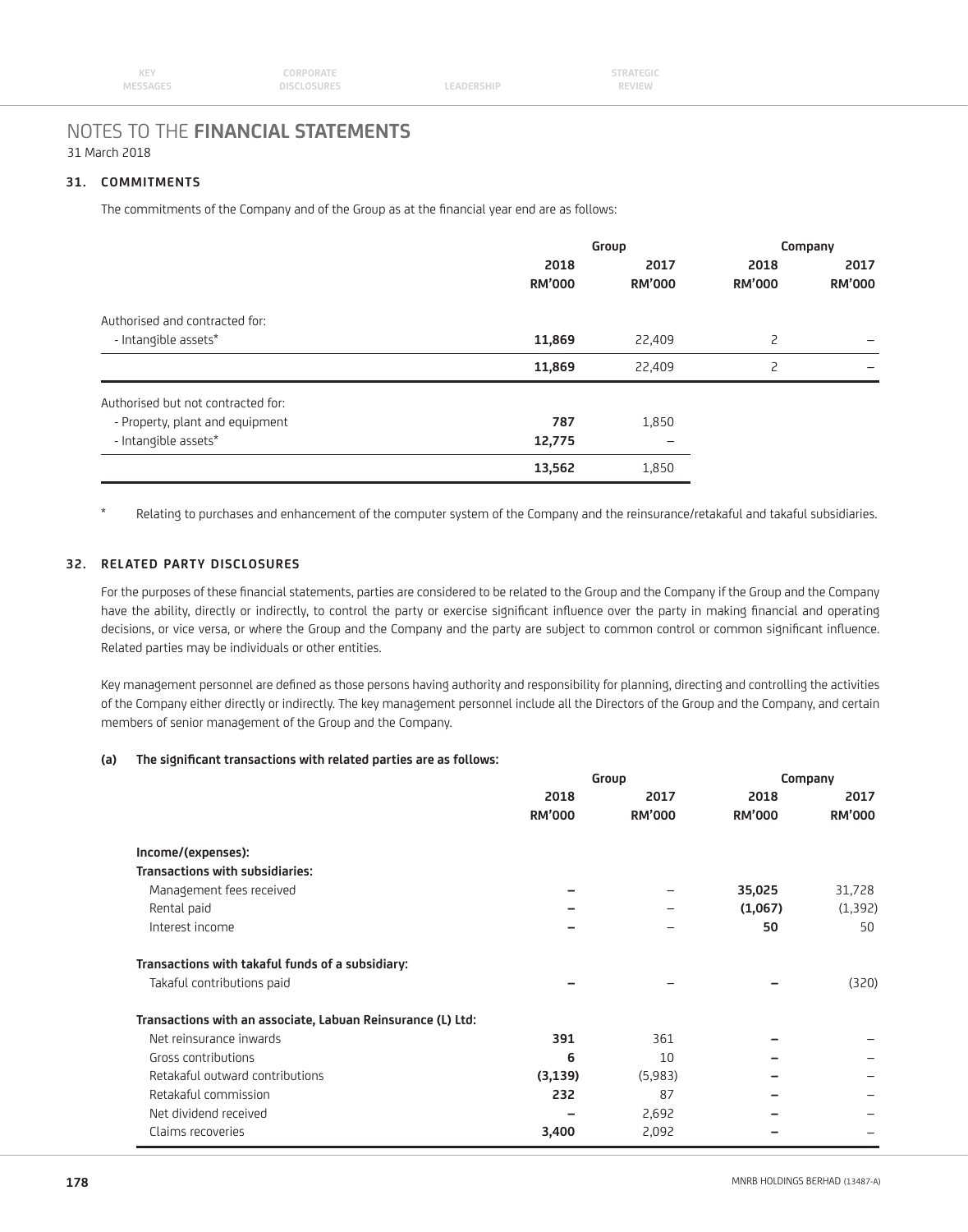**SUSTAINABILITY STATEMENT**

**CORPORATE GOVERNANCE**

**FINANCIAL STATEMENTS**

**OTHER INFORMATION**

#### **32. RELATED PARTY DISCLOSURES (CONT'D)**

### (a) The significant transactions with related parties are as follows: (Cont'd)

 The directors are of the opinion that all the transactions above have been entered into in the normal course of business and have been established on terms and conditions that are not materially different from those obtainable in transactions with unrelated parties.

 Outstanding balances arising from the transactions above as at the reporting date have been disclosed in Notes 19(d), 21, 25 and 26 of the financial statements as well as on the face of the statements of financial position.

#### **(b) The key management personnel compensations are as follows:**

|                                                |               | Group                    | Company       |               |  |
|------------------------------------------------|---------------|--------------------------|---------------|---------------|--|
|                                                | 2018          | 2017                     | 2018          | 2017          |  |
|                                                | <b>RM'000</b> | <b>RM'000</b>            | <b>RM'000</b> | <b>RM'000</b> |  |
| Non-executive directors:                       |               |                          |               |               |  |
| Fees                                           | 2,506         | 2,650                    | 844           | 780           |  |
| Others                                         | 601           | 644                      | 174           | 146           |  |
| Benefits-in-kind                               |               | 38                       |               | 38            |  |
| <b>Executive directors:</b>                    |               |                          |               |               |  |
| Salaries and bonus                             | 3,717         | 3,050                    | 1,328         | 1,169         |  |
| Pension costs - EPF                            | 747           | 498                      | 341           | 199           |  |
| Social security costs                          |               | $\overline{\phantom{0}}$ |               |               |  |
| Allowances                                     | 110           |                          |               |               |  |
| Retirement benefits                            |               |                          |               |               |  |
| Benefits-in-kind                               | 178           | 220                      | 68            | 120           |  |
| Others                                         | 77            | 13                       | 4             | 6             |  |
| Director of a subsidiary:                      |               |                          |               |               |  |
| Salaries and bonus                             | 834           | 837                      | 834           | 837           |  |
| Pension costs - EPF                            | 129           | 126                      | 129           | 126           |  |
| Social security costs                          | $\mathbf{1}$  | $\mathbf{1}$             | $\mathbf{1}$  | 1             |  |
| Other allowances                               | 65            | 20                       | 65            | 20            |  |
| Benefits-in-kind                               | 97            | 55                       | 97            | 55            |  |
| <b>Shariah Committee members:</b>              |               |                          |               |               |  |
| Fees                                           | 192           | 232                      |               |               |  |
| Meeting allowances                             | 69            | 79                       |               |               |  |
| Other key management personnel's remuneration: |               |                          |               |               |  |
| Salaries and bonus                             | 11,978        | 12,176                   | 4,140         | 4,779         |  |
| Pension costs - EPF                            | 2,366         | 1,799                    | 668           | 717           |  |
| Social security costs                          | 15            | 14                       | 8             | 7             |  |
| Allowances                                     | 672           | 511                      | 275           | 51            |  |
| Benefits-in-kind                               | 815           | 509                      | 376           | 442           |  |
|                                                | 25,169        | 23,472                   | 9,352         | 9,493         |  |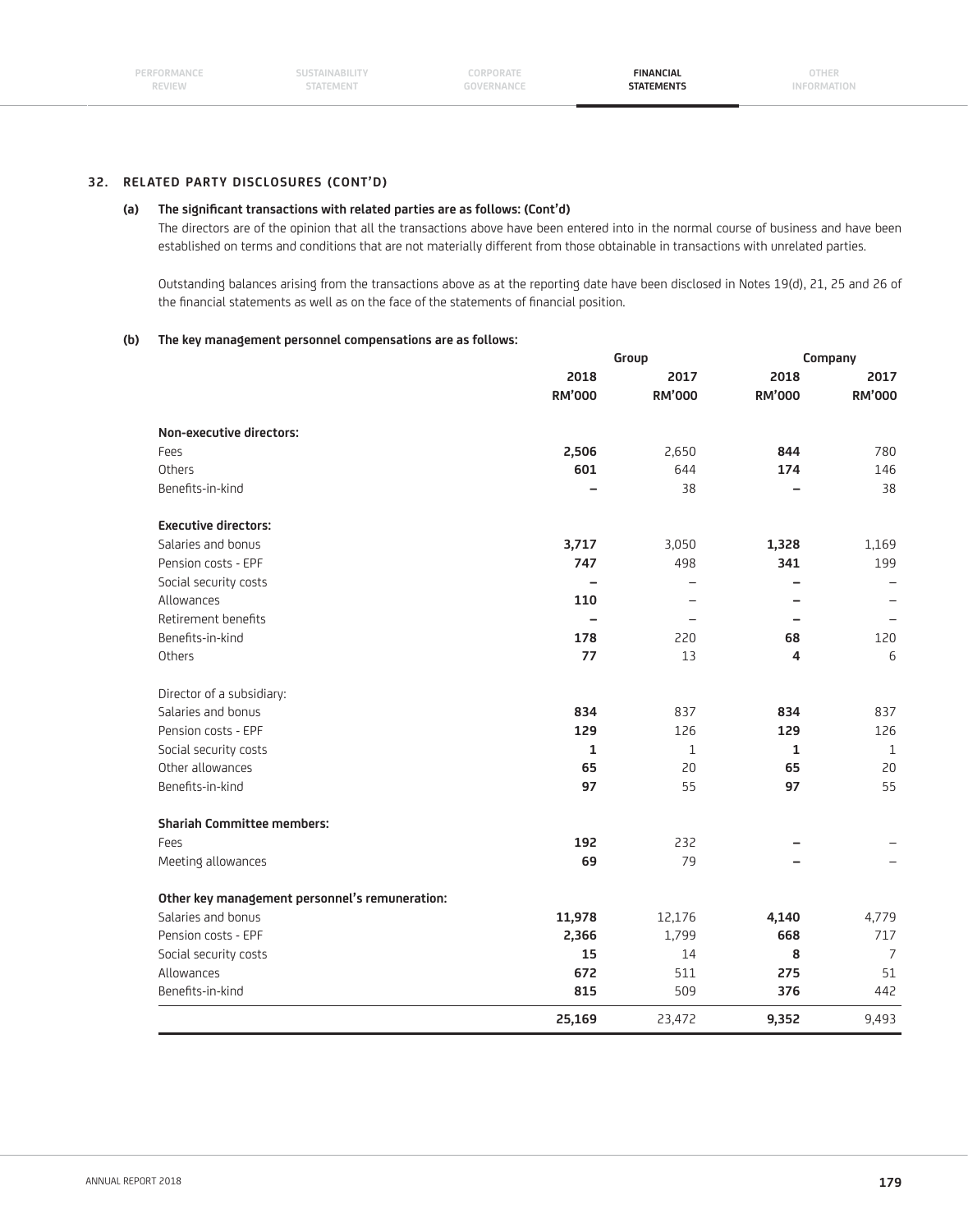# **33. SEGMENT INFORMATION**

|                                                                                 |                          | Adjustments              |                          |                          |                          |                           |
|---------------------------------------------------------------------------------|--------------------------|--------------------------|--------------------------|--------------------------|--------------------------|---------------------------|
|                                                                                 | Investment               | Reinsurance              | <b>Takaful</b>           | Retakaful                | and                      |                           |
|                                                                                 | holding                  | business                 | operator                 | operator                 |                          | eliminations Consolidated |
| Group                                                                           | <b>RM'000</b>            | <b>RM'000</b>            | <b>RM'000</b>            | <b>RM'000</b>            | <b>RM'000</b>            | <b>RM'000</b>             |
| 2018                                                                            |                          |                          |                          |                          |                          |                           |
| <b>Results</b>                                                                  |                          |                          |                          |                          |                          |                           |
| Net earned premiums/contributions                                               |                          | 1,168,951                | 735,490                  | 24,423                   |                          | 1,928,864                 |
| Interest/profit income                                                          | 3,675                    | 98,827                   | 130,974                  | 5,076                    | (50)                     | 238,502                   |
| Other revenue                                                                   | 57,959                   | 32,343                   | 69,644                   | 163                      | (61,070)                 | 99,039                    |
| Net claims                                                                      |                          | (760, 720)               | (514, 684)               | (32, 841)                | $\overline{\phantom{0}}$ | (1,308,245)               |
| Other expenses <sup>(i)</sup>                                                   | (36,780)                 | (418, 406)               | (287, 773)               | (3, 305)                 | 60,615                   | (685, 649)                |
| Depreciation                                                                    | (499)                    | (3,022)                  | (3,751)                  |                          |                          | (7, 272)                  |
| Amortisation                                                                    | (439)                    | (1,018)                  | (2,855)                  |                          |                          | (4, 312)                  |
| Finance costs                                                                   | (15, 841)                | (50)                     |                          |                          | 50                       | (15, 841)                 |
| Share of results of associates                                                  | 592                      | 9,120                    |                          |                          | $\overline{\phantom{0}}$ | 9,712                     |
| Operating (loss)/profit before deficit<br>attributable to takaful participants, |                          |                          |                          |                          |                          |                           |
| taxation                                                                        | 8,667                    | 126,025                  | 127,045                  | (6, 484)                 | (455)                    | 254,798                   |
| Deficit attributable to takaful participants                                    |                          | $\overline{\phantom{0}}$ | (77, 662)                | 15,388                   | $\overline{\phantom{0}}$ | (62, 274)                 |
| Operating (loss)/profit before taxation                                         | 8,667                    | 126,025                  | 49,383                   | 8,904                    | (455)                    | 192,524                   |
| Zakat                                                                           |                          |                          | (563)                    |                          |                          | (563)                     |
| Taxation                                                                        | (704)                    | (39,908)                 | (11,056)                 | 572                      | $\overline{\phantom{0}}$ | (51,096)                  |
| Net (loss)/profit for the year                                                  | 7,963                    | 86,117                   | 37,764                   | 9,476                    | (455)                    | 140,865                   |
| 2017                                                                            |                          |                          |                          |                          |                          |                           |
| <b>Results</b>                                                                  |                          |                          |                          |                          |                          |                           |
| Net earned premiums/contributions                                               | $\qquad \qquad -$        | 1,188,736                | 779,581                  | 10,910                   | (723)                    | 1,978,504                 |
| Interest/profit income                                                          | 3,889                    | 86,811                   | 110,023                  | 5,064                    | (50)                     | 205,737                   |
| Other revenue                                                                   | 31,892                   | 60,720                   | 81,304                   | 1,637                    | (32,597)                 | 142,956                   |
| Net claims                                                                      | $\overline{\phantom{0}}$ | (832,318)                | (658, 512)               | (11,019)                 | (1, 434)                 | (1,503,283)               |
| Other expenses <sup>(i)</sup>                                                   | (34, 522)                | (397,707)                | (301, 400)               | (12, 306)                | 32,062                   | (713, 873)                |
| Depreciation                                                                    | (644)                    | (3,070)                  | (4,352)                  | (3)                      | $\overline{\phantom{0}}$ | (8,069)                   |
| Amortisation                                                                    | (290)                    | (830)                    | (2,019)                  | (121)                    | $\overline{\phantom{0}}$ | (3,260)                   |
| Finance costs                                                                   | (18, 120)                | (50)                     | $\overline{\phantom{0}}$ |                          | 50                       | (18, 120)                 |
| Share of results of associates                                                  | 369                      | 5,259                    | $\overline{\phantom{0}}$ | $\overline{\phantom{0}}$ | $\overline{\phantom{0}}$ | 5,628                     |
| Operating profit/(loss) before surplus                                          |                          |                          |                          |                          |                          |                           |
| attributable to takaful participants,                                           |                          |                          |                          |                          |                          |                           |
| zakat and taxation                                                              | (17, 426)                | 107,551                  | 4,625                    | (5,838)                  | (2,692)                  | 86,220                    |
| Surplus attributable to takaful participants                                    |                          |                          | (4,064)                  | 16,772                   |                          | 12,708                    |
| Operating profit/(loss) before zakat                                            |                          |                          |                          |                          |                          |                           |
| and taxation                                                                    | (17, 426)                | 107,551                  | 561                      | 10,934                   | (2,692)                  | 98,928                    |
| Taxation                                                                        | (405)                    | (18,241)                 | (9, 148)                 | 36                       |                          | (27,758)                  |
| Net profit/(loss) for the year                                                  | (17, 831)                | 89,310                   | (8,587)                  | 10,970                   | (2,692)                  | 71,170                    |
|                                                                                 |                          |                          |                          |                          |                          |                           |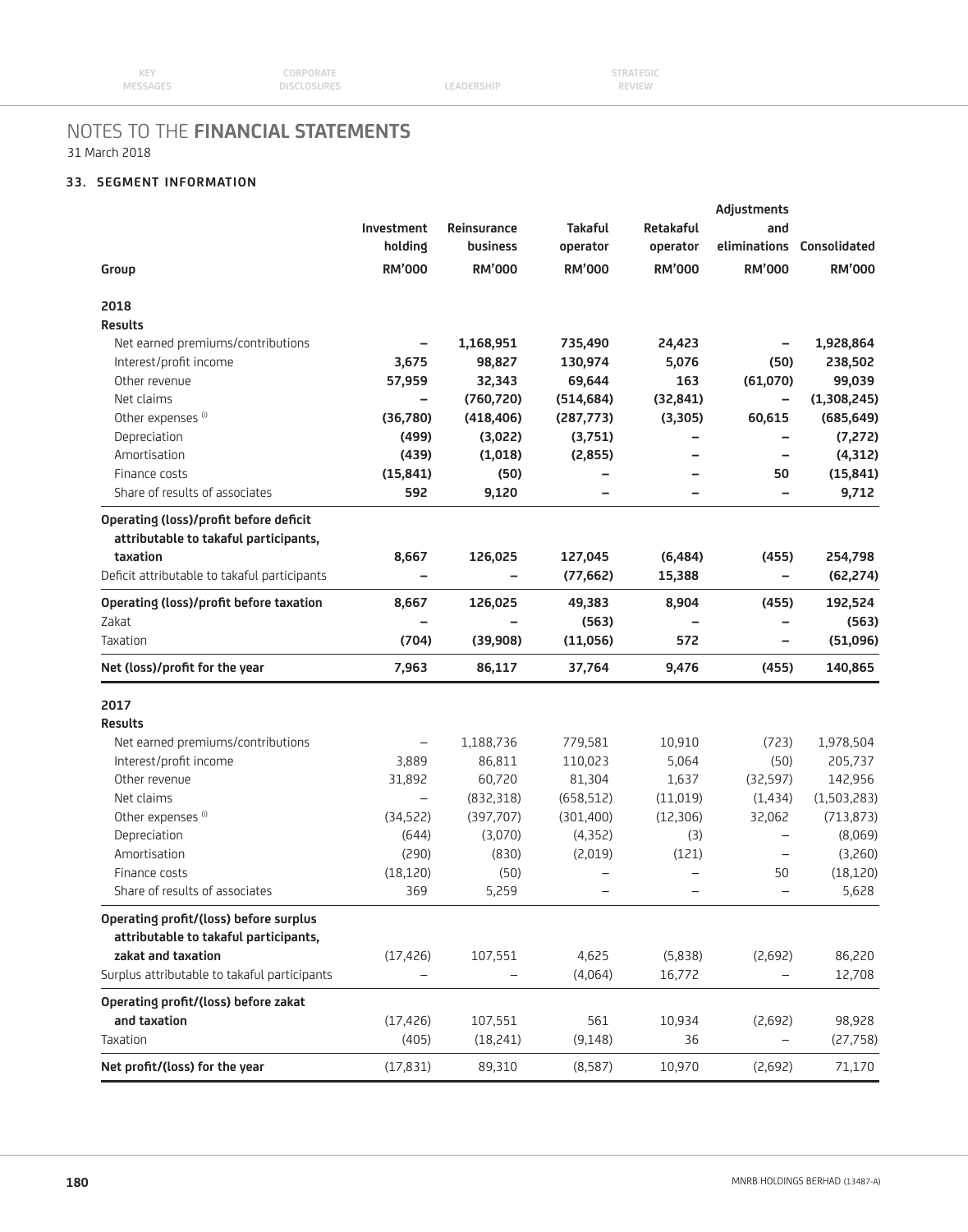| PERFORMAN<br>REVIEW | STATEMEN, | <b>LUKPUKAIE</b><br>The S. P. Lee Bolt And Are<br>----- | <b>FINANCIAL</b><br>EMENTS | 7HER. |
|---------------------|-----------|---------------------------------------------------------|----------------------------|-------|
|                     |           |                                                         |                            |       |

# **33. SEGMENT INFORMATION (CONT'D)**

|                                                      |                          |                          |                          | <b>Adjustments</b> |                   |                           |  |  |  |
|------------------------------------------------------|--------------------------|--------------------------|--------------------------|--------------------|-------------------|---------------------------|--|--|--|
|                                                      | Investment               | Reinsurance              | <b>Takaful</b>           | Retakaful          | and               |                           |  |  |  |
|                                                      | holding                  | business                 | operator                 | operator           |                   | eliminations Consolidated |  |  |  |
| Group                                                | <b>RM'000</b>            | <b>RM'000</b>            | <b>RM'000</b>            | <b>RM'000</b>      | <b>RM'000</b>     | <b>RM'000</b>             |  |  |  |
| 2018                                                 |                          |                          |                          |                    |                   |                           |  |  |  |
| Assets                                               |                          |                          |                          |                    |                   |                           |  |  |  |
| Segment assets <sup>(i)</sup>                        | 961,225                  | 3,599,570                | 4,030,584                | 120,729            | (916, 116)        | 7,795,992                 |  |  |  |
| Investments in associates                            | 1,957                    | 129,876                  |                          |                    | 7,176             | 139,009                   |  |  |  |
|                                                      | 963,182                  | 3,729,446                | 4,030,584                | 120,729            | (908, 940)        | 7,935,001                 |  |  |  |
| Liabilities and Participants' funds                  |                          |                          |                          |                    |                   |                           |  |  |  |
| Segment liabilities                                  |                          |                          |                          |                    |                   |                           |  |  |  |
| Participants' funds                                  |                          |                          | 260,866                  | (13,004)           |                   | 247,862                   |  |  |  |
| Borrowings                                           | 320,000                  | 1,000                    |                          |                    | (1,000)           | 320,000                   |  |  |  |
| Insurance and takaful contract liabilities           | $\qquad \qquad -$        | 2,037,525                | 3,168,225                | 114,195            | $\qquad \qquad -$ | 5,319,945                 |  |  |  |
| Other liabilities                                    | 10,641                   | 237,330                  | 244,559                  | 26,944             | (10, 281)         | 509,193                   |  |  |  |
|                                                      | 330,641                  | 2,275,855                | 3,673,650                | 128,135            | (11,281)          | 6,397,000                 |  |  |  |
| <b>Equities</b>                                      |                          |                          |                          |                    |                   |                           |  |  |  |
| Segment equities <sup>(i)</sup>                      | 632,541                  | 1,453,591                | 356,934                  | (7, 406)           | (897, 659)        | 1,538,001                 |  |  |  |
| Total liabilities, participants' funds<br>and equity | 963,182                  | 3,729,446                | 4,030,584                | 120,729            | (908, 940)        | 7,935,001                 |  |  |  |
|                                                      |                          |                          |                          |                    |                   |                           |  |  |  |
| 2017                                                 |                          |                          |                          |                    |                   |                           |  |  |  |
| Assets                                               |                          |                          |                          |                    |                   |                           |  |  |  |
| Segment assets <sup>(i)</sup>                        | 960,283                  | 3,368,223                | 3,769,156                | 165,013            | (851, 515)        | 7,411,160                 |  |  |  |
| Investments in associates                            | 1,957                    | 75,968                   |                          |                    | 67,495            | 145,420                   |  |  |  |
|                                                      | 962,240                  | 3,444,191                | 3,769,156                | 165,013            | (784, 020)        | 7,556,580                 |  |  |  |
| Liabilities and Participants' funds                  |                          |                          |                          |                    |                   |                           |  |  |  |
| Segment liabilities                                  |                          |                          |                          |                    |                   |                           |  |  |  |
| Participants' funds                                  |                          | $\overline{\phantom{0}}$ | 199,561                  |                    |                   | 199,561                   |  |  |  |
| Borrowings                                           | 320,000                  | 1,000                    | $\overline{\phantom{m}}$ |                    | (1,000)           | 320,000                   |  |  |  |
| Insurance and takaful contract liabilities           | $\overline{\phantom{0}}$ | 2,041,209                | 3,028,299                | 103,305            | $\qquad \qquad -$ | 5,172,813                 |  |  |  |
| Other liabilities                                    | 17,078                   | 154,738                  | 261,429                  | 19,064             | (7, 569)          | 444,740                   |  |  |  |
|                                                      | 337,078                  | 2,196,947                | 3,489,289                | 122,369            | (8, 569)          | 6,137,114                 |  |  |  |
| <b>Equities</b>                                      |                          |                          |                          |                    |                   |                           |  |  |  |
| Segment equities <sup>(i)</sup>                      | 625,162                  | 1,247,244                | 279,867                  | 42,644             | (775, 451)        | 1,419,466                 |  |  |  |
| Total liabilities, participants' funds<br>and equity | 962,240                  | 3,444,191                | 3,769,156                | 165,013            | (784, 020)        | 7,556,580                 |  |  |  |
|                                                      |                          |                          |                          |                    |                   |                           |  |  |  |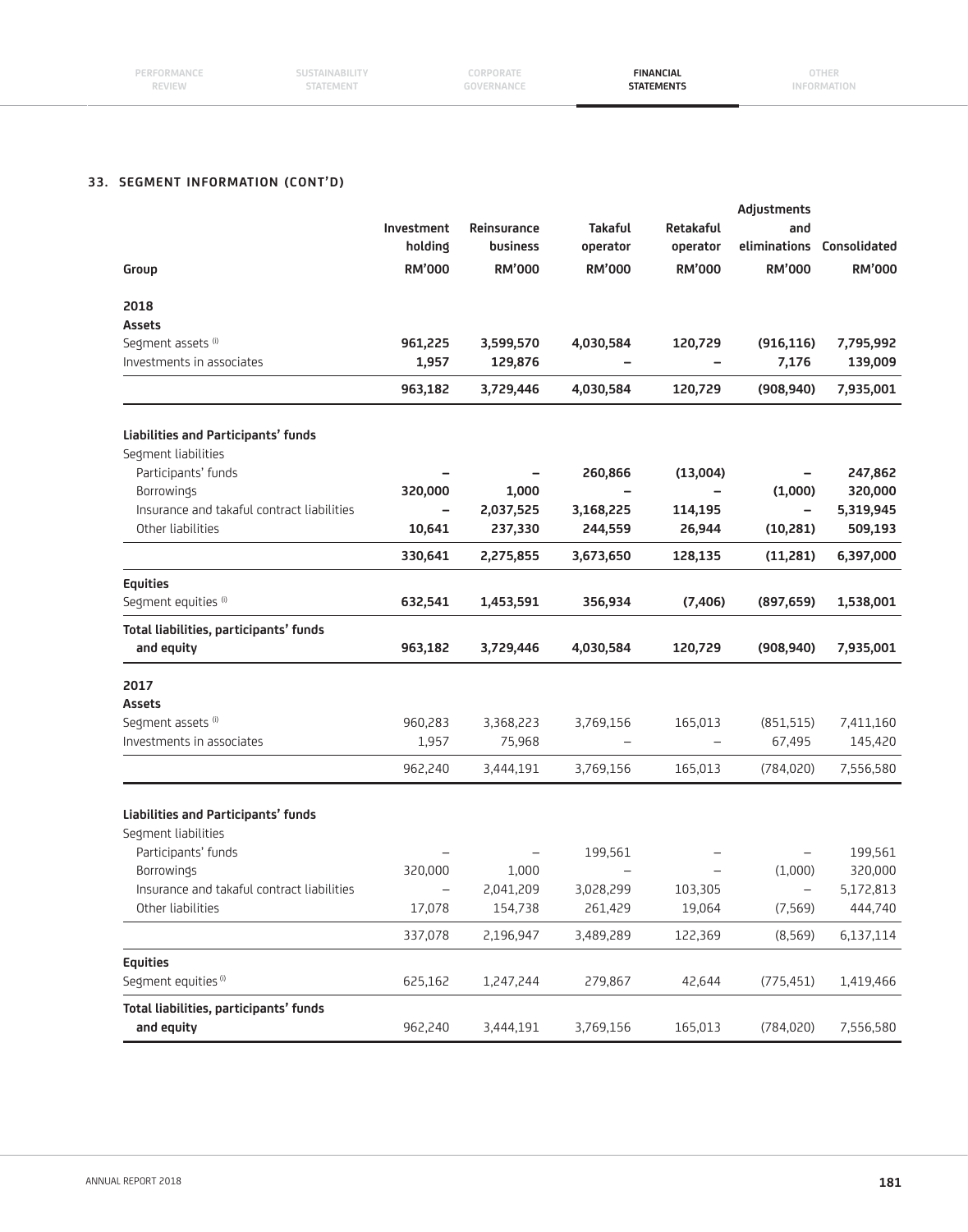# **33. SEGMENT INFORMATION (CONT'D)**

(i) Included in segment assets is a Qard granted to the general and family retakaful funds by the shareholder's fund of the retakaful division of reinsurance subsidiary, amounting to RM84.6 million (2017: RM84.6 million). Qard represents a loan to the general and family retakaful funds to make good any underwriting deficit experienced during a financial period. These balances, including the impairment losses recognised thereon amounting to RM72.1 million (2017: RM72.1 million), have been eliminated in full upon consolidation.

## **34. RISK MANAGEMENT FRAMEWORK**

The Group Enterprise Risk Management ("ERM") Framework was established to determine the level of risk acceptable to the Group relating to its core operations by setting the appropriate Board approved limits for adherence by management, after taking into account the risk parameters, the nature, the size and the mix and complexity of business and operations. An enterprise risk management process is adopted to identify and evaluate key business risks that may affect the organisation and to establish and implement an appropriate system of internal controls to manage these risks while ensuring full and effective control over significant strategic, financial, organisational and compliance matters.

 The Group ERM Framework aims to serve as a guide for the effective management of risk throughout the Group. The Framework is intended to provide guidance to the Group in performing its risk management roles and responsibilities and ultimately aims to support the achievement of the Group's strategic and financial objectives.

The primary objectives of the Group ERM Framework are as follows:

- (i) Provides a single point of reference for managing risk of the Group in a systematic and structured way;
- (ii) Embeds the Risk Management process and ensures it is an integral part of the Group's planning process at a strategic and operational level;
- (iii) Facilitates effective risk oversight through a clear internal risk governance structure and responsibilities;
- (iv) Helps create a risk awareness culture from a strategic, operational and individual perspective; and
- (v) Standardises risk terminologies across the Group to facilitate a consistent and uniform approach in managing risk.

 In pursuit of the above objectives, it is the Group's policy to adhere to good governance standards and implement best practices with regards to risk management principles. The Group also aims to uphold high standards of business practices in all its activities.

#### **(a) Risk management governance**

The Risk Management Governance structure is as follows:

- (i) The Board had established a dedicated Board Committee known as the Risk Management Committee of the Board ("RMCB") to oversee the implementation of an enterprise-wide risk management framework. This is replicated at each of the main operating subsidiaries;
- (ii) The Board had also established a dedicated Investment Committee to further oversee risks associated with investments and assets allocation. This is also replicated at each of the main operating subsidiaries;
- (iii) The Operational Risk Management Committee ("ORMC"), which comprises the President & Group Chief Executive Officer and Senior Management, implements the risk management processes, provides assurance to the Board that the processes have been carried out effectively and inculcates a risk management culture on an enterprise-wide basis. The ORMC is also established at each of the main operating subsidiaries;
- (iv) The Group Chief Risk Officer ("GCRO") and Risk Management Department established the infrastructure and facilitate the risk management processes in the Company and across the subsidiaries through the adoption of the Group ERM Framework;
- (v) At the operational level, the implementation of risk management processes in the day to day operations of the Group is consistent with the Group ERM Framework;
- (vi) The Line Managers of each department within the Group are responsible for using the various components of the Group ERM Framework as an integral part of the business processes and procedures.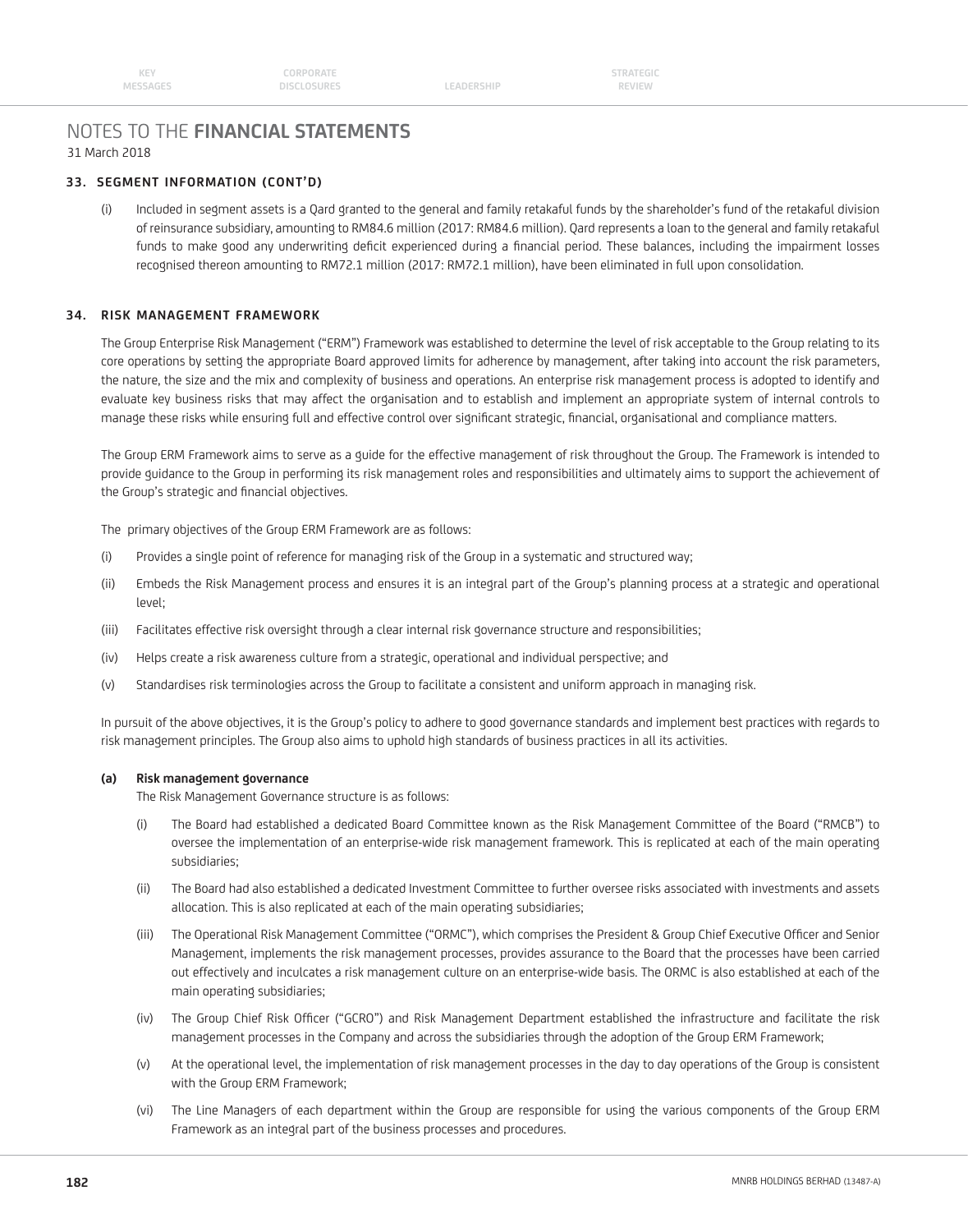## **34. RISK MANAGEMENT FRAMEWORK (CONT'D)**

#### **(a) Risk management governance (Cont'd)**

 In addition to the above, the Group has established Investment Policies at each main operating subsidiary to ensure proper risk management by investing in low-risk assets, deposits with licensed financial institutions, debt securities and other marketable securities. The Group investment strategy is towards capital preservation, return maximization and liquidity management.

Further, each main operating subsidiary had put in place the following policies to ensure proper risk management:

- (i) Underwriting Policy where each subsidiary's underwriting strategy is to have an acceptable mix and spread of business portfolio by:
	- observing underwriting guidelines and limits; and
	- applying prudential standards in the assessment of security of its key retrocessionaires/retrotakaful/retakaful providers ("counterparties").

In this respect, each main operating subsidiary complies with the relevant regulatory guidelines in the underwriting of risks.

 (ii) Claims Reserving Policy where claim liabilities are determined based on historical claims trends, existing knowledge of events, terms and conditions of policies/certificates and assessment of circumstances. Past experience with similar events, historical claims development trends, legislative changes, judicial decisions and economic conditions are particularly relevant in claims reserving.

#### **(b) Capital management objectives, policies and approach**

 The Capital Management Plan ("CMP") is designed and implemented at the main operating subsidiaries to ensure an effective management of their respective capital and maximise the Group's value by optimising capital structure and enhancing capital efficiency.

 Under the CMP, the main operating subsidiaries measure and monitor their respective capital position mainly via the Capital Adequacy Ratio ("CAR").

The CMP identifies certain trigger points of the CAR position and further describes a set of corrective action plans that will be implemented towards maintaining an adequate level of capital. It is intended that capital will be utilised more efficiently in a controlled manner so that the main operating subsidiaries will be able to manage their capital position above the respective internal target.

## **Capital management objectives**

 The main objective of capital management is to monitor and maintain, at all times, an appropriate level of capital to commensurate with the main operating subsidiaries' business operations and the resultant risk profile. The key objective of the CMP is to trigger appropriate action plans to be taken by the Board and the management of the main operating subsidiaries in the event of internal capital levels falling below the internal target requirement. This includes remedial actions that must be undertaken by the main operating subsidiaries' Board and management to improve the capital position.

#### **Capital management policies**

The key capital management policies are as follows:

- (i) Ensure the Group has adequate capital to support its business objectives; and
- (ii) Establish responsibility of the main operating subsidiaries' Board and management in developing an internal capital adequacy assessment process and setting capital targets which commensurate with its business operations and the resultant risk profile and control environment.

#### **Approach to capital management**

 The main operating subsidiaries conduct stress tests in compliance with BNM's Policy Document on Stress Testing. The impact of the adverse scenarios on the capital position of the main operating subsidiaries is assessed on a quarterly basis, focusing on short to medium term views.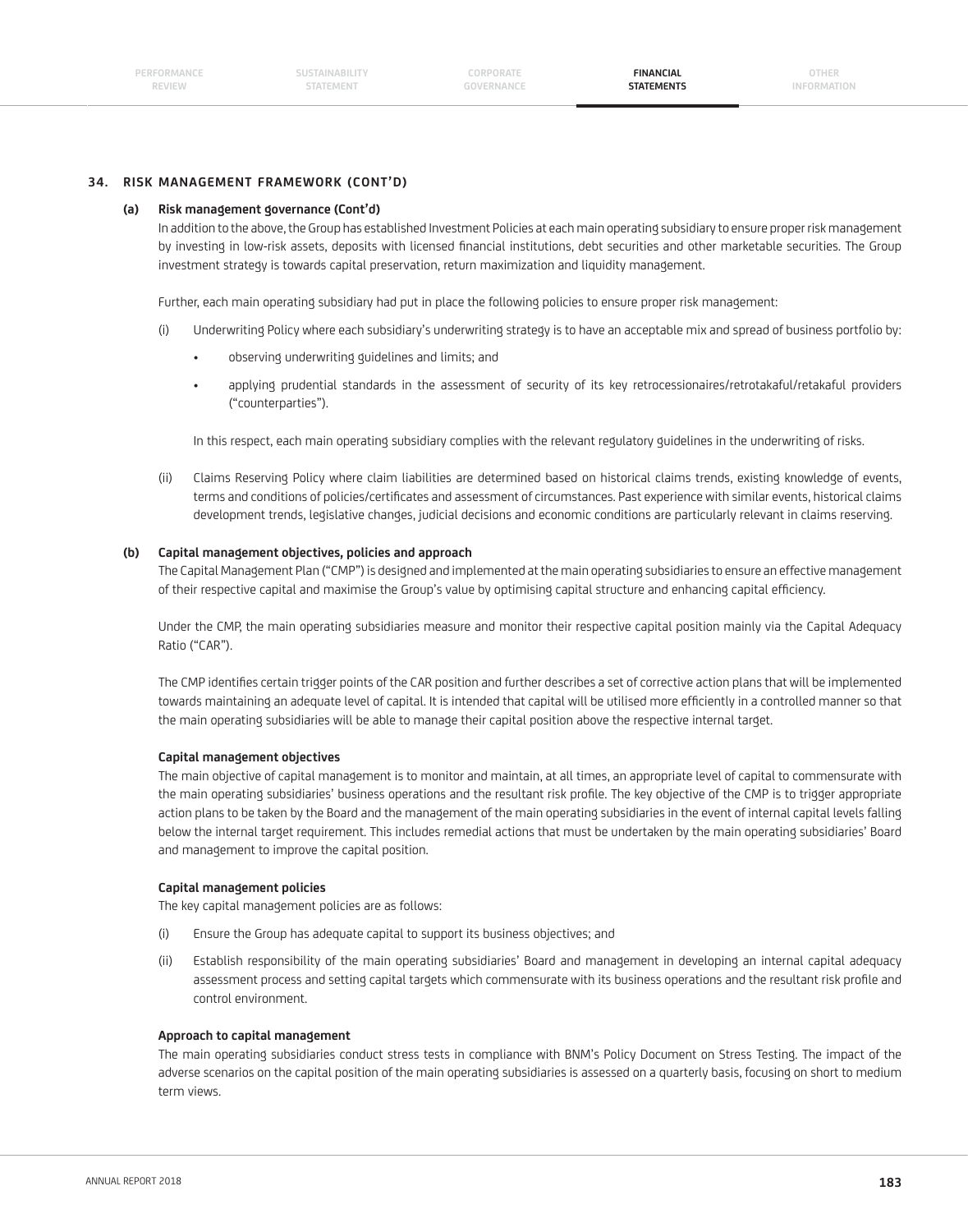# NOTES TO THE **FINANCIAL STATEMENTS**

## 31 March 2018

# **34. RISK MANAGEMENT FRAMEWORK (CONT'D)**

## **(c) Regulatory framework**

 The Company and its main operating subsidiaries are required to comply with the Financial Services Act ("FSA") 2013 and Islamic Financial Services Act ("IFSA") 2013.

 In line with the RBC Framework and RBCT Framework requirements on capital adequacy, the main operating subsidiaries actively manage their capital by taking into account the potential impact of business exposure on their business strategies, risk profiles and overall resilience.

 In addition, the Company is required to comply with the Listing Requirements of Bursa Malaysia Securities Berhad's ("Bursa"), Capital Markets and Services Act 2007, Companies Act 2016 and other relevant Acts.

#### **35. UNDERWRITING RISK**

## **(a) General reinsurance/retakaful**

### **(i) Nature of risk**

 The reinsurance/retakaful subsidiary principally underwrites all classes of general reinsurance/retakaful business. Risks under these contracts usually cover a twelve-month duration other than some long term contracts which may cover up to 3 years or more. The most significant risk arises from adverse claims development and occurrence of new catastrophe losses. These risks vary significantly in relation to economic conditions and territories from which the risks are underwritten.

The above risks are mitigated by diversification across a large portfolio of business to ensure a balanced mix and spread of business. Diversifi cation through the implementation of underwriting strategies and claim management policies reduces the volatility of risks and improves the overall portfolio experience, and also ensures that its insurance contract liabilities are adequate.

 The reinsurance/retakaful subsidiary also manages its risk exposure through the use of retrocession programmes which are reviewed annually by the ORMC and RMCB, and subsequently approved by the Board. Prudent standards are applied in placement of the reinsurance subsidiary's key retrocessionaires.

 Stress Testing is performed on a quarterly basis. The purpose of the Stress Testing is to test the solvency of the general reinsurance/ retakaful business under the various scenarios according to regulatory guidelines, simulating drastic changes in major parameters such as new business volume and investment environment.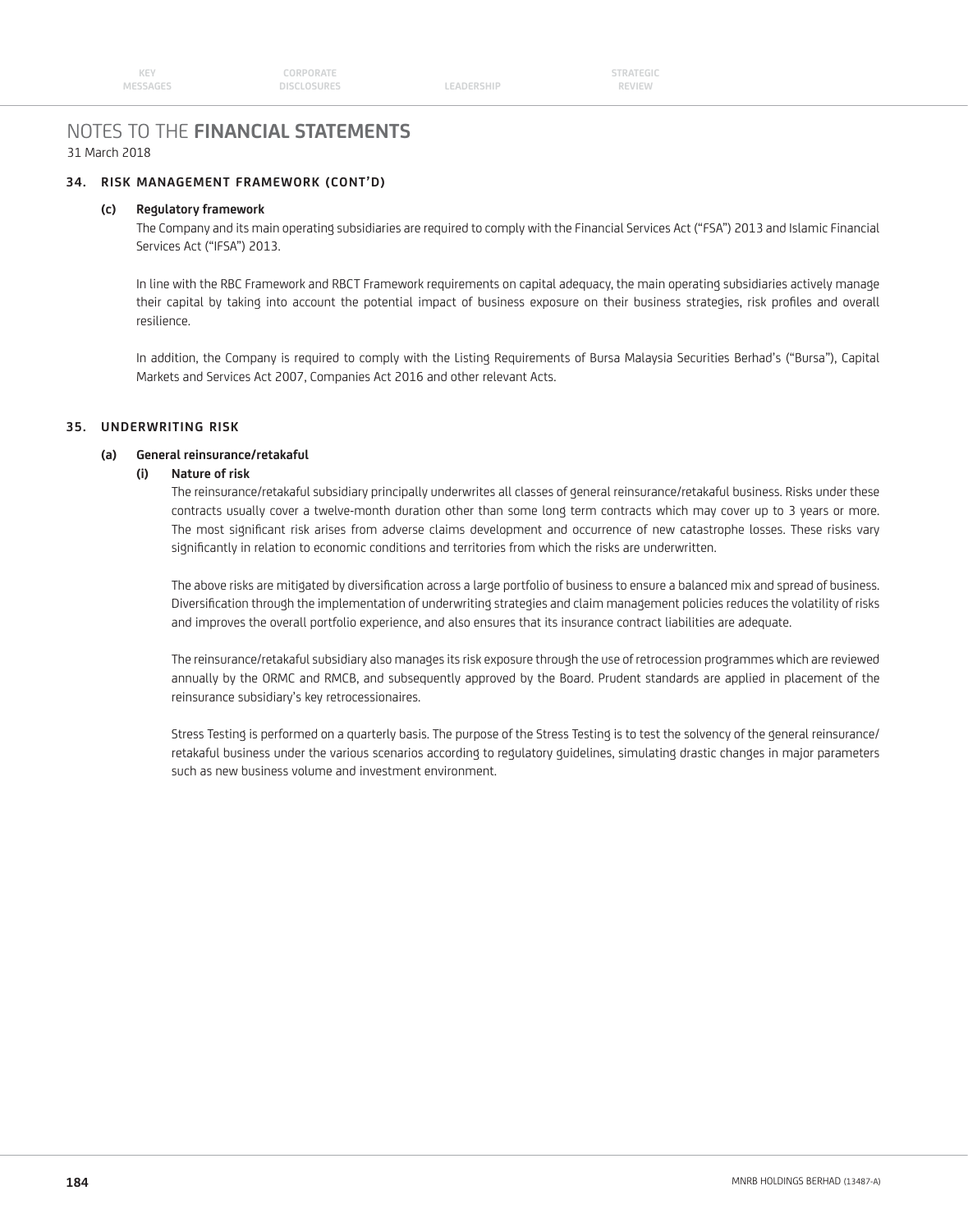#### **(a) General reinsurance/retakaful (Cont'd)**

#### **(ii) Concentration of risk by type of business**

 The table below measures the concentration of insurance/takaful contract liabilities by the main classes of business and by local and overseas risks:

|               |               | Retro-        |               |
|---------------|---------------|---------------|---------------|
|               | Gross         | cession       | <b>Net</b>    |
|               | <b>RM'000</b> | <b>RM'000</b> | <b>RM'000</b> |
| 2018          |               |               |               |
| Fire          | 916,854       | (112, 884)    | 803,970       |
| Motor         | 371,547       | (5,207)       | 366,340       |
| Marine        | 319,134       | (74, 869)     | 244,265       |
| Miscellaneous | 526,092       | (84, 505)     | 441,587       |
|               | 2,133,627     | (277, 465)    | 1,856,162     |
| Local         | 1,205,811     | (241, 041)    | 964,770       |
| Overseas      | 927,816       | (36, 424)     | 891,392       |
|               | 2,133,627     | (277, 465)    | 1,856,162     |
| 2017          |               |               |               |
| Fire          | 866,098       | (72, 905)     | 793,193       |
| Motor         | 337,655       | (4,679)       | 332,976       |
| Marine        | 434,137       | (176, 269)    | 257,868       |
| Miscellaneous | 403,319       | (38, 116)     | 365,203       |
|               | 2,041,209     | (291, 969)    | 1,749,240     |
| Local         | 1,107,680     | (229, 377)    | 878,303       |
| Overseas      | 933,529       | (62, 592)     | 870,937       |
|               |               |               |               |

# **(iii) Reserving risk**

 The reinsurance/retakaful subsidiary's claim liabilities, and consequently some of the inputs used in determining its premium/ contribution liabilities, are based upon previous claims experience, existing knowledge of events, the terms and conditions of relevant policies and interpretation of circumstances. Upon notification of a claim by its cedants or receipt of market loss event, the reinsurance subsidiary sets aside reserves to meet the expected ultimate loss arising from this claim. These claim reserves are updated periodically for further developments via advice from cedants.

At each reporting date, the reinsurance/retakaful subsidiary performs a test on the adequacy of its liabilities that is certified by the Appointed Actuary, for the purpose of ensuring that claim and premium liabilities are objectively assessed and adequately provided for. Any deficiency is recognised in the income statement.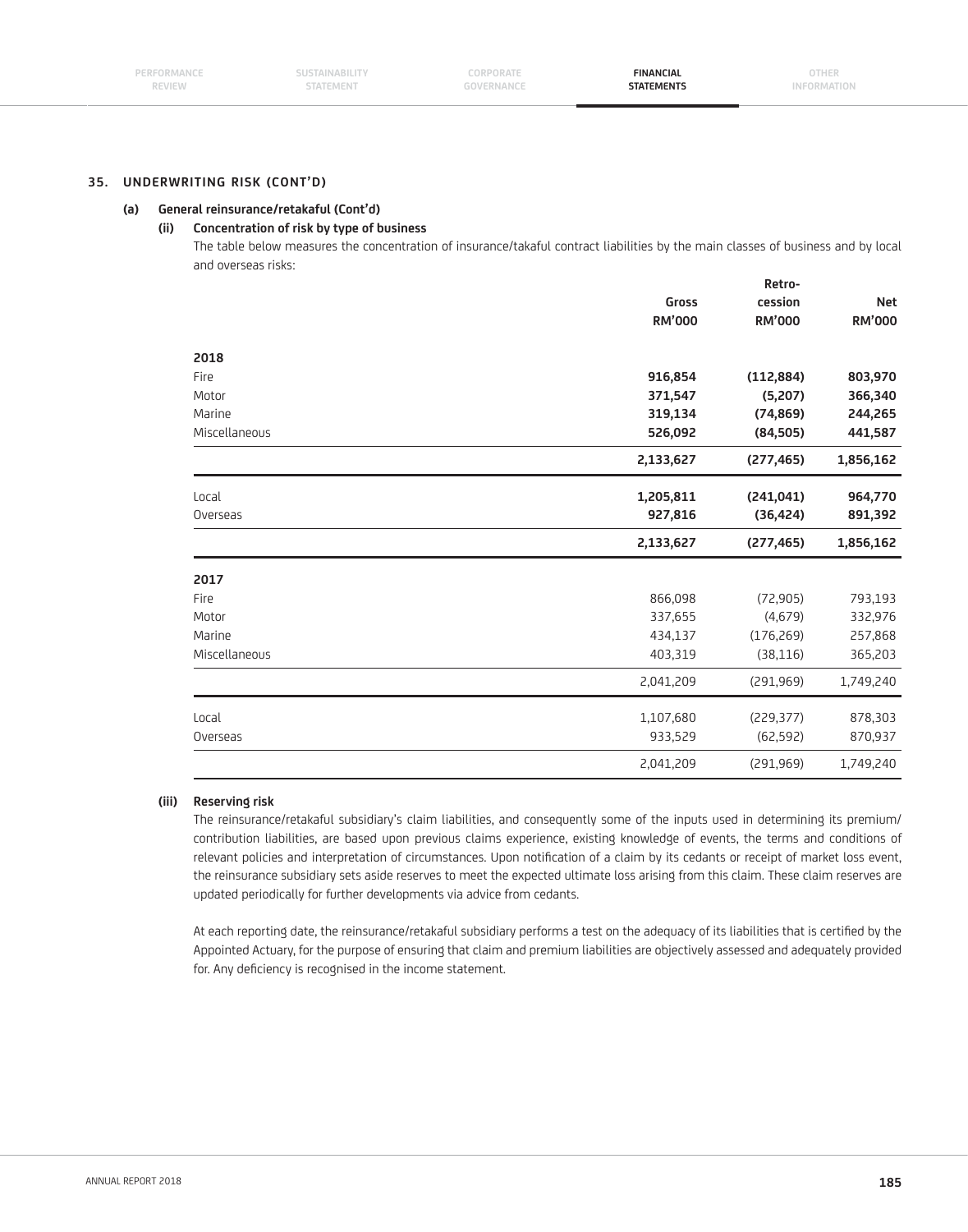# **35. UNDERWRITING RISK (CONT'D)**

# **(a) General reinsurance/retakaful (Cont'd)**

# **(iv) Impact on liabilities, profi t and equity**

# **Key assumptions**

 Liabilities are determined based upon previous claims experience, existing knowledge of events, the terms and conditions of the relevant contracts and interpretation of circumstances. Particularly relevant are past experiences with similar cases, historical claims development trends legislative changes, judicial decisions and economic conditions.

 The inherent uncertainties in estimating liabilities arise from a variety of factors such as the range and quality of data available, underlying assumptions made and random volatility in future experience.

#### **Sensitivity analysis**

 The insurance/takaful contract liabilities are sensitive to various key factors which are both internal and external. External factors to which the reinsurance/retakaful subsidiary is sensitive to include:

- (i) Claims practices of ceding companies;
- (ii) Frequency and severity of claims incurred by cedants;
- (iii) Changes in premium/contribution rates in insurance/retakaful and reinsurance/retakaful markets; and
- (iv) Legislative and regulatory changes.

 The sensitivity analysis was applied to the ultimate loss ratio of the reinsurance/retakaful subsidiary by increasing the said ratio of the two most recent underwriting years by 5%. The table below shows the impact on the reinsurance/retakaful subsidiary's gross and net claim liabilities, profit before tax and equity should the ultimate loss ratio be increased by 5%:

|               | Impact on   | Impact        | Impact                |                      |  |  |
|---------------|-------------|---------------|-----------------------|----------------------|--|--|
|               | gross       | on net        | on profit             | Impact on<br>equity* |  |  |
|               | liabilities | liabilities   | before tax            |                      |  |  |
|               | RM'000      | <b>RM'000</b> | <b>RM'000</b>         | <b>RM'000</b>        |  |  |
|               |             |               | Increase/(decrease) - | ▸                    |  |  |
| 2018          |             |               |                       |                      |  |  |
| Fire          | 15,795      | 16,517        | 16,517                | 13,512               |  |  |
| Marine        | 3,732       | 2,913         | 2,913                 | 2,564                |  |  |
| Motor         | 9,044       | 9,930         | 9,930                 | 7,641                |  |  |
| Miscellaneous | 8,147       | 8,351         | 8,351                 | 6,663                |  |  |
|               | 36,718      | 37,711        | 37,711                | 30,380               |  |  |
| 2017          |             |               |                       |                      |  |  |
| Fire          | 16,082      | 16,082        | (16,082)              | (13, 401)            |  |  |
| Marine        | 4,054       | 3,130         | (3, 130)              | (2,790)              |  |  |
| Motor         | 8,273       | 8,273         | (8,273)               | (6, 367)             |  |  |
| Miscellaneous | 9,308       | 9,308         | (9,308)               | (7,613)              |  |  |
|               | 37,717      | 36,793        | (36,793)              | (30, 171)            |  |  |

\* The impact on equity reflects the after tax impact.

This analysis assumes that other factors relevant, but not significant, to the valuation of claim liabilities remain constant.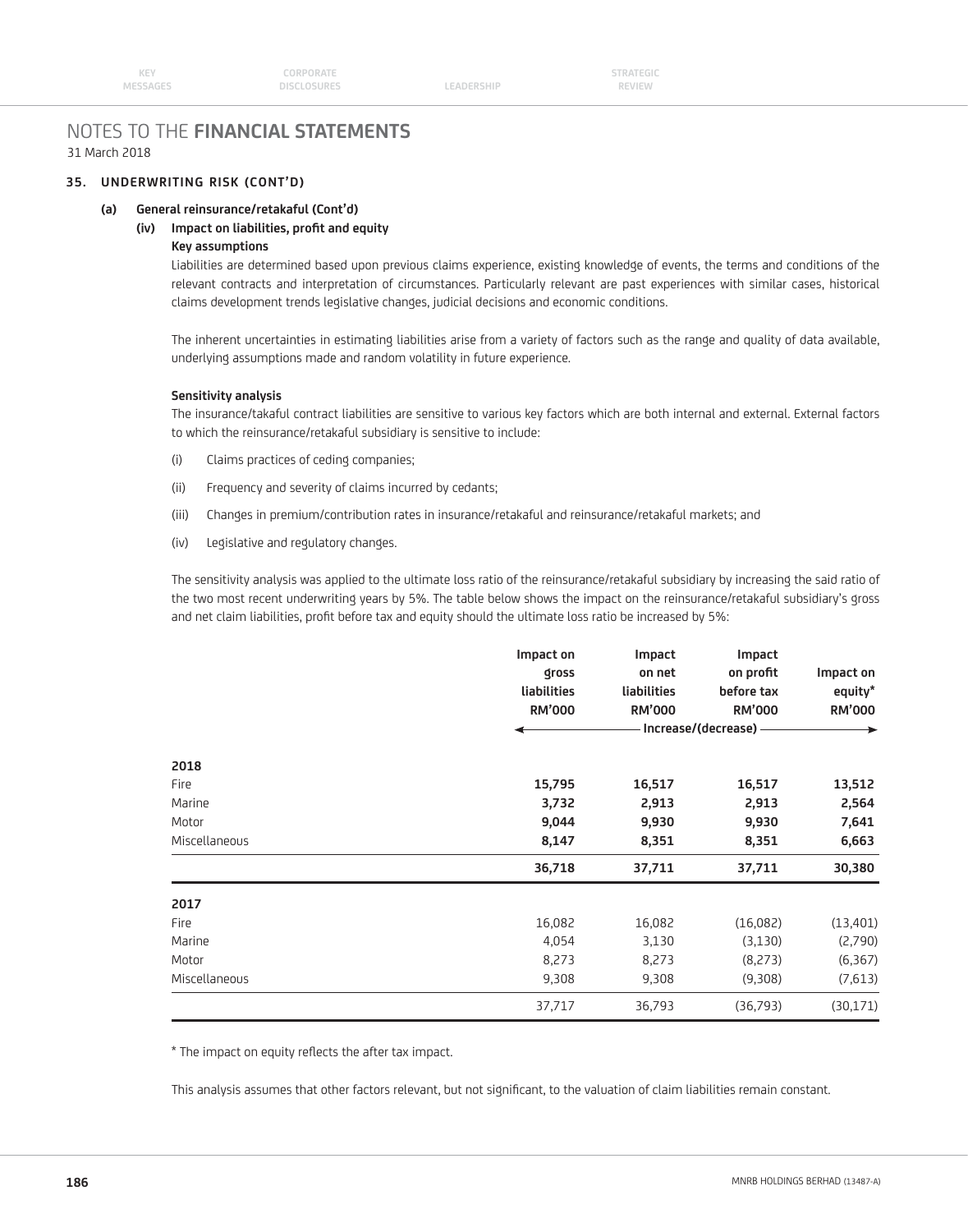### **(a) General reinsurance/retakaful (Cont'd)**

#### **(v) Claims development table**

 The following tables show the estimate of cumulative ultimate incurred claims, including both claims provisions and IBNR for each successive underwriting year at each financial year end, along with cumulative claim payments to-date.

 In setting provisions for claims, the reinsurance subsidiary relies on advice by its cedants and exercises discretion where the claim may develop more adversely than advised. An estimate will be made in the absence of a reported fiqure or in the event the loss is still preliminary and has not been fully assessed.

 The estimates of the ultimate incurred claims are subject to a great deal of uncertainty in the early stages as claims are still being intimated and developed, particularly so for large and catastrophic claims. These uncertainties reduce over time as the claims develop and progress towards the ultimate cost.

 The methodology used in the valuation of general reinsurance liabilities involves a more granular segregation of the business of the reinsurance subsidiary into specific portfolios with the intention of achieving greater accuracy in the estimation processs. For overseas business, the valuation of general reinsurance liabilities is performed based on territorial grouping of risks to better reflect the underwriting performance.

Gross general reinsurance/retakaful contract liabilities for 2018:

|                                   | <b>Before</b>         |                |                       |                       |                       |                |                       |                       |                       |                            |
|-----------------------------------|-----------------------|----------------|-----------------------|-----------------------|-----------------------|----------------|-----------------------|-----------------------|-----------------------|----------------------------|
| Underwriting year                 | 2010<br><b>RM'000</b> | 2010<br>RM'000 | 2011<br><b>RM'000</b> | 2012<br><b>RM'000</b> | 2013<br><b>RM'000</b> | 2014<br>RM'000 | 2015<br><b>RM'000</b> | 2016<br><b>RM'000</b> | 2017<br><b>RM'000</b> | Sub Total<br><b>RM'000</b> |
| At the end of underwriting year   |                       | 640,777        | 653,195               | 678,781               | 755,249               | 709,990        | 736,158               | 695,227               | 790,114               |                            |
| One year later                    |                       | 631,766        | 755,795               | 699,168               | 778,872               | 738,302        | 776,819               | 841,257               |                       |                            |
| Two years later                   |                       | 706,692        | 831,359               | 703,132               | 810,844               | 744,827        | 823,354               |                       |                       |                            |
| Three years later                 |                       | 716,067        | 884,511               | 741,350               | 923,036               | 736,881        |                       |                       | -                     |                            |
| Four years later                  |                       | 716,766        | 918,231               | 755,438               | 959,450               |                |                       |                       | -                     |                            |
| Five years later                  |                       | 727,701        | 924,282               | 823,726               |                       |                |                       |                       | -                     |                            |
| Six years later                   |                       | 723,129        | 1,039,513             |                       |                       |                |                       |                       |                       |                            |
| Seven years later                 |                       | 756,466        |                       |                       |                       |                |                       |                       |                       |                            |
| <b>Current estimate of booked</b> |                       |                |                       |                       |                       |                |                       |                       |                       |                            |
| ultimate claims incurred (a)      | 3,253,028             | 760,526        | 1,045,029             | 819,445               | 960,491               | 732,987        | 807,785               | 789,977               | 546,986               |                            |
| At the end of underwriting year   |                       | 78,371         | 74,108                | 48,231                | 66,414                | 50,464         | 48,141                | 50,779                | 47,943                |                            |
| One year later                    |                       | 318,276        | 468,913               | 336,973               | 450,853               | 394,640        | 467,078               | 371,055               |                       |                            |
| Two years later                   |                       | 514,735        | 672,090               | 485,266               | 611,454               | 525,476        | 593,676               |                       | -                     |                            |
| Three years later                 |                       | 600,229        | 786,901               | 582,071               | 682,220               | 581,640        |                       |                       | -                     |                            |
| Four years later                  |                       | 656,500        | 842,952               | 636,596               | 803,350               |                |                       | -                     | -                     |                            |
| Five years later                  |                       | 676,846        | 873,567               | 698,341               |                       |                |                       |                       | -                     |                            |
| Six years later                   |                       | 688,755        | 983,399               |                       |                       |                |                       |                       |                       |                            |
| Seven years later                 |                       | 724,966        |                       |                       |                       |                |                       |                       |                       |                            |
| <b>Cumulative payments</b>        |                       |                |                       |                       |                       |                |                       |                       |                       |                            |
| to-date (b)                       | 3,191,895             | 724,966        | 983,399               | 698,341               | 803,350               | 581,640        | 593,676               | 371,055               | 47,943                |                            |
| <b>Expected claim liabilities</b> |                       |                |                       |                       |                       |                |                       |                       |                       |                            |
| (a) - (b)                         | 61,133                | 35,560         | 61,630                | 121,104               | 157,141               | 151,347        | 214,109               | 418,922               | 499,043               | 1,719,989                  |

| Other portfolios                                      | 65.442    |
|-------------------------------------------------------|-----------|
| Best estimate of claim liabilities                    | 1,785,431 |
| Claim handling expenses                               | 8,236     |
| Fund PRAD at 75% confidence interval                  | 123.056   |
| Gross general reinsurance/retakaful claim liabilities | 1,916,723 |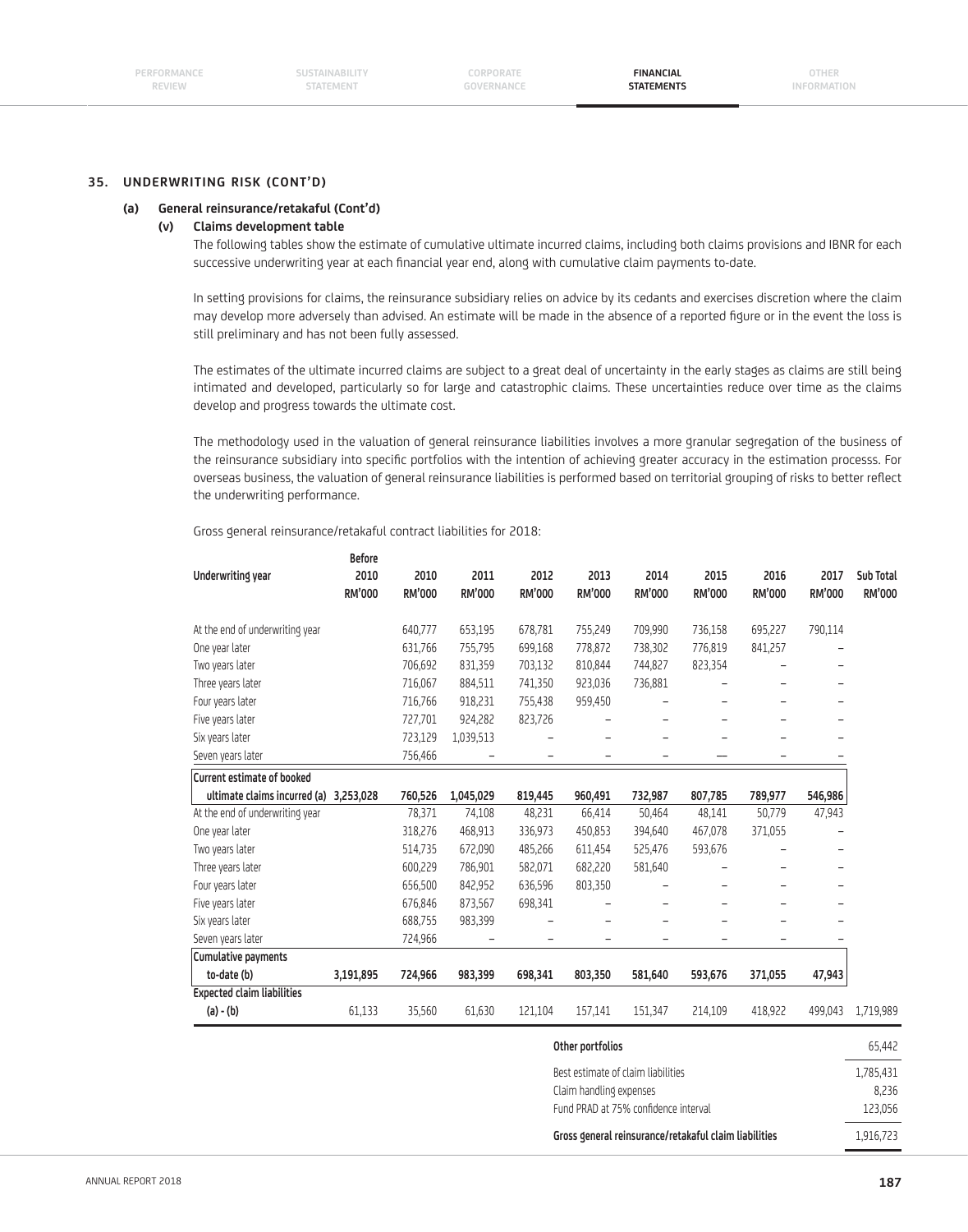# **35. UNDERWRITING RISK (CONT'D)**

# **(a) General reinsurance/retakaful (Cont'd)**

# **(v) Claims development table (Cont'd)**

Net general reinsurance/retakaful contract liabilities for 2018:

|                                   | <b>Before</b>         |                       |                       |                       |                       |                       |                |                |                          |                            |
|-----------------------------------|-----------------------|-----------------------|-----------------------|-----------------------|-----------------------|-----------------------|----------------|----------------|--------------------------|----------------------------|
| Underwriting year                 | 2010<br><b>RM'000</b> | 2010<br><b>RM'000</b> | 2011<br><b>RM'000</b> | 2012<br><b>RM'000</b> | 2013<br><b>RM'000</b> | 2014<br><b>RM'000</b> | 2015<br>RM'000 | 2016<br>RM'000 | 2017<br>RM'000           | Sub Total<br><b>RM'000</b> |
| At the end of underwriting year   |                       | 579,366               | 565,450               | 646,500               | 745,438               | 705,370               | 703,964        | 863,017        | 783,471                  |                            |
| One year later                    |                       | 585,767               | 740,800               | 679,991               | 763,552               | 712,346               | 877,687        | 823,576        |                          |                            |
| Two years later                   |                       | 661,334               | 816,057               | 674,963               | 794,351               | 763,018               | 817,079        |                |                          |                            |
| Three years later                 |                       | 669,267               | 870,177               | 709,217               | 844,810               | 734,168               |                |                |                          |                            |
| Four years later                  |                       | 676,120               | 901,715               | 753,532               | 883,610               |                       |                |                |                          |                            |
| Five years later                  |                       | 686,321               | 925,335               | 773,005               |                       |                       |                | ۳              |                          |                            |
| Six years later                   |                       | 684,243               | 1,027,115             |                       |                       |                       |                |                |                          |                            |
| Seven years later                 |                       | 715,326               |                       |                       |                       |                       |                |                |                          |                            |
| <b>Current estimate of booked</b> |                       |                       |                       |                       |                       |                       |                |                |                          |                            |
| ultimate claims incurred (a)      | 3,097,138             | 714,927               | 1,025,341             | 769,759               | 876,743               | 724,006               | 801,080        | 776,024        | 542,731                  |                            |
| At the end of underwriting year   |                       | 67,655                | 73,515                | 47,742                | 66,414                | 50,464                | 48,141         | 50,779         | 47,943                   |                            |
| One year later                    |                       | 304,533               | 462,589               | 333,140               | 446,728               | 394,520               | 467,060        | 369,591        |                          |                            |
| Two years later                   |                       | 497,147               | 663,963               | 478,500               | 607,074               | 521,806               | 593,458        |                |                          |                            |
| Three years later                 |                       | 576,347               | 776,430               | 574,004               | 689,440               | 577,362               |                |                |                          |                            |
| Four years later                  |                       | 617,684               | 831,445               | 618,991               | 761,309               |                       |                |                | $\overline{\phantom{0}}$ |                            |
| Five years later                  |                       | 637,379               | 862,696               | 671,610               |                       |                       |                |                |                          |                            |
| Six years later                   |                       | 651,082               | 970,672               |                       |                       |                       |                |                | $\overline{\phantom{0}}$ |                            |
| Seven years later                 |                       | 683,814               |                       |                       |                       |                       |                |                |                          |                            |
| Cumulative payments               |                       |                       |                       |                       |                       |                       |                |                |                          |                            |
| to-date (b)                       | 3,043,414             | 683,814               | 970,672               | 671,610               | 761,309               | 577,362               | 593,458        | 369,591        | 47,943                   |                            |
| <b>Expected claim liabilities</b> |                       |                       |                       |                       |                       |                       |                |                |                          |                            |
| (a) - (b)                         | 53,724                | 31,113                | 54,669                | 98,149                | 115,434               | 146,644               | 207,622        | 406,433        | 494,788                  | 1,608,576                  |

| Other portfolios                                    | (47, 402) |
|-----------------------------------------------------|-----------|
| Best estimate of claim liabilities                  | 1,561,174 |
| Claim handling expenses                             | 8.236     |
| Fund PRAD at 75% confidence interval                | 105,756   |
| Less: Retrocession recoveries                       | (23, 159) |
| Net general reinsurance/retakaful claim liabilities | 1,652,007 |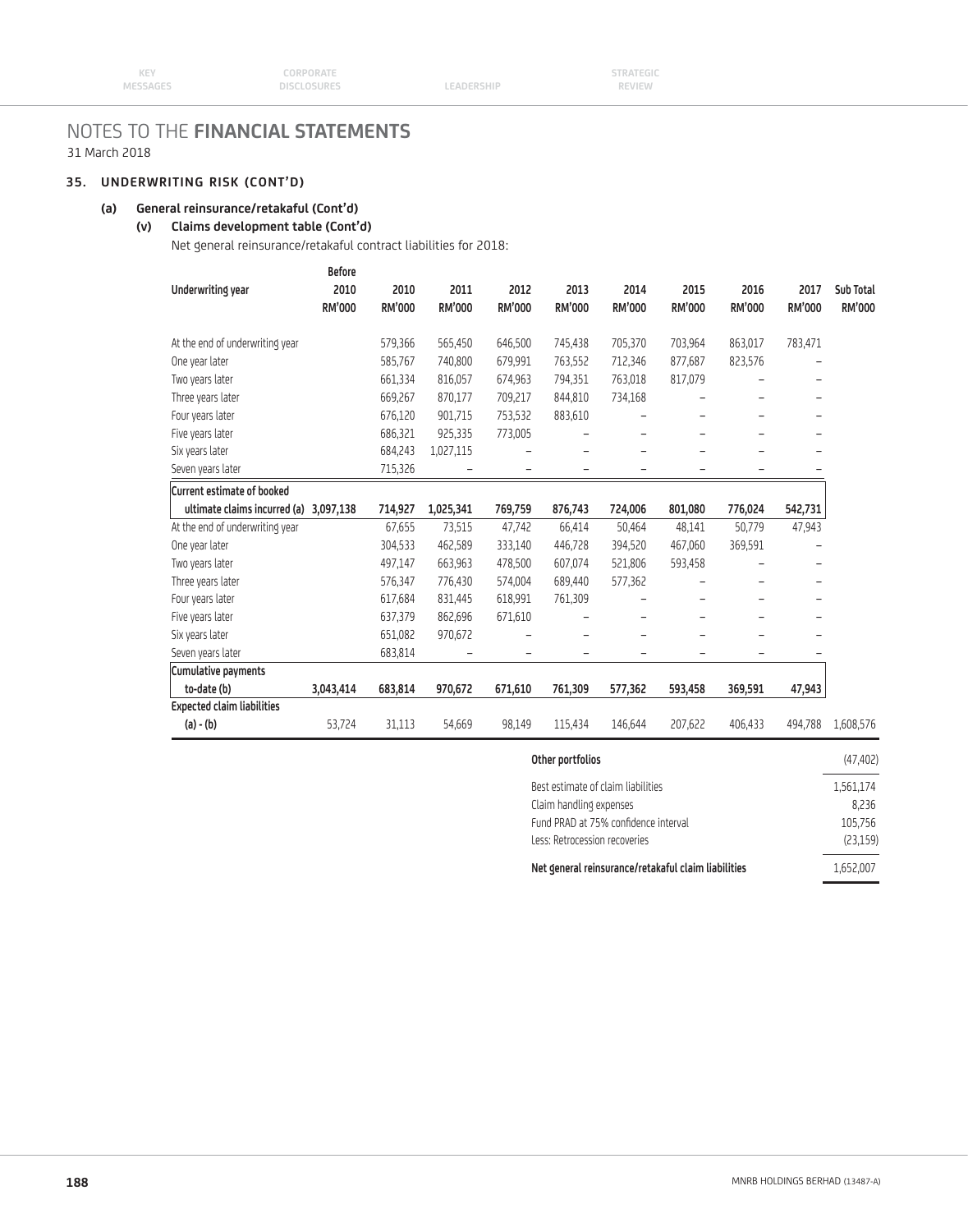# **(a) General reinsurance/retakaful (Cont'd)**

# **(v) Claims development table (Cont'd)**

Gross general reinsurance/retakaful contract liabilities for 2017:

|                                        | Before                |                       |                       |                          |                       |                       |                       |                       |                          |           |
|----------------------------------------|-----------------------|-----------------------|-----------------------|--------------------------|-----------------------|-----------------------|-----------------------|-----------------------|--------------------------|-----------|
| Underwriting year                      | 2009<br><b>RM'000</b> | 2009<br><b>RM'000</b> | 2010<br><b>RM'000</b> | 2011<br><b>RM'000</b>    | 2012<br><b>RM'000</b> | 2013<br><b>RM'000</b> | 2014<br><b>RM'000</b> | 2015<br><b>RM'000</b> | 2016<br><b>RM'000</b>    | Sub Total |
| At the end of underwriting year        |                       | 573,070               | 640,777               | 653,195                  | 678,781               | 755,249               | 709,990               | 736,158               | 695,227                  |           |
| One year later                         |                       | 570,029               | 631,766               | 755,795                  | 699,168               | 778,872               | 738,302               | 776,819               |                          |           |
| Two years later                        |                       | 594,903               | 706,692               | 831,359                  | 703,132               | 810,844               | 744,827               |                       |                          |           |
| Three years later                      |                       | 652,329               | 716,067               | 884,511                  | 741,350               | 923,036               |                       |                       | $\overline{\phantom{0}}$ |           |
| Four years later                       |                       | 652,493               | 716,766               | 918,231                  | 755,438               |                       |                       |                       |                          |           |
| Five years later                       |                       | 646,338               | 727,701               | 924,282                  |                       |                       |                       |                       |                          |           |
| Six years later                        |                       | 650,358               | 723,129               |                          |                       |                       |                       |                       |                          |           |
| Seven years later                      |                       | 645,001               |                       | $\overline{\phantom{0}}$ | -                     | -                     | -                     | -                     |                          |           |
| <b>Current estimate of booked</b>      |                       |                       |                       |                          |                       |                       |                       |                       |                          |           |
| ultimate claims incurred (a) 2,599,226 |                       | 644,541               | 721,966               | 920,226                  | 748,781               | 867,554               | 722,921               | 711,208               | 410,483                  |           |
| At the end of underwriting year        |                       | 92,156                | 78,371                | 74,108                   | 48,231                | 66,414                | 50,464                | 48,141                | 50,779                   |           |
| One year later                         |                       | 309,913               | 318,276               | 468,913                  | 336,973               | 450,853               | 394,640               | 467,078               |                          |           |
| Two years later                        |                       | 443,235               | 514,735               | 672,090                  | 485,266               | 611,454               | 525,476               |                       |                          |           |
| Three years later                      |                       | 559,089               | 600,229               | 786,901                  | 582,071               | 682,220               |                       |                       |                          |           |
| Four years later                       |                       | 588,998               | 656,500               | 842,952                  | 636,596               |                       |                       |                       |                          |           |
| Five years later                       |                       | 611,245               | 676,846               | 873,568                  |                       |                       |                       |                       |                          |           |
| Six years later                        |                       | 625,138               | 688,755               |                          |                       |                       |                       |                       |                          |           |
| Seven years later                      |                       | 627,433               |                       |                          | -                     |                       |                       |                       |                          |           |
| Cumulative payments                    |                       |                       |                       |                          |                       |                       |                       |                       |                          |           |
| to-date (b)                            | 2,572,668             | 627,433               | 688,755               | 873,568                  | 636,596               | 682,220               | 525,476               | 467,078               | 50,779                   |           |
| <b>Expected claim liabilities</b>      |                       |                       |                       |                          |                       |                       |                       |                       |                          |           |
| $(a) - (b)$                            | 26,558                | 17,108                | 33,211                | 46,658                   | 112,185               | 185,334               | 197,445               | 244,130               | 359,704                  | 1,222,333 |
|                                        |                       |                       |                       |                          |                       |                       |                       |                       |                          |           |

| Other portfolios                                      | 516,095   |
|-------------------------------------------------------|-----------|
| Best estimate of claim liabilities                    | L,738428  |
| Claim handling expenses                               | 7.923     |
| Fund PRAD at 75% confidence interval                  | 131,298   |
| Gross general reinsurance/retakaful claim liabilities | 1,877,649 |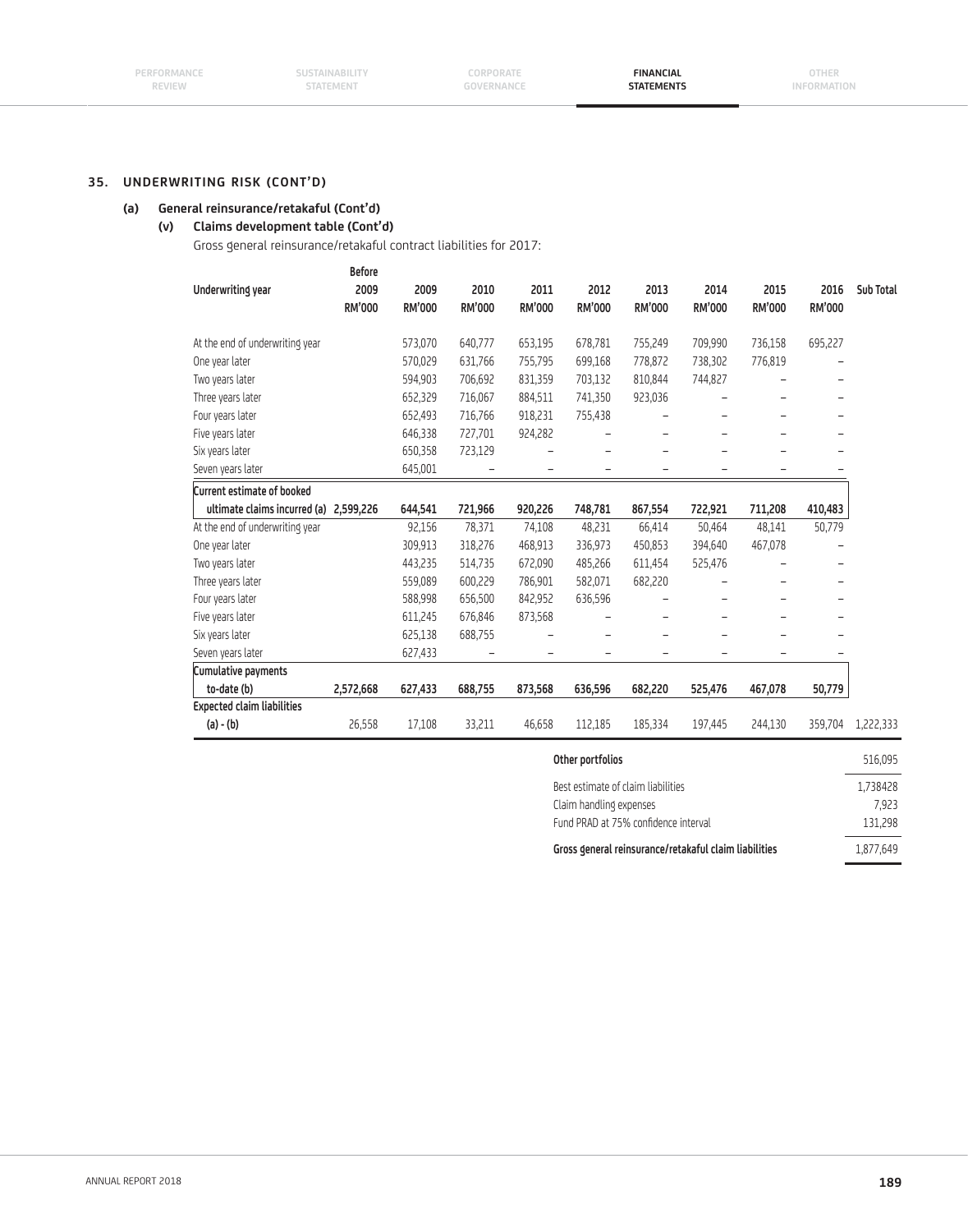# **35. UNDERWRITING RISK (CONT'D)**

# **(a) General reinsurance/retakaful (Cont'd)**

# **(v) Claims development table (Cont'd)**

Net general reinsurance/retakaful contract liabilities for 2017:

|                                        | <b>Before</b>         |                       |                |                          |                       |                       |                       |                       |                |           |
|----------------------------------------|-----------------------|-----------------------|----------------|--------------------------|-----------------------|-----------------------|-----------------------|-----------------------|----------------|-----------|
| Underwriting year                      | 2009<br><b>RM'000</b> | 2009<br><b>RM'000</b> | 2010<br>RM'000 | 2011<br><b>RM'000</b>    | 2012<br><b>RM'000</b> | 2013<br><b>RM'000</b> | 2014<br><b>RM'000</b> | 2015<br><b>RM'000</b> | 2016<br>RM'000 | Sub Total |
| At the end of underwriting year        |                       | 537,097               | 579,366        | 565,450                  | 646,500               | 745,438               | 705,370               | 703,964               | 863,017        |           |
| One year later                         |                       | 546,681               | 585,767        | 740,800                  | 679,991               | 763,552               | 712,346               | 877,687               |                |           |
| Two years later                        |                       | 571,196               | 661,334        | 816,057                  | 674,963               | 794,351               | 763,018               |                       |                |           |
| Three years later                      |                       | 612,397               | 669,267        | 870,177                  | 709,217               | 844,810               |                       |                       |                |           |
| Four years later                       |                       | 616,692               | 676,120        | 901,715                  | 753,532               |                       |                       |                       |                |           |
| Five years later                       |                       | 618,874               | 686,321        | 925,335                  |                       |                       |                       | ۳                     |                |           |
| Six years later                        |                       | 627,928               | 684,243        |                          |                       |                       |                       |                       |                |           |
| Seven years later                      |                       | 627,529               |                |                          | -                     |                       |                       |                       |                |           |
| Current estimate of booked             |                       |                       |                |                          |                       |                       |                       |                       |                |           |
| ultimate claims incurred (a) 2,462,471 |                       | 627,031               | 682,022        | 907,762                  | 717,403               | 806,576               | 690,916               | 698,038               | 405,295        |           |
| At the end of underwriting year        |                       | 90,646                | 67,655         | 73,515                   | 47,742                | 66,414                | 50,464                | 48,141                | 50,779         |           |
| One year later                         |                       | 304,865               | 304,533        | 462,589                  | 333,140               | 446,728               | 394,520               | 467,060               |                |           |
| Two years later                        |                       | 428,388               | 497,147        | 663,963                  | 478,500               | 607,074               | 521,806               |                       |                |           |
| Three years later                      |                       | 540,244               | 576,347        | 776,430                  | 574,004               | 689,440               |                       |                       |                |           |
| Four years later                       |                       | 569,110               | 617,684        | 831,445                  | 618,991               |                       |                       |                       |                |           |
| Five years later                       |                       | 590,930               | 637,379        | 862,696                  |                       |                       |                       |                       |                |           |
| Six years later                        |                       | 604,618               | 651,082        |                          |                       |                       |                       |                       |                |           |
| Seven years later                      |                       | 611,042               |                | $\overline{\phantom{0}}$ | -                     | -                     |                       | -                     |                |           |
| Cumulative payments                    |                       |                       |                |                          |                       |                       |                       |                       |                |           |
| to-date (b)                            | 2,441,365             | 611,042               | 651,082        | 862,696                  | 618,991               | 689,440               | 521,806               | 467,060               | 50,779         |           |
| <b>Expected claim liabilities</b>      |                       |                       |                |                          |                       |                       |                       |                       |                |           |
| $(a) - (b)$                            | 21,106                | 15,989                | 30,940         | 45,066                   | 98.412                | 117,136               | 169,110               | 230,978               | 354,516        | 1,083,253 |
|                                        |                       |                       |                |                          |                       |                       |                       |                       |                |           |

| Other portfolios                                    | 426,799   |
|-----------------------------------------------------|-----------|
| Best estimate of claim liabilities                  | 1,510,052 |
| Claim handling expenses                             | 7.923     |
| Fund PRAD at 75% confidence interval                | 108,895   |
| Less: Retrocession recoveries                       | (46,390)  |
| Net general reinsurance/retakaful claim liabilities | 1,580,480 |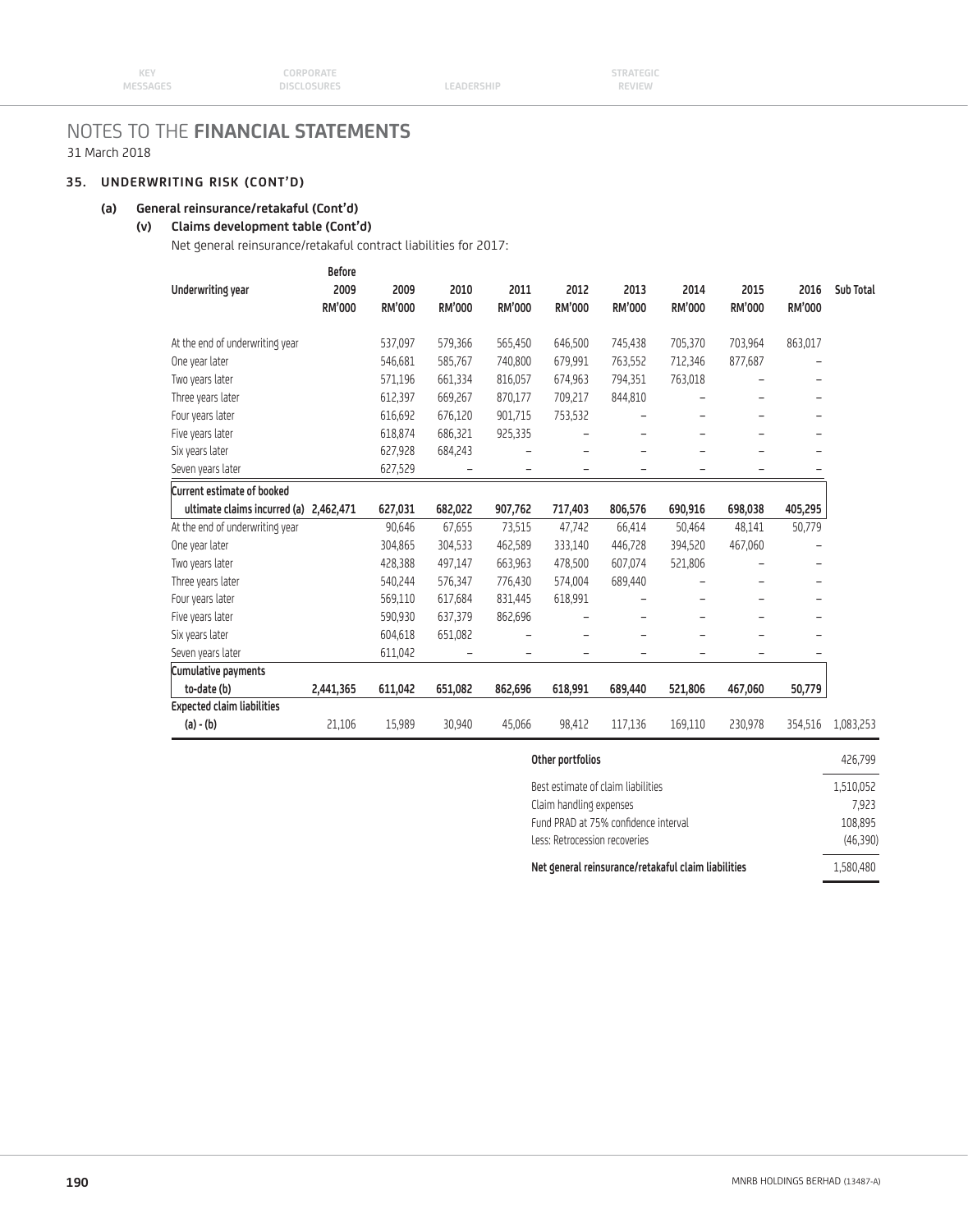#### **(b) General takaful fund**

#### **(i) Nature of risk**

 The takaful subsidiary principally issues the following types of general takaful contracts: Motor, Fire, Personal Accident, and other Miscellaneous classes. The contracts are all pooled under the same Participants' Risk Fund ("PRF"). All participants pay a portion of contributions on the basis of tabarru' ("donation") into the PRF for the purpose of meeting claims for events or risks covered under the takaful contracts.

The risks are mitigated by diversification across a large portfolio of business and careful selection of risks. The variability of risks is designed to improve the portfolio experience by implementation of underwriting strategies and claim management policies which attempt to minimise losses.

 The takaful subsidiary also manages its risk exposure by the use of retakaful arrangements. The retakaful treaty arrangements are reviewed annually by ORMC and RMCB, and approved by the Board.

 Stress Testing is performed on a quarterly basis. The purpose of the Stress Testing is to test the solvency of the general takaful fund under the various scenarios according to regulatory guidelines, simulating drastic changes in major parameters such as new business volume and investment environment.

#### **(ii) Reserving risk**

 The general takaful fund's claim liabilities, and consequently some of the inputs used in determining its contribution liabilities and expense liabilities, are based upon claims experience, existing knowledge of the events, the terms and conditions of relevant contracts and interpretation of prevailing circumstances. Upon notification of a claim, the takaful subsidiary sets aside case and technical reserves to meet the expected ultimate loss arising from this claim. These claim reserves are updated periodically taking into account the development of the claims.

At each reporting date, the takaful subsidiary performs a valuation of liabilities that is certified by the Appointed Actuary for the purpose of ensuring that claim and contribution liabilities are objectively assessed and adequately provided for. Any deficiency is recognised in the income statement.

## **(iii) Concentration of risk by type of contracts**

The table below sets out the concentration of takaful contracts liabilities by classes of business:

| Gross<br><b>RM'000</b> | Retakaful<br><b>RM'000</b> | <b>Net</b><br><b>RM'000</b> |
|------------------------|----------------------------|-----------------------------|
|                        |                            |                             |
| 68,489                 | (13, 642)                  | 54,847                      |
| 263,453                | (117,780)                  | 145,673                     |
| 18,068                 | (31)                       | 18,037                      |
| 53,656                 | (18, 172)                  | 35,484                      |
| 403,666                | (149, 625)                 | 254,041                     |
|                        |                            |                             |
| 69,598                 | (15,623)                   | 53,975                      |
| 259,227                | (109, 304)                 | 149,923                     |
| 15,122                 | 39                         | 15,161                      |
|                        | (24,980)                   | 32,085                      |
|                        |                            |                             |
|                        | 57,065                     |                             |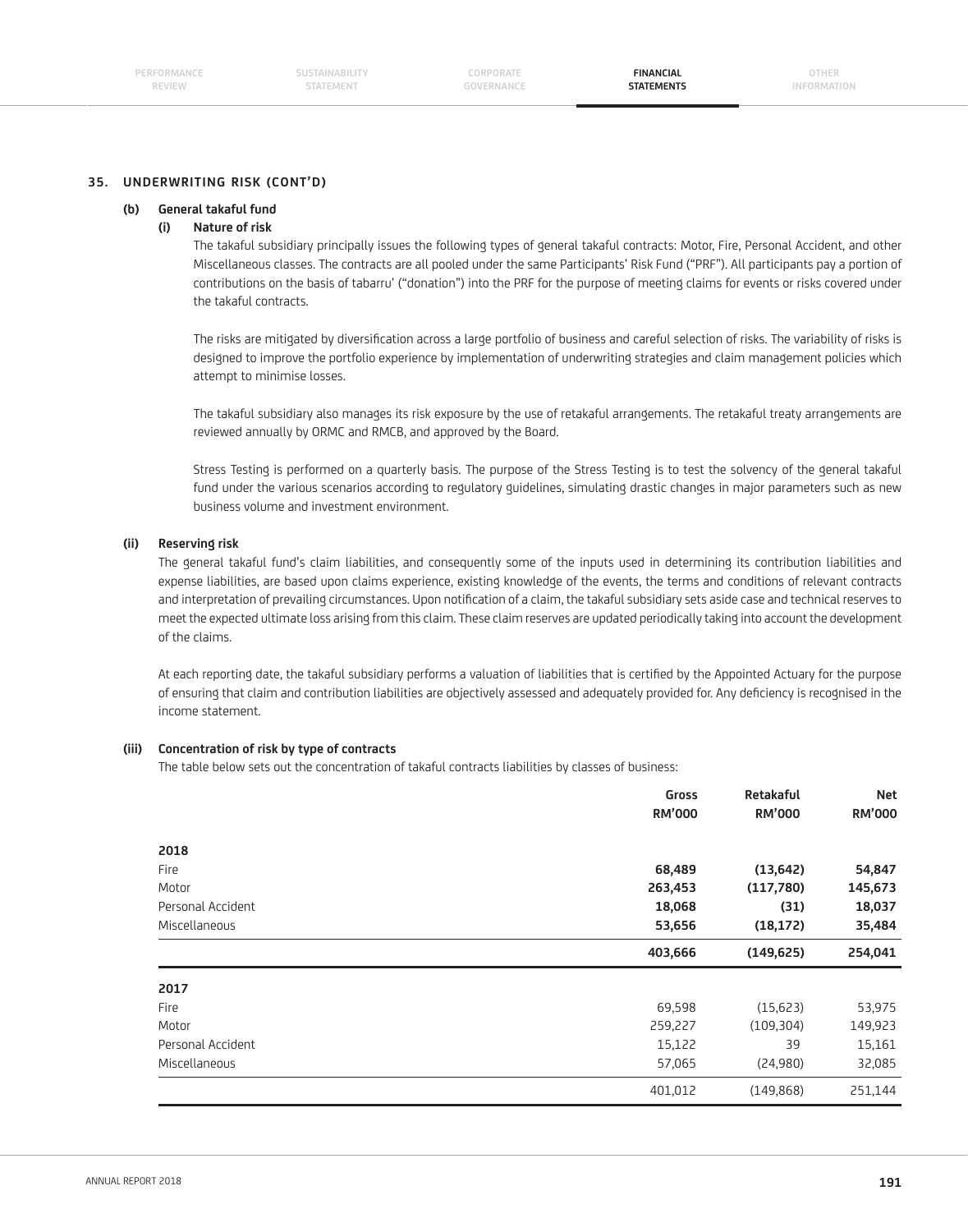# **35. UNDERWRITING RISK (CONT'D)**

### **(b) General takaful fund (Cont'd)**

# (iv) Impact on liabilities, profit and equity (Cont'd)

# **Key assumptions**

 The principal assumption underlying the estimation of liabilities is that the general takaful future claims development will follow a pattern similar to the historical trend experience.

 Additional qualitative judgements are used to assess the extent to which past trends may not apply in the future, for example, isolated occurrence, changes in market factors such as public attitude to claims notification and reporting, economic conditions, as well as internal factors such as portfolio mix, policy conditions and claims handling procedures. Judgement is further used to assess the extent to which external factors, such as judicial decisions and government legislation affect the estimates.

Other key circumstances affecting the reliability of assumptions include delays in settlement.

#### **Sensitivity analysis**

 The general takaful claim liabilities are sensitive to the key assumptions shown below. It has not been possible to quantify the sensitivity of certain assumptions such as legislative changes or uncertainty in the estimation process.

 The analysis below is performed on possible movements in key assumptions with all other assumptions held constant, showing the impact on gross and net liabilities, profit before tax and the general takaful fund. The correlation of assumptions will have a significant effect in determining the ultimate claim liabilities, however, to demonstrate the impact due to changes in assumptions, only one individual factor is changed, while other assumptions are held constant. It should be noted that movements in these assumptions are non-linear.

 The sensitivity analysis has been performed for the main classes of business which are Motor Act, Motor Others and Fire. Motor Act is analysed using changes in claim severity while Motor Others and Fire are analysed using changes in the expected ultimate loss ratio.

|                                  | Change in<br>assumption<br>of ultimate | Impact on<br><b>Qross</b> | Impact<br>on net | <b>Impact</b><br>on profit<br>before tax | Impact on<br>general<br>takaful |  |
|----------------------------------|----------------------------------------|---------------------------|------------------|------------------------------------------|---------------------------------|--|
|                                  | claims                                 | liabilities               | liabilities      |                                          | fund*                           |  |
|                                  | ratio                                  | <b>RM'000</b>             | <b>RM'000</b>    | <b>RM'000</b>                            | <b>RM'000</b>                   |  |
|                                  |                                        |                           |                  | Increase/(decrease) -                    |                                 |  |
| 2018                             |                                        |                           |                  |                                          |                                 |  |
| Motor Act Average Severity       | $+10%$                                 | 39,194                    | 27,051           | (27,051)                                 | (20, 559)                       |  |
| Motor Others Expected Loss Ratio | $+10%$                                 | 31,231                    | 18,770           | (18,770)                                 | (14,265)                        |  |
| Fire Expected Loss Ratio         | $+10%$                                 | 3,757                     | 1,653            | (1,653)                                  | (1,256)                         |  |
| 2017                             |                                        |                           |                  |                                          |                                 |  |
| Motor Act Average Severity       | $+10%$                                 | 38,230                    | 27,442           | (27, 442)                                | (20, 856)                       |  |
| Motor Others Expected Loss Ratio | $+10%$                                 | 40,952                    | 25,662           | (25,662)                                 | (19,503)                        |  |
| Fire Expected Loss Ratio         | $+10%$                                 | 4,659                     | 1,748            | (1,748)                                  | (1,328)                         |  |

\* The impact on general takaful fund reflects the after-tax impact.

The method used in performing the sensitivity analysis is consistent with the prior year.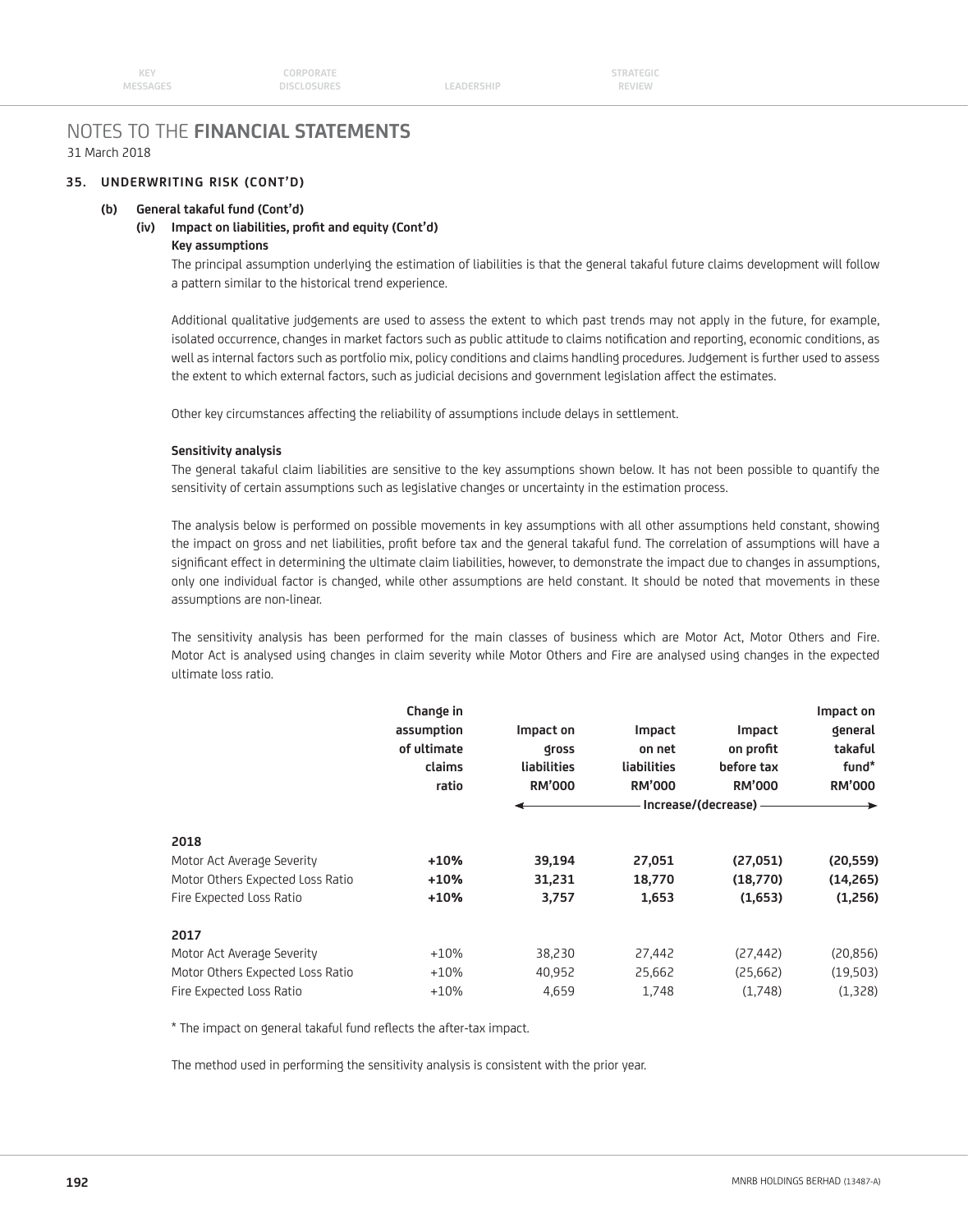#### **(b) General takaful fund (Cont'd)**

## **(v) Claims development table**

 The following tables show the estimate of cumulative incurred claims, including both claims reported and IBNR (including IBNER) for each successive accident year at each reporting date, together with cumulative payments to-date.

 In setting provisions for claims, the takaful subsidiary gives consideration to the probability and magnitude of future experience at best estimate level with a degree of caution in setting reserves when there is considerable uncertainty. In general, the uncertainty associated with the ultimate claims experience for an accident year is greatest when the claim is at an early stage of development.

Gross general takaful contract liabilities for 2018:

| <b>Accident year</b>              | <b>Prior 2012</b><br>RM'000 | 2012<br>RM'000           | 2013<br>RM'000           | 2014<br>RM'000           | 2015<br>RM'000           | 2016<br>RM'000           | 2017<br>RM'000           | 2018<br>RM'000           | <b>Total</b><br>RM'000 |
|-----------------------------------|-----------------------------|--------------------------|--------------------------|--------------------------|--------------------------|--------------------------|--------------------------|--------------------------|------------------------|
|                                   |                             |                          |                          |                          |                          |                          |                          |                          |                        |
| At the end of accident year       | 488,391                     | 146,833                  | 108,384                  | 141,258                  | 176,571                  | 174,218                  | 190,776                  | 195,415                  |                        |
| One year later                    | 491,305                     | 137,705                  | 106,221                  | 125,098                  | 176,737                  | 163,828                  | 192,331                  |                          |                        |
| Two years later                   | 471,810                     | 129,564                  | 97,322                   | 122,664                  | 172,414                  | 157,286                  |                          |                          |                        |
| Three years later                 | 452,356                     | 126,080                  | 96,354                   | 116,932                  | 168,315                  |                          |                          | $\overline{\phantom{0}}$ |                        |
| Four years later                  | 442,223                     | 128,074                  | 94,383                   | 114,368                  |                          |                          | $\overline{\phantom{0}}$ |                          |                        |
| Five years later                  | 440,113                     | 125,116                  | 91,299                   |                          | L.                       | L.                       |                          | $\equiv$                 |                        |
| Six years later                   | 436,064                     | 118,554                  |                          | $\overline{\phantom{0}}$ |                          |                          |                          |                          |                        |
| Seven years later                 | 439,591                     | $\overline{\phantom{a}}$ |                          |                          |                          |                          |                          |                          |                        |
| Current estimate of               |                             |                          |                          |                          |                          |                          |                          |                          |                        |
| cumulative claims incurred        | 439,591                     | 118,554                  | 91,299                   | 114,368                  | 168,315                  | 157,286                  | 192,331                  | 195,415                  |                        |
| At the end of accident year       | 281,268                     | 48,586                   | 41,992                   | 52,965                   | 72,433                   | 70,093                   | 80,611                   | 82,190                   |                        |
| One year later                    | 362,064                     | 88,561                   | 70,413                   | 89,811                   | 121,645                  | 112,184                  | 132,501                  |                          |                        |
| Two years later                   | 399,660                     | 106,494                  | 81,651                   | 102,861                  | 141,980                  | 130,725                  |                          |                          |                        |
| Three years later                 | 415,367                     | 112,812                  | 85,797                   | 106,947                  | 154,662                  |                          |                          | $\overline{\phantom{0}}$ |                        |
| Four years later                  | 421,996                     | 114,962                  | 86,573                   | 108,544                  | $\overline{\phantom{0}}$ | $\overline{\phantom{0}}$ | $\overline{\phantom{0}}$ | $\qquad \qquad -$        |                        |
| Five years later                  | 424,400                     | 115,766                  | 87,856                   |                          |                          | $\overline{\phantom{0}}$ |                          | $\qquad \qquad -$        |                        |
| Six years later                   | 427,207                     | 116,945                  |                          | $\overline{\phantom{0}}$ | ۳                        | $\overline{\phantom{0}}$ |                          | $\overline{\phantom{0}}$ |                        |
| Seven years later                 | 427,518                     |                          | $\overline{\phantom{0}}$ | $\overline{\phantom{0}}$ |                          |                          |                          |                          |                        |
| Cumulative payments to-date       | 427,518                     | 116,945                  | 87,856                   | 108,544                  | 154,662                  | 130,725                  | 132,501                  | 82,190                   |                        |
| Gross general takaful contract    |                             |                          |                          |                          |                          |                          |                          |                          |                        |
| Best Estimate of Claims           |                             |                          |                          |                          |                          |                          |                          |                          |                        |
| Liabilities (incl. Allocated Loss |                             |                          |                          |                          |                          |                          |                          |                          |                        |
| Adjustment Expenses "ALAE")       | 12,073                      | 1,609                    | 3,443                    | 5,824                    | 13,653                   | 26,561                   | 59,830                   | 113,225                  | 236,218                |
| Fund PRAD at 75%                  |                             |                          |                          |                          |                          |                          |                          |                          | 28,978                 |
| Total                             |                             |                          |                          |                          |                          |                          |                          |                          | 265,196                |
|                                   |                             |                          |                          |                          |                          |                          |                          |                          |                        |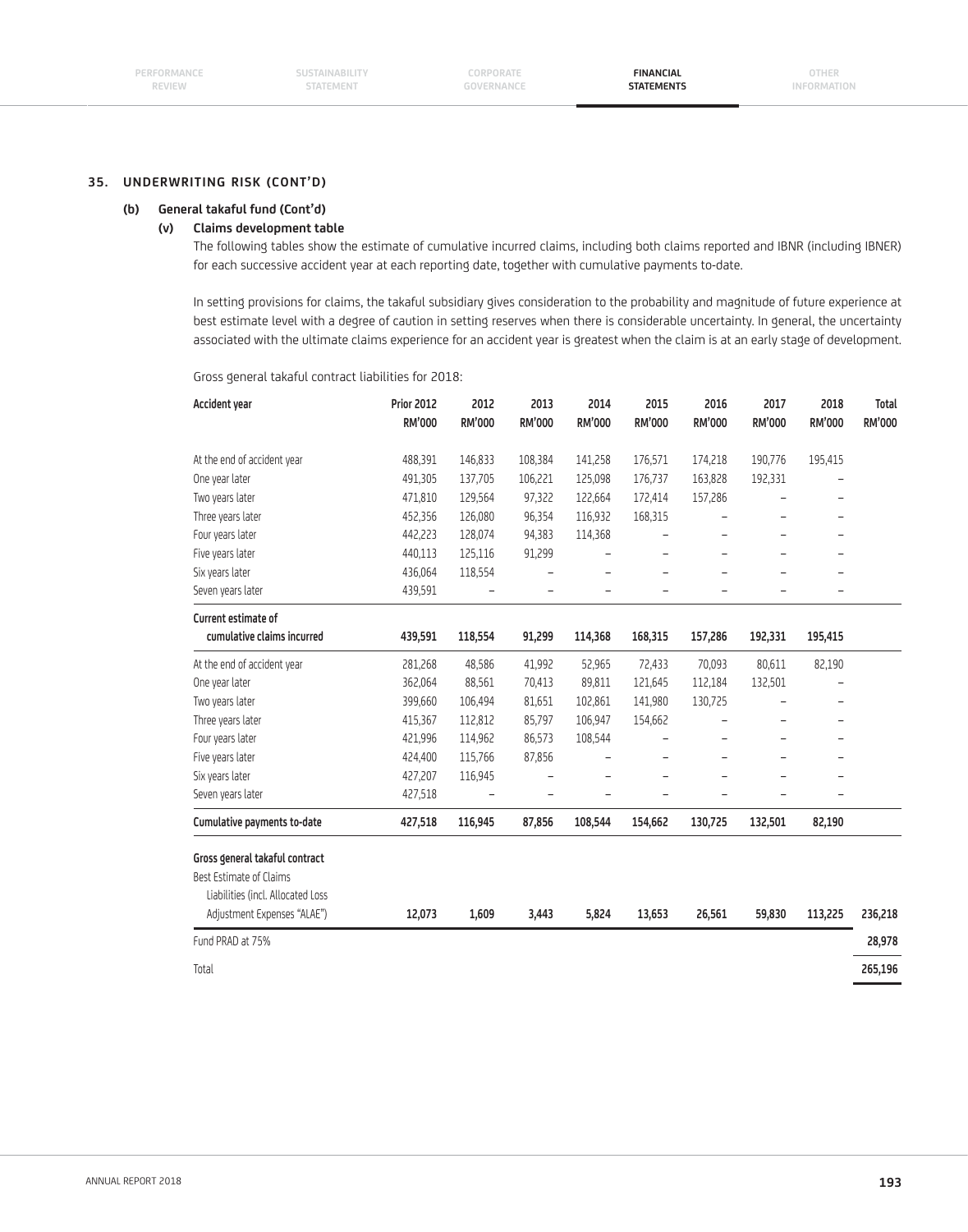# **35. UNDERWRITING RISK (CONT'D)**

# **(b) General takaful fund (Cont'd)**

# **(v) Claims development table (Cont'd)**

Net general takaful contract liabilities for 2018:

| <b>Accident year</b>                                                                          | <b>Prior 2012</b> | 2012          | 2013                     | 2014          | 2015                     | 2016                     | 2017          | 2018                     | <b>Total</b>  |
|-----------------------------------------------------------------------------------------------|-------------------|---------------|--------------------------|---------------|--------------------------|--------------------------|---------------|--------------------------|---------------|
|                                                                                               | <b>RM'000</b>     | <b>RM'000</b> | <b>RM'000</b>            | <b>RM'000</b> | <b>RM'000</b>            | <b>RM'000</b>            | <b>RM'000</b> | <b>RM'000</b>            | <b>RM'000</b> |
| At the end of accident year                                                                   | 535,362           | 139,773       | 77,046                   | 89,101        | 104,071                  | 110,041                  | 113,257       | 113,775                  |               |
| One year later                                                                                | 529,210           | 126,239       | 74,561                   | 80,459        | 102,643                  | 100,341                  | 113,434       |                          |               |
| Two years later                                                                               | 511,605           | 119,387       | 66,794                   | 77,240        | 97,354                   | 96,034                   |               |                          |               |
| Three years later                                                                             | 486,268           | 111,481       | 65,723                   | 73,895        | 94,702                   | $\qquad \qquad -$        |               | $\qquad \qquad -$        |               |
| Four years later                                                                              | 477,899           | 108,094       | 64,087                   | 73,044        | -                        | $\overline{\phantom{0}}$ | -             | $\overline{\phantom{0}}$ |               |
| Five years later                                                                              | 481,396           | 107,016       | 61,523                   |               | -                        | $\qquad \qquad -$        |               | -                        |               |
| Six years later                                                                               | 404,527           | 103,742       |                          |               |                          |                          |               |                          |               |
| Seven years later                                                                             | 400,982           |               | $\overline{\phantom{0}}$ |               | -                        | $\overline{\phantom{0}}$ |               | $\qquad \qquad -$        |               |
| Current estimate of                                                                           |                   |               |                          |               |                          |                          |               |                          |               |
| cumulative claims incurred                                                                    | 400,982           | 103,742       | 61,523                   | 73,044        | 94,702                   | 96,034                   | 113,434       | 113,775                  |               |
| At the end of accident year                                                                   | 263,575           | 46,100        | 30,126                   | 33,647        | 45,169                   | 43,970                   | 50,502        | 49,290                   |               |
| One year later                                                                                | 338,047           | 81,315        | 50,073                   | 56,856        | 71,475                   | 69,156                   | 79,164        |                          |               |
| Two years later                                                                               | 371,266           | 96,004        | 57,352                   | 64,848        | 82,078                   | 80,147                   |               | $\overline{\phantom{0}}$ |               |
| Three years later                                                                             | 379,463           | 100,812       | 59,537                   | 68,204        | 86,274                   |                          |               | ÷                        |               |
| Four years later                                                                              | 388,271           | 102,091       | 58,440                   | 69,343        | -                        | $\overline{\phantom{0}}$ |               | ۰                        |               |
| Five years later                                                                              | 390,340           | 102,298       | 59,117                   |               |                          |                          |               |                          |               |
| Six years later                                                                               | 389,265           | 102,716       |                          |               |                          |                          |               |                          |               |
| Seven years later                                                                             | 389,570           |               | -                        |               | $\overline{\phantom{0}}$ | -                        |               | -                        |               |
| Cumulative payments to-date                                                                   | 389,570           | 102,716       | 59,117                   | 69,343        | 86,274                   | 80,147                   | 79,164        | 49,290                   |               |
|                                                                                               |                   |               |                          |               |                          |                          |               |                          |               |
| Net general takaful contract liabilities:<br>Best Estimate of Claims Liabilities (incl. ALAE) | 11,412            | 1,026         | 2,406                    | 3,701         | 8,428                    | 15,887                   | 34,270        | 64,485                   | 141,615       |
| Fund PRAD at 75%                                                                              |                   |               |                          |               |                          |                          |               |                          | 17,225        |
| Total                                                                                         |                   |               |                          |               |                          |                          |               |                          | 158,840       |
|                                                                                               |                   |               |                          |               |                          |                          |               |                          |               |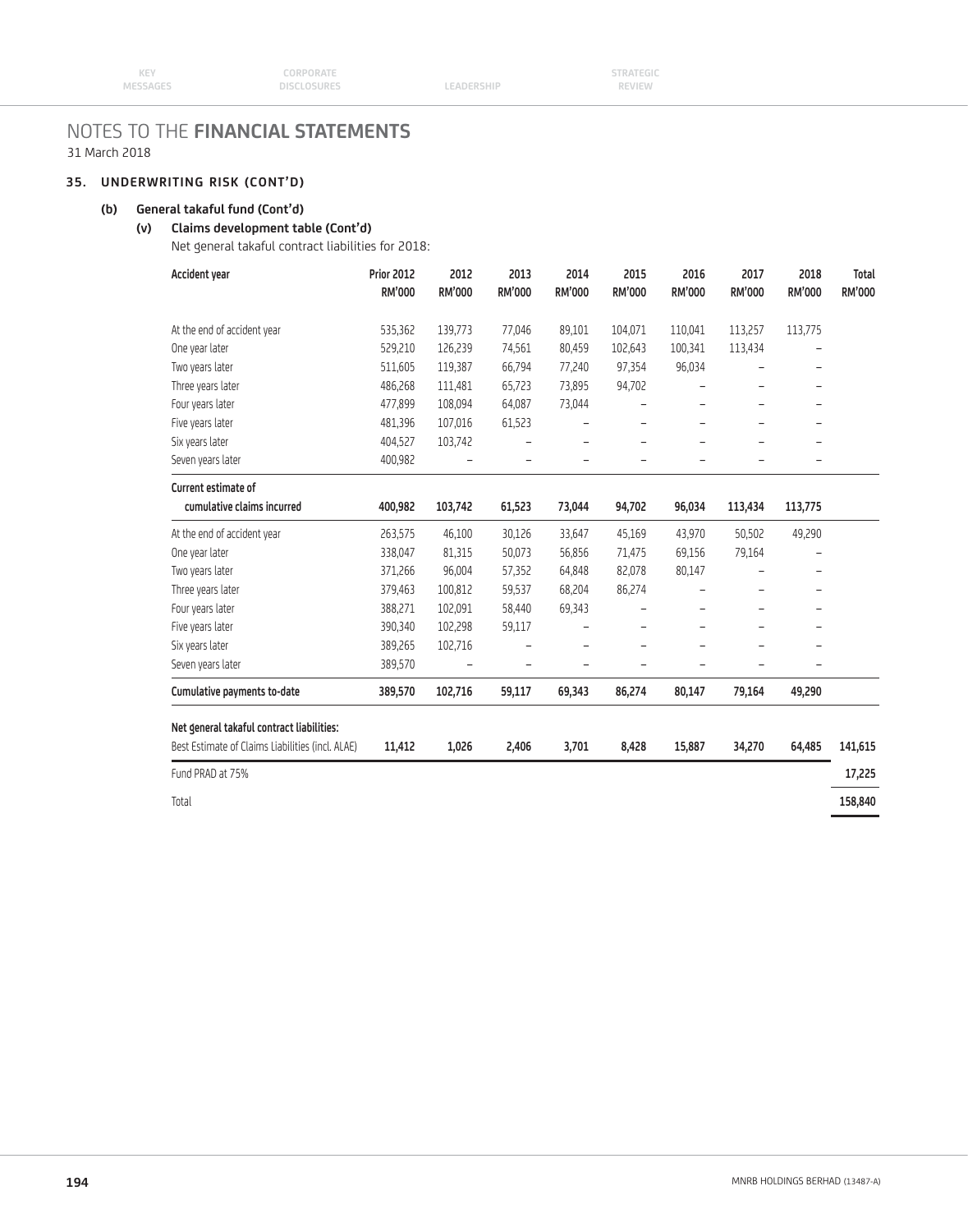## **(b) General takaful fund (Cont'd)**

# **(v) Claims development table (Cont'd)**

Gross general takaful contract liabilities for 2017:

| Accident year                     | <b>Prior 2011</b> | 2011          | 2012          | 2013          | 2014                     | 2015                     | 2016          | 2017                     | <b>Total</b>  |
|-----------------------------------|-------------------|---------------|---------------|---------------|--------------------------|--------------------------|---------------|--------------------------|---------------|
|                                   | <b>RM'000</b>     | <b>RM'000</b> | <b>RM'000</b> | <b>RM'000</b> | <b>RM'000</b>            | <b>RM'000</b>            | <b>RM'000</b> | <b>RM'000</b>            | <b>RM'000</b> |
| At the end of accident year       | 355,039           | 144,938       | 150,396       | 108,384       | 141,258                  | 176,571                  | 174,218       | 190,776                  |               |
| One year later                    | 362,919           | 146,833       | 140,864       | 106,221       | 125,098                  | 176,737                  | 163,828       | $\overline{\phantom{0}}$ |               |
| Two years later                   | 348,678           | 137,705       | 132,409       | 97,322        | 122,664                  | 172,414                  |               | $\overline{\phantom{0}}$ |               |
| Three years later                 | 337,187           | 129,564       | 125,201       | 96,354        | 116,932                  |                          |               | -                        |               |
| Four years later                  | 323,668           | 126,080       | 122,030       | 94,383        |                          |                          |               |                          |               |
| Five years later                  | 319,933           | 128,074       | 121,553       |               | $\overline{a}$           | ÷,                       |               | L,                       |               |
| Six years later                   | 317,966           | 125,116       |               |               | -                        |                          |               | ۳                        |               |
| Seven years later                 | 314,323           |               |               |               |                          |                          |               |                          |               |
| Current estimate of               |                   |               |               |               |                          |                          |               |                          |               |
| cumulative claims incurred        | 314,323           | 125,116       | 121,553       | 94,383        | 116,932                  | 172,414                  | 163,828       | 190,776                  |               |
| At the end of accident year       | 115,751           | 50,420        | 48,586        | 41,992        | 52,965                   | 72,433                   | 70,092        | 80,603                   |               |
| One year later                    | 230,848           | 95,957        | 88,561        | 70,413        | 89,811                   | 121,645                  | 114,362       |                          |               |
| Two years later                   | 266,108           | 113,767       | 106,494       | 81,651        | 102,861                  | 142,406                  |               |                          |               |
| Three years later                 | 285,893           | 120,230       | 112,812       | 85,797        | 106,856                  | $\overline{\phantom{0}}$ |               | -                        |               |
| Four years later                  | 295,136           | 121,948       | 114,962       | 86,897        |                          |                          |               | $\overline{\phantom{0}}$ |               |
| Five years later                  | 300,048           | 122,917       | 115,530       |               | $\overline{\phantom{0}}$ | $\qquad \qquad -$        |               | $\overline{\phantom{m}}$ |               |
| Six years later                   | 301,483           | 123,250       |               |               |                          |                          |               | $\overline{\phantom{0}}$ |               |
| Seven years later                 | 302,473           |               |               |               | -                        | $\overline{\phantom{0}}$ |               | -                        |               |
| Cumulative payments to-date       | 302,473           | 123,250       | 115,530       | 86,897        | 106,856                  | 142,406                  | 114,362       | 80,603                   |               |
| Gross general takaful contract    |                   |               |               |               |                          |                          |               |                          |               |
| Best Estimate of Claims           |                   |               |               |               |                          |                          |               |                          |               |
| Liabilities (incl. Allocated Loss |                   |               |               |               |                          |                          |               |                          |               |
| Adjustment Expenses "ALAE")       | 11,850            | 1,866         | 6,023         | 7,486         | 10,076                   | 30,008                   | 49,466        | 110,173                  | 226,948       |
| Fund PRAD at 75%                  |                   |               |               |               |                          |                          |               |                          | 32,922        |
| Total                             |                   |               |               |               |                          |                          |               |                          | 259,870       |
|                                   |                   |               |               |               |                          |                          |               |                          |               |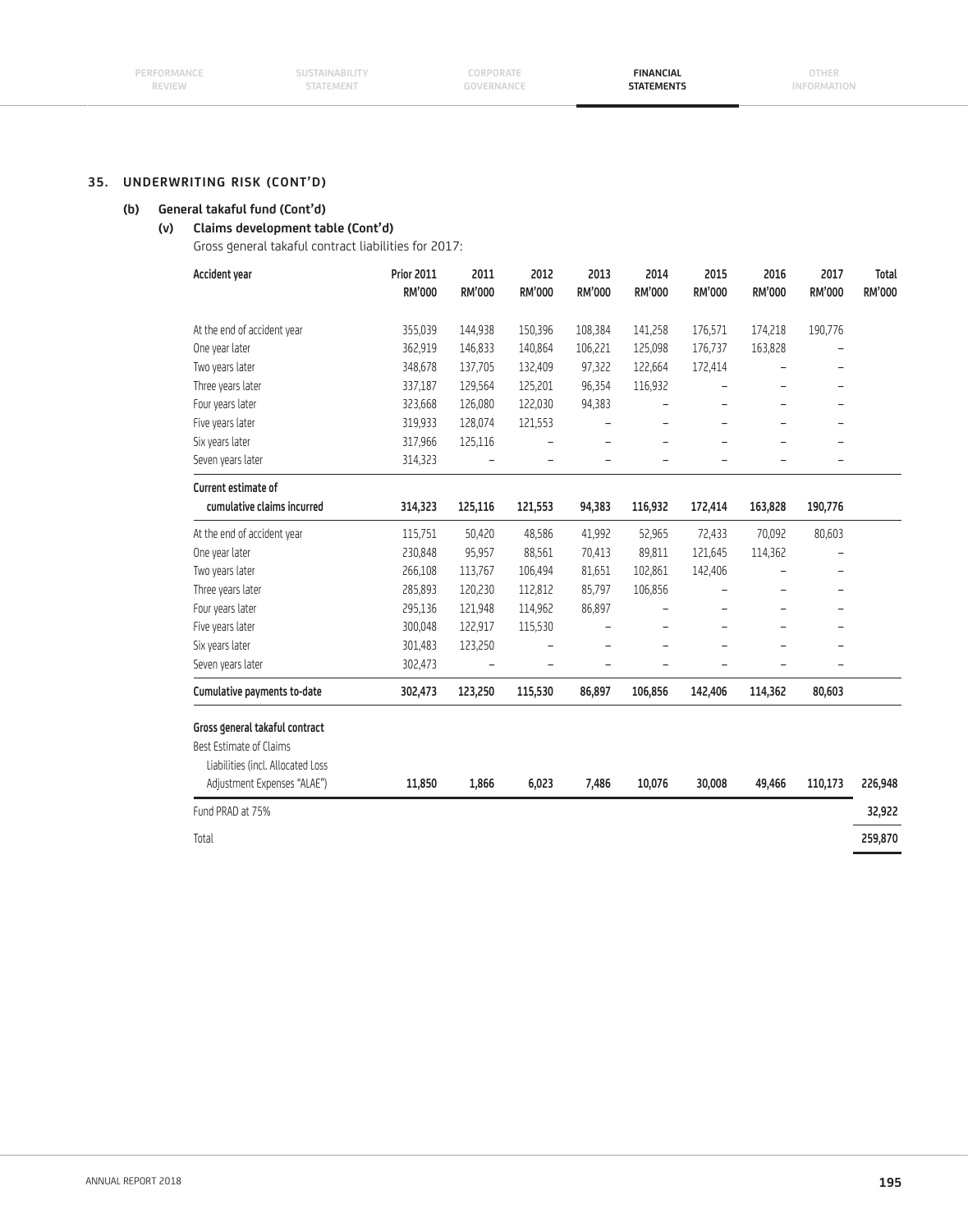# **35. UNDERWRITING RISK (CONT'D)**

# **(b) General takaful fund (Cont'd)**

# **(v) Claims development table (Cont'd)**

Net general takaful contract liabilities for 2017:

| Accident year                                    | <b>Prior 2011</b> | 2011                     | 2012    | 2013                     | 2014              | 2015                     | 2016          | 2017          | <b>Total</b> |
|--------------------------------------------------|-------------------|--------------------------|---------|--------------------------|-------------------|--------------------------|---------------|---------------|--------------|
|                                                  | <b>RM'000</b>     | <b>RM'000</b>            | RM'000  | <b>RM'000</b>            | <b>RM'000</b>     | <b>RM'000</b>            | <b>RM'000</b> | <b>RM'000</b> | RM'000       |
| At the end of accident year                      | 401,996           | 134,955                  | 139,773 | 77,046                   | 89,101            | 104,071                  | 110,041       | 113,257       |              |
| One year later                                   | 400,407           | 131,893                  | 126,239 | 74,561                   | 80,459            | 102,643                  | 100,341       |               |              |
| Two years later                                  | 397,317           | 125,246                  | 119,387 | 66,794                   | 77,240            | 97,354                   |               | L,            |              |
| Three years later                                | 386,359           | 117,605                  | 111,481 | 65,723                   | 73,895            |                          |               |               |              |
| Four years later                                 | 368,664           | 114,721                  | 108,094 | 64,087                   |                   |                          |               |               |              |
| Five years later                                 | 363,178           | 119,321                  | 107,016 |                          | $\qquad \qquad -$ |                          |               |               |              |
| Six years later                                  | 362,074           | 116,615                  | ۰       | $\overline{\phantom{0}}$ | $\qquad \qquad -$ | $\overline{\phantom{0}}$ |               | -             |              |
| Seven years later                                | 287,912           | $\overline{\phantom{a}}$ |         |                          |                   |                          |               |               |              |
| Current estimate of                              |                   |                          |         |                          |                   |                          |               |               |              |
| cumulative claims incurred                       | 287,912           | 116,615                  | 107,016 | 64,087                   | 73,895            | 97,354                   | 100,341       | 113,257       |              |
| At the end of accident year                      | 111,487           | 48,334                   | 46,100  | 30,126                   | 33,647            | 45,169                   | 43,970        | 50,232        |              |
| One year later                                   | 215,241           | 91,364                   | 81,315  | 50,073                   | 56,856            | 71,475                   | 71,142        |               |              |
| Two years later                                  | 246,684           | 106,958                  | 96,004  | 57,352                   | 64,848            | 82,060                   |               | -             |              |
| Three years later                                | 264,308           | 112,300                  | 100,812 | 59,537                   | 67,602            |                          |               |               |              |
| Four years later                                 | 267,163           | 113,938                  | 102,091 | 60,280                   |                   |                          |               |               |              |
| Five years later                                 | 274,333           | 114,787                  | 102,534 |                          | $\qquad \qquad -$ | -                        |               | -             |              |
| Six years later                                  | 275,553           | 115,050                  |         |                          |                   |                          |               |               |              |
| Seven years later                                | 276,415           |                          |         |                          |                   |                          |               |               |              |
| Cumulative payments to-date                      | 276,415           | 115,050                  | 102,534 | 60,280                   | 67,602            | 82,060                   | 71,142        | 50,232        |              |
| Net general takaful contract liabilities:        |                   |                          |         |                          |                   |                          |               |               |              |
| Best Estimate of Claims Liabilities (incl. ALAE) | 11,497            | 1,565                    | 4,482   | 3,807                    | 6,293             | 15,294                   | 29,199        | 63,025        | 135,162      |
| Fund PRAD at 75%                                 |                   |                          |         |                          |                   |                          |               |               | 20,022       |
| Total                                            |                   |                          |         |                          |                   |                          |               |               | 155,184      |
|                                                  |                   |                          |         |                          |                   |                          |               |               |              |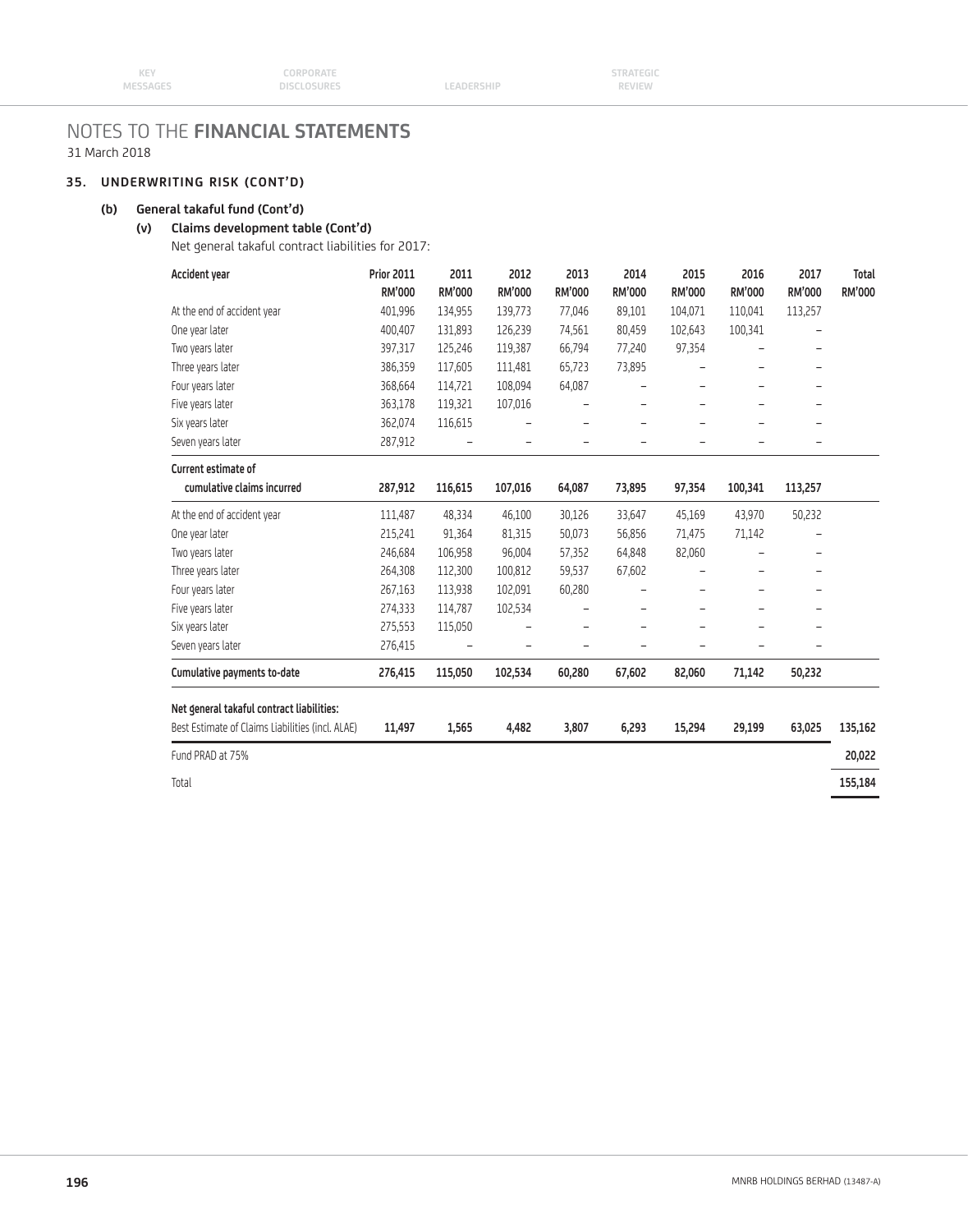**OTHER INFORMATION**

### **35. UNDERWRITING RISK (CONT'D)**

#### **(c) Family takaful fund**

#### **(i) Nature of risk**

The takaful subsidiary principally issues the following types of family takaful certificates: Ordinary Takaful Plans, Mortgage Takaful Plans, Group Takaful Plans and Investment-linked Takaful Plans. The certificates are segregated into 2 separate funds: Participants' Risk Fund ("PRF") and Participants' Investment Fund ("PIF").

The PRF is compulsory for all certificates and refers to the fund used to pool the portion of contributions paid by participants on the basis of tabarru' (donation) for the purpose of meeting claims on events/risks covered under the takaful certificates. Under the tabarru' contract, the fund is collectively owned by the pool of participants. In managing the PRF, the takaful subsidiary adopts an appropriate set of policies and procedures to ensure the availability of funds to meet takaful benefits when due.

The PIF refers to the fund in which a portion of the contributions paid by takaful participants for a takaful certificate is allocated for the purpose of savings and/or investment. The PIF is individually owned by participants. In managing the PIF, the takaful subsidiary adopts appropriate investment and management strategies to achieve returns that are in line with the participants' reasonable expectations and where relevant, to ensure the availability of funds for future tabarru' apportionment into the PRF. The investment risk exposure for the PIF is borne by the participants. For investment-linked takaful, the PIF refers to the unit fund(s).

 Family takaful underwriting risk exists from the anti-selection process and inadequacy of PRF to meet future claims arising from family takaful certificates. The risks arise when actual claims experience is different from the assumptions used in setting the prices for products and establishing the technical provisions and liabilities for claims. Other sources of risks include certificate lapses and certificate claims such as mortality and morbidity experience.

 The takaful subsidiary utilises retakaful arrangements to manage the mortality and morbidity risks. Retakaful structures are set based on the risk appetite of the takaful subsidiary. The retakaful treaty arrangements are reviewed by the ORMC and RMCB, and approved by the Board.

 The takaful subsidiary reviews the actual experience of mortality, morbidity, lapses and surrenders, as well as expenses to ensure that appropriate policies, guidelines and limits are put in place to manage these risks.

The PIF is supported by the investment profit from the fund and the distribution surplus from PRF, if any. In the event of volatile investment climate and/or unusual claims experience, the investment profit and surplus distribution to the participants may reduce.

 Stress Testing is performed on a quarterly basis. The purpose of the Stress Testing is to test the solvency of the family takaful fund under the various scenarios according to regulatory guidelines, simulating drastic changes in major parameters such as new business volume, investment environment, mortality/morbidity patterns.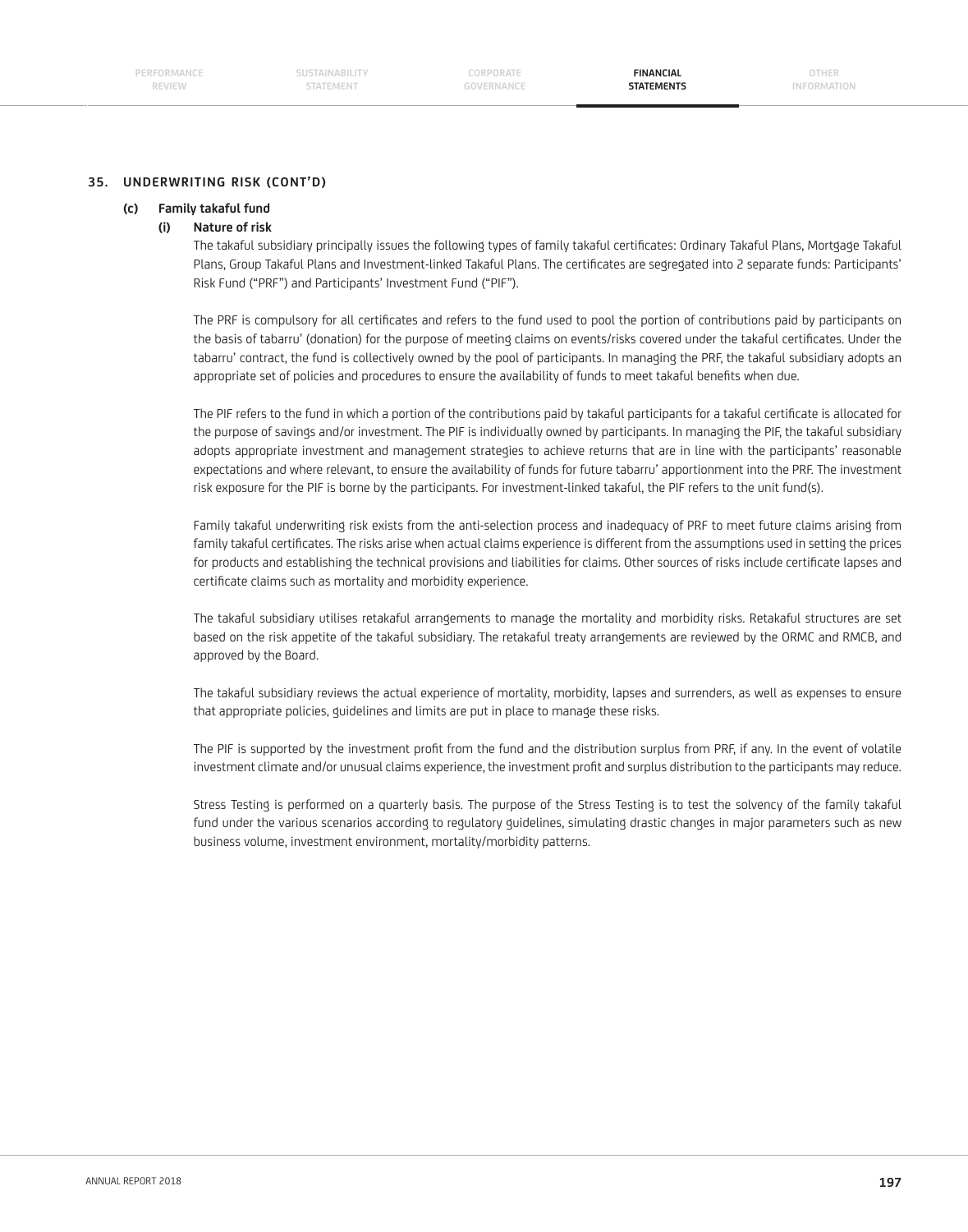### **35. UNDERWRITING RISK (CONT'D)**

#### **(c) Family takaful fund (Cont'd)**

# **(ii) Concentration of risk by type of contracts**

The table below shows the concentration of actuarial liabilities by type of contract:

|                                                                           | Gross<br><b>RM'000</b> | Retakaful<br><b>RM'000</b> | <b>Net</b><br><b>RM'000</b> |
|---------------------------------------------------------------------------|------------------------|----------------------------|-----------------------------|
| 2018                                                                      |                        |                            |                             |
| Family takaful plans                                                      | 1,027,495              | (6, 453)                   | 1,021,042                   |
| Investment-linked takaful plans                                           | 71,527                 | (6,654)                    | 64,873                      |
| Mortgage takaful plans                                                    | 1,136,960              |                            | 1,136,960                   |
| Group credit takaful plans                                                | 187,928                | (8,343)                    | 179,585                     |
| Others<br>2017<br>Family takaful plans<br>Investment-linked takaful plans | 78,963                 | (7, 161)                   | 71,802                      |
|                                                                           | 2,502,873              | (28, 611)                  | 2,474,262                   |
|                                                                           |                        |                            |                             |
|                                                                           | 936,971                | (7,023)                    | 929,948                     |
|                                                                           | 157,678                | (8,339)                    | 149,339                     |
| Mortgage takaful plans                                                    | 986,984                |                            | 986,984                     |
|                                                                           |                        |                            |                             |
| Group credit takaful plans                                                | 199,774                | (8,072)                    | 191,702                     |
| Others                                                                    | 93,543                 | (9, 477)                   | 84,066                      |
|                                                                           | 2,374,950              | (32, 911)                  | 2,342,039                   |

### (iii) Impact on liabilities, profit and equity

# **Key assumptions**

 Material judgement is required in determining the liabilities of the family takaful fund and in the selection of assumptions. Assumptions used are based on past experience, current internal data, external market indices and benchmarks which reflect current observable market prices and other published information. Assumptions and prudent estimates are determined at the date of valuation and no credit is taken for possible beneficial effects of voluntary withdrawals. Assumptions are further evaluated on a continuous basis in order to ensure realistic and reasonable valuations.

The key assumptions to which the estimation of liabilities is particularly sensitive are as follows:

#### Mortality and morbidity rates

Assumptions are based on mortality rates as set out in the Product Documentation submitted to BNM. They reflect the historical experience and are adjusted, when appropriate, to reflect the participants' own experience. Assumptions are differentiated by gender, occupational class and product group.

 An increase in mortality/morbidity will lead to a larger number of claims (as claims could occur sooner than anticipated), which will reduce the surplus from the PRF and subsequently reduce profits for the shareholders in terms of lower surplus administration charge income. To the extent that the actual mortality/morbidity incidence rate is worse than that priced for the expected surplus arising in the PRF would be lower, leading to lower surplus administration charge income. If the poor experience persists, the PRF may go into deficit, requiring the shareholders to provide gard. This is mitigated with adequate retakaful arrangements as well as contract design (in some circumstances) that builds in repricing mechanisms.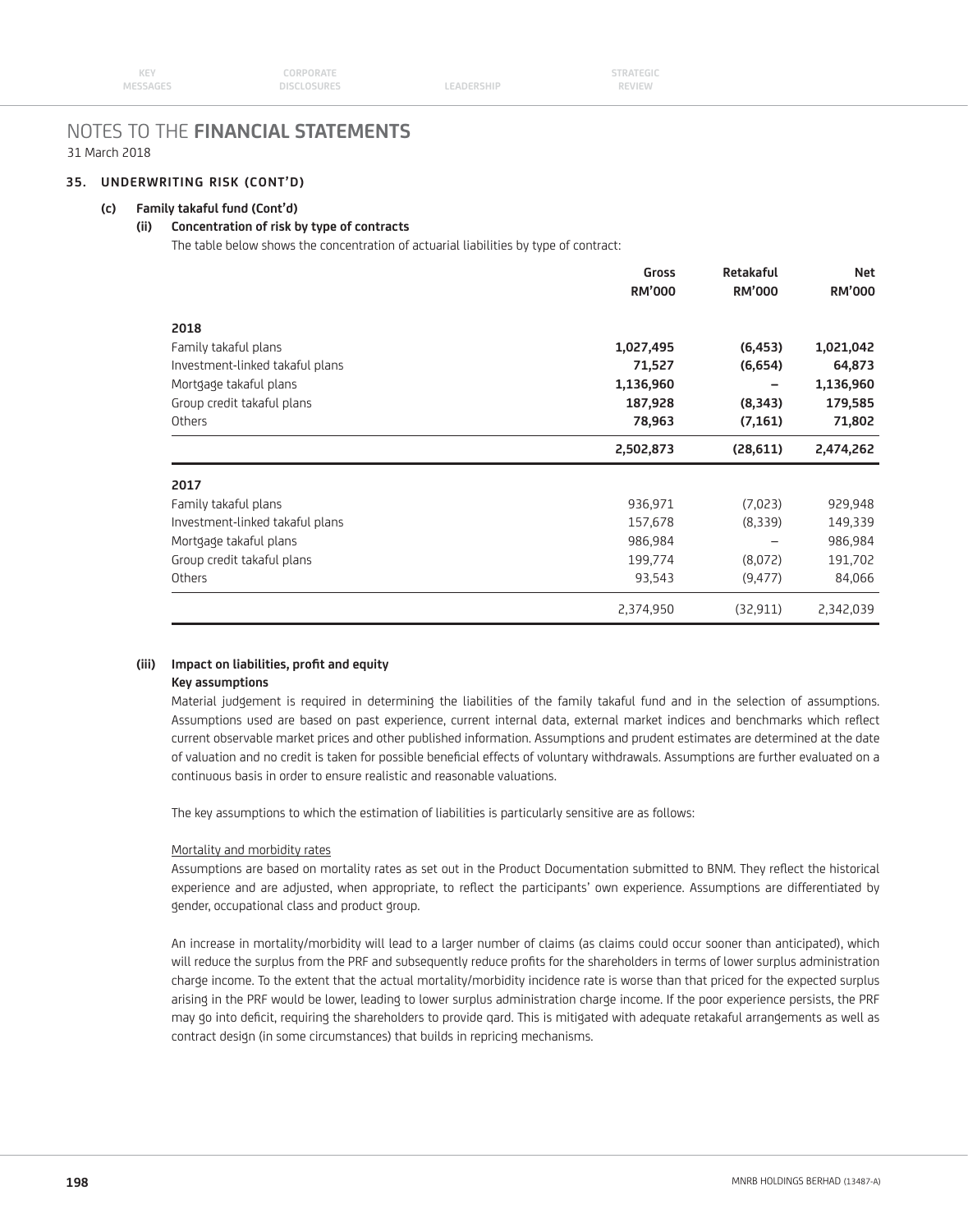#### **(c) Family takaful fund (Cont'd)**

# (iii) Impact on liabilities, profit and equity (Cont'd)

# **Key assumptions (Cont'd)**

# Discount rates

 Family takaful liabilities of credit-related products, for examples, Mortgage Reducing Term Takaful ("MRTT") and Group Credit Takaful ("GCT") are determined as the sum of the discounted value of the expected benefits less the discounted value of the expected tabarru' (risk charge) that would be required to meet these future cash outflows. The valuation of liabilities will be discounted to valuation date using the government investment issues zero coupon spot yields which are obtained from the Bond Pricing Agency Malaysia as prescribed in the valuation guidelines.

The assumptions that have significant effects on the financial position and financial performance of the family takaful fund are listed below:

| 2017<br><b>Discount</b><br>rates | 2018<br><b>Discount</b><br>rates | Mortality and morbidity rates                                               | <b>Type of business</b>                                                 |  |
|----------------------------------|----------------------------------|-----------------------------------------------------------------------------|-------------------------------------------------------------------------|--|
| Gll<br>discount<br>rate          | Gll<br>discount<br>rate          | Base mortality $\frac{1}{2}$ , adjusted for<br>retakaful rates <sup>2</sup> | Credit related products<br>and individual regular<br>contribution plans |  |
| N/A                              | N/A                              | Base mortality <sup>1</sup>                                                 | Others                                                                  |  |

 $1$  These rates are obtained from the various industry mortality and morbidity experience tables that were used to determine the contribution rates.

<sup>2</sup> Retakaful rates are derived from the fund's retakaful arrangements with respect to the MRTT and GCT business.

#### **Sensitivity analysis**

 The analysis below is performed on possible movements in key assumptions with all other assumptions held constant, showing the impact on gross and net liabilities, profit before tax and financial results of the family takaful fund. Correlations of assumptions will have significant effects in determining the ultimate family takaful liabilities. However, to demonstrate the impact due to changes in assumptions, only individual assumptions are changed, while other assumptions are held constant. It should be noted that movements in these assumptions are non-linear. Sensitivity information will also vary according to the current economic assumptions.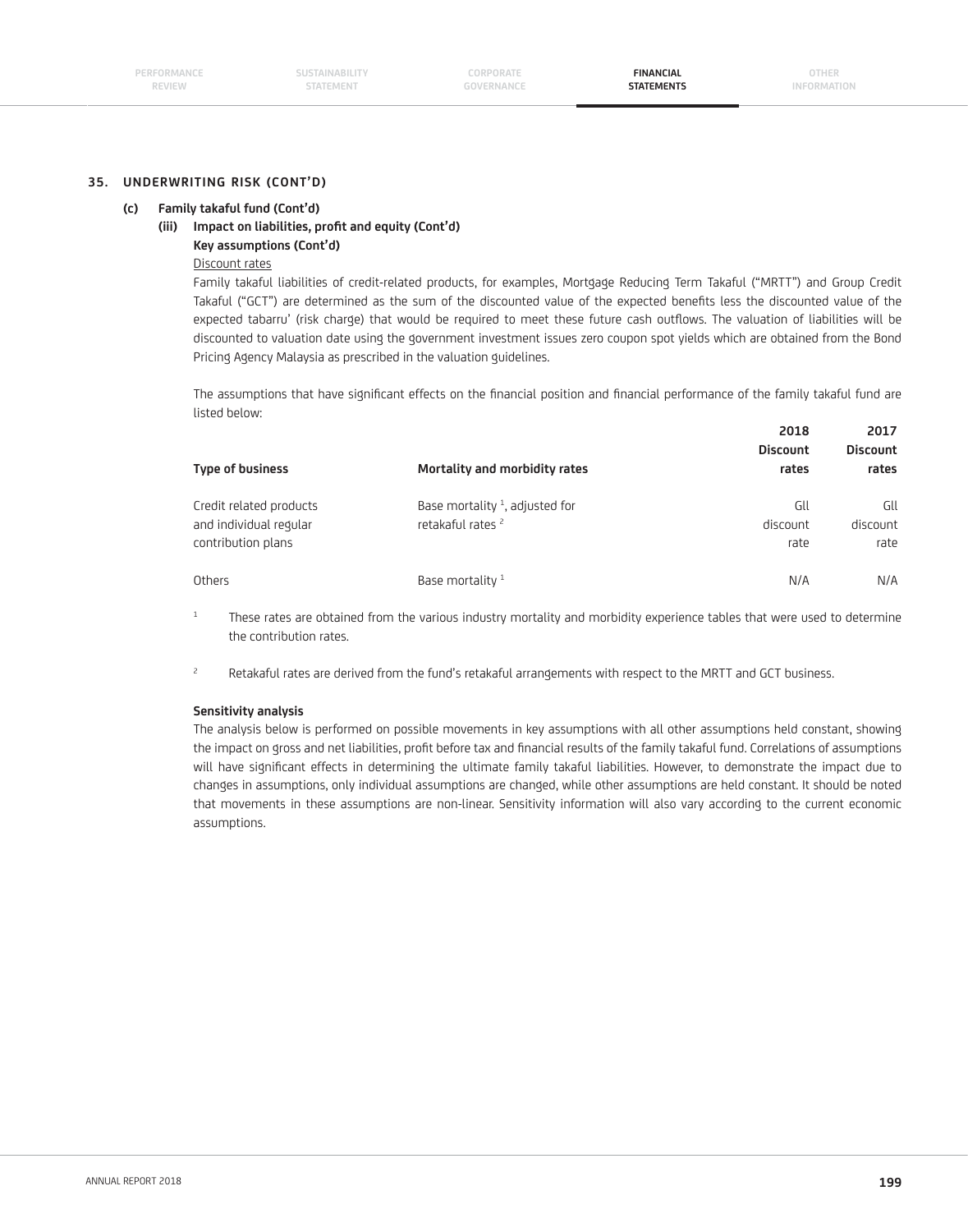#### **35. UNDERWRITING RISK (CONT'D)**

#### **(c) Family takaful fund (Cont'd)**

(iii) Impact on liabilities, profit and equity (Cont'd)  **Sensitivity analysis (Cont'd)**

|                     |               |               |                     |               | Impact on     |
|---------------------|---------------|---------------|---------------------|---------------|---------------|
|                     |               | Impact on     | Impact              | Impact on     | family        |
|                     | Change in     | <b>Qross</b>  | on net              | (loss)/profit | takaful       |
|                     | assumptions   | liabilities   | liabilities         | before tax    | fund*         |
|                     | $\frac{9}{6}$ | <b>RM'000</b> | <b>RM'000</b>       | <b>RM'000</b> | <b>RM'000</b> |
|                     |               |               | Increase/(decrease) |               |               |
| 2018                |               |               |                     |               |               |
| Mortality/morbidity | $+10%$        | 54,662        | 21,126              | (21, 126)     | (21, 126)     |
| Discount rates      | $+1%$         | (10, 876)     | (11, 675)           | 11,675        | 11,675        |
| 2017                |               |               |                     |               |               |
| Mortality/morbidity | $+10%$        | 44.687        | 13,007              | (13,007)      | (13,007)      |
| Discount rates      | $+1%$         | (13, 433)     | (11,998)            | 11,998        | 11,998        |
|                     |               |               |                     |               |               |

\* The impact on the family takaful fund reflects the after tax position which is presumed to be nil as the family takaful fund is taxed only on investment income.

The method used and significant assumptions made in deriving sensitivity information did not change from those used in the previous year.

#### **(d) Family retakaful fund**

#### **(i) Nature of risk**

 The family retakaful business principally consists of Individual Family Retakaful Plans, Group Family Retakaful Plans and Retakaful Individual Facultative.

 The actual experience of mortality and morbidity is reviewed to ensure that appropriate policies, guidelines and limits put in place to manage these risks remain adequate and appropriate.

 Family retakaful underwriting risk relates to the pricing and loss ratios arising from family retakaful products. The risks arise when actual claims experience is different from the assumptions used in setting the yearly renewable rates for retakaful products. Deviations in actual claims experience compared to the assumptions used may be due to deviations in actual mortality and morbidity experience.

Mortality and morbidity risks are further managed through retrotakaful arrangement.

 Stress testing is performed on a quarterly basis. The purpose of the stress testing is to test the solvency of the family retakaful fund under various scenarios. These scenarios are based on regulatory guidelines and simulate drastic changes in major parameters such as new business volume, investment environment and mortality/morbidity patterns.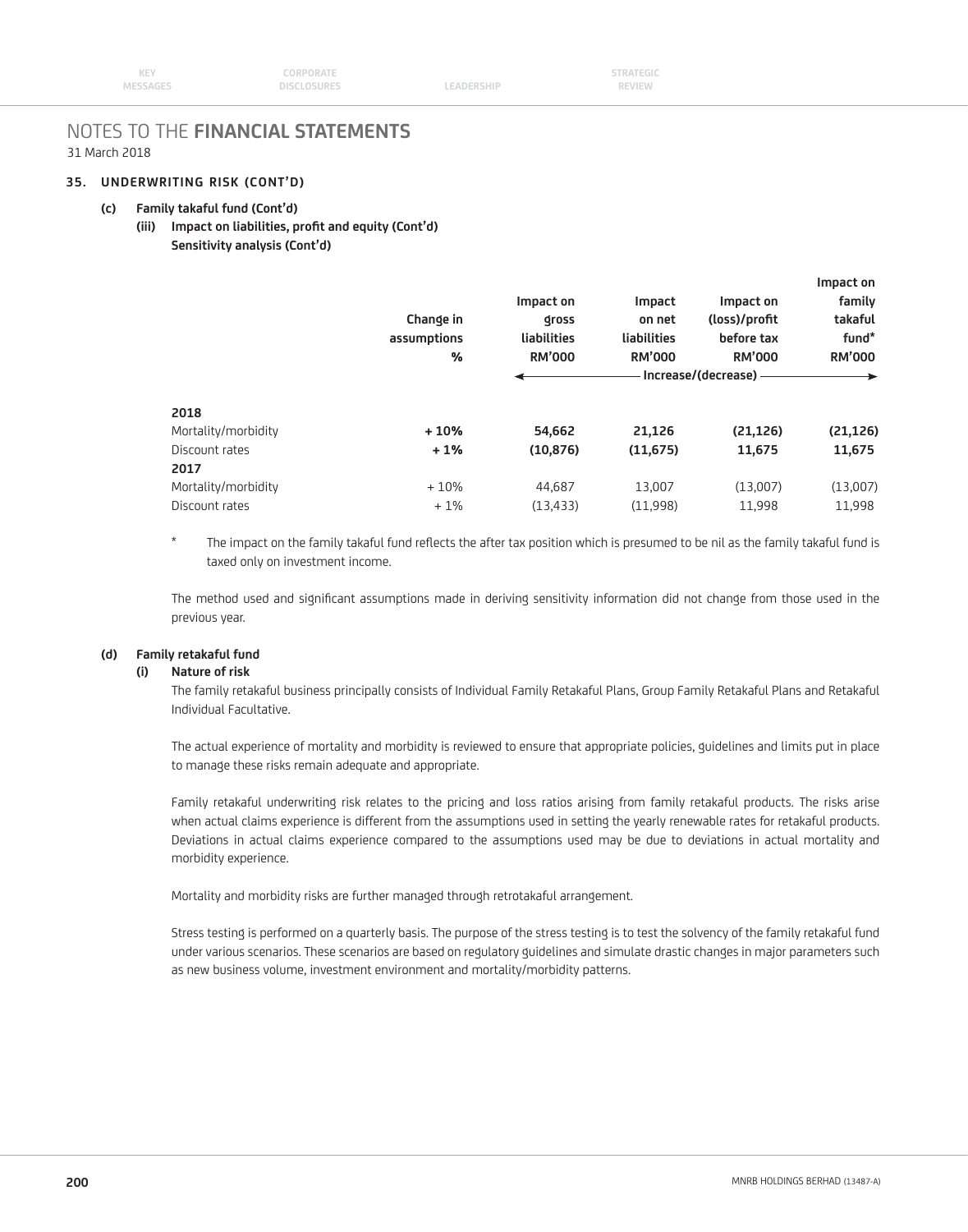#### **(d) Family retakaful fund (Cont'd)**

#### **(ii) Concentration of takaful contract liabilities**

 The business of the family retakaful fund is derived from Malaysian and overseas risks. Liabilities of the family retakaful are mainly spread within Malaysia, Brunei and Indonesia.

The table below sets out the concentration of takaful contract liabilities by local and overseas exposures:

|                   | Gross<br><b>RM'000</b> | Retakaful<br><b>RM'000</b> | <b>Net</b><br><b>RM'000</b> |  |
|-------------------|------------------------|----------------------------|-----------------------------|--|
| 2018              |                        |                            |                             |  |
| Local<br>Overseas | 11,280                 | (8,036)                    | 3,244                       |  |
|                   | 4,582                  | $\overline{\phantom{m}}$   | 4,582                       |  |
|                   | 15,862                 | (8,036)                    | 7,826                       |  |
| 2017              |                        |                            |                             |  |
| Local             | 8,932                  | (5, 564)                   | 3,368                       |  |
| Overseas          | 2,340                  | (790)                      | 1,550                       |  |
|                   | 11,272                 | (6, 354)                   | 4,918                       |  |
|                   |                        |                            |                             |  |

#### **(iii) Impact on liabilities, profi t and equity key assumptions**

 Material judgement is required in determining the liabilities and the choice of assumptions. Assumptions used are based on past experience, current internal data, external market indices and benchmarks which reflect current observable market prices and other published information. Assumptions and prudent estimates are determined at the date of valuation and no credit is taken for possible beneficial effects of voluntary withdrawals. Assumptions are further evaluated on a continuous basis in order to ensure realistic and reasonable valuations.

#### **Sensitivity analysis**

The family retakaful fund's claim liabilities are sensitive to changes in loss ratios.

 The sensitivity analysis was applied to the ultimate loss ratio of the family retakaful fund by increasing the said ratio by 20%. The table below shows the impact on the family retakaful fund's gross and net liabilities, profit/(loss) before tax and family retakaful fund should the ultimate loss ratio be increased by 20%:

|                                  | Change in<br>assumptions<br>% | Impact on<br><b>Qross</b><br>liabilities<br><b>RM'000</b> | Impact<br>on net<br>liabilities<br><b>RM'000</b> | Impact on<br>(loss)/profit<br>before tax<br><b>RM'000</b><br>Increase/(decrease) - | Impact on<br>family<br>takaful<br>fund*<br><b>RM'000</b> |
|----------------------------------|-------------------------------|-----------------------------------------------------------|--------------------------------------------------|------------------------------------------------------------------------------------|----------------------------------------------------------|
| 2018<br>Loss ratio<br>Loss ratio | $-20%$<br>$+20%$              | 6,805<br>(41,609)                                         | 1,947<br>(26,791)                                | 1,947<br>(26,791)                                                                  | 1,667<br>(20,746)                                        |
| 2017<br>Loss ratio<br>Loss ratio | $-20%$<br>$+20%$              | (4, 415)<br>18,710                                        | (2,603)<br>13,017                                | 2,603<br>(13,017)                                                                  | 2,603<br>(13,017)                                        |

The impact on the family retakaful fund reflects the after tax impact which is presumed to be nil based on the current tax position of the fund.

The method used in performing the sensitivity analysis is consistent with that of the prior year's.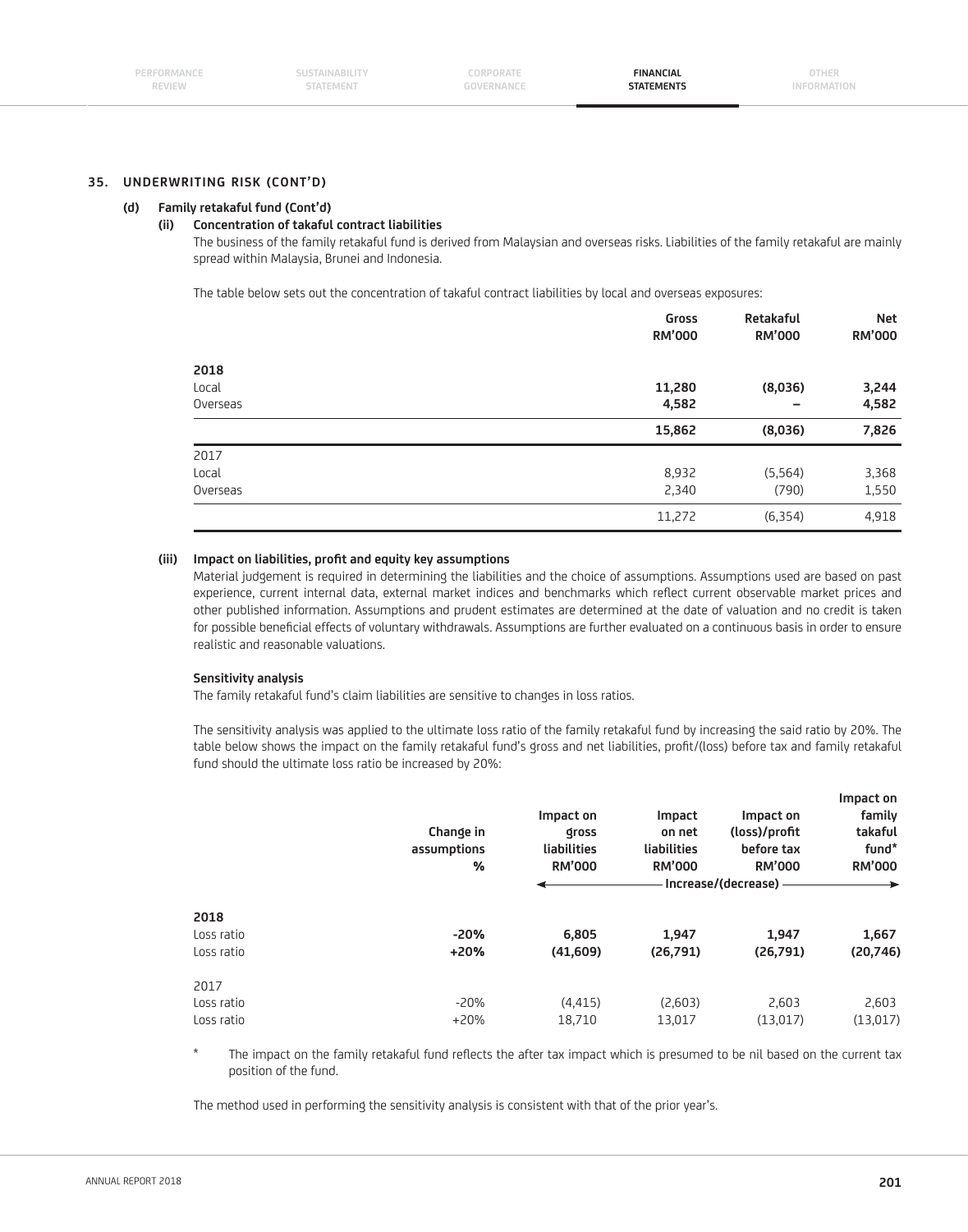## **36. FINANCIAL RISK**

Transactions in financial instruments may result in the Group and the Company assuming financial risks. These include credit risk, liquidity risk and market risk. This note presents information about the Group's and the Company's exposure to each of the above risks and the Group's and the Company's objectives, policies and processes for measuring and managing such risks.

The following tables summarise the financial assets and financial liabilities of the Group and the Company by their classification, including their carrying values and fair values, which are considered by management in monitoring and managing of its financial risks:

|                                             | 2018                               | 2017                           |                   |                                |
|---------------------------------------------|------------------------------------|--------------------------------|-------------------|--------------------------------|
| Group                                       | Carrying<br>value<br><b>RM'000</b> | Fair<br>value<br><b>RM'000</b> | Carrying<br>value | Fair<br>value<br><b>RM'000</b> |
|                                             |                                    |                                | <b>RM'000</b>     |                                |
| Financial and insurance/takaful assets      |                                    |                                |                   |                                |
| Financial assets at FVTPL (Note 19)         | 116,127                            | 116,127                        | 123,467           | 123,467                        |
| HTM investments (Note 19)                   | 644,254                            | 642,635                        | 695,426           | 689,513                        |
| AFS financial assets (Note 19)              | 3,741,196                          | 3,741,196                      | 3,384,744         | 3,384,744                      |
| Loans and receivables:                      |                                    |                                |                   |                                |
| Loans and receivables * (Note 19)           | 1,937,263                          | 1,937,263                      | 1,934,933         | 1,934,933                      |
| Insurance/takaful receivables *             | 418,304                            | 418,304                        | 336,190           | 336,190                        |
| Reinsurance/retakaful assets                | 478,253                            | 478,253                        | 514,230           | 514,230                        |
| Cash and bank balances                      | 142,099                            | 142,099                        | 99,905            | 99,905                         |
|                                             | 7,477,496                          | 7,475,877                      | 7,088,895         | 7,082,982                      |
| Financial and insurance/takaful liabilities |                                    |                                |                   |                                |
| Insurance/takaful contract liabilities      | 5,319,945                          | 5,319,945                      | 5,171,178         | 5,171,178                      |
| Other liabilities:                          |                                    |                                |                   |                                |
| Borrowings*                                 | 320,000                            | 320,000                        | 320,000           | 320,000                        |
| Insurance/takaful payables *                | 270,444                            | 270,444                        | 210,174           | 210,174                        |
| Other payables *                            | 190,028                            | 190,028                        | 175,703           | 175,703                        |
|                                             | 6,100,417                          | 6,100,417                      | 5.877.055         | 5,877,055                      |

The carrying values of these loans and receivables, insurance/takaful receivables and other liabilities approximate their fair values due to their short term nature.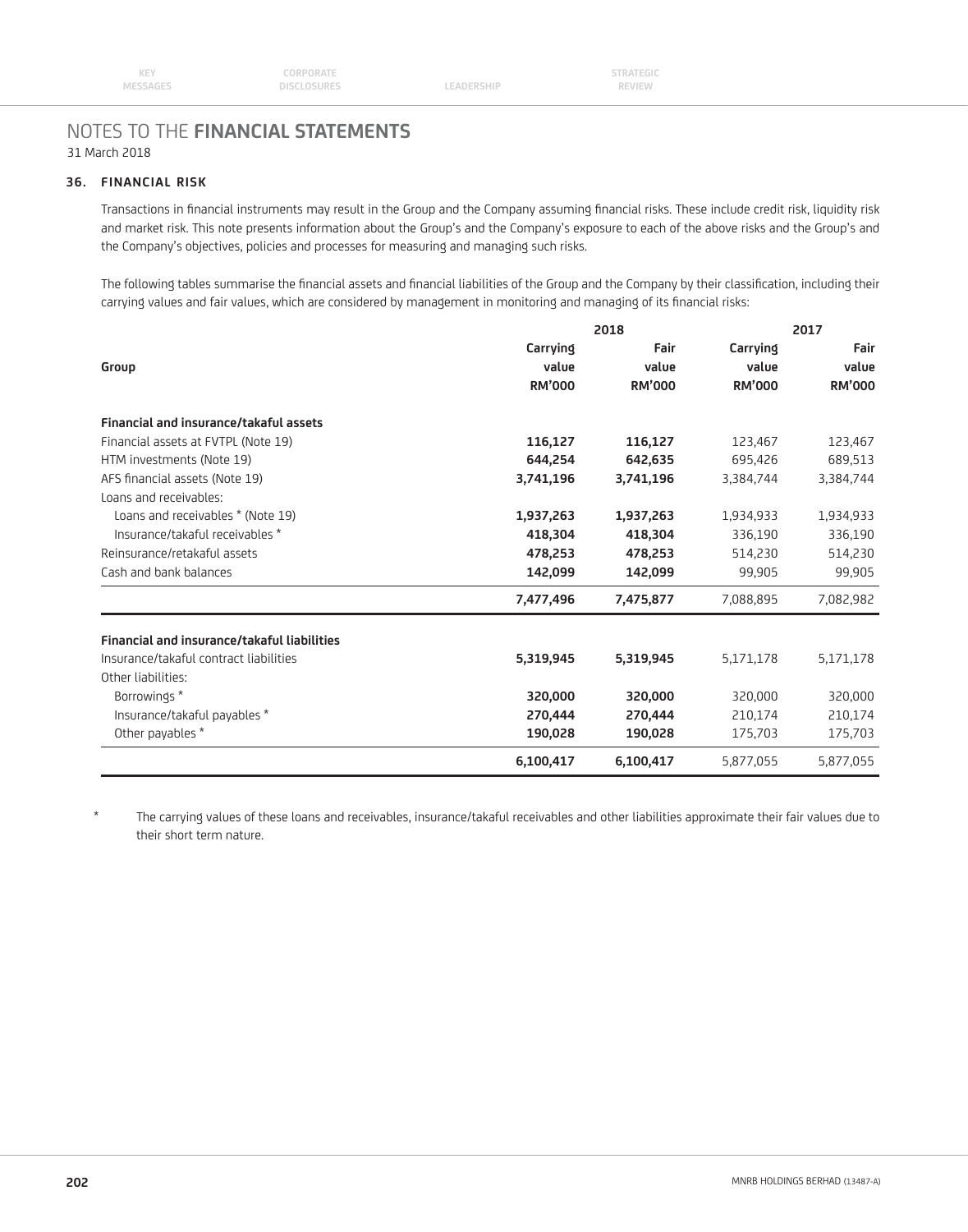| PERFORMANCE<br>REVIEW | <b>SUSIAINADILII</b><br><b>STATEMENT</b> | CORPORATE | <b>FINANCIAL</b><br><b>STATEMENTS</b> | OTHER<br>INFU.<br><b>KIVIAI IUI</b> |
|-----------------------|------------------------------------------|-----------|---------------------------------------|-------------------------------------|
|                       |                                          |           |                                       |                                     |

# **36. FINANCIAL RISK (CONT'D)**

|                                   |               | 2018          | 2017          |               |  |
|-----------------------------------|---------------|---------------|---------------|---------------|--|
|                                   | Carrying      | Fair          | Carrying      | Fair          |  |
| Company                           | value         | value         | value         | value         |  |
|                                   | <b>RM'000</b> | <b>RM'000</b> | <b>RM'000</b> | <b>RM'000</b> |  |
| <b>Financial assets</b>           |               |               |               |               |  |
| HTM investments (Note 19)         | 1,000         | 1,009         | 1,000         | 1,008         |  |
| AFS financial assets (Note 19)    | 50            | 50            | 50            | 50            |  |
| Loans and receivables * (Note 19) | 29,796        | 29,796        | 105,388       | 105,388       |  |
| Cash and bank balances            | 408           | 408           | 3,416         | 3,416         |  |
|                                   | 31,254        | 31,263        | 109,854       | 109,862       |  |
| <b>Financial liabilities</b>      |               |               |               |               |  |
| Borrowings*                       | 320,000       | 320,000       | 320,000       | 320,000       |  |
| Other payables * (Note 26)        | 2,184         | 2,184         | 6,883         | 6,883         |  |
|                                   | 322,184       | 322,184       | 326,883       | 326,883       |  |

 \* The carrying values of these loans and receivables, insurance/takaful receivables and other liabilities approximate their fair values due to their short term nature.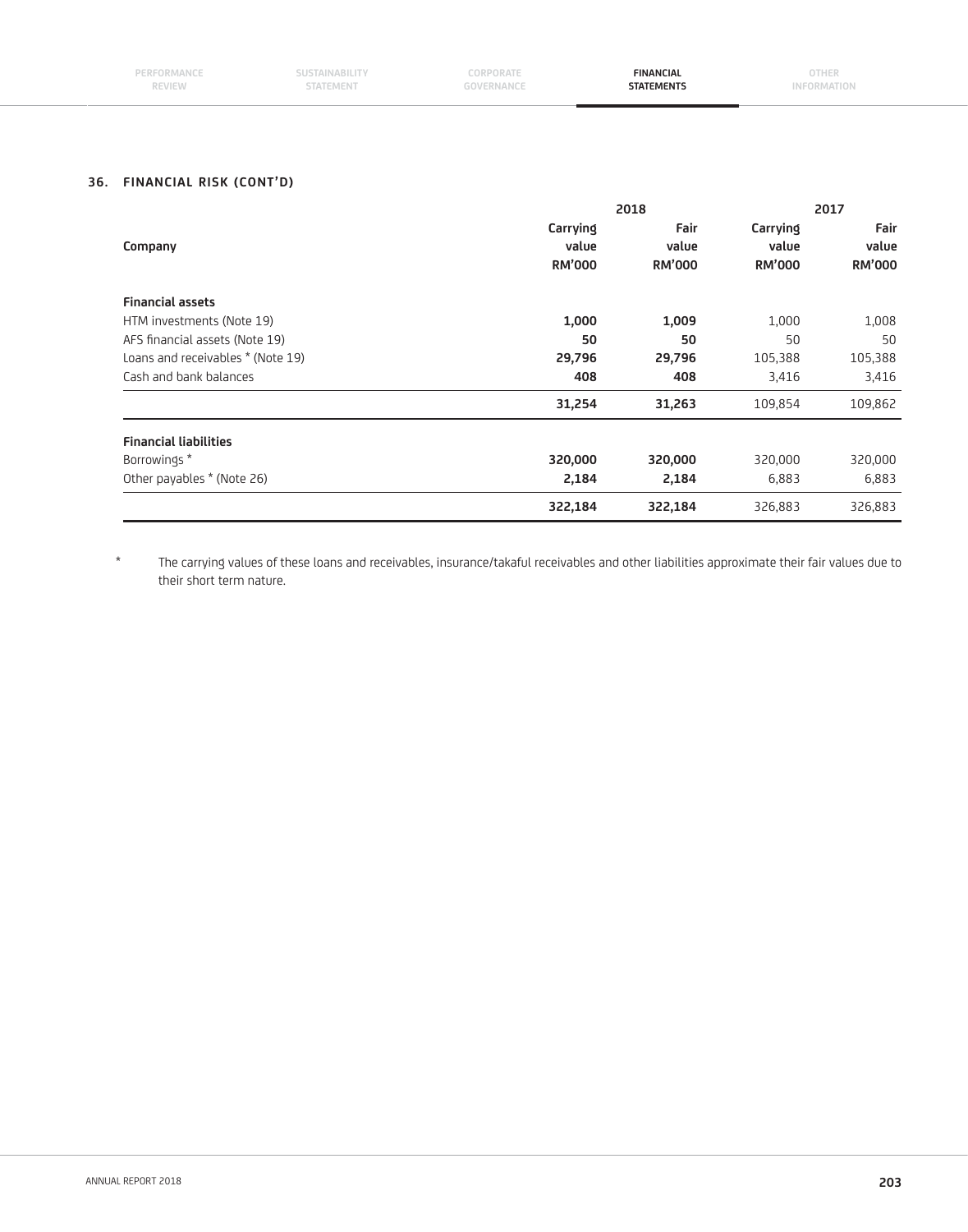LEADERSHIP

# NOTES TO THE **FINANCIAL STATEMENTS** 31 March 2018

# **36. FINANCIAL RISK (CONT'D)**

# **(a) Credit Risk**

Credit risk is the risk of financial loss resulting from the failure of counterparties to meet their contractual obligations.

Credit risk includes the following major elements:

- (i) An investment credit risk which is the risk of financial loss arising from a change in the value of an investment due to a rating downgrade, default, or widening of credit spreads. Changes in credit spreads are largely driven by the different economic cycles and operating cycles while the less liquid securities tend to be priced at a wider spread. The liquidity of the securities is directly determined by its bid-to-ask spread.
- (ii) A derivative counterparty risk which is the risk of financial loss arising from a derivative counterparty's default, or the deterioration of the derivative counterparty's financial position. As at the reporting date, the Group did not transact in derivatives and was not exposed to this risk; and
- (iii) Reinsurance/retakaful/takaful counterparty risk which is the risk of financial loss arising from the default or deterioration of the solvency position of the counterparties.

 The Group is exposed to investment credit risk on its investment portfolio, primarily from investments in corporate bonds. A creditworthiness assessment for new and existing investments is undertaken by the Group in accordance with the Investment Policy as approved by the Investment Committee. In addition, the credit ratings of the bond portfolio are regularly monitored and any downgrade in credit ratings will be evaluated to determine the required actions. As at the reporting date, the Group's bond portfolio has no material exposure below investment grade.

The Group is exposed to reinsurance/retakaful/takaful counterparty risks of three different types:

- (i) as a result of recoveries owing from the counterparties for claims/benefits;
- (ii) from amounts due from ceding companies; and
- (iii) as a result of reserves held by the counterparties which would have to be met by the reinsurance/retakaful and takaful subsidiaries in the event of default.

## **Management of credit risk**

In order to manage and mitigate credit risk, the following policies and procedures were set in place:

- (i) Investment policies prescribe the minimum credit rating for bonds that may be held. In addition, the policies are further aimed at investing in a diverse portfolio of bonds in order to reduce the potential impact that may arise from individual companies defaulting;
- (ii) Counterparty limits are set for investments and cash deposits to ensure that there is no concentration of credit risk;
- (iii) The Group's investment portfolio is managed to ensure diversification and focuses on high quality investment grade bonds with good fundamentals. For the financial year ended 31 March 2018, the credit rating of the Group's fixed income portfolio was dominated by securities rated AAA as determined by Rating Agency Malaysia ("RAM") and/or Malaysian Rating Corporation Berhad ("MARC"); and
- (iv) To mitigate reinsurance/retakaful/takaful counterparty risk, the Group will give due consideration to the credit quality of the counterparties. To facilitate this process, a list of acceptable counterparties based on their rating is maintained within the Group. The Group regularly reviews the financial security of its counterparties.

 The table below provides information regarding the credit risk exposures of the Group and the Company by classifying assets according to the credit ratings of counterparties. Unearned premium and contribution reserves and reserves for unearned wakalah fees have been excluded from the analysis as they are not contractual obligations.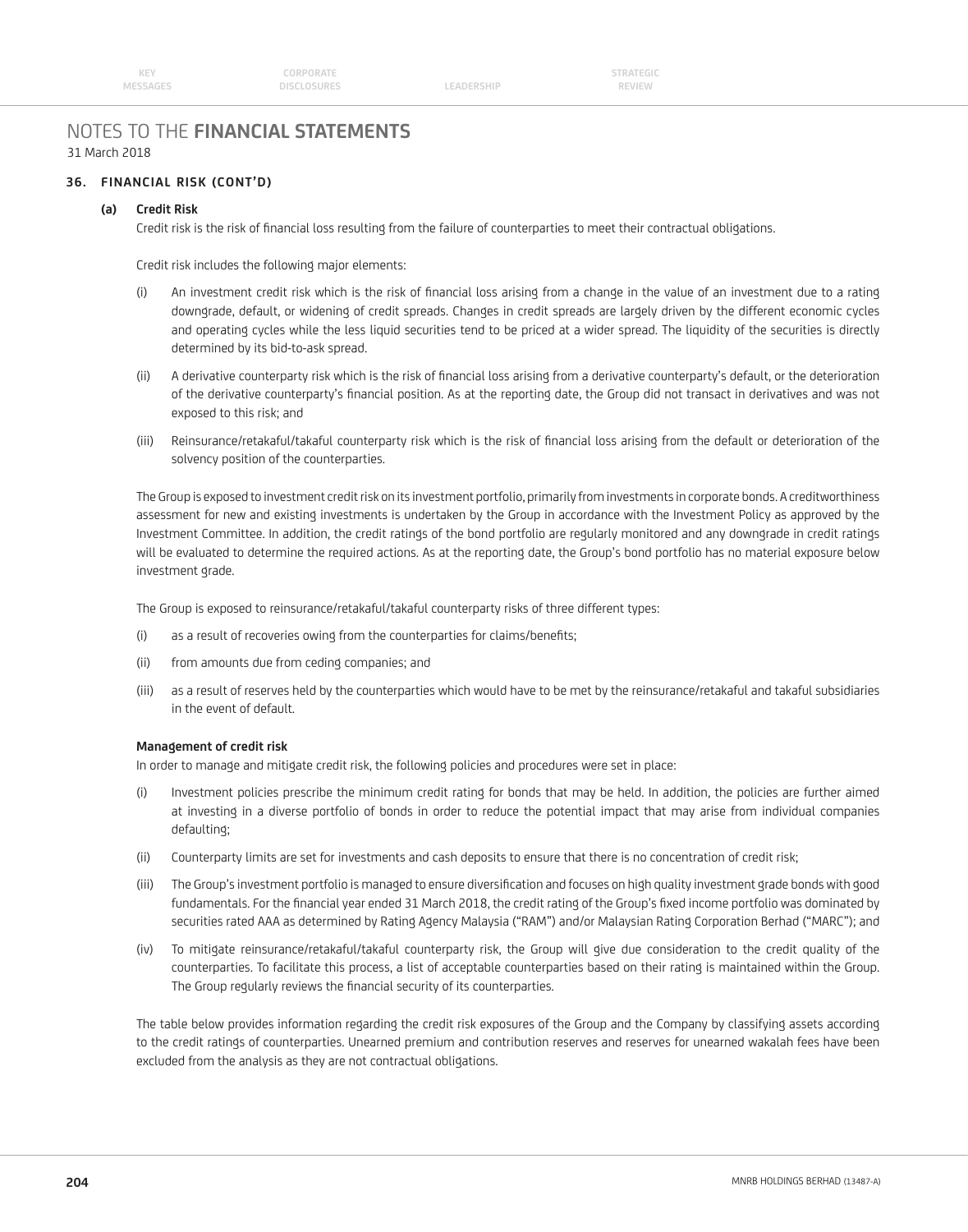**CORPORATE GOVERNANCE**

**FINANCIAL STATEMENTS**

# **36. FINANCIAL RISK (CONT'D)**

### **(a) Credit Risk (Cont'd)**

 The table below provides information regarding the credit risk exposures of the Company and of the Group by classifying assets according to the credit ratings of counterparties. Unearned premium and contribution reserves and reserves for unearned wakalah fees have been excluded from the analysis as they are not contractual obligations.

#### **Credit exposure by credit rating for 2018**

|                                            |                             |                         |                                 | <b>Not</b>                   |                            |                               |
|--------------------------------------------|-----------------------------|-------------------------|---------------------------------|------------------------------|----------------------------|-------------------------------|
|                                            | Government                  | <b>AAA</b>              |                                 | subject to                   |                            |                               |
| Group                                      | guaranteed<br><b>RM'000</b> | to BBB<br><b>RM'000</b> | <b>BB</b> to C<br><b>RM'000</b> | credit risk<br><b>RM'000</b> | Not rated<br><b>RM'000</b> | <b>Total</b><br><b>RM'000</b> |
|                                            |                             |                         |                                 |                              |                            |                               |
| <b>Financial assets at FVTPL</b>           |                             |                         |                                 |                              |                            |                               |
| Shariah approved equities                  |                             |                         |                                 | 116,127                      |                            | 116,127                       |
| <b>HTM</b> investments                     |                             |                         |                                 |                              |                            |                               |
| Malaysian government securities            | 78,083                      |                         |                                 |                              |                            | 78,083                        |
| Unquoted corporate debt securities         | 25,003                      |                         | 246                             |                              |                            | 25,249                        |
| Government investment issues               | 540,922                     |                         |                                 |                              |                            | 540,922                       |
| <b>AFS financial assets</b>                |                             |                         |                                 |                              |                            |                               |
| Unquoted shares in Malaysia                |                             |                         |                                 | 44,796                       |                            | 44,796                        |
| Malaysian government securities            | 131,162                     |                         |                                 |                              |                            | 131,162                       |
| Unquoted corporate debt securities         | 967,535                     | 1,325,005               |                                 |                              |                            | 2,292,540                     |
| Quoted shares in Malaysia                  |                             |                         |                                 | 126,501                      |                            | 126,501                       |
| Real estate investment trusts              |                             |                         |                                 | 13,227                       |                            | 13,227                        |
| Government investment issues               | 1,132,970                   |                         |                                 |                              | $\equiv$                   | 1,132,970                     |
| Loans and receivables                      |                             |                         |                                 |                              |                            |                               |
| Fixed and call deposits with licensed:     |                             |                         |                                 |                              |                            |                               |
| Commercial banks                           |                             | 91,318                  |                                 |                              |                            | 91,318                        |
| Islamic investment accounts with licensed: |                             |                         |                                 |                              |                            |                               |
| Islamic banks                              | 17,672                      | 1,126,128               |                                 |                              | 10,772                     | 1,154,572                     |
| Investment banks                           |                             | 114,090                 |                                 |                              |                            | 114,090                       |
| Development bank                           | 8,213                       | 321,319                 |                                 |                              | 137,291                    | 466,823                       |
| Secured staff loans                        |                             |                         |                                 |                              | 8,010                      | 8,010                         |
| Income due and accrued                     |                             |                         |                                 |                              | 68,821                     | 68,821                        |
| Amount due from Insurance Pool accounts    |                             |                         |                                 |                              | 7,845                      | 7,845                         |
| Other receivables and deposits             |                             |                         |                                 |                              | 25,784                     | 25,784                        |
| Reinsurance/retakaful assets               | $\overline{\phantom{0}}$    | 183,603                 |                                 |                              | 238,633                    | 422,236                       |
| Insurance/takaful receivables              |                             | 47,679                  |                                 |                              | 370,625                    | 418,304                       |
| Cash and bank balances                     |                             | 130,331                 |                                 |                              | 11,767                     | 142,098                       |
|                                            | 2,901,560                   | 3,339,473               | 246                             | 300,651                      | 879,548                    | 7,421,478                     |
|                                            |                             |                         |                                 |                              |                            |                               |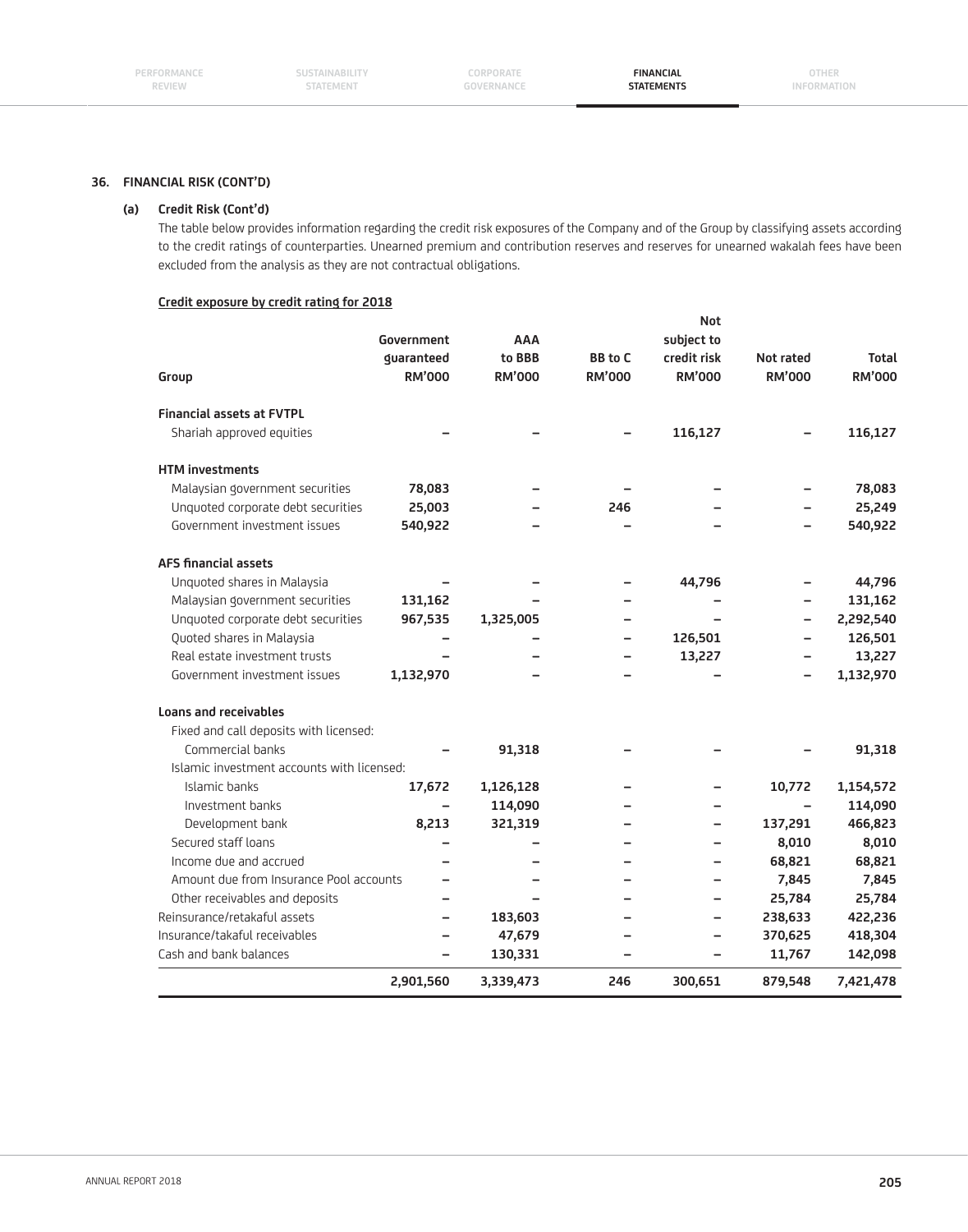# **36. FINANCIAL RISK (CONT'D)**

# **(a) Credit Risk (Cont'd)**

# **Credit exposure by credit rating for 2018 (Cont'd)**

|                                            |               |               |                | <b>Not</b>    |               |               |
|--------------------------------------------|---------------|---------------|----------------|---------------|---------------|---------------|
|                                            | Government    | <b>AAA</b>    |                | subject to    |               |               |
|                                            | guaranteed    | to BBB        | <b>BB</b> to C | credit risk   | Not rated     | Total         |
| Company                                    | <b>RM'000</b> | <b>RM'000</b> | <b>RM'000</b>  | <b>RM'000</b> | <b>RM'000</b> | <b>RM'000</b> |
| <b>HTM</b> investments                     |               |               |                |               |               |               |
| Unquoted corporate debt securities         |               | 1,000         |                |               |               | 1,000         |
| <b>AFS financial assets</b>                |               |               |                |               |               |               |
| Unquoted shares in Malaysia                |               |               |                | 50            |               | 50            |
| <b>Loans and receivables</b>               |               |               |                |               |               |               |
| Islamic investment accounts with licensed: |               |               |                |               |               |               |
| Islamic banks                              | 17,672        |               |                |               |               | 17,672        |
| Development banks                          | 8,213         |               |                |               |               | 8,213         |
| Secured staff loans                        |               |               |                |               | 1,914         | 1,914         |
| Amounts due from subsidiaries              |               |               |                |               | 1,780         | 1,780         |
| Income due and accrued                     |               |               |                |               | 41            | 41            |
| Other receivables and deposits             |               |               |                |               | 176           | 176           |
| Cash and bank balances                     |               | 408           |                |               |               | 408           |
|                                            | 25,885        | 1,408         |                | 50            | 3,911         | 31,254        |

# **Credit exposure by credit rating for 2017**

|                                    |               |               |                   | <b>Not</b>    |                          |               |
|------------------------------------|---------------|---------------|-------------------|---------------|--------------------------|---------------|
|                                    | Government    | <b>AAA</b>    |                   | subject to    |                          |               |
|                                    | guaranteed    | to BBB        | <b>BB</b> to C    | credit risk   | Not rated                | <b>Total</b>  |
| Group                              | <b>RM'000</b> | <b>RM'000</b> | <b>RM'000</b>     | <b>RM'000</b> | <b>RM'000</b>            | <b>RM'000</b> |
| <b>Financial assets at FVTPL</b>   |               |               |                   |               |                          |               |
| Quoted shares in Malaysia          |               |               |                   | 3,790         |                          | 3,790         |
| Warrants                           |               |               |                   | 85            |                          | 85            |
| Shariah approved unit trust funds  |               |               | -                 | 119,592       | -                        | 119,592       |
| <b>HTM investments</b>             |               |               |                   |               |                          |               |
| Malaysian government securities    | 78,308        |               |                   |               |                          | 78,308        |
| Unquoted corporate debt securities | 75,028        |               | 246               |               | -                        | 75,274        |
| Government investment issues       | 541,844       |               |                   |               | $\overline{\phantom{0}}$ | 541,844       |
| <b>AFS financial assets</b>        |               |               |                   |               |                          |               |
| Unquoted shares in Malaysia        |               |               |                   | 44,796        |                          | 44,796        |
| Malaysian government securities    | 128,006       |               |                   |               |                          | 128,006       |
| Unquoted corporate debt securities | 824,238       | 1,433,800     |                   |               | -                        | 2,258,038     |
| Quoted shares in Malaysia          |               |               | $\qquad \qquad -$ | 245,241       | -                        | 245,241       |
| Warrants                           |               |               |                   | 346           |                          | 346           |
| Real estate investment trusts      |               |               |                   | 20,217        |                          | 20,217        |
| Government investment issues       | 688,100       |               |                   |               |                          | 688,100       |
|                                    |               |               |                   |               |                          |               |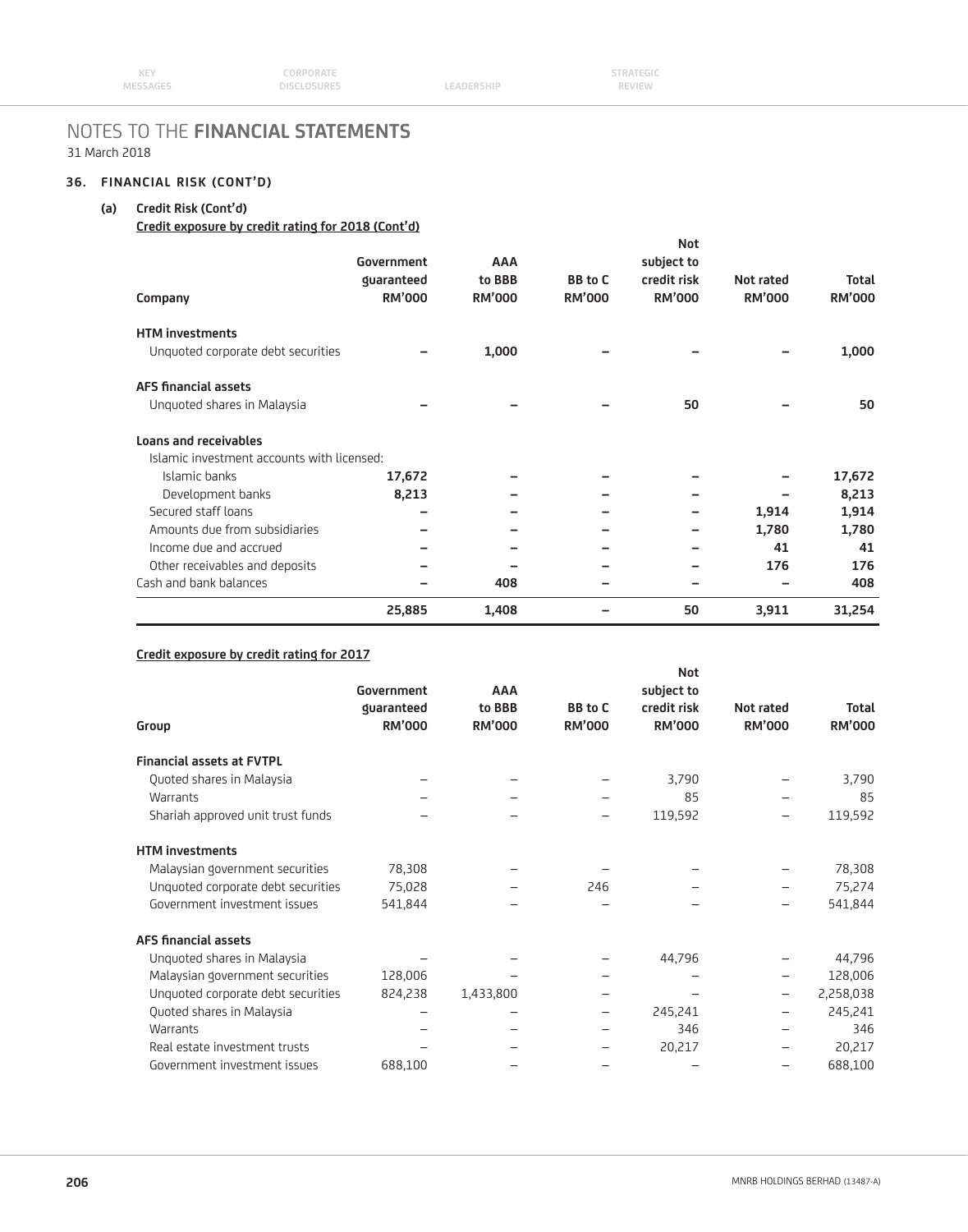**CORPORATE GOVERNANCE**

**FINANCIAL STATEMENTS**

# **36. FINANCIAL RISK (CONT'D)**

# **(a) Credit Risk (Cont'd)**

**Credit exposure by credit rating for 2017 (Cont'd)**

|                                                        |                             |                          |                                 | <b>Not</b>                   |                            |                        |
|--------------------------------------------------------|-----------------------------|--------------------------|---------------------------------|------------------------------|----------------------------|------------------------|
|                                                        | Government                  | AAA                      |                                 | subject to                   |                            |                        |
| Group (Cont'd)                                         | guaranteed<br><b>RM'000</b> | to BBB<br><b>RM'000</b>  | <b>BB</b> to C<br><b>RM'000</b> | credit risk<br><b>RM'000</b> | Not rated<br><b>RM'000</b> | Total<br><b>RM'000</b> |
|                                                        |                             |                          |                                 |                              |                            |                        |
| <b>Loans and receivables</b>                           |                             |                          |                                 |                              |                            |                        |
| Fixed and call deposits with licensed:                 |                             |                          |                                 |                              |                            |                        |
| Commercial banks                                       |                             | 79,648                   |                                 |                              |                            | 79,648                 |
| Islamic investment accounts with licensed:             |                             |                          |                                 |                              |                            |                        |
| Co-operative bank                                      | $\overline{\phantom{0}}$    | 129,611                  |                                 |                              |                            | 129,611                |
| Islamic banks                                          |                             | 1,189,835                |                                 |                              | 76,228                     | 1,266,063              |
| Investment banks                                       | $\overline{\phantom{0}}$    | 51,627                   |                                 | $\overline{\phantom{0}}$     | $\overline{\phantom{0}}$   | 51,627                 |
| Development bank                                       |                             | 162,497                  |                                 |                              | 117,926                    | 280,423                |
| Secured staff loans                                    | ÷                           |                          |                                 | $\overline{\phantom{0}}$     | 9,684                      | 9,684                  |
| Income due and accrued                                 |                             | $\overline{\phantom{0}}$ |                                 |                              | 51,039                     | 51,039                 |
| Amount due from Insurance Pool accounts                |                             | $\equiv$                 | $\equiv$                        |                              | 4,406                      | 4,406                  |
| Other receivables and deposits                         |                             | $\equiv$                 | $\equiv$                        |                              | 62,432                     | 62,432                 |
| Reinsurance/retakaful assets                           |                             | 240,768                  | 3,989                           |                              | 208,524                    | 453,281                |
| Insurance/takaful receivables                          | $\overline{\phantom{0}}$    | 81,269                   | 3,486                           |                              | 251,435                    | 336,190                |
| Cash and bank balances                                 |                             | 94,965                   | $\overline{\phantom{0}}$        |                              | 4,940                      | 99,905                 |
|                                                        |                             |                          |                                 |                              |                            |                        |
|                                                        |                             | 3,464,020                | 7,721                           | 434,067                      | 786,614                    |                        |
|                                                        | 2,335,524                   |                          |                                 |                              |                            | 7,027,946              |
|                                                        |                             |                          |                                 | <b>Not</b>                   |                            |                        |
|                                                        | Government                  | <b>AAA</b>               |                                 | subject to                   |                            |                        |
|                                                        | guaranteed<br><b>RM'000</b> | to BBB<br><b>RM'000</b>  | <b>BB</b> to C<br><b>RM'000</b> | credit risk<br><b>RM'000</b> | Not rated<br><b>RM'000</b> | Total<br><b>RM'000</b> |
| Company                                                |                             |                          |                                 |                              |                            |                        |
| <b>HTM investments</b>                                 |                             |                          |                                 |                              |                            |                        |
| Unquoted corporate debt securities                     |                             | 1,000                    |                                 |                              |                            | 1,000                  |
| <b>AFS financial assets</b>                            |                             |                          |                                 |                              |                            |                        |
| Unquoted shares in Malaysia                            |                             |                          |                                 | 50                           |                            | 50                     |
|                                                        |                             |                          |                                 |                              |                            |                        |
| Islamic investment accounts with licensed:             |                             |                          |                                 |                              |                            |                        |
| Islamic banks                                          |                             | 25,207                   |                                 |                              |                            | 25,207                 |
| Investment banks                                       |                             | 72,426                   |                                 |                              |                            | 72,426                 |
| Secured staff loans                                    |                             |                          |                                 |                              | 1,838                      | 1,838                  |
| Loans and receivables<br>Amounts due from subsidiaries |                             | $\equiv$                 | $\equiv$                        |                              | 5,494                      | 5,494                  |
| Income due and accrued                                 |                             |                          |                                 |                              | 104                        | 104                    |
| Other receivables and deposits                         |                             |                          |                                 |                              | 319                        | 319                    |
| Cash and bank balances                                 |                             | 3,416                    |                                 |                              |                            | 3,416                  |

 $-$  102,049  $-$  50 7,755 109,854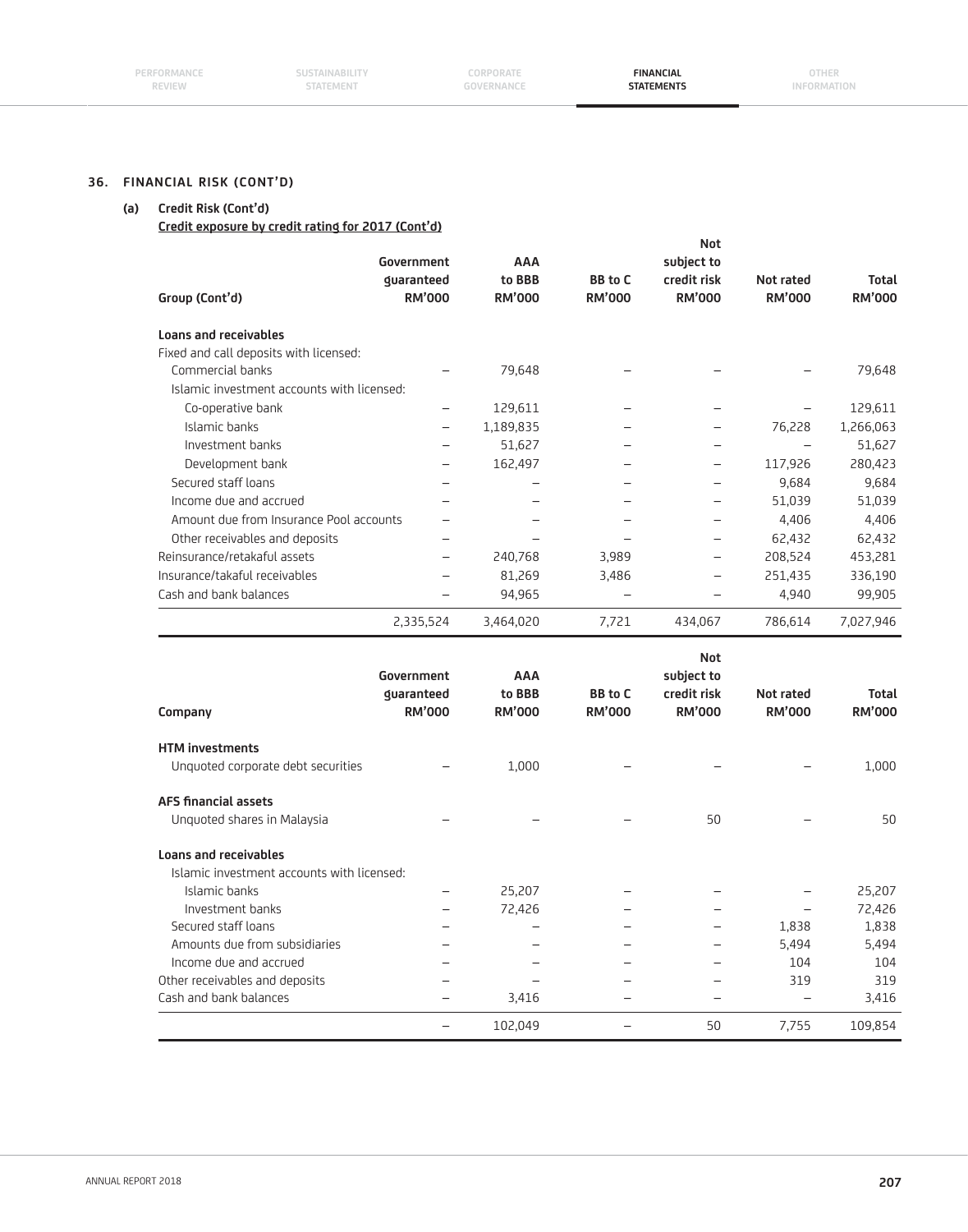## **36. FINANCIAL RISK (CONT'D)**

### **(a) Credit Risk (Cont'd)**

#### **Movement of allowance for impairment losses on receivables**

|                                                                | Individually<br>impaired<br><b>RM'000</b> | Group<br>Collectively<br>impaired<br><b>RM'000</b> | <b>Total</b><br><b>RM'000</b> |
|----------------------------------------------------------------|-------------------------------------------|----------------------------------------------------|-------------------------------|
| 2018<br>At beginning of the year                               | 8,222                                     | 26,096                                             | 34,318                        |
| (Reversal of impairment losses)/impairment losses for the year | (1,009)                                   | (19, 556)                                          | (20, 565)                     |
| At end of the year                                             | 7,213                                     | 6,540                                              | 13,753                        |
| 2017                                                           |                                           |                                                    |                               |
| At beginning of the year                                       | 14,525                                    | 10,235                                             | 24,760                        |
| (Reversal of impairment losses)/impairment losses for the year | (6,303)                                   | 15,861                                             | 9,558                         |
| At end of the year                                             | 8,222                                     | 26,096                                             | 34,318                        |

#### **(b) Liquidity Risk**

Liquidity risk is the risk that the Group will not have sufficient cash resources available to meet its payment obligations without incurring material additional costs.

As part of its liquidity management strategy, the Group has in place a framework capable of measuring and reporting on:

- (i) daily cash flows;
- (ii) minimum liquidity holdings;
- (iii) the composition and market values of investment portfolios, including liquid holdings; and
- (iv) the holding of liquid assets in the respective reinsurance, retakaful and takaful funds.

 In order to manage the liquidity of the reinsurance/retakaful/takaful funds, the investment mandate requires that a certain proportion of the fund is maintained as liquid assets. Accordingly, the Group is required to maintain a minimum holding of low risk assets between 10% and 15% and no maximum limit on its placements in fixed and call deposits.

#### **Maturity Profiles**

The table below summarises the maturity profile of the assets and liabilities of the Group and of the Company based on remaining undiscounted contractual obligations, including interest/profit payable and receivable. For insurance and takaful contract liabilities and reinsurance and retakaful assets, maturity profiles are determined based on estimated timing of net cash outflows from the recognised insurance/takaful liabilities. Unearned premium and contribution reserves and reserves for unearned wakalah fees have been excluded from the analysis as they are not contractual obligations.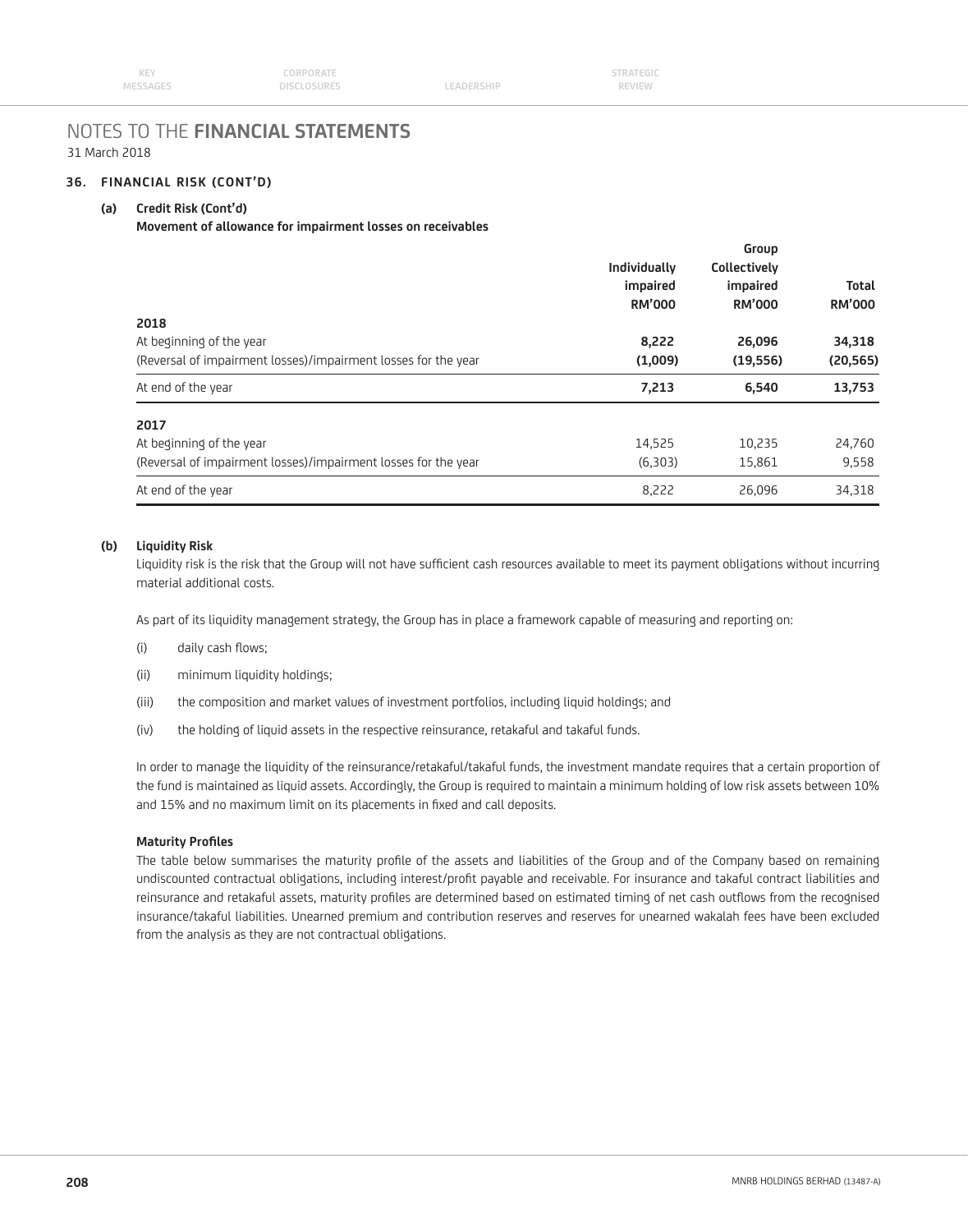| PERFORMANCE   | <b>SUSTAINABILITY</b> | CORPORATE  | <b>FINANCIAL</b>  | OTHER       |
|---------------|-----------------------|------------|-------------------|-------------|
| <b>REVIEW</b> | <b>STATEMENT</b>      | GOVERNANCE | <b>STATEMENTS</b> | INFORMATION |
|               |                       |            |                   |             |
|               |                       |            |                   |             |

# **36. FINANCIAL RISK (CONT'D)**

# **(b) Liquidity Risk (Cont'd)**

**Maturity profiles for 2018** 

| Surplus/(deficit)                                                     | 1,735,536            | 1,408,709     | 877,801                  | 989,644       | 182,186                  | 3,458,340         |
|-----------------------------------------------------------------------|----------------------|---------------|--------------------------|---------------|--------------------------|-------------------|
| <b>Total financial and insurance liabilities</b>                      | (5,685,942)          | (1,589,339)   | (1,313,746)              | (2,666,523)   | (126, 339)               | (5,695,947)       |
| Other payables                                                        | (190, 282)           | (190, 282)    | $\overline{\phantom{0}}$ |               | -                        | (190, 282)        |
| Insurance/takaful payables                                            | (270,444)            | (244,710)     | (10,629)                 | (1, 944)      | (3,283)                  | (260, 566)        |
| Insurance/takaful contract liabilities                                | (4,905,216)          | (824,466)     | (1, 303, 117)            | (2,664,579)   | (123, 056)               | (4,915,218)       |
| <b>Borrowings</b>                                                     | (320,000)            | (329, 881)    |                          |               |                          | (329, 881)        |
| <b>Total financial and insurance assets</b>                           | 7,421,478            | 2,998,048     | 2,191,547                | 3,656,167     | 308,525                  | 9,154,287         |
| Cash and bank balances                                                | 142,098              | 141,842       | $\overline{a}$           |               | $\overline{\phantom{0}}$ | 141,842           |
| Insurance/takaful receivables                                         | 418,304              | 417,880       | 424                      |               |                          | 418,304           |
| Reinsurance/retakaful assets                                          | 422,236              | 141,188       | 190,457                  | 67,042        | 23,549                   | 422,236           |
| Other receivables and deposits                                        | 25,784               | 25,784        |                          |               |                          | 25,784            |
| Amount due from Insurance Pool accounts                               | 7,845                | 7,845         |                          |               |                          | 7,845             |
| Income due and accrued                                                | 68,821               | 68,821        |                          |               |                          | 68,821            |
| Secured staff loans                                                   | 8,010                | 3,548         | 4,462                    |               | -                        | 8,010             |
| Development bank                                                      | 466,823              | 474,867       |                          |               | -                        | 474,867           |
| Investment banks                                                      | 114,090              | 114,198       |                          |               |                          | 114,198           |
| Islamic banks                                                         | 1,154,572            | 1,201,808     |                          |               | -                        | 1,201,808         |
| Islamic investment accounts with licensed:                            | 91,318               | 35,951        | 43,446                   |               |                          |                   |
| Fixed and call deposits with licensed<br>commercial banks             |                      |               |                          |               |                          | 79,397            |
| <b>Loans and receivables</b>                                          |                      |               |                          |               |                          |                   |
|                                                                       |                      |               |                          |               |                          |                   |
| Government investment issues                                          | 1,132,970            | 49,773        | 261,969                  | 1,446,444     |                          | 1,758,186         |
| Real estate investment trusts                                         | 13,227               |               |                          |               | 13,227                   | 13,227            |
| Quoted shares in Malaysia                                             | 126,501              | -             |                          |               | 110,826                  | 110,826           |
| Malaysian government securities<br>Unquoted corporate debt securities | 131,162<br>2,292,540 | 278,746       | 1,128,124                | 1,806,760     | $\qquad \qquad -$        | 3,213,630         |
| Unquoted shares in Malaysia                                           | 44,796               | 5,202         | 29,816                   | 138,337       | 44,796                   | 44,796<br>173,355 |
| <b>AFS financial assets</b>                                           |                      |               |                          |               |                          |                   |
|                                                                       |                      |               |                          |               |                          |                   |
| Government investment issues                                          | 540,922              | 21,248        | 515,990                  | 81,656        |                          | 618,894           |
| Unquoted corporate debt securities                                    | 25,249               | 6,070         | 3,744                    | 22,914        |                          | 32,728            |
| <b>HTM</b> investments<br>Malaysian government securities             | 78,083               | 3,277         | 13,115                   | 93,014        | $\qquad \qquad -$        | 109,406           |
|                                                                       |                      |               |                          |               |                          |                   |
| Shariah approved unit trust funds                                     | 116,127              |               |                          |               | 116,127                  | 116,127           |
| <b>Financial assets at FVTPL</b>                                      |                      |               |                          |               |                          |                   |
| Group                                                                 | <b>RM'000</b>        | <b>RM'000</b> | <b>RM'000</b>            | <b>RM'000</b> | <b>RM'000</b>            | <b>RM'000</b>     |
|                                                                       | value                | 1 year        | years                    | 5 years       | date                     | Total             |
|                                                                       | Carrying             | Up to         |                          | Over          | No maturity              |                   |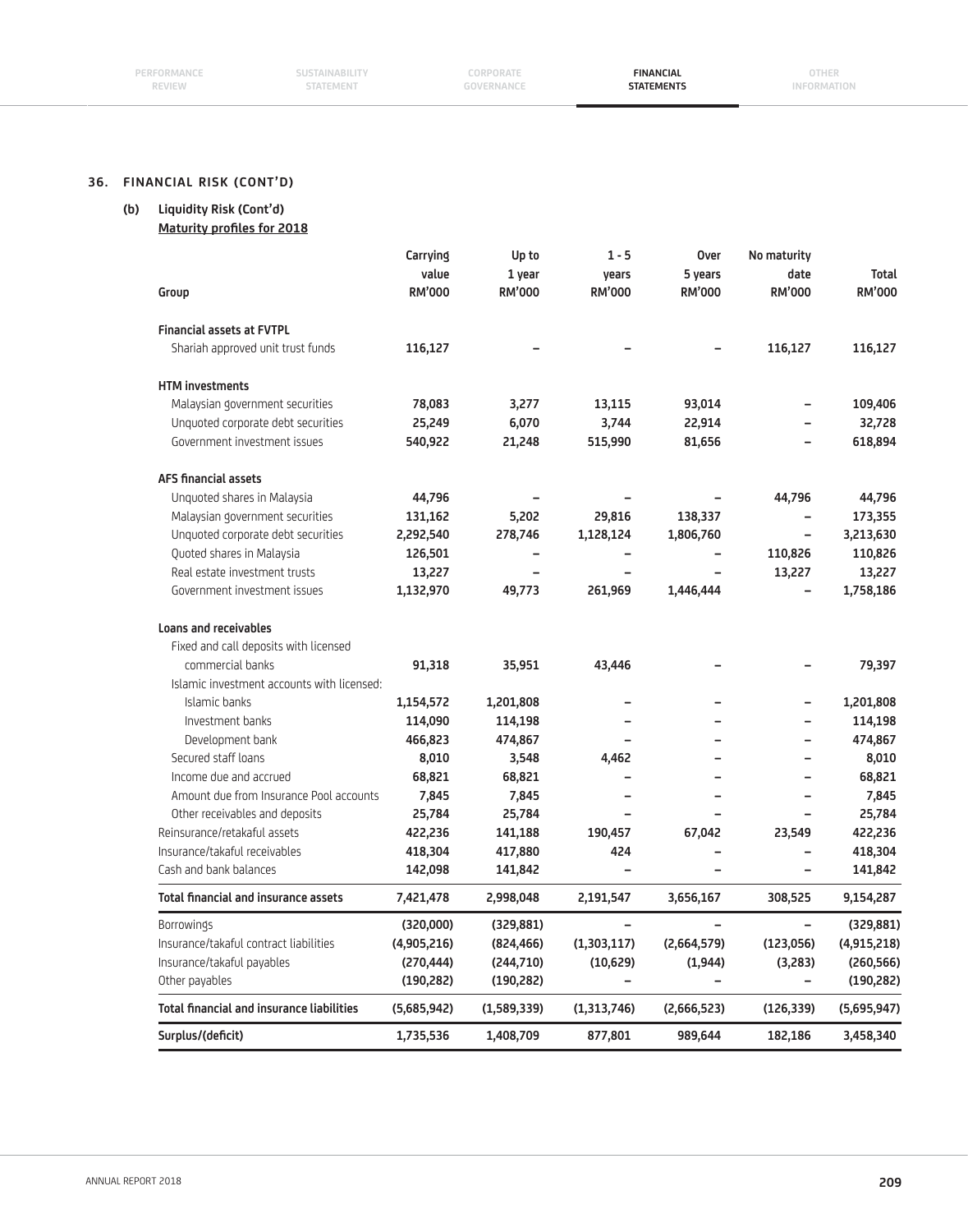# **36. FINANCIAL RISK (CONT'D)**

# **(b) Liquidity Risk (Cont'd)**

**Maturity profiles for 2018 (Cont'd)** 

| Company                                    | Carrying<br>value<br>RM'000 | Up to<br>1 year<br><b>RM'000</b> | $1 - 5$<br>vears<br>RM'000 | <b>Over</b><br>5 years<br><b>RM'000</b> | No maturity<br>date<br><b>RM'000</b> | <b>Total</b><br>RM'000 |
|--------------------------------------------|-----------------------------|----------------------------------|----------------------------|-----------------------------------------|--------------------------------------|------------------------|
| <b>HTM investments</b>                     |                             |                                  |                            |                                         |                                      |                        |
| Unquoted corporate debt securities         | 1,000                       | 50                               | 198                        | 1,120                                   |                                      | 1,367                  |
| <b>AFS financial assets</b>                |                             |                                  |                            |                                         |                                      |                        |
| Unquoted shares in Malaysia                | 50                          |                                  |                            |                                         | 50                                   | 50                     |
| Loans and receivables                      |                             |                                  |                            |                                         |                                      |                        |
| Islamic investment accounts with licensed: |                             |                                  |                            |                                         |                                      |                        |
| Islamic banks                              | 17,672                      | 17,708                           |                            |                                         |                                      | 17,708                 |
| Development banks                          | 8,213                       | 8,220                            |                            |                                         |                                      | 8,220                  |
| Secured staff loans                        | 1,914                       | 1,914                            |                            |                                         |                                      | 1,914                  |
| Amounts due from subsidiaries              | 1,780                       | 1,780                            |                            |                                         |                                      | 1,780                  |
| Income due and accrued                     | 41                          | 41                               |                            |                                         |                                      | 41                     |
| Other receivables and deposits             | 176                         | 176                              |                            |                                         |                                      | 176                    |
| Cash and bank balances                     | 408                         | 408                              |                            |                                         |                                      | 408                    |
| Total financial assets                     | 31,254                      | 30,297                           | 198                        | 1,120                                   | 50                                   | 31,664                 |
| Borrowings                                 | (320,000)                   | (329, 880)                       |                            |                                         | -                                    | (329, 880)             |
| Other payables                             | (8,975)                     | (8,975)                          | -                          |                                         | -                                    | (8,975)                |
| Total financial liabilities                | (328, 975)                  | (338, 855)                       | -                          |                                         | -                                    | (338, 855)             |
| (Deficit)/surplus                          | (297, 721)                  | (308, 558)                       | 198                        | 1,120                                   | 50                                   | (307, 192)             |

#### **Maturity profiles for 2017**

| Group                              | Carrying<br>value<br><b>RM'000</b> | Up to<br>1 year<br><b>RM'000</b> | $1 - 5$<br>vears<br><b>RM'000</b> | <b>Over</b><br>5 years<br><b>RM'000</b> | No maturity<br>date<br><b>RM'000</b> | <b>Total</b><br><b>RM'000</b> |
|------------------------------------|------------------------------------|----------------------------------|-----------------------------------|-----------------------------------------|--------------------------------------|-------------------------------|
|                                    |                                    |                                  |                                   |                                         |                                      |                               |
| <b>Financial assets at FVTPL</b>   |                                    |                                  |                                   |                                         |                                      |                               |
| Quoted shares in Malaysia          | 3,790                              |                                  |                                   |                                         | 3,790                                | 3,790                         |
| Warrants                           | 85                                 |                                  |                                   |                                         | 85                                   | 85                            |
| Shariah approved unit trust funds  | 119,592                            |                                  |                                   | -                                       | 119,592                              | 119,592                       |
| <b>HTM</b> investments             |                                    |                                  |                                   |                                         |                                      |                               |
| Malaysian government securities    | 78,308                             | 3,277                            | 13,115                            | 96,516                                  | -                                    | 112,908                       |
| Unquoted corporate debt securities | 75,274                             | 47,979                           | 8,865                             | 28,785                                  |                                      | 85,629                        |
| Government investment issues       | 541,844                            | 21,246                           | 290,406                           | 329,392                                 |                                      | 641,044                       |
| <b>AFS financial assets</b>        |                                    |                                  |                                   |                                         |                                      |                               |
| Unquoted shares in Malaysia        | 44,796                             |                                  |                                   |                                         | 44,796                               | 44,796                        |
| Malaysian government securities    | 128,006                            | 5,142                            | 19,885                            | 151,808                                 | $\qquad \qquad -$                    | 176,835                       |
| Unquoted corporate debt securities | 2,258,038                          | 117,497                          | 586,122                           | 2,416,767                               | $\qquad \qquad -$                    | 3,120,386                     |
| Quoted shares in Malaysia          | 245,241                            | $\overline{\phantom{0}}$         |                                   |                                         | 245,241                              | 245,241                       |
| Warrants                           | 346                                | $\qquad \qquad -$                |                                   |                                         | 346                                  | 346                           |
| Real estate investment trusts      | 20,217                             |                                  |                                   |                                         | 20,217                               | 20,217                        |
| Government investment issues       | 688,100                            | 29,296                           | 198,135                           | 781,579                                 |                                      | 1,009,010                     |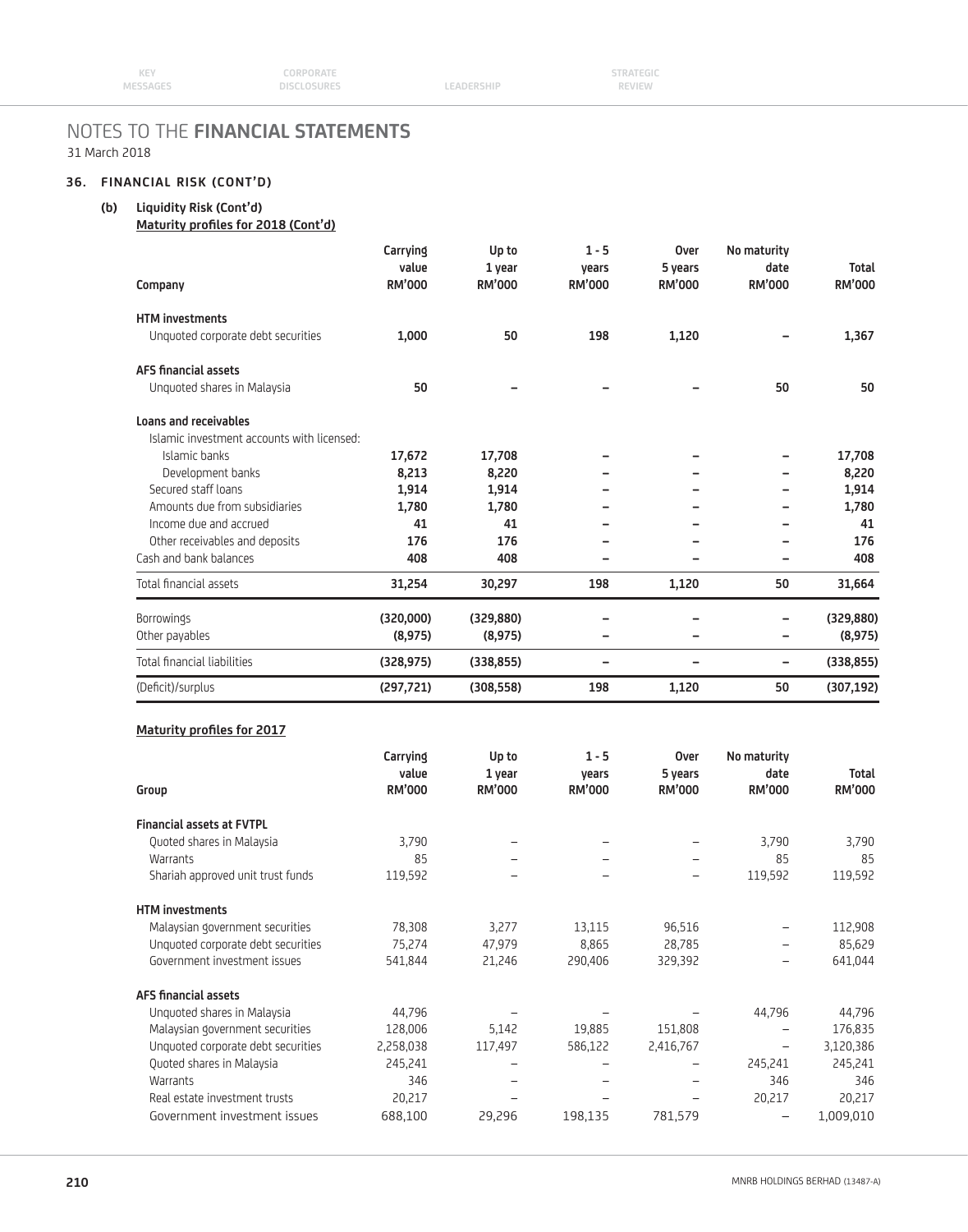| PERFORMANCE   |
|---------------|
| <b>REVIEW</b> |

**CORPORATE GOVERNANCE**

**FINANCIAL STATEMENTS**

# **36. FINANCIAL RISK (CONT'D)**

# **(b) Liquidity Risk (Cont'd)**

**Maturity profiles for 2017 (Cont'd)** 

| Group (Cont'd)                                   | Carrying<br>value<br><b>RM'000</b> | Up to<br>1 year<br><b>RM'000</b> | $1 - 5$<br>years<br><b>RM'000</b> | <b>Over</b><br>5 years<br><b>RM'000</b> | No maturity<br>date<br><b>RM'000</b> | <b>Total</b><br>RM'000 |
|--------------------------------------------------|------------------------------------|----------------------------------|-----------------------------------|-----------------------------------------|--------------------------------------|------------------------|
| <b>Loans and receivables</b>                     |                                    |                                  |                                   |                                         |                                      |                        |
| Fixed and call deposits with licensed:           |                                    |                                  |                                   |                                         |                                      |                        |
| Commercial banks                                 | 79,648                             | 79,886                           |                                   |                                         |                                      | 79,886                 |
| Islamic investment accounts with licensed:       |                                    |                                  |                                   |                                         |                                      |                        |
| Co-operative bank                                | 129,611                            | 130,261                          |                                   |                                         | $\overline{\phantom{0}}$             | 130,261                |
| Islamic banks                                    | 1,266,063                          | 1,272,229                        |                                   |                                         | -                                    | 1,272,229              |
| Investment banks                                 | 51,627                             | 51,701                           |                                   |                                         |                                      | 51,701                 |
| Development bank                                 | 280,423                            | 284,395                          |                                   |                                         |                                      | 284,395                |
| Secured staff loans                              | 9,684                              | 3,650                            | 6,034                             |                                         |                                      | 9,684                  |
| Income due and accrued                           | 51,039                             | 51,039                           | $\overline{\phantom{0}}$          |                                         | ÷,                                   | 51,039                 |
| Amount due from Insurance Pool accounts          | 4,406                              | 4,406                            |                                   |                                         |                                      | 4,406                  |
| Other receivables and deposits                   | 62,432                             | 62,432                           |                                   |                                         |                                      | 62,432                 |
| Reinsurance/retakaful assets                     | 453,281                            | 173,368                          | 197,703                           | 61,727                                  | 20,483                               | 453,281                |
| Insurance/takaful receivables                    | 336,190                            | 329,136                          | 7,054                             |                                         |                                      | 336,190                |
| Cash and bank balances                           | 99,905                             | 99,905                           | $\overline{\phantom{0}}$          |                                         | $\overline{\phantom{0}}$             | 99,905                 |
| <b>Total financial and insurance assets</b>      | 7,027,946                          | 2,766,845                        | 1,327,319                         | 3,866,574                               | 454,550                              | 8,415,288              |
| Borrowings                                       | (320,000)                          | (133, 572)                       | (204, 557)                        |                                         | $\overline{\phantom{0}}$             | (338, 129)             |
| Insurance/takaful contract liabilities           | (4,719,276)                        | (897, 078)                       | (1,202,595)                       | (2,488,304)                             | (131, 299)                           | (4,719,276)            |
| Insurance/takaful payables                       | (210, 174)                         | (182,766)                        | (25, 382)                         | (2,026)                                 |                                      | (210, 174)             |
| Other payables                                   | (175, 703)                         | (175, 703)                       | $\equiv$                          |                                         | $\overline{\phantom{0}}$             | (175, 703)             |
| <b>Total financial and insurance liabilities</b> | (5,425,153)                        | (1,389,119)                      | (1, 432, 534)                     | (2,490,330)                             | (131, 299)                           | (5,443,282)            |
| <b>Surplus</b>                                   | 1,602,793                          | 1,377,726                        | (105, 215)                        | 1,376,244                               | 323,251                              | 2,972,006              |
|                                                  |                                    |                                  |                                   |                                         |                                      |                        |
| <b>HTM</b> investments                           |                                    |                                  |                                   |                                         |                                      |                        |
| Unquoted corporate debt securities               | 1,000                              | 50                               | 198                               | 1,169                                   |                                      | 1,417                  |
| AFS financial assets                             |                                    |                                  |                                   |                                         |                                      |                        |
| Unquoted shares in Malaysia                      | 50                                 |                                  |                                   |                                         | 50                                   | 50                     |
| <b>Loans and receivables</b>                     |                                    |                                  |                                   |                                         |                                      |                        |
| Islamic investment accounts with licensed:       |                                    |                                  |                                   |                                         |                                      |                        |
| Islamic banks                                    | 25,207                             | 25,334                           |                                   |                                         |                                      | 25,334                 |
| Investment banks                                 | 72,426                             | 72,657                           |                                   |                                         |                                      | 72,657                 |
| Secured staff loans                              | 1,838                              | 1,838                            |                                   |                                         |                                      | 1,838                  |
| Amounts due from subsidiaries                    | 5,494                              | 5,494                            |                                   |                                         |                                      | 5,494                  |
| Income due and accrued                           | 104                                | 104                              |                                   |                                         |                                      | 104                    |
| Other receivables and deposits                   | 319                                | 319                              |                                   |                                         |                                      | 319                    |
| Cash and bank balances                           | 3,416                              | 3,416                            |                                   |                                         | $\qquad \qquad -$                    | 3,416                  |
| <b>Total financial assets</b>                    | 109,854                            | 109,212                          | 198                               | 1,169                                   | 50                                   | 110,629                |
| Borrowings                                       | (320,000)                          | (133, 572)                       | (204, 557)                        | $\overline{\phantom{a}}$                | $\overline{\phantom{m}}$             | (338, 129)             |
| Other payables                                   | (6,883)                            | (6,883)                          |                                   |                                         | $\qquad \qquad -$                    | (6,883)                |
|                                                  |                                    |                                  |                                   |                                         |                                      |                        |
| <b>Total financial liabilities</b>               | (326, 883)                         | (140, 455)                       | (204, 557)                        | $\overline{\phantom{0}}$                | $\qquad \qquad -$                    | (345, 012)             |

 $\overline{a}$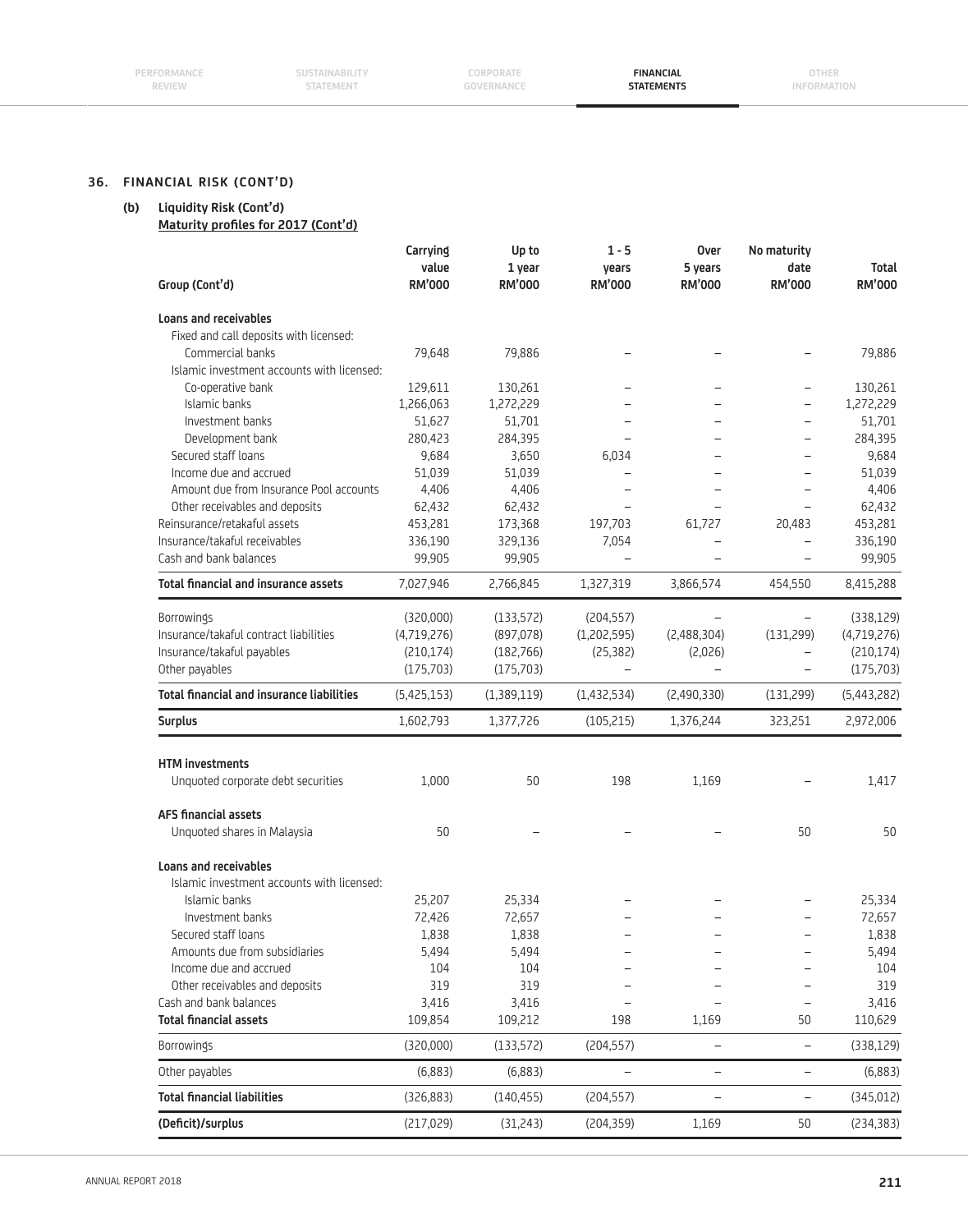LEADERSHIP

# NOTES TO THE **FINANCIAL STATEMENTS** 31 March 2018

## **36. FINANCIAL RISK (CONT'D)**

### **(c) Market Risk**

Market risk is the risk of loss arising from a change in the values of, or the income from, financial assets. A risk of loss also arises from volatility in asset prices, interest/profit rates, or exchange rates. Market risk includes the following elements:

- (i) Equity price risk which is the risk of fluctuations in the fair value or future cash flows of a financial instrument arising from stock market dynamics impacting equity prices;
- (ii) Foreign exchange risk which is the risk of fluctuations in the fair value or future cash flows of a financial instrument arising from a movement of or volatility in exchange rates; and
- (iii) Interest/profit rate risk which is the risk of fluctuations in the fair value or future cash flows of a financial instrument arising from variability in interest/profit rates.

#### **Equity price risk**

Equity price risk is the risk that the fair value or future cash flow of a financial instrument fluctuates because of changes in market prices (other than those arising from interest rate/profit yield risk or currency risk), whether those changes are caused by factors specific to the individual financial instrument or its issuer or factors affecting similar financial instruments traded in the market.

The Group's equity risk exposures relate to financial assets and financial liabilities whose values will fluctuate as a result of changes in market prices.

 The equity price risk policy requires the Group and its main operating subsidiaries to manage such risks by setting and monitoring objectives and constraints on investments, diversification plans, limits on investments in each sector, market and issuer, having regard also to such limits as stipulated by BNM. The Group complied with such limits as stipulated by BNM during the financial year and had no significant concentration of equity price risk.

 The analysis below is performed for reasonably possible movements in key variables with all other variables held constant, showing the impact on profit before tax and equity (inclusive of the impact on other comprehensive income). The correlation of variables have a significant effect in determining the ultimate impact on price risk, but to demonstrate the impact due to changes in variables, changes in variables are considered individually. It should be noted that movements in these variables are non-linear.

The equities under the investment-linked fund were excluded from the sensitivity analysis as the risks associated with the fluctuations in market prices of the equities are borne by the participants.

#### **Sensitivity analysis**

|                                 | Changes<br>in market<br>indices | Impact<br>on profit<br>before<br>tax<br><b>RM'000</b> | Impact on<br>equity*<br><b>RM'000</b> |
|---------------------------------|---------------------------------|-------------------------------------------------------|---------------------------------------|
| 2018<br>Group<br>Price<br>Price | $+5%$<br>$-5%$                  | $\overline{\phantom{0}}$<br>(7, 494)                  | 5,993<br>(9, 352)                     |
| 2017<br>Group<br>Price<br>Price | $+5%$<br>$-5%$                  | 194<br>(2,789)                                        | 11,410<br>(11, 410)                   |

\* The impact on equity reflects the after tax impact.

Management is of the opinion that the Company is not subject to significant equity price risk and, hence, a sensitivity analysis has not been performed.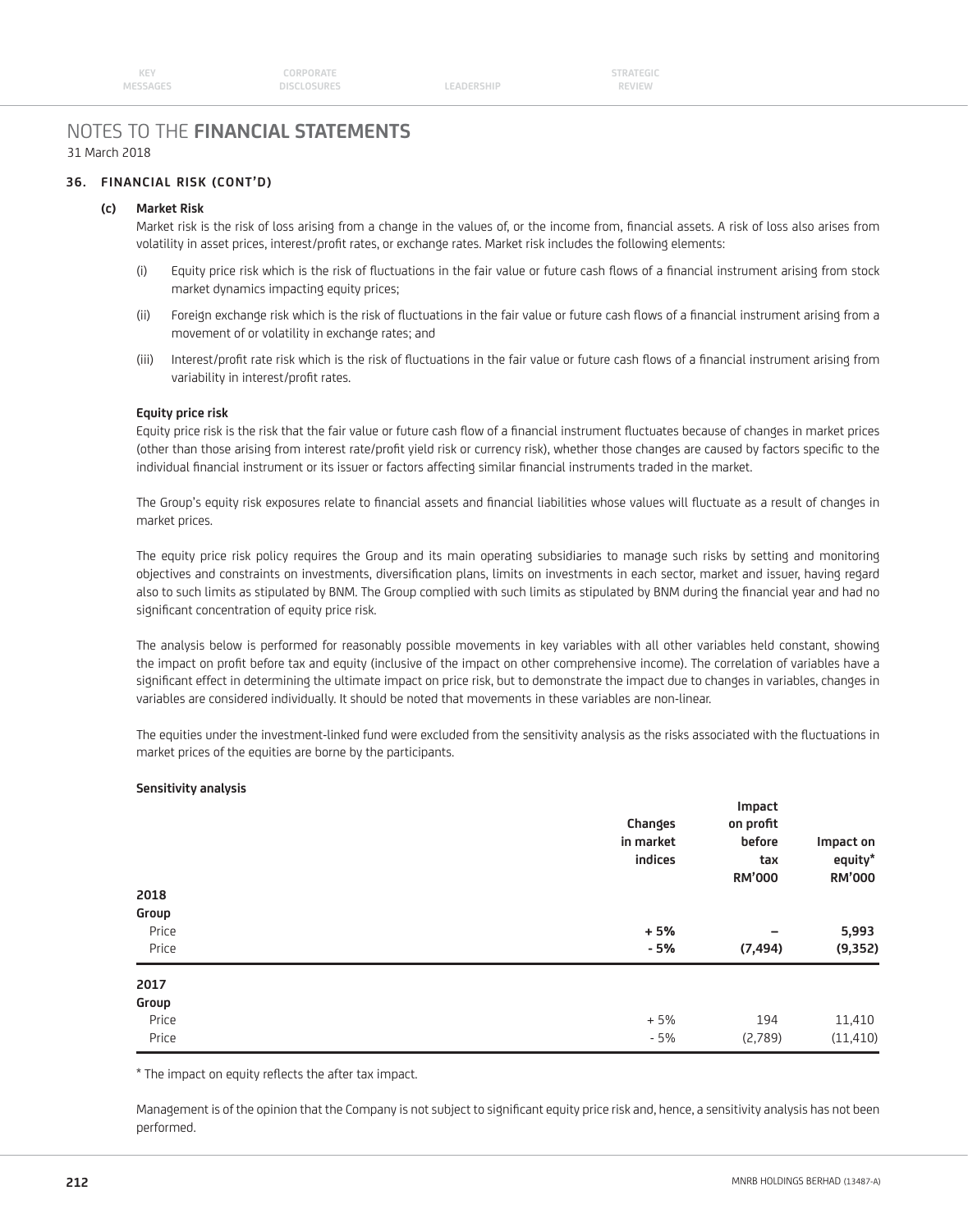# **36. FINANCIAL RISK (CONT'D)**

#### **(c) Market Risk (Cont'd)**

# **Sensitivity analysis (Cont'd)**

 **Foreign exchange risk/currency risk**

Currency risk is the risk that the fair value or future cash flows of a financial asset and/or liability will fluctuate because of movements in foreign exchange rates.

 The Group's primary transactions are carried out in Ringgit Malaysia (RM) and its exposure to foreign exchange risk arises principally because of its foreign currency denominated underwriting revenues (such as premiums/contributions) and expenses (such as claims/ benefits and commission expenses).

The Group has a foreign exchange risk management plan in place and is continuously enhancing its risk mitigation measures.

#### Sensitivity analysis

 The analysis below is performed for reasonably possible movements in key variables with all other variables held constant, showing the impact on gross and net claims liabilities, profit before tax and equity. The sensitivity analysis was applied to the Company's gross and net claim liabilities and assets denominated in foreign currencies.

|                          | Change in<br>variable | Impact on<br>gross<br>liabilities<br><b>RM'000</b> | Impact<br>on net<br>liabilities<br><b>RM'000</b> | Impact on<br>profit<br>before tax<br><b>RM'000</b><br>· Increase/(decrease) - | Impact on<br>equity*<br><b>RM'000</b><br>$\rightarrow$ |
|--------------------------|-----------------------|----------------------------------------------------|--------------------------------------------------|-------------------------------------------------------------------------------|--------------------------------------------------------|
| 2018<br>Foreign currency | $+5%$                 | 30,482                                             | 30,482                                           | (13,902)                                                                      | (13,207)                                               |
| 2017<br>Foreign currency | $+5%$                 | 44,969                                             | 44,969                                           | (33,207)                                                                      | (31,659)                                               |

The method used in performing the sensitivity analysis is consistent with the prior year.

#### **Interest/profit rate risk**

The Group is exposed to interest/profit rate risk as follows:

- (i) fair values of fixed interest/profit-bearing assets would move inversely to changes in interest/profit rates; and
- (ii) future cash flows of variable interest/profit-bearing assets would move in direct proportion to changes in rates.

The earnings of the Group are affected by changes in market interest/profit rates due to the impact such changes have on interest/profit income from cash and cash equivalents, including investments in fixed/Islamic deposits. The fixed income portfolio is inversely related to interest/profit rates and, hence, it is the source of portfolio volatility.

The Group manages its interest/profit rate risk by matching, where possible, the duration and profile of assets and liabilities to minimise the impact of mismatches between the value of assets and liabilities from interest/profit rate movements.

The nature of the Group's exposure to interest/profit rate risk and its objectives, policies and processes for managing interest/profit rate risk have not changed significantly from the previous financial year.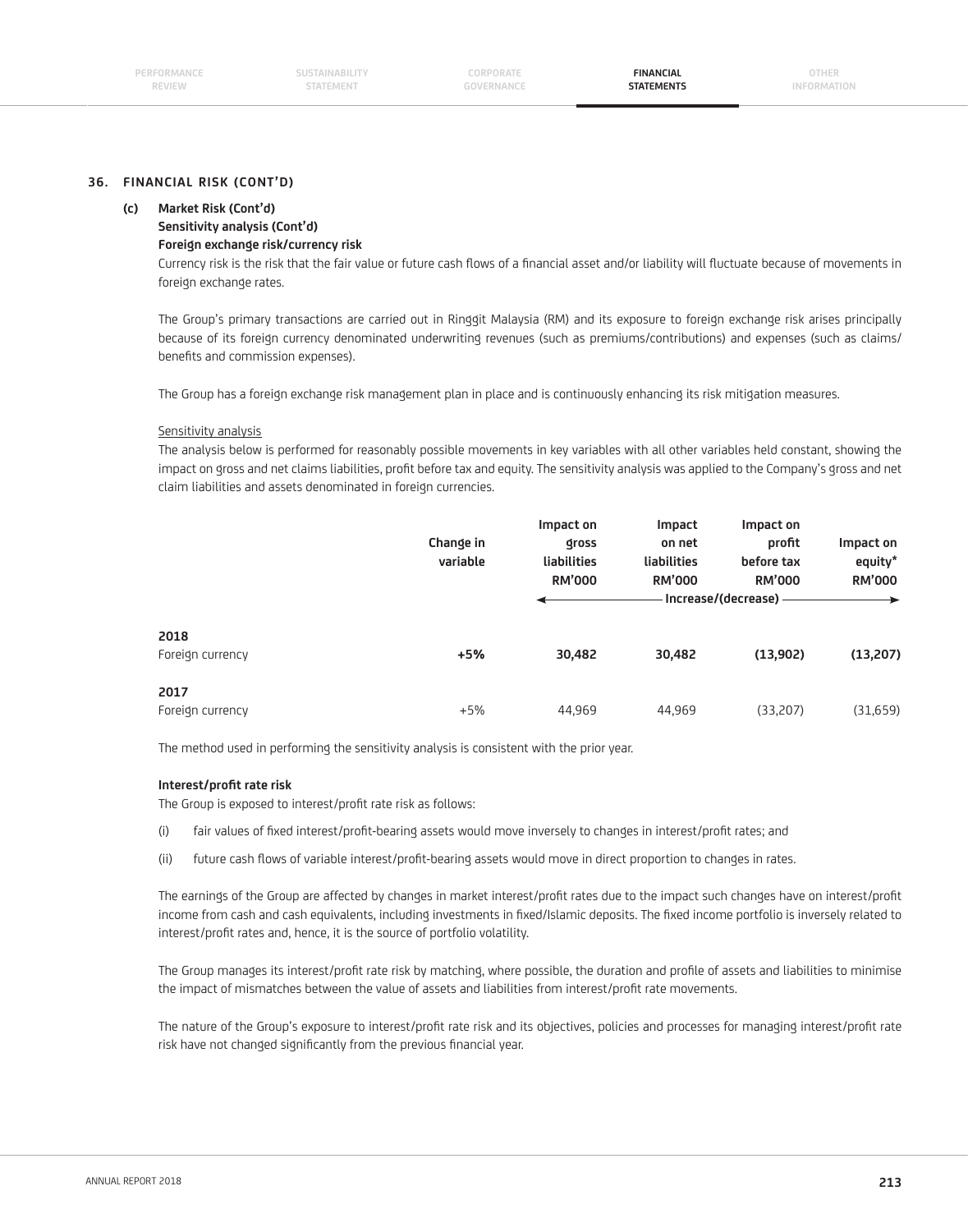| KEY      | CORPORATE          |                   | <b>STRATEGIC</b> |  |
|----------|--------------------|-------------------|------------------|--|
| MESSAGES | <b>DISCLOSURES</b> | <b>LEADERSHIP</b> | <b>REVIEW</b>    |  |

#### **36. FINANCIAL RISK (CONT'D)**

#### **(c) Market Risk (Cont'd)**

## Interest/profit rate risk (Cont'd) Sensitivity analysis

 A change of 25 basis points ("bp") in interest/profi t rates at the reporting date would have increased/(decreased) the value of the portfolio of fixed-income investment by the amounts shown below.

| Impact on<br>equity *<br><b>RM'000</b> |
|----------------------------------------|
|                                        |
| (42, 962)                              |
| 42,962                                 |
|                                        |
|                                        |
| (43,881)                               |
| 43,881                                 |
|                                        |

\* The impact on equity reflects the after tax impact.

### **37. OTHER RISKS**

#### **(a) Property Investment Risk**

 Property investment risk is the risk associated with the Group's investment in property or real estate for own occupancy, investment or rental purpose. Operational manuals are put in place to describe the responsibilities in relation to the management of properties.

The financial risk arising from a delinquent or loss of tenants are managed at the outset through careful selection of properties with high tenancy including tenants with long term tenancies and a continuous maintenance and upgrade of facilities.

#### **(b) Operational Risk**

 Operational risk is the risk of loss resulting from inadequate or ineffective or failed internal resources (people, processes and systems), or from external events. Operational risk is inherent in all activities of the Group, and can encompass transverse multiple activities. It includes a wide spectrum of heterogeneous risks such as fraud, physical damage, business disruption, transaction failures, legal and regulatory breaches, as well as employee health and safety hazards. Operational risk may result in direct financial losses and indirect financial losses due to reputational damage. The Group cannot expect to eliminate all operational risks, but by initiating a rigorous control framework, and by monitoring and responding to potential risks, the Group is able to minimise risks to an acceptable level. Controls include effective segregation of duties, effective access controls, authorisation and reconciliation procedures, continuous staff education and appropriate assessment processes, including the use of internal audit.

#### **(c) Shariah Risk**

Shariah risk is defined as potential Shariah non-compliance that contributes to adverse reputation, financial losses and opportunity costs resulting from ineffective governance, incompetent employees and improper transactional and operational execution. The Group mitigates such risk by initiating, monitoring and responding to a robust Shariah Risk Management Framework.

The Framework is guided by the Shariah Governance Framework issued by BNM.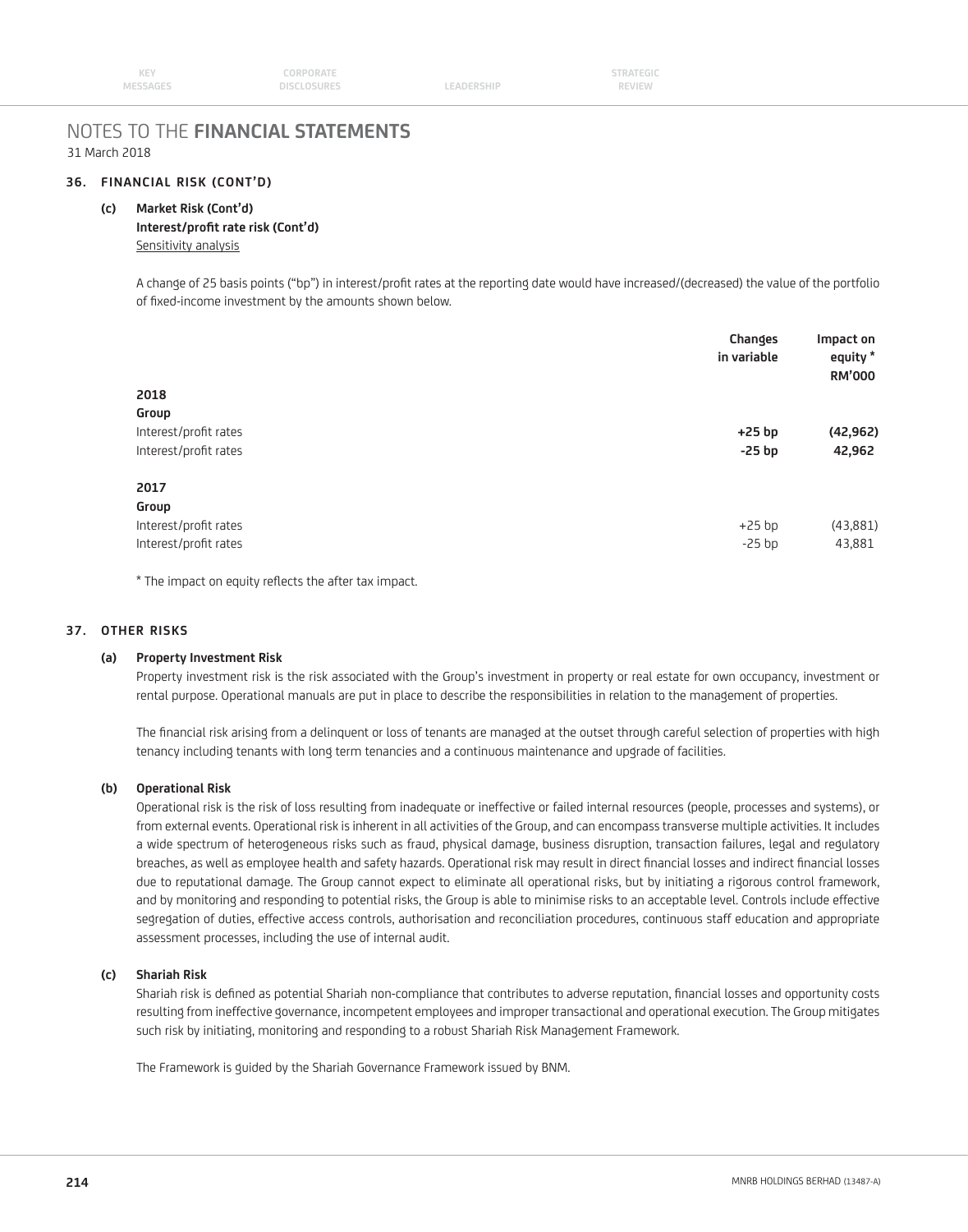**CORPORATE GOVERNANCE**

**FINANCIAL STATEMENTS**

**OTHER INFORMATION**

#### **37. OTHER RISKS (CONT'D)**

#### **(d) Compliance Risk**

 Compliance risk is the risk of legal and regulatory sanctions, which the Group may suffer as a result of its failure to comply with legal and regulatory requirements applicable to its activities.

 The Group monitors all compliance aspects in observing regulatory requirements. In this respect, it has developed a Group Compliance Management Framework and other relevant internal policies and procedures to ensure compliance with all applicable laws and guidelines issued by the regulatory authorities.

#### **38. SHAREHOLDERS', REINSURANCE, TAKAFUL AND RETAKAFUL FUNDS**

# **(a) Consolidated income statement by fund**

 **for the year ended 31 March 2018**

|                                                                       | General<br>reinsurance and<br>shareholders'<br>fund<br><b>RM'000</b> | General<br>takaful<br>fund<br><b>RM'000</b> | Family<br>takaful<br>fund<br><b>RM'000</b> | General<br>retakaful<br>fund<br><b>RM'000</b> | Family<br>retakaful<br>fund<br><b>RM'000</b> | <b>Eliminations</b><br>and<br><b>RM'000</b> | adjustments Consolidated<br><b>RM'000</b> |
|-----------------------------------------------------------------------|----------------------------------------------------------------------|---------------------------------------------|--------------------------------------------|-----------------------------------------------|----------------------------------------------|---------------------------------------------|-------------------------------------------|
| Gross earned premiums/<br>contributions                               | 1,288,445                                                            | 281,073                                     | 647,776                                    | 25,709                                        | 9,896                                        | (1,236)                                     | 2,251,663                                 |
| Premiums/contributions<br>ceded to reinsurers/<br>retakaful operators | (119, 494)                                                           | (118,031)                                   | (74, 328)                                  | (3,431)                                       | (7,751)                                      | 236                                         | (322,799)                                 |
| Net earned premiums/<br>contributions                                 | 1,168,951                                                            | 163,042                                     | 573,448                                    | 22,278                                        | 2,145                                        | (1,000)                                     | 1,928,864                                 |
| Investment income                                                     | 119,735                                                              | 16,609                                      | 112,903                                    | 2,629                                         | 885                                          | (6,830)                                     | 245,931                                   |
| Net realised (losses)/gains                                           | (51, 651)                                                            | (317)                                       | 5,031                                      |                                               |                                              | 48,894                                      | 1,957                                     |
| Net fair value (losses)/gains                                         | 10,003                                                               | 905                                         | 204                                        |                                               |                                              | 328                                         | 11,440                                    |
| Fee and commission income                                             | 384,137                                                              | 27,778                                      | 114                                        | 3                                             | $\overline{\phantom{0}}$                     | (371, 890)                                  | 40,142                                    |
| Other operating revenue                                               | 76,302                                                               | 2,517                                       | 28,914                                     | 181                                           | 22                                           | (69, 865)                                   | 38,071                                    |
| <b>Other revenue</b>                                                  | 538,526                                                              | 47,492                                      | 147,166                                    | 2,813                                         | 907                                          | (399, 363)                                  | 337,541                                   |
| Gross claims and benefit paid                                         | (737, 182)                                                           | (169, 673)                                  | (274, 242)                                 | (13,203)                                      | (11, 305)                                    | 3,786                                       | (1,201,819)                               |
| Claims ceded to reinsurers/                                           |                                                                      |                                             |                                            |                                               |                                              |                                             |                                           |
| retakaful operators                                                   | 37,193                                                               | 73,995                                      | (578)                                      | (625)                                         | 5.996                                        | (3,786)                                     | 112,195                                   |
| Gross change in contract liabilities                                  | (29, 203)                                                            | (5,326)                                     | (138, 585)                                 | (19,769)                                      | (10,079)                                     | 15,387                                      | (187, 575)                                |
| Change in contract liabilities<br>ceded to reinsurers/                |                                                                      |                                             |                                            |                                               |                                              |                                             |                                           |
| retakaful operators                                                   | (31,527)                                                             | 1,670                                       | (1, 945)                                   | (926)                                         | 1,682                                        |                                             | (31,046)                                  |
| Net claims and benefits                                               | (760, 719)                                                           | (99, 334)                                   | (415,350)                                  | (34, 523)                                     | (13,706)                                     | 15,387                                      | (1,308,245)                               |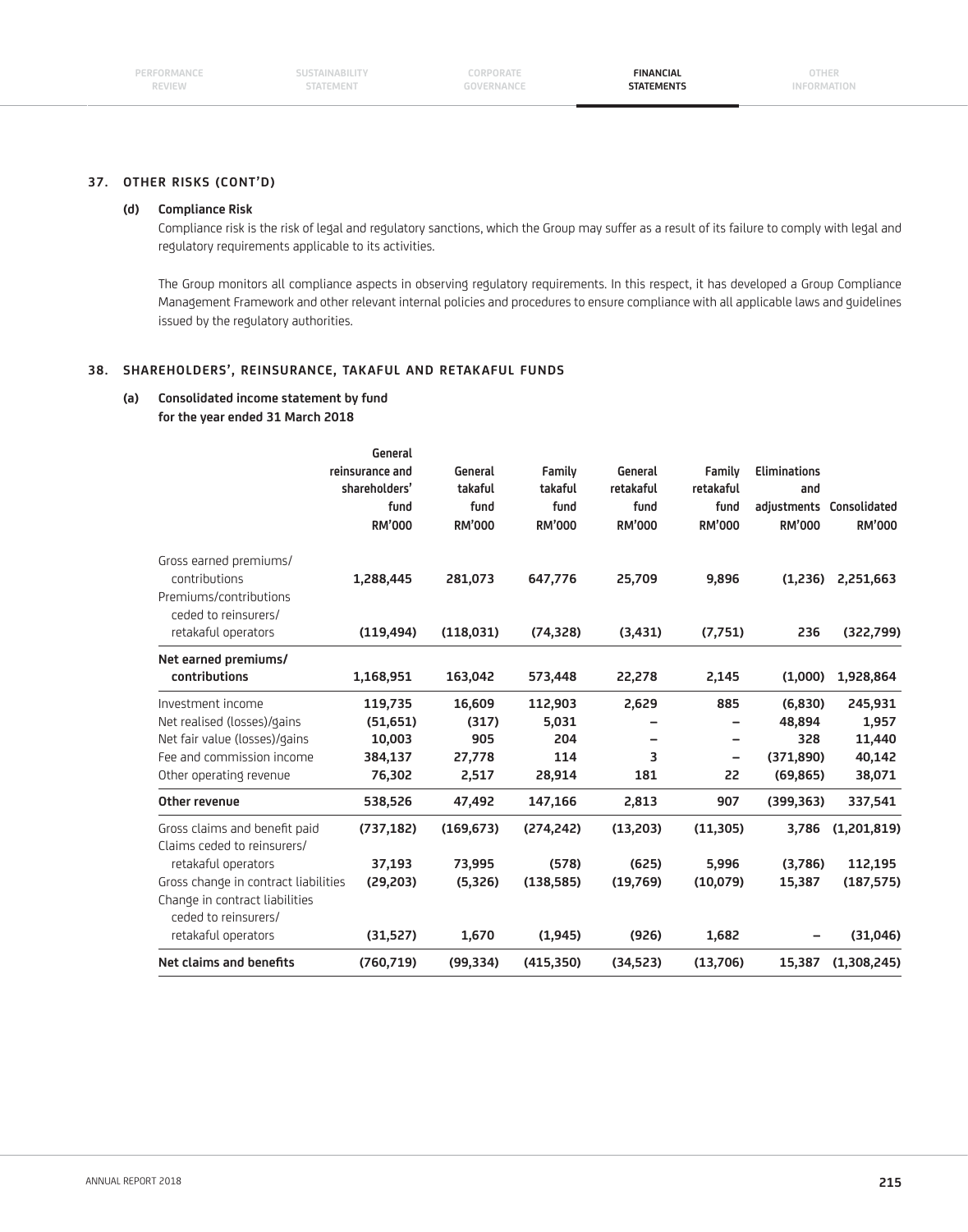## **38. SHAREHOLDERS', REINSURANCE, TAKAFUL AND RETAKAFUL FUNDS (CONT'D)**

### **(a) Consolidated income statement by fund for the year ended 31 March 2018 (Cont'd)**

|                                                                                                                                   | General<br>reinsurance and<br>shareholders'<br>fund<br><b>RM'000</b> | General<br>takaful<br>fund<br><b>RM'000</b> | Family<br>takaful<br>fund<br><b>RM'000</b> | General<br>retakaful<br>fund<br><b>RM'000</b> | Family<br>retakaful<br>fund<br><b>RM'000</b> | <b>Eliminations</b><br>and<br><b>RM'000</b> | adjustments Consolidated<br><b>RM'000</b> |
|-----------------------------------------------------------------------------------------------------------------------------------|----------------------------------------------------------------------|---------------------------------------------|--------------------------------------------|-----------------------------------------------|----------------------------------------------|---------------------------------------------|-------------------------------------------|
| Fee and commission                                                                                                                |                                                                      |                                             |                                            |                                               |                                              |                                             |                                           |
| expenses                                                                                                                          | (427, 358)                                                           | (91, 683)                                   | (231, 391)                                 | (10,026)                                      | (322)                                        | 333,255                                     | (427, 525)                                |
| Management expenses                                                                                                               | (281, 507)                                                           |                                             |                                            |                                               |                                              | 43,518                                      | (237, 989)                                |
| Finance costs                                                                                                                     | (15,891)                                                             |                                             |                                            |                                               |                                              | 50                                          | (15, 841)                                 |
| Other operating expenses                                                                                                          | (42, 586)                                                            |                                             | (253)                                      | (412)                                         | $\overline{7}$                               | 20,350                                      | (22, 894)                                 |
| Changes in expense liabilities                                                                                                    | 3,848                                                                |                                             |                                            |                                               |                                              |                                             | 3,848                                     |
| Tax borne by participants                                                                                                         |                                                                      | (2,826)                                     | (9, 914)                                   | 75                                            | (11)                                         | 3                                           | (12, 673)                                 |
| Other expenses                                                                                                                    | (763, 494)                                                           | (94, 509)                                   | (241, 558)                                 | (10, 363)                                     | (326)                                        | 397,176                                     | (713, 074)                                |
| Share of results of associates<br>Operating profit/(loss) before<br>(surplus)/deficit attributable<br>to takaful participants and |                                                                      |                                             |                                            |                                               |                                              | 9,712                                       | 9,712                                     |
| taxation                                                                                                                          | 183,264                                                              | 16,691                                      | 63,706                                     | (19,795)                                      | (10,980)                                     | 21,912                                      | 254,798                                   |
| (Surplus)/deficit attributable to                                                                                                 |                                                                      |                                             |                                            |                                               |                                              |                                             |                                           |
| takaful participants                                                                                                              | $\qquad \qquad -$                                                    | (16,691)                                    | (63,706)                                   | 19,795                                        | 10,980                                       | (12, 652)                                   | (62, 274)                                 |
| Operating profit before taxation                                                                                                  | 183,264                                                              |                                             | -                                          |                                               | -                                            | 9,260                                       | 192,524                                   |
| Zakat                                                                                                                             | (563)                                                                |                                             |                                            |                                               |                                              |                                             | (563)                                     |
| Taxation                                                                                                                          | (51,096)                                                             |                                             |                                            |                                               |                                              |                                             | (51,096)                                  |
| Net profit for the year<br>attributable to equity<br>holders of the Parent                                                        | 131,605                                                              |                                             |                                            |                                               |                                              | 9,260                                       | 140,865                                   |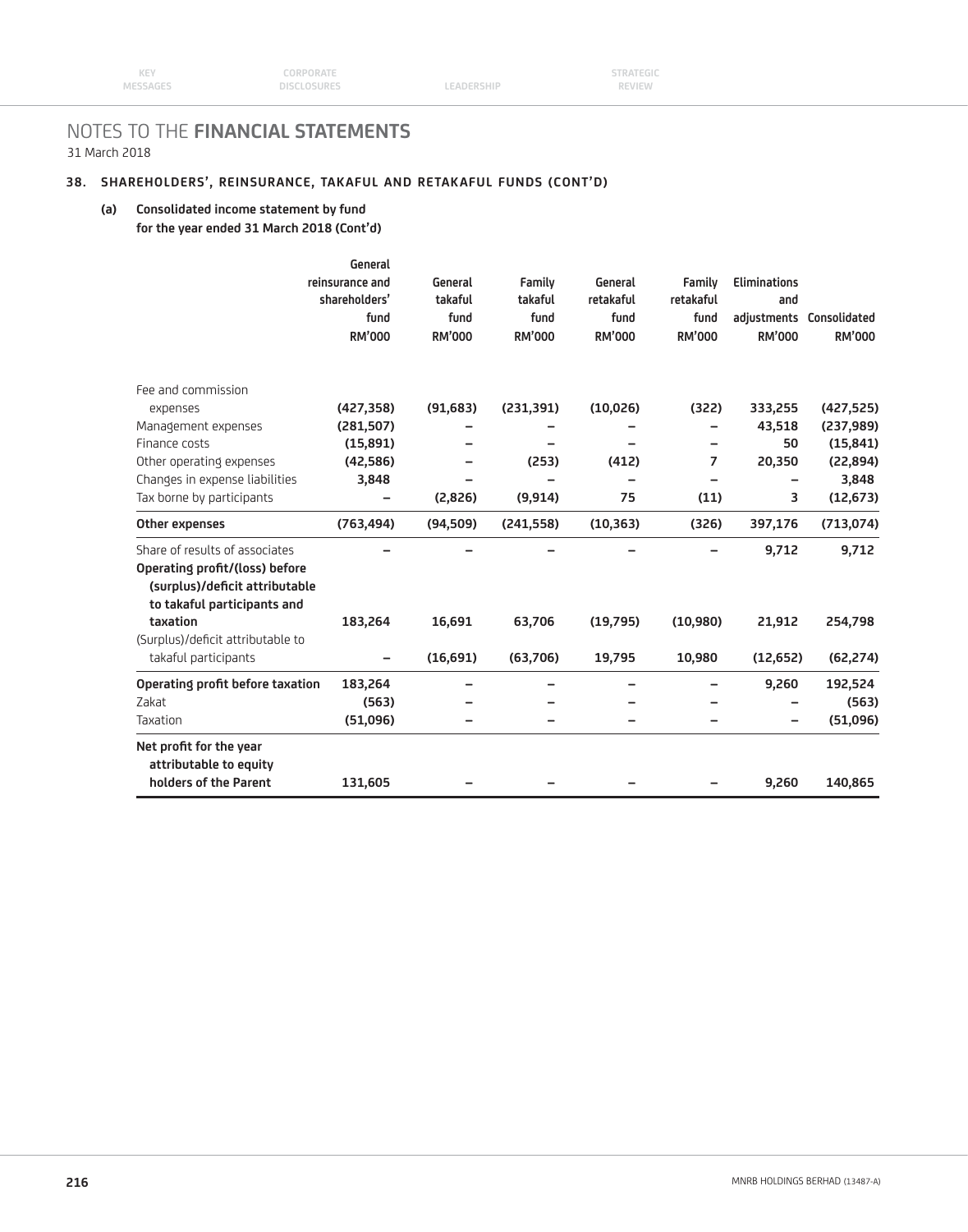**SUSTAINABILITY** STATEMENT

**CORPORATE GOVERNANCE**

**FINANCIAL STATEMENTS**

## **38. SHAREHOLDERS', REINSURANCE, TAKAFUL AND RETAKAFUL FUNDS (CONT'D)**

## **(a) Consolidated income statement by fund for the year ended 31 March 2017**

|                                                                   | General<br>reinsurance and<br>shareholders'<br>fund<br><b>RM'000</b> | General<br>takaful<br>fund<br><b>RM'000</b> | Family<br>takaful<br>fund<br><b>RM'000</b> | General<br>retakaful<br>fund<br><b>RM'000</b> | Family<br>retakaful<br>fund<br><b>RM'000</b> | <b>Eliminations</b><br>and<br><b>RM'000</b> | adjustments Consolidated<br><b>RM'000</b> |
|-------------------------------------------------------------------|----------------------------------------------------------------------|---------------------------------------------|--------------------------------------------|-----------------------------------------------|----------------------------------------------|---------------------------------------------|-------------------------------------------|
| Gross earned premiums/<br>contributions<br>Premiums/contributions | 1,322,565                                                            | 311,870                                     | 677,233                                    | 10,428                                        | 11,102                                       | (5,862)                                     | 2,327,336                                 |
| ceded to reinsurers/<br>retakaful operators                       | (133, 829)                                                           | (131, 354)                                  | (74, 735)                                  | (2,746)                                       | (7, 874)                                     | 1,706                                       | (348, 832)                                |
| Net earned premiums/<br>contributions                             | 1,188,736                                                            | 180,516                                     | 602,498                                    | 7,682                                         | 3,228                                        | (4, 156)                                    | 1,978,504                                 |
| Investment income                                                 | 120,133                                                              | 14,739                                      | 97,665                                     | 2,908                                         | 1,165                                        | (9, 452)                                    | 227,158                                   |
| Net realised gains                                                | (740)                                                                | (171)                                       | 2,522                                      | (217)                                         | (44)                                         |                                             | 1,350                                     |
| Net fair value (losses)/gains                                     | (260)                                                                | (200)                                       | 73                                         | 322                                           | 111                                          | (120)                                       | (74)                                      |
| Fee and commission income                                         | 365,960                                                              | 28,541                                      | 3,735                                      | 485                                           | $\overline{\phantom{0}}$                     | (343,340)                                   | 55,381                                    |
| Other operating revenue                                           | 36,049                                                               |                                             | 36,666                                     | 615                                           | 4                                            | (8,717)                                     | 64,617                                    |
| <b>Other revenue</b>                                              | 521,142                                                              | 42,909                                      | 140,661                                    | 4,113                                         | 1,236                                        | (361, 629)                                  | 348,432                                   |
| Gross claims and benefit paid<br>Claims ceded to reinsurers/      | (826, 405)                                                           | (149, 197)                                  | (259,980)                                  | (9,923)                                       | (11,049)                                     | 439                                         | (1,256,115)                               |
| retakaful operators                                               | 46,946                                                               | 59,707                                      | (5,938)                                    | 1,248                                         | 7,637                                        | (1,873)                                     | 107,727                                   |
| Gross change in contract liabilities                              | (42, 693)                                                            | (19,613)                                    | (315,536)                                  | (13,022)                                      | 1,127                                        | 16,772                                      | (372, 965)                                |
| Change in contract liabilities<br>ceded to reinsurers/            |                                                                      |                                             |                                            |                                               |                                              |                                             |                                           |
| retakaful operators                                               | (10, 166)                                                            | 20,071                                      | 11,974                                     | (3,365)                                       | (444)                                        |                                             | 18,070                                    |
| Net claims and benefits                                           | (832, 318)                                                           | (89,032)                                    | (569, 480)                                 | (25,062)                                      | (2,729)                                      | 15,338                                      | (1,503,283)                               |
|                                                                   |                                                                      |                                             |                                            |                                               |                                              |                                             |                                           |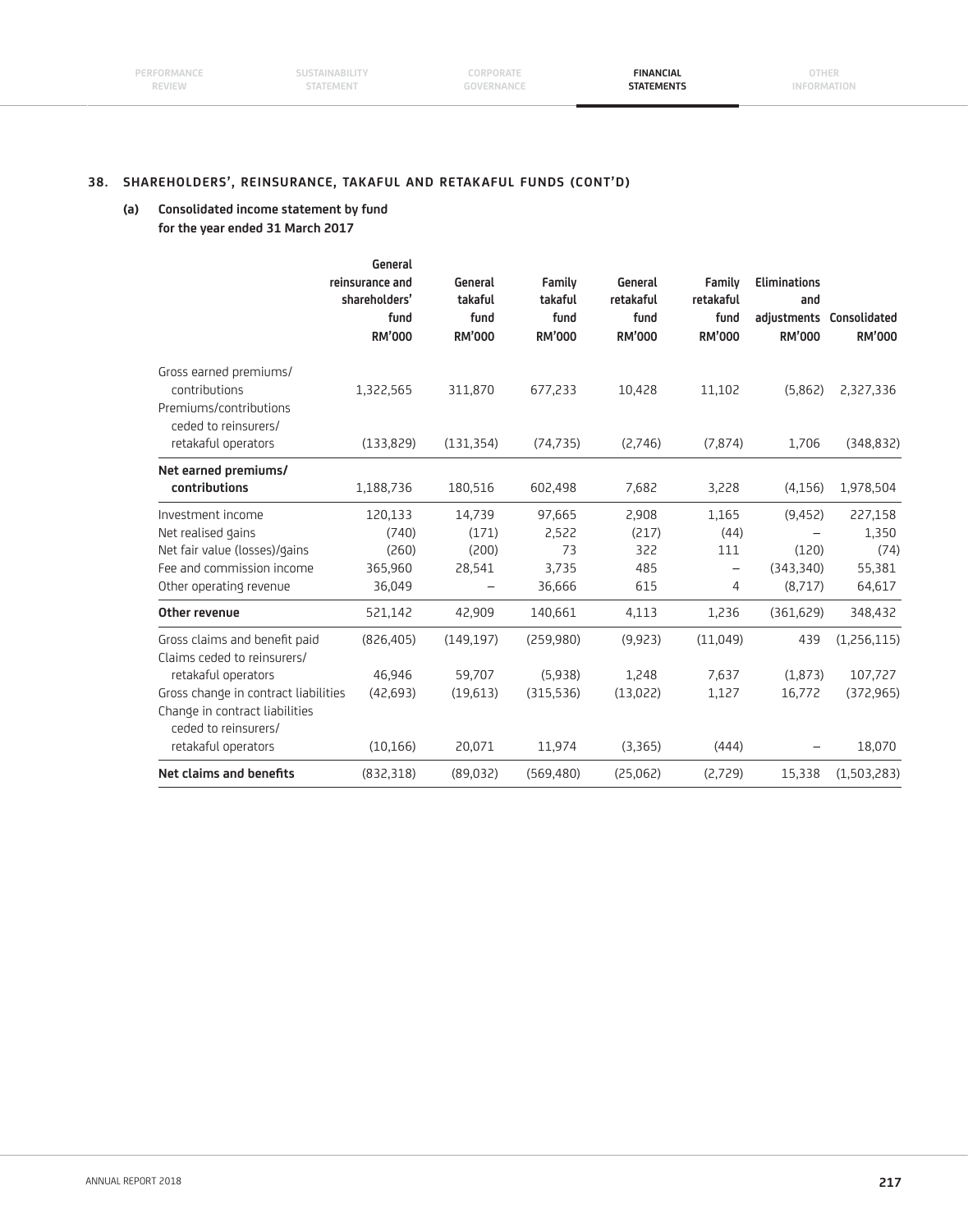## **38. SHAREHOLDERS', REINSURANCE, TAKAFUL AND RETAKAFUL FUNDS (CONT'D)**

## **(a) Consolidated income statement by fund for the year ended 31 March 2017 (Cont'd)**

|                                                                                              | General<br>reinsurance and | General         | Family          | General                            | Family                   | <b>Eliminations</b>  |                          |
|----------------------------------------------------------------------------------------------|----------------------------|-----------------|-----------------|------------------------------------|--------------------------|----------------------|--------------------------|
|                                                                                              | shareholders'<br>fund      | takaful<br>fund | takaful<br>fund | retakaful<br>fund<br><b>RM'000</b> | retakaful<br>fund        | and<br><b>RM'000</b> | adjustments Consolidated |
|                                                                                              | <b>RM'000</b>              | <b>RM'000</b>   | <b>RM'000</b>   |                                    | <b>RM'000</b>            |                      | <b>RM'000</b>            |
| Fee and commission                                                                           |                            |                 |                 |                                    |                          |                      |                          |
| expenses                                                                                     | (442, 282)                 | (102, 694)      | (201,716)       | (3,512)                            | (459)                    | 307,356              | (443, 307)               |
| Management expenses                                                                          | (315,518)                  | 6,905           | 11,930          |                                    |                          | 44,214               | (252, 469)               |
| Finance costs                                                                                | (18, 170)                  |                 |                 |                                    |                          | 50                   | (18, 120)                |
| Other operating expenses                                                                     | (2,715)                    | (250)           |                 | (615)                              | (1,434)                  | (5,856)              | (10, 870)                |
| Changes in expense liabilities                                                               | (2,884)                    |                 |                 |                                    |                          |                      | (2,884)                  |
| Tax borne by participants                                                                    | $\overline{\phantom{0}}$   | (8,055)         | (7, 381)        | 15                                 | $\overline{\phantom{0}}$ | 10                   | (15, 411)                |
| Other expenses                                                                               | (781, 569)                 | (104,094)       | (197, 167)      | (4, 112)                           | (1,893)                  | 345,774              | (743,061)                |
| Share of results of associates                                                               |                            |                 |                 |                                    |                          | 5,628                | 5,628                    |
| Operating profit/(loss) before<br>(surplus)/deficit attributable<br>to takaful participants, |                            |                 |                 |                                    |                          |                      |                          |
| zakat and taxation                                                                           | 95,991                     | 30,299          | (23, 488)       | (17, 379)                          | (158)                    | 955                  | 86,220                   |
| (Surplus)/deficit attributable                                                               |                            |                 |                 |                                    |                          |                      |                          |
| to takaful participants                                                                      | $\qquad \qquad -$          | (30,299)        | 23,488          | 17,379                             | 158                      | 1,982                | 12,708                   |
| Operating profit/(loss) before                                                               |                            |                 |                 |                                    |                          |                      |                          |
| zakat and taxation                                                                           | 95,991                     |                 |                 |                                    |                          | 2,937                | 98,928                   |
| Taxation                                                                                     | (27,758)                   |                 |                 |                                    |                          |                      | (27, 758)                |
| Net profit/(loss) for the year<br>attributable to equity holders                             |                            |                 |                 |                                    |                          |                      |                          |
| of the Parent                                                                                | 68,233                     |                 |                 |                                    |                          | 2,937                | 71,170                   |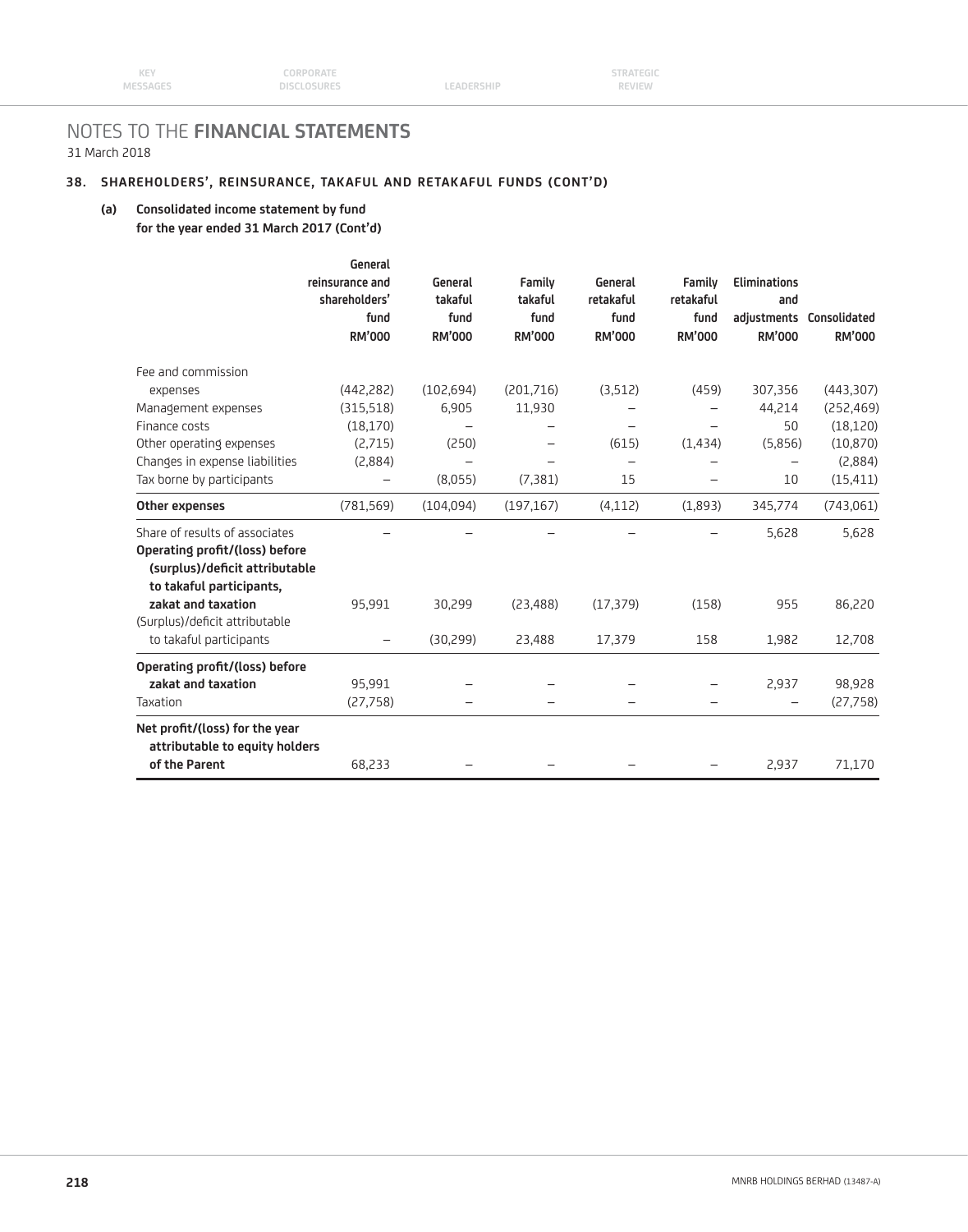**SUSTAINABILITY** STATEMENT

**CORPORATE GOVERNANCE**

**FINANCIAL STATEMENTS**

## **38. SHAREHOLDERS', REINSURANCE, TAKAFUL AND RETAKAFUL FUNDS (CONT'D)**

## (b) Consolidated statement of financial position by fund  **as at 31 March 2018**

|                               | General<br>reinsurance and<br>shareholders'<br>fund<br><b>RM'000</b> | General<br>takaful<br>fund<br><b>RM'000</b> | Family<br>takaful<br>fund<br><b>RM'000</b> | General<br>retakaful<br>fund<br><b>RM'000</b> | Family<br>retakaful<br>fund<br><b>RM'000</b> | <b>Eliminations</b><br>and<br><b>RM'000</b> | adjustments Consolidated<br><b>RM'000</b> |
|-------------------------------|----------------------------------------------------------------------|---------------------------------------------|--------------------------------------------|-----------------------------------------------|----------------------------------------------|---------------------------------------------|-------------------------------------------|
| Assets                        |                                                                      |                                             |                                            |                                               |                                              |                                             |                                           |
| Property, plant and equipment | 124,926                                                              |                                             |                                            |                                               | $\qquad \qquad -$                            | 115,818                                     | 240,744                                   |
| Investment properties         |                                                                      | -                                           | 115,818                                    |                                               | $\qquad \qquad -$                            | (115, 818)                                  |                                           |
| Intangible assets             | 32,131                                                               |                                             |                                            |                                               |                                              |                                             | 32,131                                    |
| Deferred tax assets           | 20,822                                                               | 2,426                                       |                                            | 66                                            | -                                            | (4, 971)                                    | 18,343                                    |
| Investments in subsidiaries   | 904,477                                                              |                                             |                                            |                                               | $\qquad \qquad -$                            | (904, 477)                                  |                                           |
| Investments in associates     | 131,833                                                              |                                             |                                            |                                               |                                              | 7,176                                       | 139,009                                   |
| Financial assets at FVTPL     |                                                                      | -                                           | 116,127                                    |                                               |                                              |                                             | 116,127                                   |
| HTM investments               | 240,757                                                              | 57,342                                      | 316,283                                    | 19,108                                        | 11,764                                       | (1,000)                                     | 644,254                                   |
| AFS financial assets          | 1,539,454                                                            | 209,299                                     | 1,986,079                                  | 15,779                                        | 4,174                                        | (13,589)                                    | 3,741,196                                 |
| LAR                           | 1,599,316                                                            | 154,905                                     | 350,281                                    | 43,610                                        | (1,550)                                      | (209, 299)                                  | 1,937,263                                 |
| Reinsurance/retakaful assets  | 257,559                                                              | 149,625                                     | 43,127                                     | 19,906                                        | 8,036                                        | -                                           | 478,253                                   |
| Insurance/takaful receivables | 331,267                                                              | 30,407                                      | 44,206                                     | 13,995                                        | 2,080                                        | (3,651)                                     | 418,304                                   |
| Tax recoverable               | 27,291                                                               |                                             |                                            | (21)                                          | 7                                            |                                             | 27,277                                    |
| Cash and bank balances        | 43,132                                                               | 27,589                                      | 70,175                                     | 203                                           | 1,000                                        |                                             | 142,099                                   |
| <b>Total assets</b>           | 5,252,965                                                            | 631,593                                     | 3,042,096                                  | 112,646                                       | 25,511                                       | (1, 129, 811)                               | 7,935,000                                 |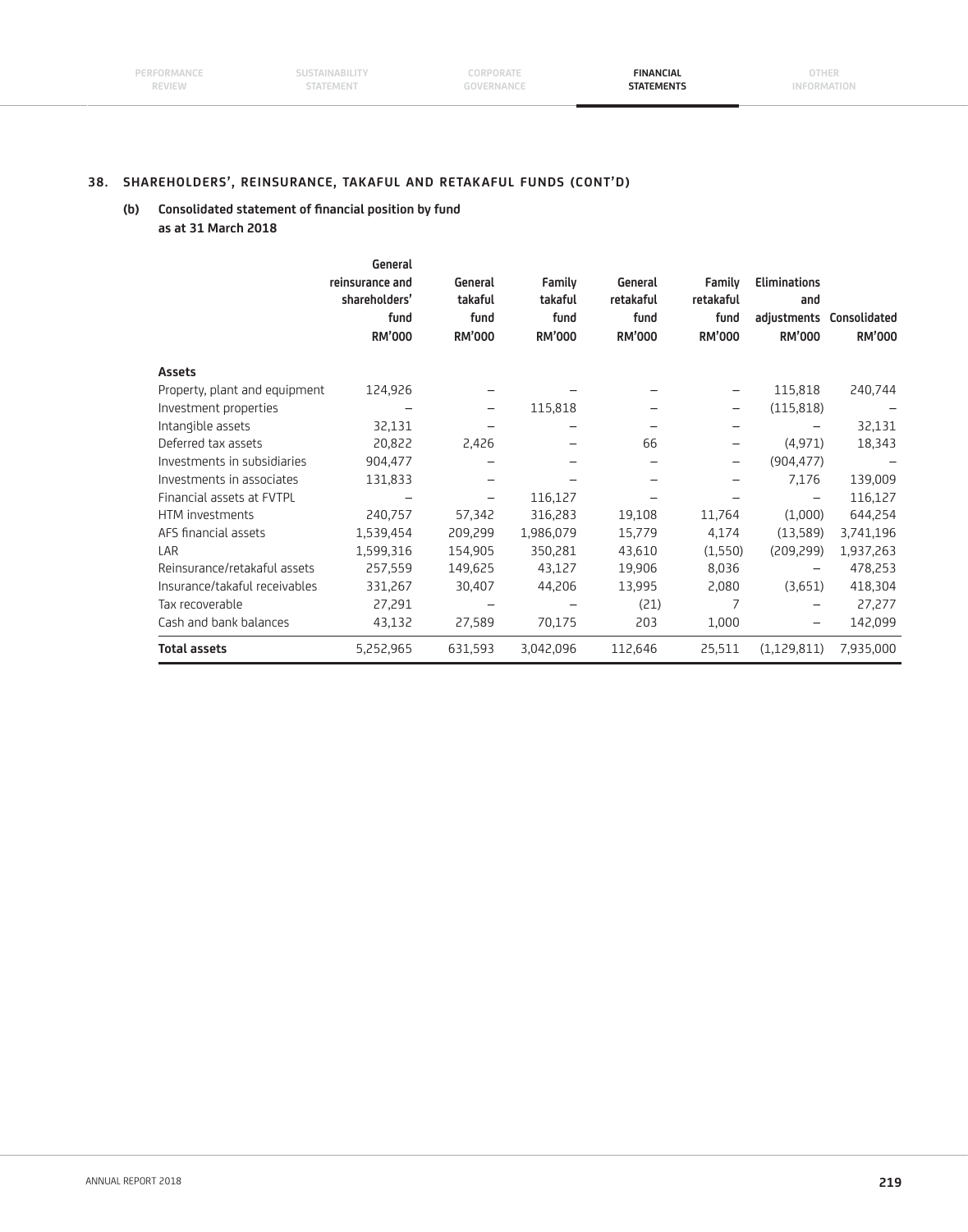## **38. SHAREHOLDERS', REINSURANCE, TAKAFUL AND RETAKAFUL FUNDS (CONT'D)**

### (b) Consolidated statement of financial position by fund  **as at 31 March 2018 (Cont'd)**

| General<br>shareholders'<br>fund<br><b>RM'000</b> | General<br>takaful<br>fund<br><b>RM'000</b>                         | Family<br>takaful<br>fund<br><b>RM'000</b> | General<br>retakaful<br>fund<br><b>RM'000</b>    | Family<br>retakaful<br>fund<br><b>RM'000</b> | <b>Eliminations</b><br>and<br><b>RM'000</b> | <b>RM'000</b>                                                                       |
|---------------------------------------------------|---------------------------------------------------------------------|--------------------------------------------|--------------------------------------------------|----------------------------------------------|---------------------------------------------|-------------------------------------------------------------------------------------|
|                                                   |                                                                     |                                            |                                                  |                                              |                                             |                                                                                     |
|                                                   |                                                                     |                                            |                                                  |                                              |                                             |                                                                                     |
|                                                   | 120,253                                                             | 129,131                                    |                                                  |                                              | (1,522)                                     | 247,862                                                                             |
| 321,000                                           |                                                                     |                                            |                                                  |                                              |                                             | 320,000                                                                             |
|                                                   |                                                                     |                                            |                                                  |                                              |                                             |                                                                                     |
|                                                   |                                                                     |                                            |                                                  |                                              |                                             | 5,319,945                                                                           |
|                                                   |                                                                     |                                            |                                                  |                                              |                                             | 270,444                                                                             |
|                                                   |                                                                     |                                            |                                                  |                                              |                                             | 225,745                                                                             |
|                                                   | —                                                                   |                                            |                                                  | -                                            |                                             | 10,684                                                                              |
|                                                   |                                                                     |                                            |                                                  | $\overline{\phantom{0}}$                     |                                             | 1,709                                                                               |
|                                                   |                                                                     |                                            |                                                  |                                              |                                             | 610                                                                                 |
|                                                   |                                                                     |                                            |                                                  |                                              |                                             |                                                                                     |
| 2,804,959                                         | 631,593                                                             | 3,042,096                                  | 112,646                                          | 25,511                                       | (219, 806)                                  | 6,396,999                                                                           |
|                                                   |                                                                     |                                            |                                                  |                                              |                                             |                                                                                     |
| 1,224,211                                         |                                                                     |                                            |                                                  | $\overline{\phantom{0}}$                     | (904, 606)                                  | 319,605                                                                             |
| 1,223,795                                         |                                                                     |                                            |                                                  |                                              | (5,399)                                     | 1,218,396                                                                           |
| 2,448,006                                         |                                                                     |                                            |                                                  | -                                            | (910,005)                                   | 1,538,001                                                                           |
| 5,252,965                                         | 631,593                                                             | 3,042,096                                  | 112,646                                          | 25,511                                       | (1, 129, 811)                               | 7,935,000                                                                           |
|                                                   | reinsurance and<br>2,096,878<br>207,529<br>164,961<br>13,981<br>610 | 403,666<br>18,105<br>89,138<br>431         | 2,730,440<br>33,287<br>146,947<br>1,013<br>1,278 | 95,828<br>10,971<br>5,847                    | 15,919<br>4,203<br>5,389                    | adjustments Consolidated<br>(1,000)<br>(22,786)<br>(3,651)<br>(186, 537)<br>(4,310) |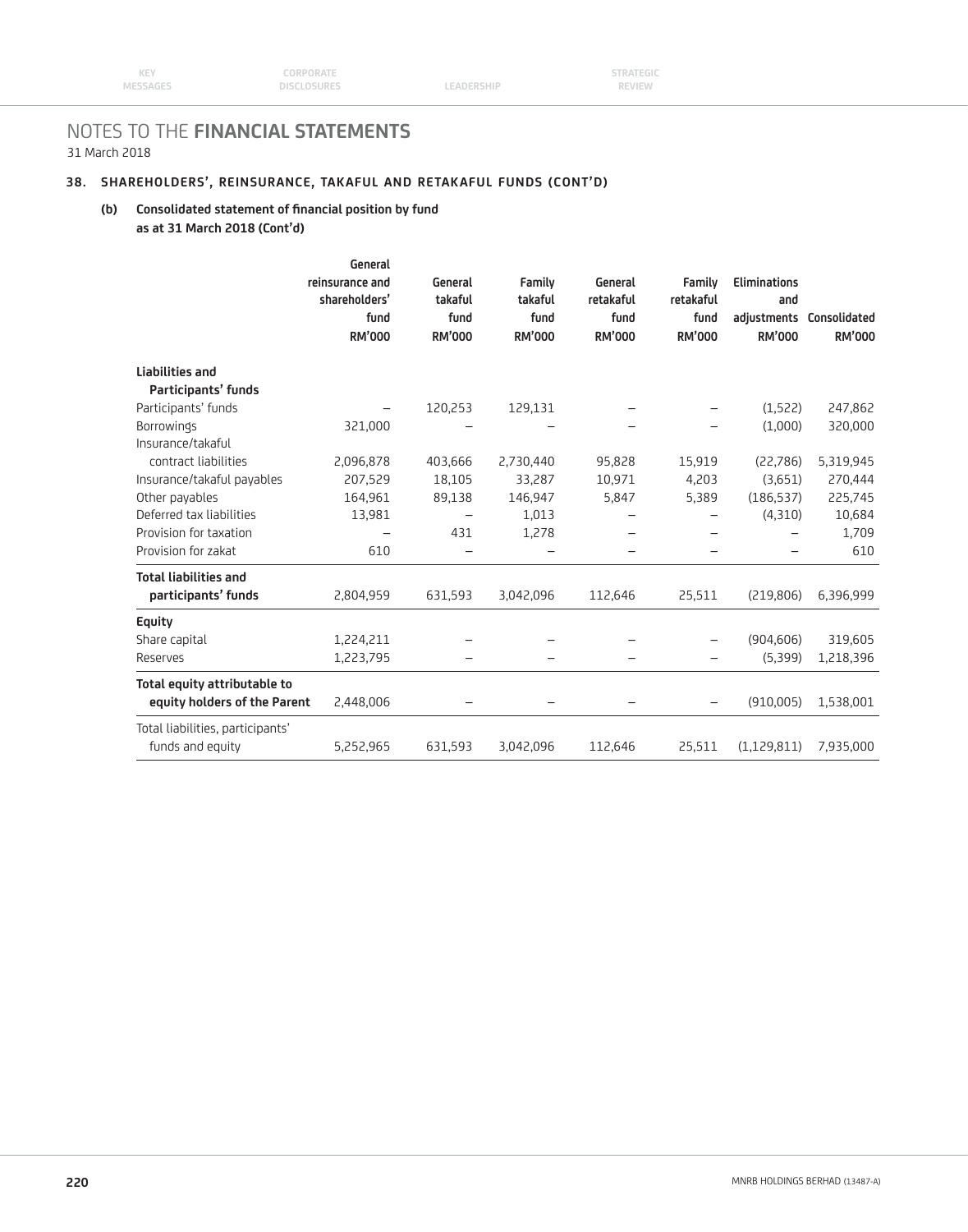**SUSTAINABILITY** STATEMENT

**CORPORATE GOVERNANCE**

**FINANCIAL STATEMENTS**

## **38. SHAREHOLDERS', REINSURANCE, TAKAFUL AND RETAKAFUL FUNDS (CONT'D)**

## (b) Consolidated statement of financial position by fund  **as at 31 March 2017**

|                               | General<br>reinsurance and<br>shareholders'<br>fund<br><b>RM'000</b> | General<br>takaful<br>fund<br><b>RM'000</b> | Family<br>takaful<br>fund<br><b>RM'000</b> | General<br>retakaful<br>fund<br><b>RM'000</b> | Family<br>retakaful<br>fund<br><b>RM'000</b> | <b>Eliminations</b><br>and<br><b>RM'000</b> | adjustments Consolidated<br><b>RM'000</b> |
|-------------------------------|----------------------------------------------------------------------|---------------------------------------------|--------------------------------------------|-----------------------------------------------|----------------------------------------------|---------------------------------------------|-------------------------------------------|
| <b>Assets</b>                 |                                                                      |                                             |                                            |                                               |                                              |                                             |                                           |
| Property, plant and           |                                                                      |                                             |                                            |                                               |                                              |                                             |                                           |
| equipment                     | 127,954                                                              |                                             |                                            |                                               | $\qquad \qquad -$                            | 115,778                                     | 243,732                                   |
| Investment properties         | 7,400                                                                | $\qquad \qquad -$                           | 115,778                                    | -                                             | $\qquad \qquad -$                            | (115,778)                                   | 7,400                                     |
| Intangible assets             | 23,040                                                               |                                             |                                            | -                                             | $\qquad \qquad -$                            |                                             | 23,040                                    |
| Deferred tax assets           | 9,742                                                                | 3,098                                       |                                            | —                                             | $\qquad \qquad -$                            | 6,678                                       | 19,518                                    |
| Investments in subsidiaries   | 843,705                                                              |                                             |                                            |                                               | $\qquad \qquad -$                            | (843,705)                                   |                                           |
| Investments in associates     | 77,924                                                               |                                             |                                            |                                               | —                                            | 67,496                                      | 145,420                                   |
| Financial assets at FVTPL     | 761                                                                  | 898                                         | 121,808                                    |                                               |                                              |                                             | 123,467                                   |
| HTM investments               | 261,384                                                              | 71,746                                      | 331,689                                    | 19,143                                        | 12,464                                       | (1,000)                                     | 695,426                                   |
| AFS financial assets          | 1,654,482                                                            | 226,761                                     | 1,493,788                                  | 17,749                                        | 5,171                                        | (13,207)                                    | 3,384,744                                 |
| LAR                           | 1,297,622                                                            | 118,383                                     | 607,278                                    | 45,585                                        | 7,890                                        | (141, 825)                                  | 1,934,933                                 |
| Reinsurance/retakaful assets  | 291,969                                                              | 149,868                                     | 45,072                                     | 20,967                                        | 6,354                                        | —                                           | 514,230                                   |
| Insurance/takaful receivables | 224,824                                                              | 37,422                                      | 60,865                                     | 7,597                                         | 7,594                                        | (2,112)                                     | 336,190                                   |
| Tax recoverable               | 28,575                                                               |                                             |                                            | 8                                             | 5                                            | (13)                                        | 28,575                                    |
| Cash and bank balances        | 39,837                                                               | 10,519                                      | 49,364                                     | 146                                           | 39                                           |                                             | 99,905                                    |
| Total assets                  | 4,889,219                                                            | 618,695                                     | 2,825,642                                  | 111,195                                       | 39,517                                       | (927, 688)                                  | 7,556,580                                 |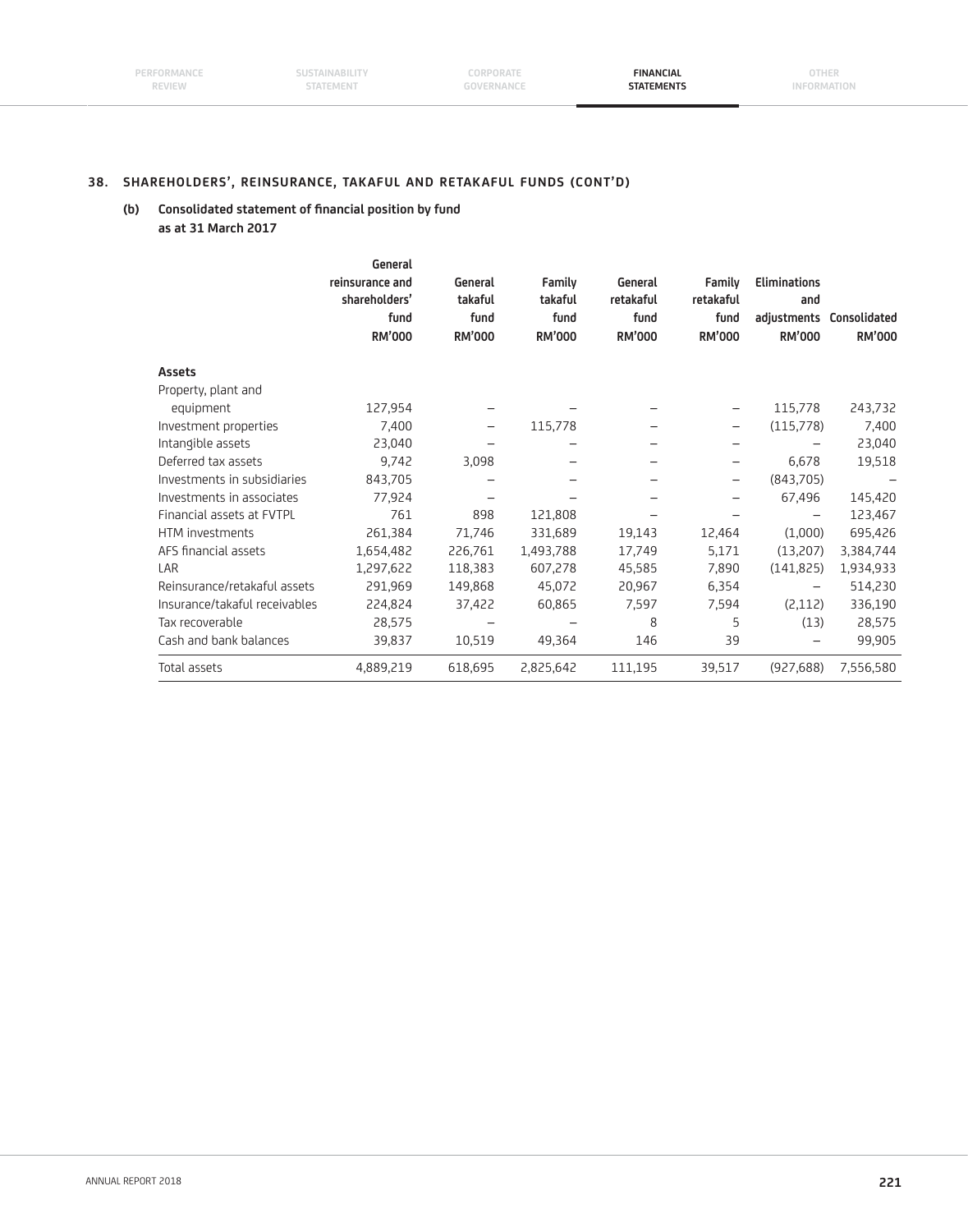## **38. SHAREHOLDERS', REINSURANCE, TAKAFUL AND RETAKAFUL FUNDS (CONT'D)**

### (b) Consolidated statement of financial position by fund  **as at 31 March 2017 (Cont'd)**

| shareholders'<br>fund<br><b>RM'000</b>    | General<br>takaful<br>fund<br><b>RM'000</b>                                     | Family<br>takaful<br>fund<br><b>RM'000</b>      | General<br>retakaful<br>fund<br><b>RM'000</b>                 | Family<br>retakaful<br>fund<br><b>RM'000</b> | <b>Eliminations</b><br>and<br><b>RM'000</b> | <b>RM'000</b>                                                                                          |
|-------------------------------------------|---------------------------------------------------------------------------------|-------------------------------------------------|---------------------------------------------------------------|----------------------------------------------|---------------------------------------------|--------------------------------------------------------------------------------------------------------|
|                                           |                                                                                 |                                                 |                                                               |                                              |                                             |                                                                                                        |
|                                           |                                                                                 |                                                 |                                                               |                                              |                                             |                                                                                                        |
|                                           | 119,327                                                                         | 81,541                                          | 3,900                                                         |                                              | (6,580)                                     | 201,196                                                                                                |
|                                           |                                                                                 |                                                 |                                                               |                                              |                                             | 320,000                                                                                                |
|                                           |                                                                                 |                                                 |                                                               |                                              |                                             |                                                                                                        |
|                                           |                                                                                 |                                                 |                                                               |                                              |                                             | 5,171,178                                                                                              |
|                                           |                                                                                 |                                                 |                                                               |                                              |                                             | 210,174                                                                                                |
|                                           |                                                                                 |                                                 |                                                               |                                              |                                             | 212,186                                                                                                |
|                                           | $\overline{\phantom{0}}$                                                        |                                                 |                                                               | -                                            |                                             | 10,780                                                                                                 |
|                                           |                                                                                 |                                                 |                                                               | $\overline{\phantom{0}}$                     |                                             | 11,536                                                                                                 |
|                                           |                                                                                 |                                                 |                                                               |                                              |                                             | 64                                                                                                     |
|                                           |                                                                                 |                                                 |                                                               |                                              |                                             |                                                                                                        |
| 2,683,014                                 | 618,695                                                                         | 2,825,642                                       | 111,195                                                       | 39,517                                       | (140.949)                                   | 6,137,114                                                                                              |
|                                           |                                                                                 |                                                 |                                                               |                                              |                                             |                                                                                                        |
| 1,233,105                                 |                                                                                 |                                                 |                                                               | -                                            | (913,500)                                   | 319,605                                                                                                |
| 973,100                                   |                                                                                 |                                                 |                                                               |                                              | 126,761                                     | 1,099,861                                                                                              |
| equity holders of the Parent<br>2,206,205 |                                                                                 |                                                 |                                                               | -                                            | (786, 739)                                  | 1,419,466                                                                                              |
| Total liabilities, participants'          |                                                                                 |                                                 |                                                               |                                              |                                             | 7,556,580                                                                                              |
|                                           | 321,000<br>2,104,412<br>124,969<br>127,467<br>2,169<br>2,933<br>64<br>4,889,219 | 401,012<br>30,710<br>60,965<br>6,681<br>618,695 | 2,578,850<br>42,780<br>119,124<br>1,412<br>1,935<br>2,825,642 | 85,632<br>8,203<br>13,475<br>(15)<br>111,195 | 3,008<br>9,637<br>5,624<br>21,248<br>39,517 | adjustments Consolidated<br>(1,000)<br>(8, 365)<br>(2,112)<br>(130,093)<br>7,214<br>(13)<br>(927, 688) |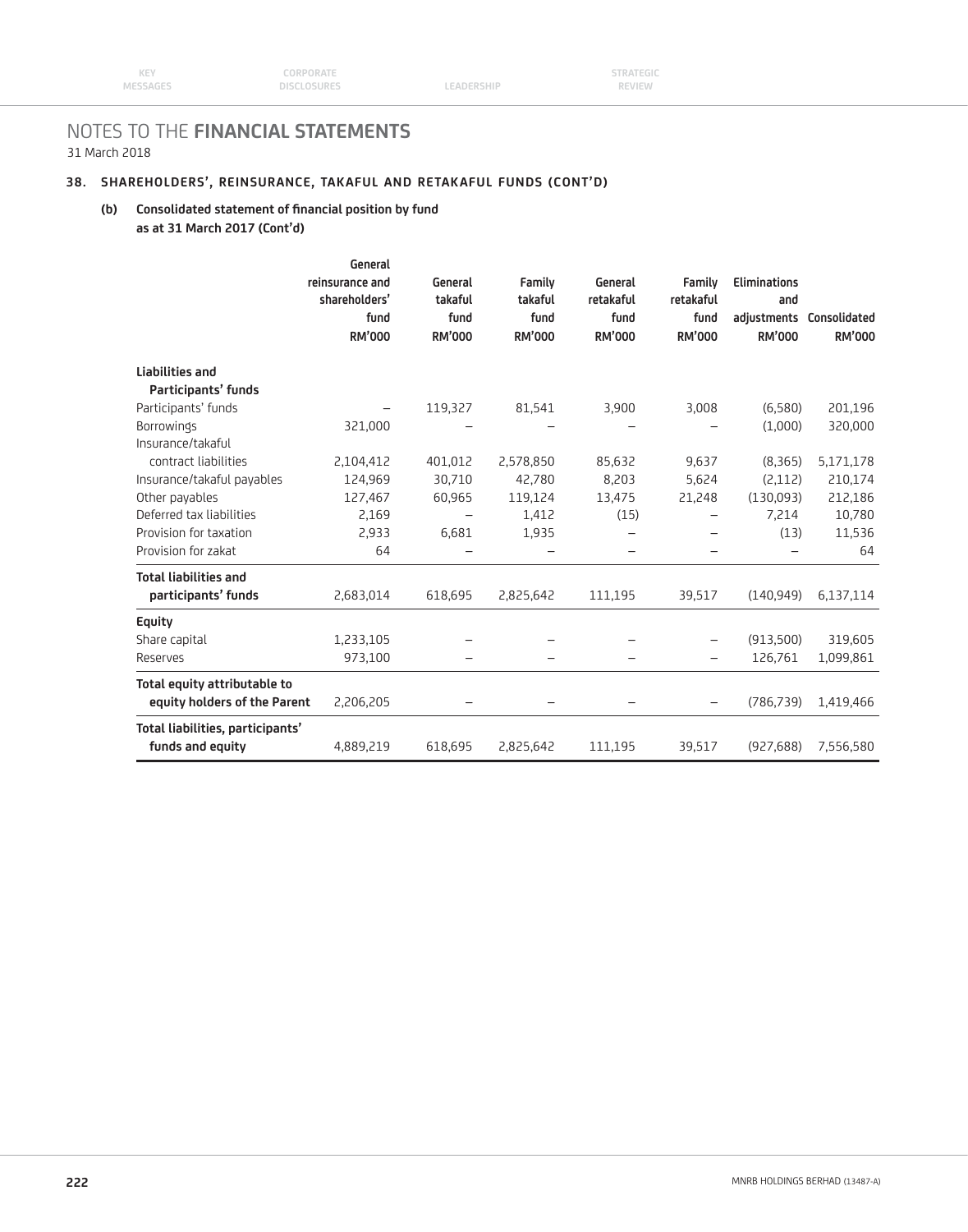#### **39. FAIR VALUES OF ASSETS**

MFRS 7 Financial Instruments: Disclosures ("MFRS 7") requires the classification of financial instruments measured at fair value according to a hierarchy that reflects the significance of inputs used in making the measurements, in particular, whether the inputs used are observable or unobservable. MFRS 13 Fair Value Measurement requires similar disclosure requirements as MFRS 7, but extends to include all assets and liabilities measured at fair value and/or for which fair values are disclosed. The following levels of hierarchy are used for determining and disclosing the fair value of the Group and the Company's assets:

Level 1 - Quoted prices (unadjusted) in active markets for identical assets or liabilities

Level 2 - Inputs that are based on observable market data, either directly or indirectly

Level 3 - Inputs that are not based on observable market data

The fair values of the Group and Company's assets are determined as follows:

- (i) The carrying amounts of financial assets, such as loans and receivables, insurance/takaful receivables and cash and bank balances, are reasonable approximation of their fair values due to the relatively short term maturity of these balances;
- (ii) The fair values of quoted equities are based on quoted market prices as at the reporting date;
- (iii) The fair values of Malaysian government securities, government investment issues and unquoted corporate debt securities are based on indicative market prices from the Bond Pricing Agency of Malaysia ("BPAM");
- (iv) The fair values of investments in mutual funds, unit trust funds and real estate investment trusts are valued based on the net asset values of the underlying funds as at the reporting date; and
- (v) Freehold land and buildings and investment property have been revalued based on valuations performed by accredited independent valuers having appropriate recognised professional qualification. The valuations are based on the income and comparison approaches. In arriving at the fair value of the assets, the valuers had also taken into consideration the future developments in terms of infrastructure in the vicinity of the properties.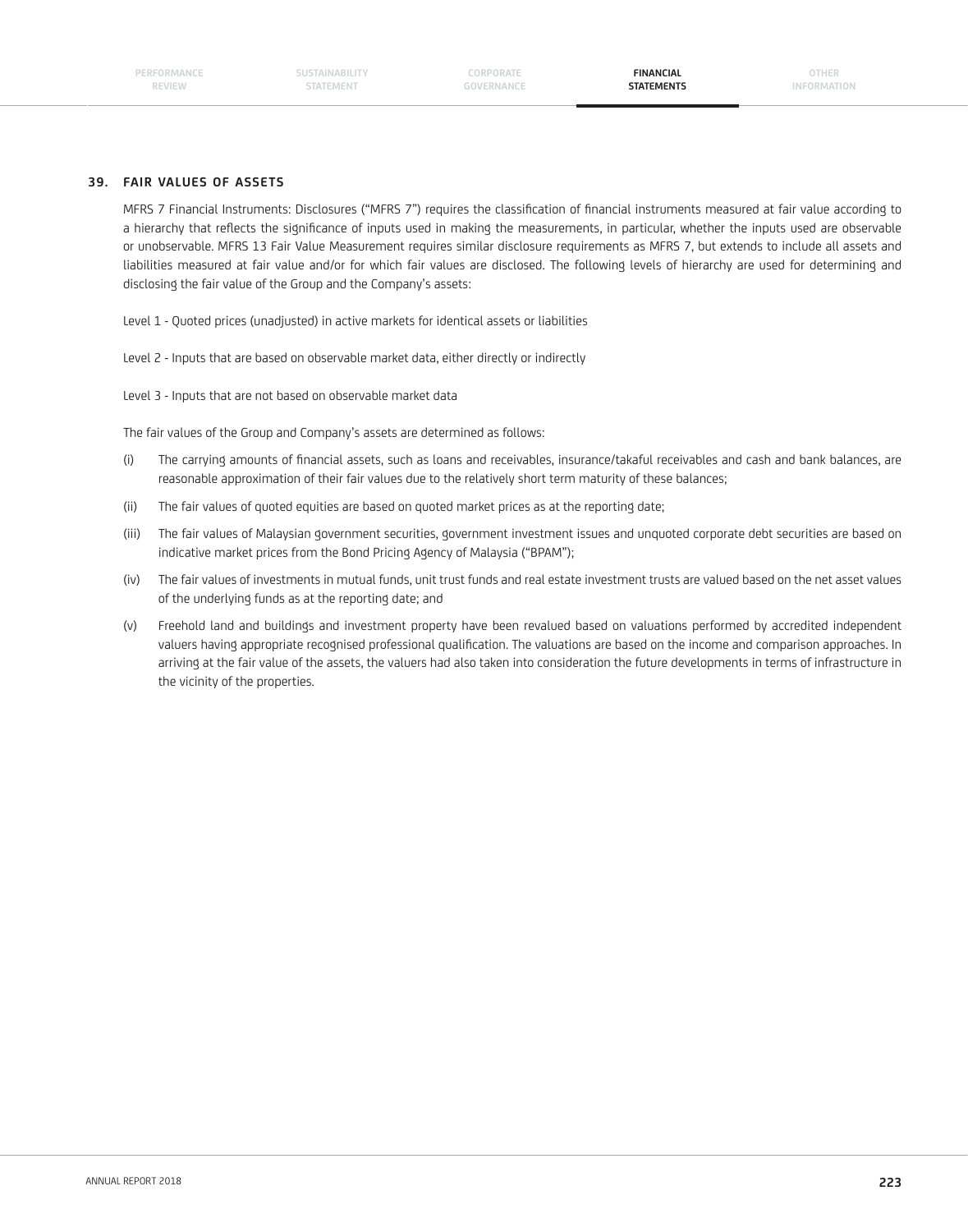## **39. FAIR VALUES OF ASSETS (CONT'D)**

### **Description of significant unobservable inputs:**

|                               | <b>Valuation</b><br>technique         | Significant<br>unobservable<br>inputs | Range            |
|-------------------------------|---------------------------------------|---------------------------------------|------------------|
|                               |                                       |                                       |                  |
|                               |                                       |                                       |                  |
|                               |                                       |                                       |                  |
| Office building               | Income approach                       | Yield                                 | 6.0% to 6.25%    |
|                               |                                       | Rental per square foot                | RM4.30 to RM4.96 |
|                               | Comparison                            | Sales price per square foot           | RM512 to         |
|                               | approach                              | for similar properties                | RM1,175          |
| 2017                          |                                       |                                       |                  |
| Property, plant and equipment |                                       |                                       |                  |
| Office building               | Income approach                       | Yield                                 | 6.0% to 6.25%    |
|                               |                                       | Rental per square foot                | RM4.60           |
|                               | Comparison                            | Sales price per square foot           | RM641 to         |
|                               | approach                              | for similar properties                | RM1,150          |
| Investment property           |                                       |                                       |                  |
| Shoplots                      | Income approach                       | Rental per square metre               | RM2.00           |
|                               | 2018<br>Property, plant and equipment |                                       |                  |

A significant increase or decrease in the unobservable inputs used in the valuation would result in a correspondingly higher or lower fair value.

There have been no transfers between Level 1 and Level 2 of the fair value hierarchy during the financial year.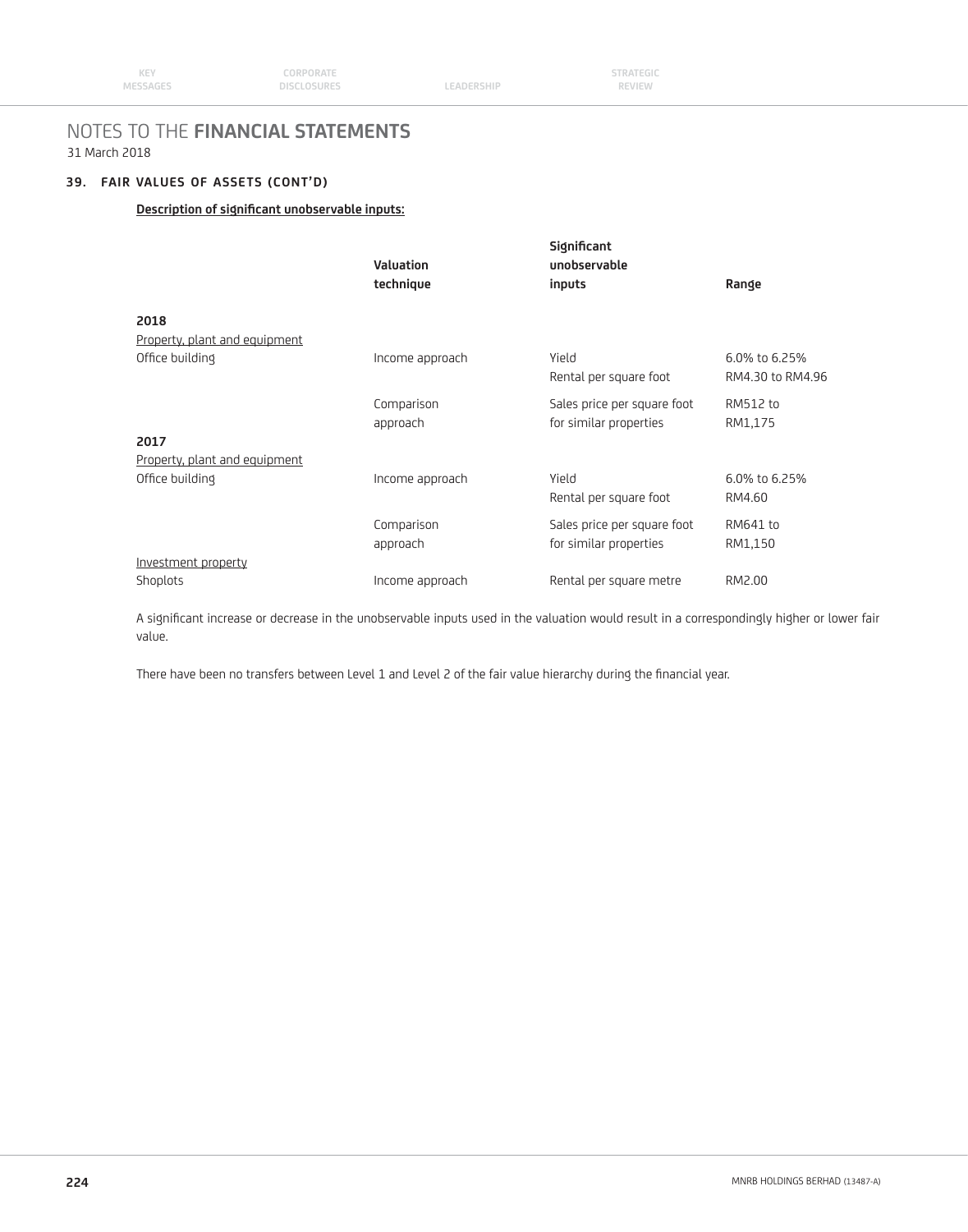### **39. FAIR VALUES OF ASSETS (CONT'D)**

 As at the reporting date, the Group and the Company held the following assets that are measured at fair value and/or for which fair values are disclosed under Levels 1, 2 and 3 of the fair value hierarchy:

|               |                                             | Level 1<br><b>RM'000</b> | Level <sub>2</sub><br><b>RM'000</b> | Level 3<br><b>RM'000</b> | <b>Total</b><br><b>RM'000</b> |
|---------------|---------------------------------------------|--------------------------|-------------------------------------|--------------------------|-------------------------------|
|               |                                             |                          |                                     |                          |                               |
| Group<br>2018 |                                             |                          |                                     |                          |                               |
|               | Assets measured at fair value:              |                          |                                     |                          |                               |
| (a)           | Property, plant and equipment               |                          |                                     |                          |                               |
|               | Freehold land                               |                          |                                     | 36,800                   | 36,800                        |
|               | Buildings                                   |                          |                                     | 199,277                  | 199,277                       |
|               |                                             |                          | $\overline{\phantom{0}}$            | 236,077                  | 236,077                       |
| (b)           | Investment property                         |                          |                                     |                          |                               |
| (c)           | <b>Financial assets at FVTPL</b>            |                          |                                     |                          |                               |
|               | Quoted shares in Malaysia                   |                          |                                     |                          |                               |
|               | Warrants                                    |                          |                                     |                          |                               |
|               | Shariah approved unit trust funds           | 116,127                  |                                     |                          | 116,127                       |
|               |                                             | 116,127                  | $\overline{\phantom{0}}$            | -                        | 116,127                       |
| (d)           | <b>AFS financial assets</b>                 |                          |                                     |                          |                               |
|               | Malaysian government securities             |                          | 131,162                             |                          | 131,162                       |
|               | Unquoted corporate debt securities          |                          | 2,292,540                           |                          | 2,292,540                     |
|               | Quoted shares in Malaysia                   | 126,228                  |                                     |                          | 126,228                       |
|               | Warrants                                    | 273                      |                                     |                          | 273                           |
|               | Real estate investment trusts               | 13,227                   |                                     |                          | 13,227                        |
|               | Government investment issues                |                          | 1,132,970                           |                          | 1,132,970                     |
|               |                                             | 139,728                  | 3,556,672                           | $\overline{\phantom{0}}$ | 3,696,400                     |
|               | Assets for which fair values are disclosed: |                          |                                     |                          |                               |
|               | <b>HTM</b> investments                      |                          |                                     |                          |                               |
|               | Malaysian government securities             |                          | 77,404                              |                          | 77,404                        |
|               | Unquoted corporate debt securities          |                          | 25,723                              |                          | 25,723                        |
|               | Government investment issues                |                          | 539,508                             | -                        | 539,508                       |
|               |                                             | $\equiv$                 | 642,635                             | $\overline{\phantom{0}}$ | 642,635                       |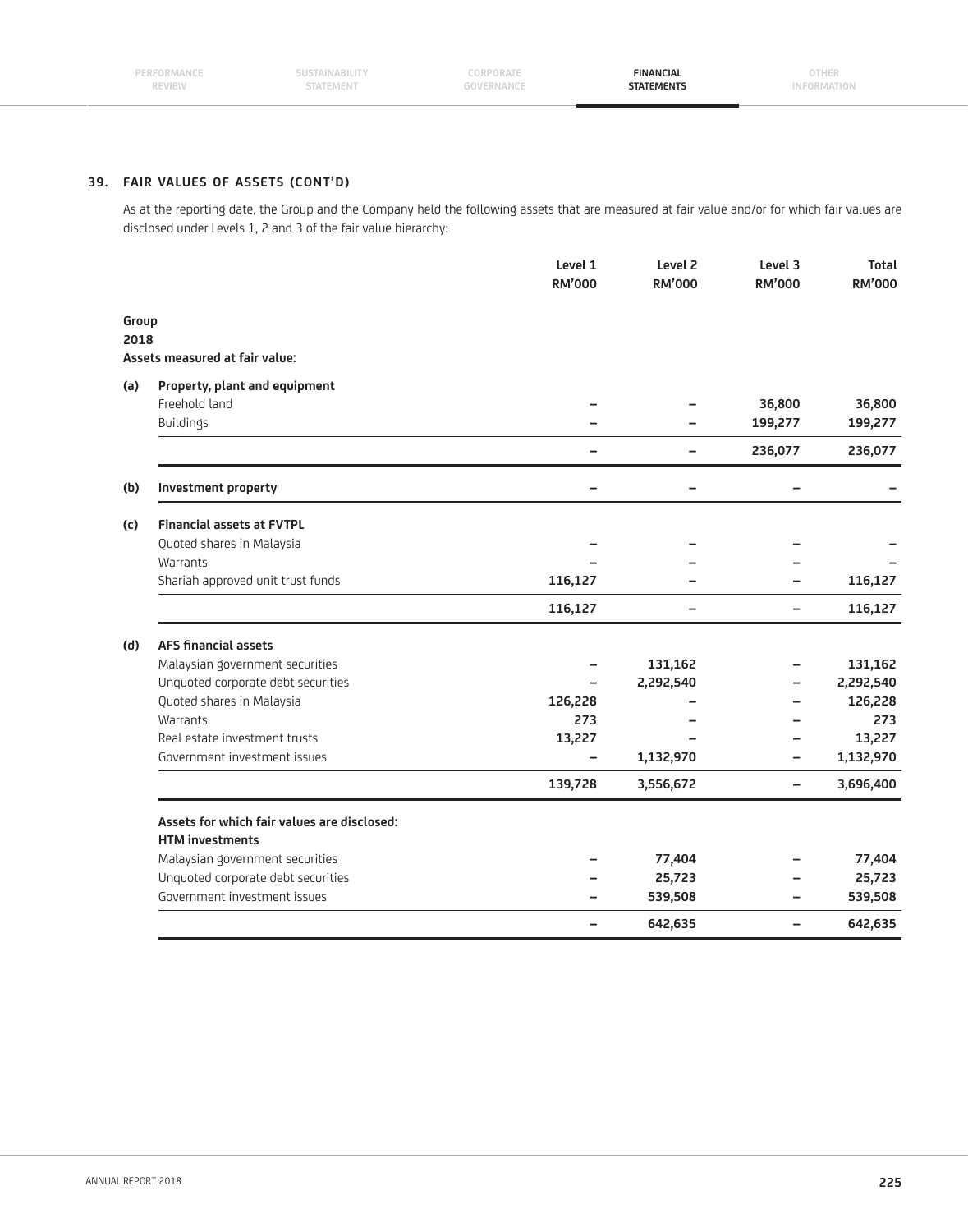| <b>KEY</b> | CORPORATE   |            | <b>STRATEGIC</b> |  |
|------------|-------------|------------|------------------|--|
| MESSAGES   | DISCLOSURES | LEADERSHIP | <b>REVIEW</b>    |  |

### **39. FAIR VALUES OF ASSETS (CONT'D)**

|      |                                                                       | Level 1<br><b>RM'000</b> | Level <sub>2</sub><br><b>RM'000</b> | Level 3<br><b>RM'000</b> | <b>Total</b><br><b>RM'000</b> |
|------|-----------------------------------------------------------------------|--------------------------|-------------------------------------|--------------------------|-------------------------------|
| 2017 |                                                                       |                          |                                     |                          |                               |
|      | Assets measured at fair value:                                        |                          |                                     |                          |                               |
| (a)  | Property, plant and equipment                                         |                          |                                     |                          |                               |
|      | Freehold land                                                         |                          |                                     | 36,800                   | 36,800                        |
|      | Buildings                                                             |                          | $\overline{\phantom{0}}$            | 201,419                  | 201,419                       |
|      |                                                                       |                          |                                     | 238,219                  | 238,219                       |
| (b)  | Investment property                                                   | -                        |                                     | 7,400                    | 7,400                         |
| (c)  | <b>Financial assets at FVTPL</b>                                      |                          |                                     |                          |                               |
|      | Quoted shares in Malaysia                                             | 3,790                    | $\overline{\phantom{0}}$            |                          | 3,790                         |
|      | Warrants                                                              | 85                       |                                     |                          | 85                            |
|      | Shariah approved unit trust funds                                     | 119,592                  |                                     | $\overline{\phantom{0}}$ | 119,592                       |
|      |                                                                       | 123,467                  | $\overline{\phantom{m}}$            | $\overline{\phantom{0}}$ | 123,467                       |
| (d)  | <b>AFS financial assets</b>                                           |                          |                                     |                          |                               |
|      | Malaysian government securities                                       |                          | 128,006                             | $\overline{\phantom{0}}$ | 128,006                       |
|      | Unquoted corporate debt securities                                    | -                        | 2,258,038                           | -                        | 2,258,038                     |
|      | Quoted shares in Malaysia                                             | 245,241                  |                                     | $\overline{\phantom{0}}$ | 245,241                       |
|      | Warrants                                                              | 346                      |                                     | $\overline{\phantom{0}}$ | 346                           |
|      | Real estate investment trusts                                         | 20,217                   | $\overline{\phantom{0}}$            | -                        | 20,217                        |
|      | Government investment issues                                          | $\equiv$                 | 688,100                             | $\overline{\phantom{0}}$ | 688,100                       |
|      |                                                                       | 265,804                  | 3,074,144                           | $\overline{\phantom{0}}$ | 3,339,948                     |
|      | Assets for which fair values are disclosed:<br><b>HTM</b> investments |                          |                                     |                          |                               |
|      | Malaysian government securities                                       |                          | 76,109                              | $\overline{\phantom{0}}$ | 76,109                        |
|      | Unquoted corporate debt securities                                    |                          | 75,987                              | -                        | 75,987                        |
|      | Government investment issues                                          | $\overline{\phantom{0}}$ | 537,417                             | $\overline{\phantom{0}}$ | 537,417                       |
|      |                                                                       | —                        | 689,513                             | $\overline{\phantom{0}}$ | 689,513                       |
|      | Company<br>2018                                                       |                          |                                     |                          |                               |
|      | Assets for which fair values are disclosed:<br><b>HTM investments</b> |                          |                                     |                          |                               |
|      | Unquoted corporate debt securities                                    |                          | 1,009                               |                          | 1,009                         |
|      | 2017                                                                  |                          |                                     |                          |                               |
|      | Assets for which fair values are disclosed:<br><b>HTM</b> investments |                          |                                     |                          |                               |
|      |                                                                       |                          |                                     |                          |                               |